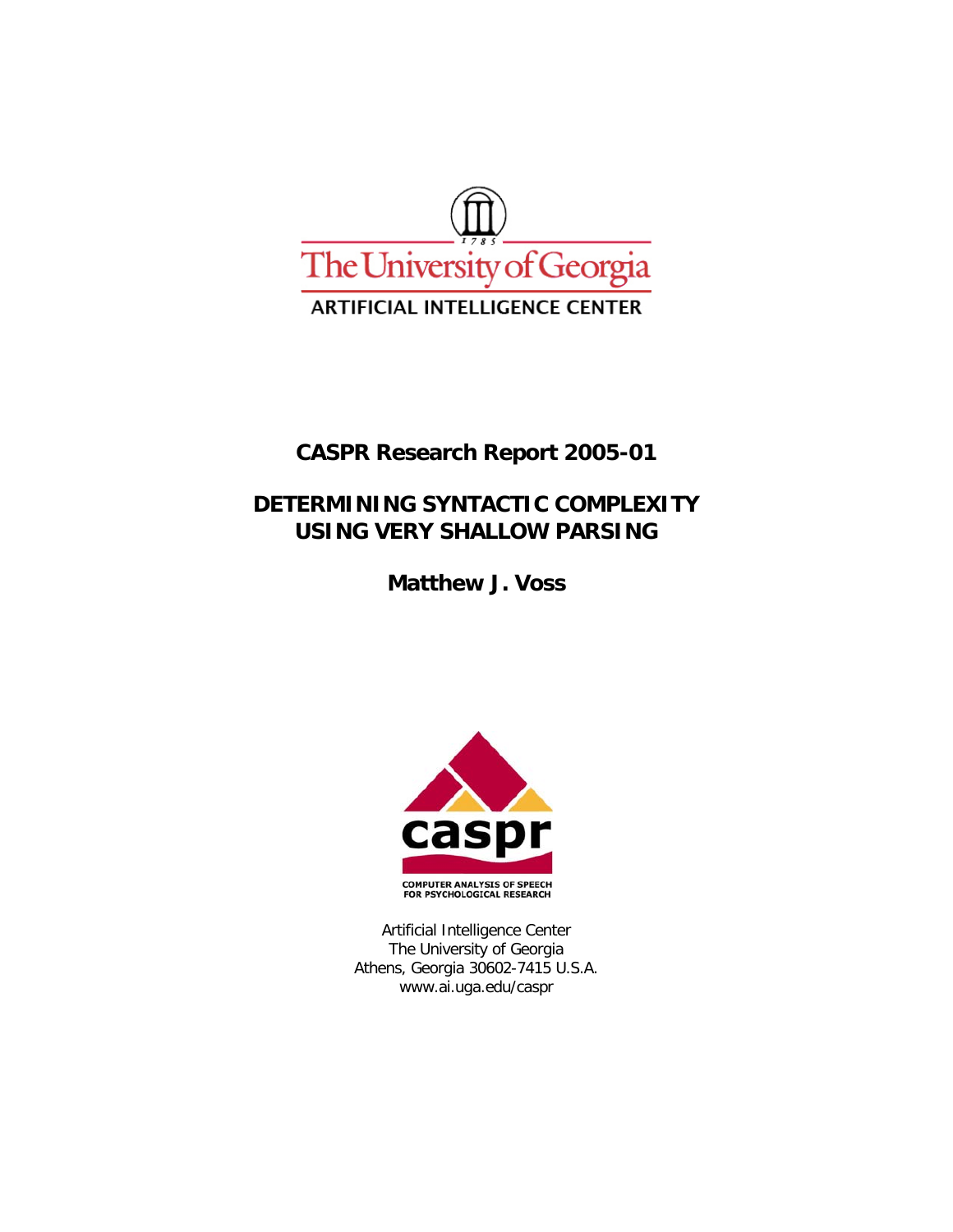## Determining Syntactic Complexity Using Very Shallow Parsing

by

MATTHEW J. VOSS

(Under the direction of Dr. Michael A. Covington)

#### **ABSTRACT**

This thesis describes a rule-based computer program, the Shallow Syntactic Complexity Analyzer (ShaC), for determining the syntactic complexity of English-language text. Syntactic complexity is determined by comparing strings of text to templates. The templates were constructed following the modified D-Level scale (Covington et al., 2004), which ranks syntactic complexity based on the age at which young children first acquire various syntactic structures. The later a structure is acquired, the higher ranking it gets. ShaC is unique in that it attempts to give a good estimate of syntactic complexity without doing a deep syntactic analysis. Such a detailed analysis would be time consuming; ShaC uses heuristics and generalizations to greatly simplify the task at hand. The result is a quick and efficient method for estimating syntactic complexity. ShaC score correlates highly with D-Level. Sentences with a verb taking a finite complement, verbs taking an  $-i\eta$  complement, verbs taking a non-finite complement, and comparatives drive the correlation.

Index words: Syntax, Syntactic Complexity, Sentence Complexity, Corpus Linguistics, Shallow Parsing, D-Level, Language acquisition, Language development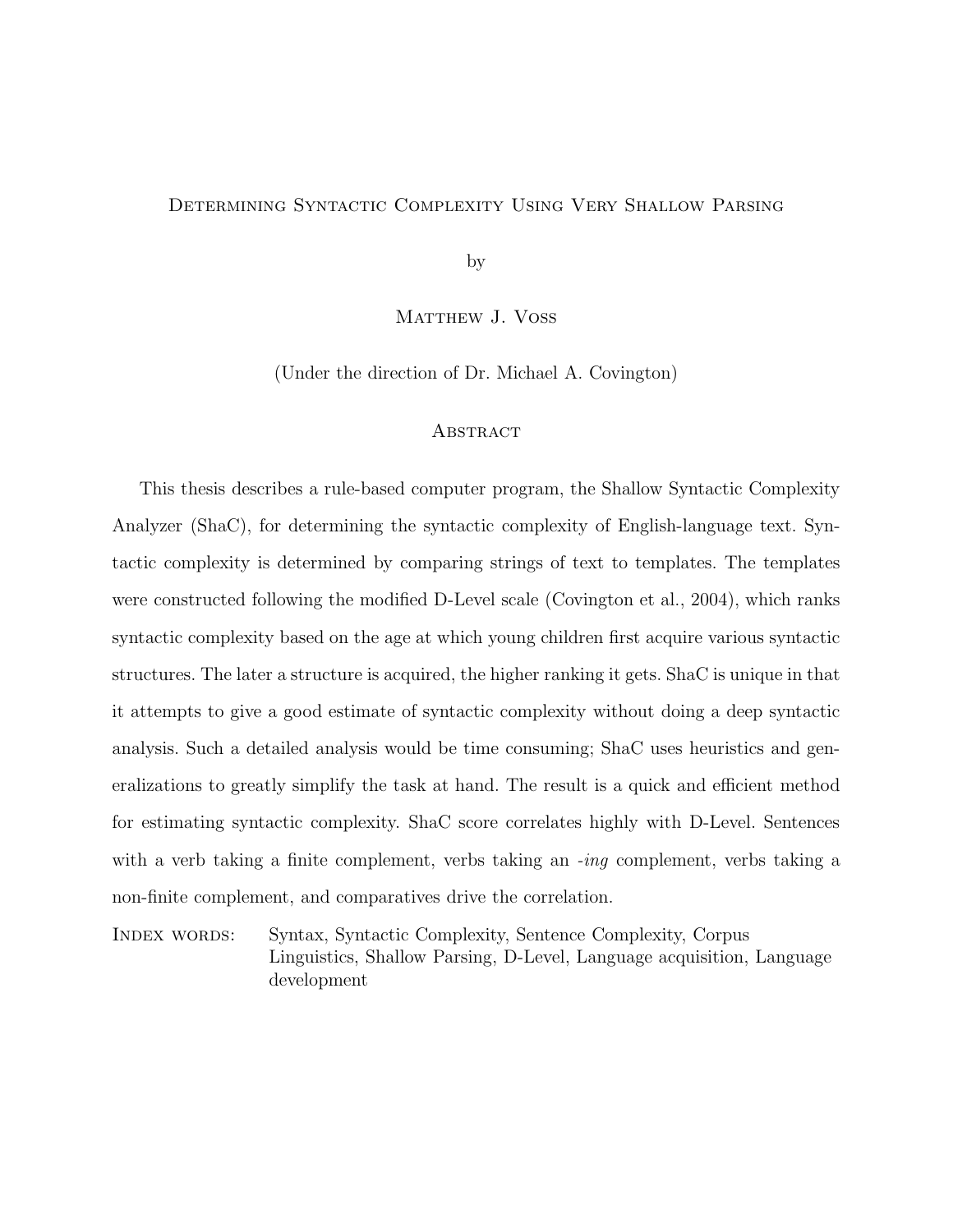## Determining Syntactic Complexity Using Very Shallow Parsing

by

MATTHEW J. VOSS

B.A., The University of Georgia, 2005

A Thesis Submitted to the Graduate Faculty

of The University of Georgia in Partial Fulfillment

of the

Requirements for the Degree

Master of Science

ATHENS, GEORGIA

2005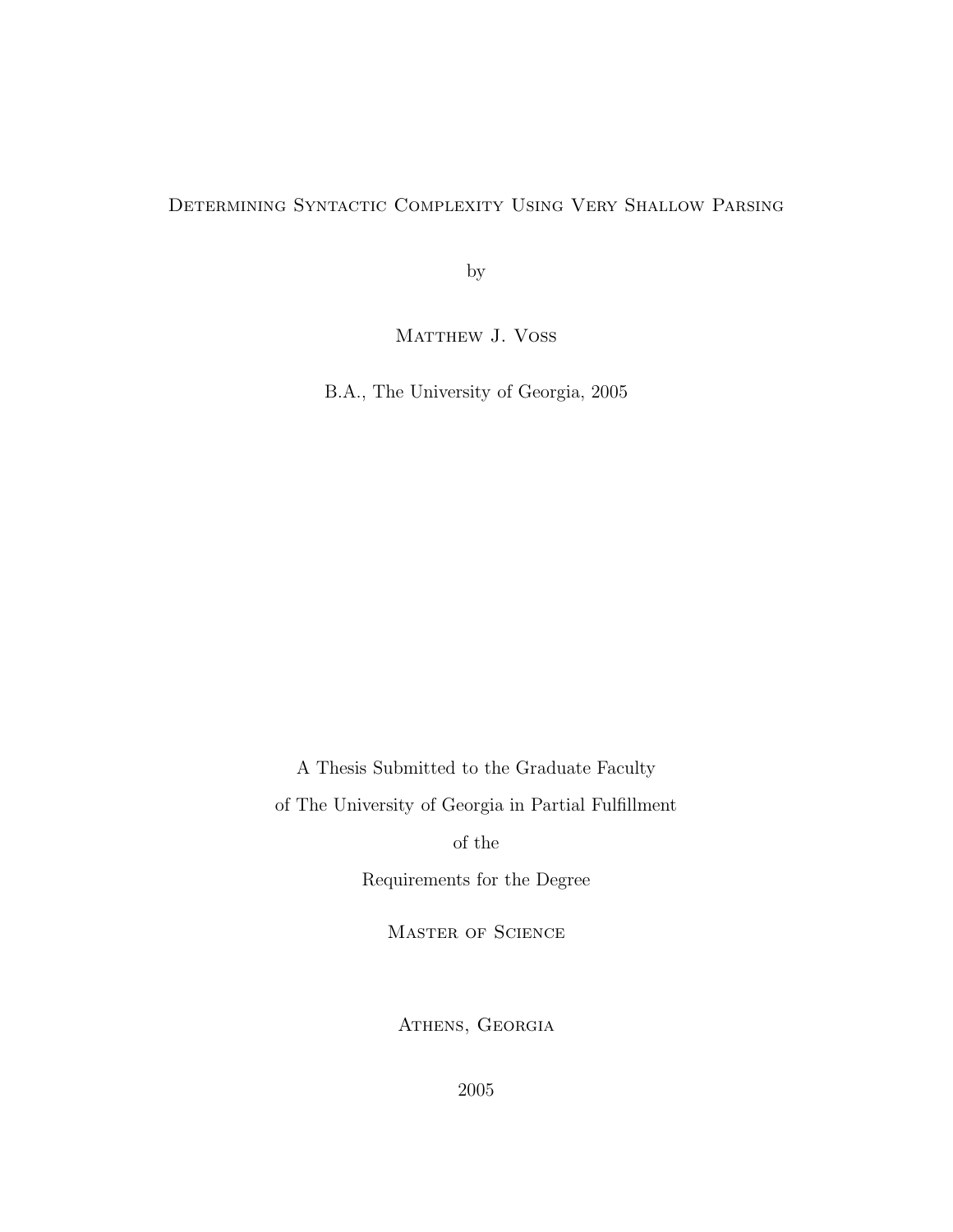c 2005

Matthew J. Voss

All Rights Reserved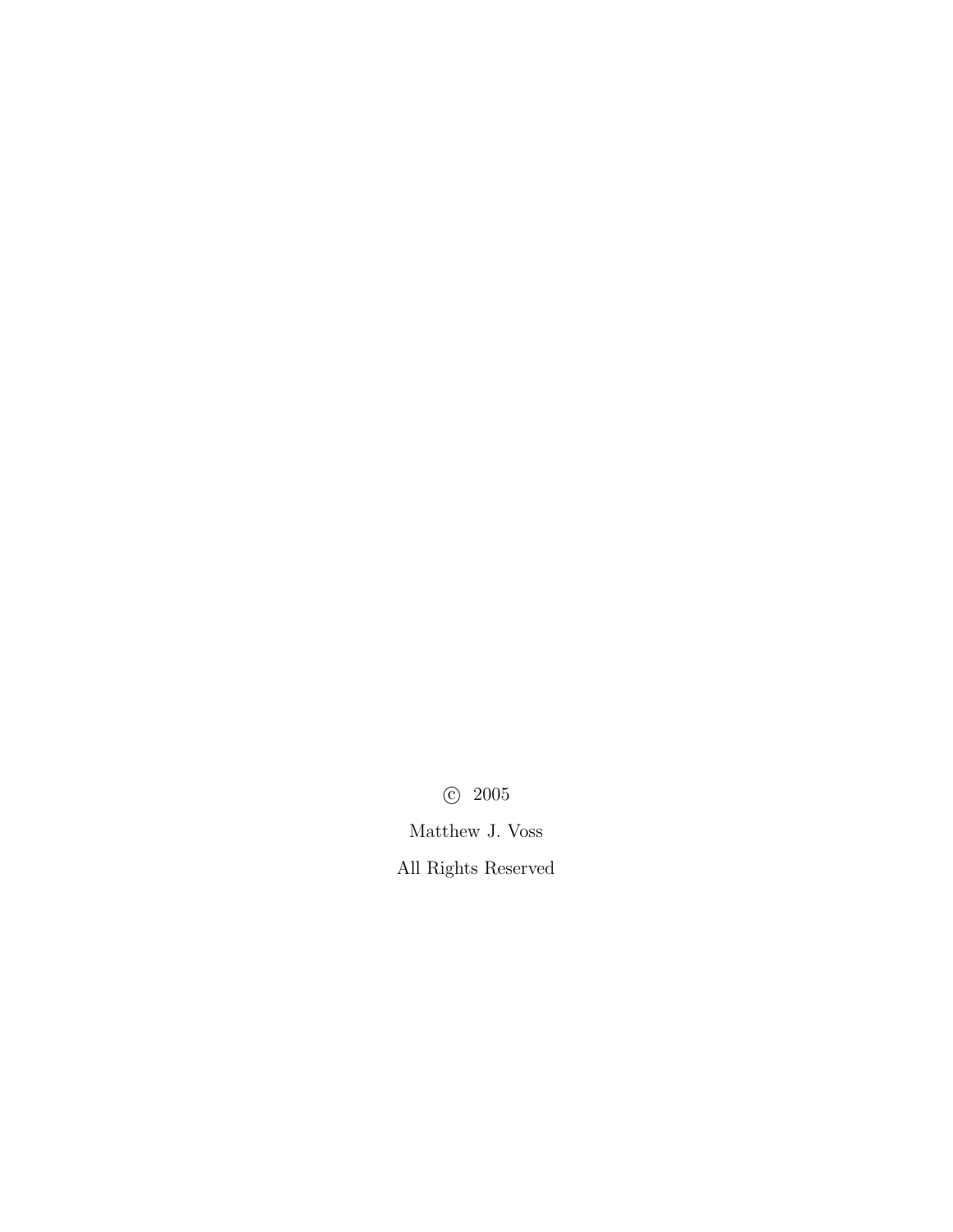## Determining Syntactic Complexity Using Very Shallow Parsing

by

MATTHEW J. VOSS

Approved:

|            | Major Professor: Dr. Michael A. Covington     |
|------------|-----------------------------------------------|
| Committee: | Dr. Paula Schwanenflugel<br>Dr. Zachary Estes |

Electronic Version Approved:

Maureen Grasso Dean of the Graduate School The University of Georgia August 2005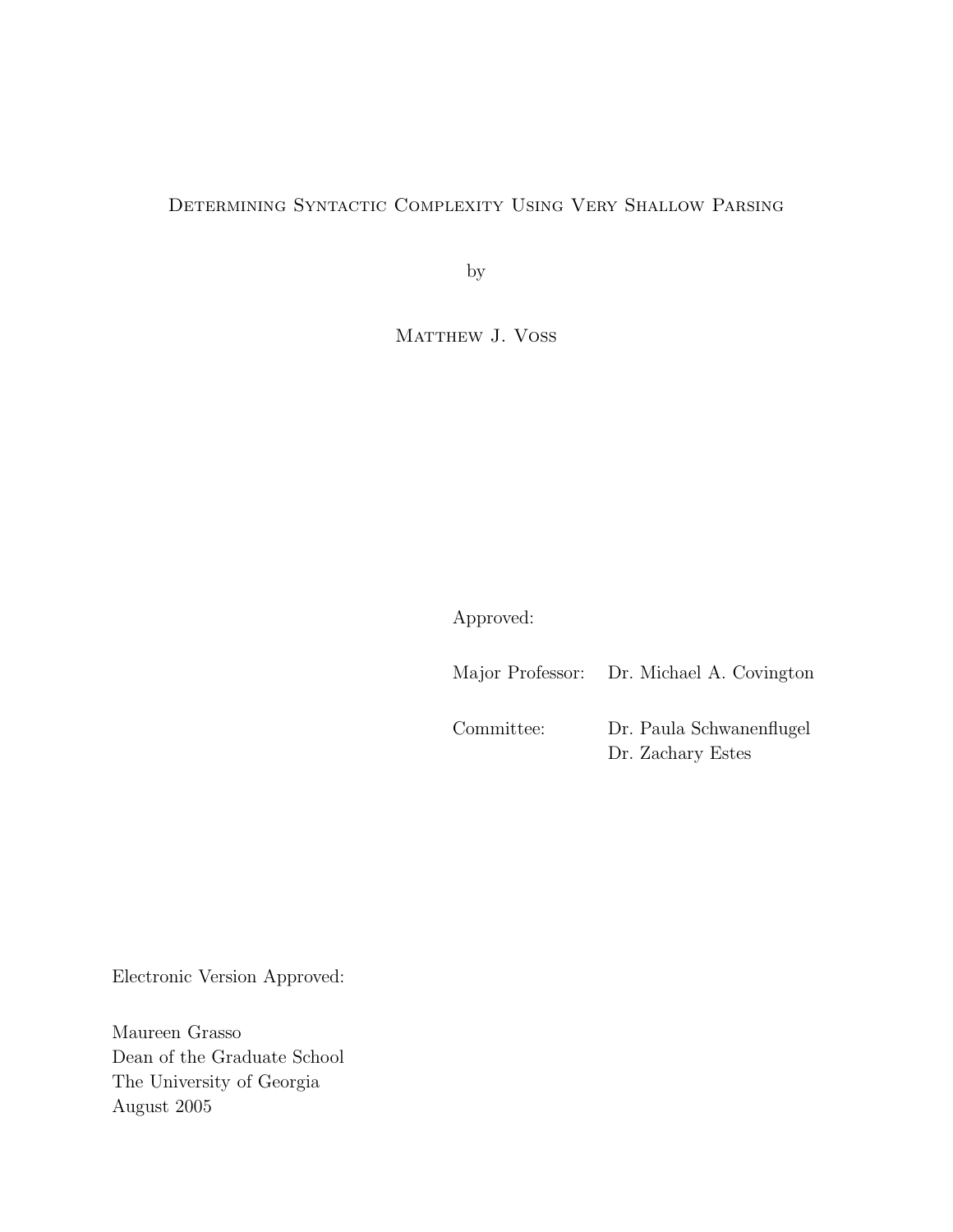## **DEDICATION**

This thesis is dedicated to my parents, and to all those who helped make it possible.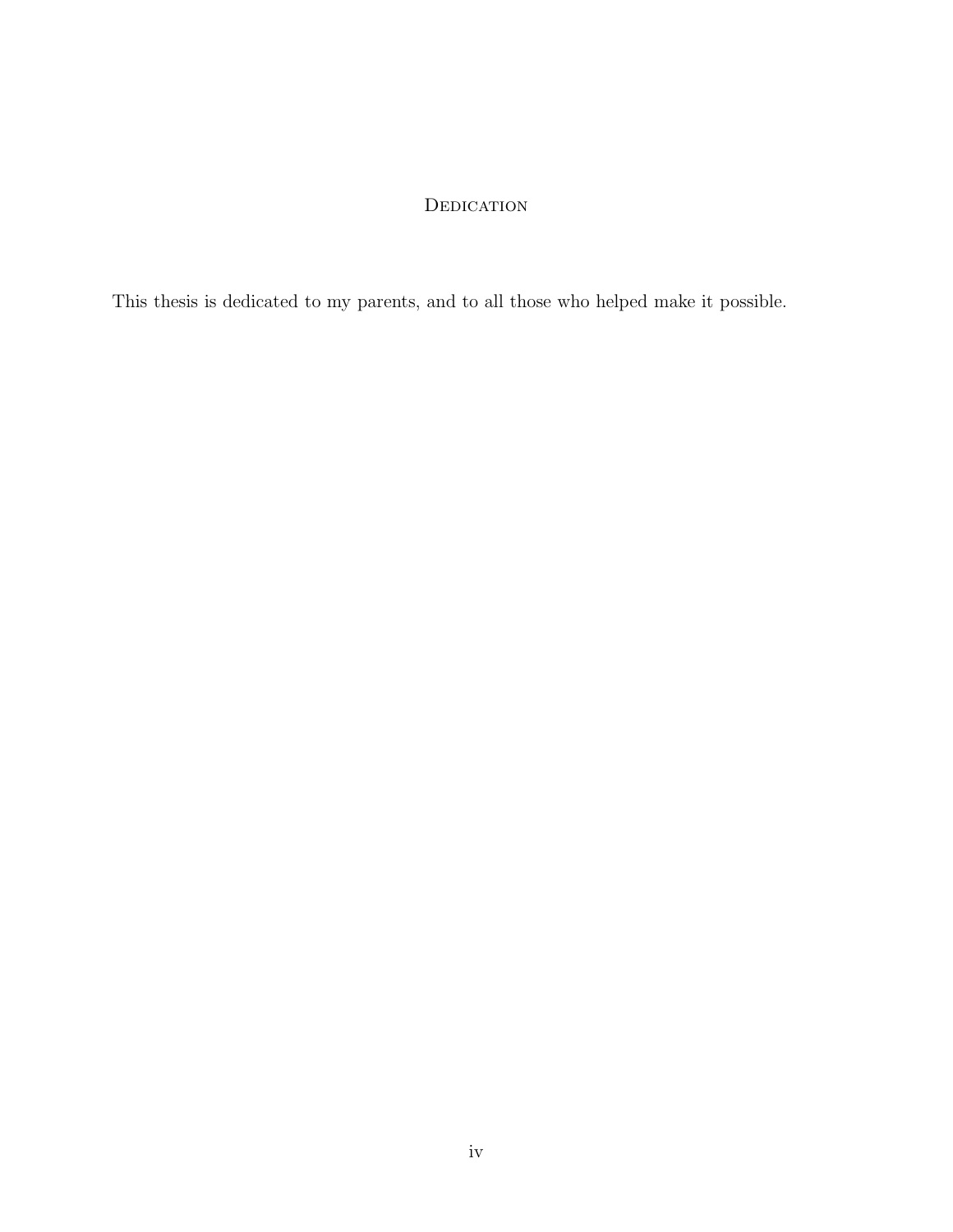#### Acknowledgements

While writing this thesis, I was supported by a research contract with GlaxoSmithKline Research and Development Ltd., Michael A. Covington, principal invesigator.

I would like to thank Cati Brown and Congzhou He for helping with questions about hand ranking texts, Joe McFall and Eric Morris for helping to hand rank texts, Dr. Paula Schwanenflugel for reading a preliminary draft and saving the day at the last minute, Dr. Zachary Estes for critical statistics help, Salena Sampson for help, support, and valuable insights throughout, Dr. Donald Nute for getting me interested in Artificial Intelligence and supporting me throughout, and Dr. Michael Covington for support, time, caring, advice, and so much over the years.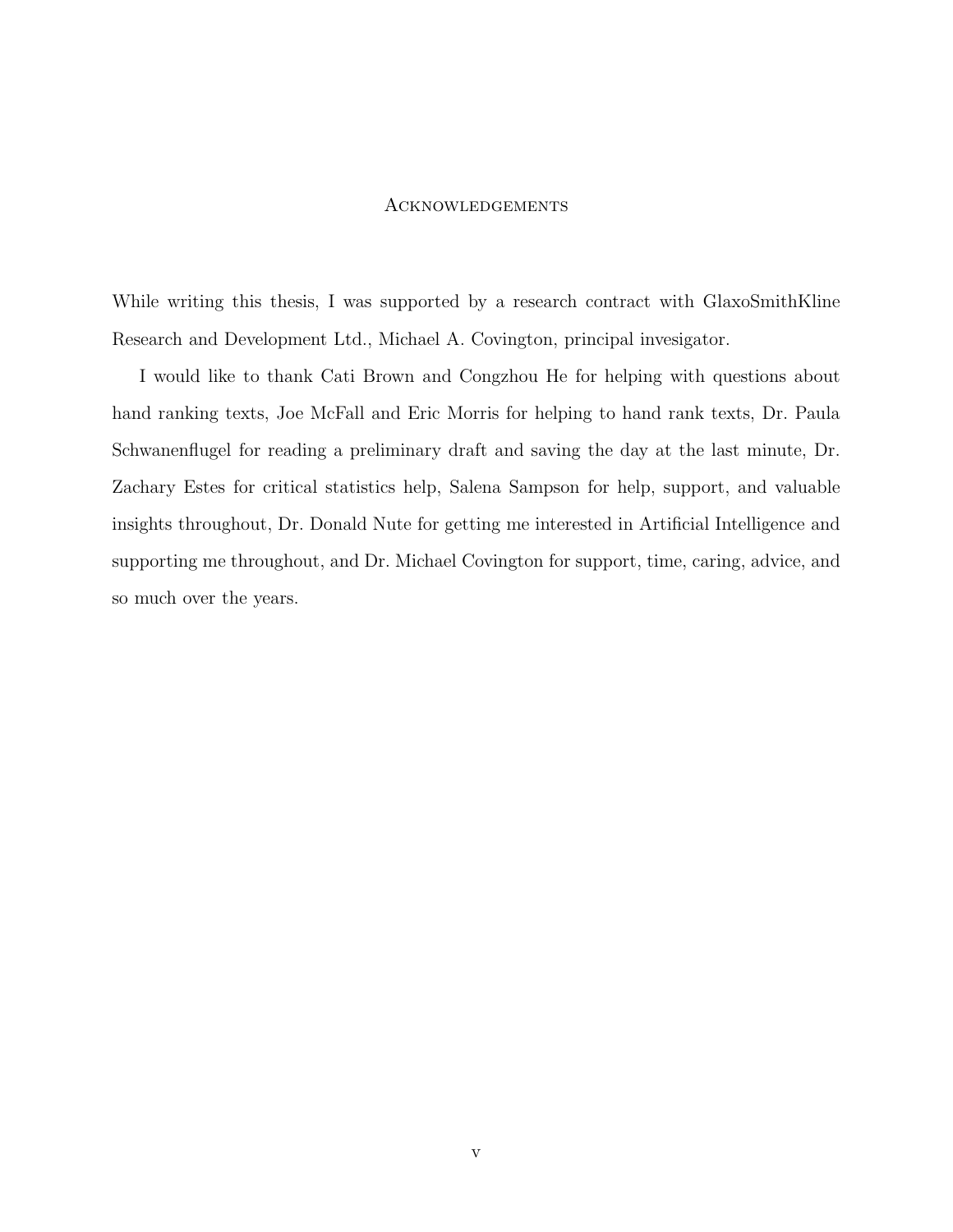## TABLE OF CONTENTS

|                |                |                                                       | Page           |
|----------------|----------------|-------------------------------------------------------|----------------|
|                |                |                                                       | $\mathbf{V}$   |
|                | LIST OF TABLES |                                                       | viii           |
|                |                |                                                       | ix             |
| <b>CHAPTER</b> |                |                                                       |                |
| $\mathbf{1}$   |                |                                                       | 1              |
|                | 1.1            | OVERVIEW                                              | $\mathbf{1}$   |
|                | 1.2            | SENTENCE COMPLEXITY VERSUS SYNTACTIC COMPLEXITY       | $\mathbf{1}$   |
|                | 1.3            | WHY IS SYNTACTIC COMPLEXITY WORTH MEASURING?          | $\overline{2}$ |
|                | 1.4            | HOW DO YOU MEASURE SYNTACTIC COMPLEXITY?              | 3              |
|                | 1.5            |                                                       | $\overline{4}$ |
|                | 1.6            |                                                       | 4              |
| $\overline{2}$ |                |                                                       | 6              |
|                | 2.1            | A PARSING APPROACH TO COMPLEXITY ANALYSIS             | 6              |
|                | 2.2            | OTHER COMPUTATIONAL APPROACHES TO SYNTACTIC ANALYSIS. | 6              |
|                | 2.3            | SHALLOW PARSING FOR COMPLEXITY ANALYSIS               | $\overline{7}$ |
|                | 2.4            | WHY SHALLOW AND NOT DEEP PARSING?                     | 8              |
|                | 2.5            |                                                       | 9              |
|                | 2.6            | MODIFYING THE D-LEVEL SCALE                           | 10             |
|                | 2.7            |                                                       | 12             |
|                | 2.8            |                                                       | 12             |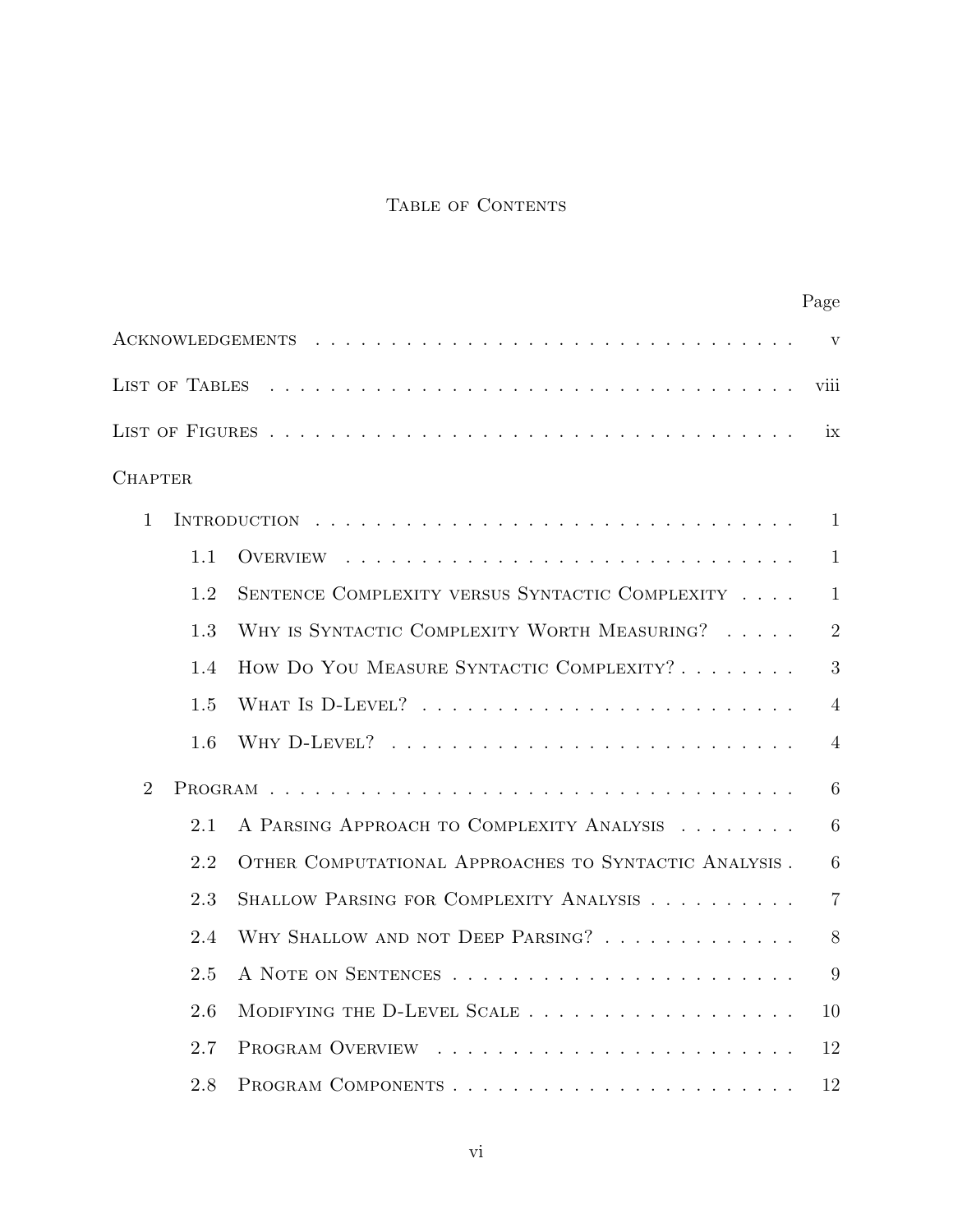|                | 2.9 |                                      | 15 |
|----------------|-----|--------------------------------------|----|
|                |     |                                      | 21 |
|                |     |                                      | 22 |
| 3              |     |                                      | 24 |
|                | 3.1 |                                      | 24 |
|                | 3.2 | METHODS                              | 25 |
|                | 3.3 |                                      | 27 |
|                | 3.4 |                                      | 30 |
|                | 3.5 |                                      | 33 |
|                | 3.6 |                                      | 37 |
| $\overline{4}$ |     |                                      | 39 |
|                | 4.1 |                                      | 39 |
|                | 4.2 |                                      | 40 |
|                | 4.3 |                                      | 41 |
|                | 4.4 |                                      | 42 |
|                |     |                                      | 43 |
| APPENDIX       |     |                                      |    |
|                |     | A THE REVISED D-LEVEL SCALE          | 47 |
| <sub>B</sub>   |     | VERBS TAKING A NON-FINITE COMPLEMENT | 51 |
| $\rm C$        |     |                                      | 53 |
| D              |     |                                      | 56 |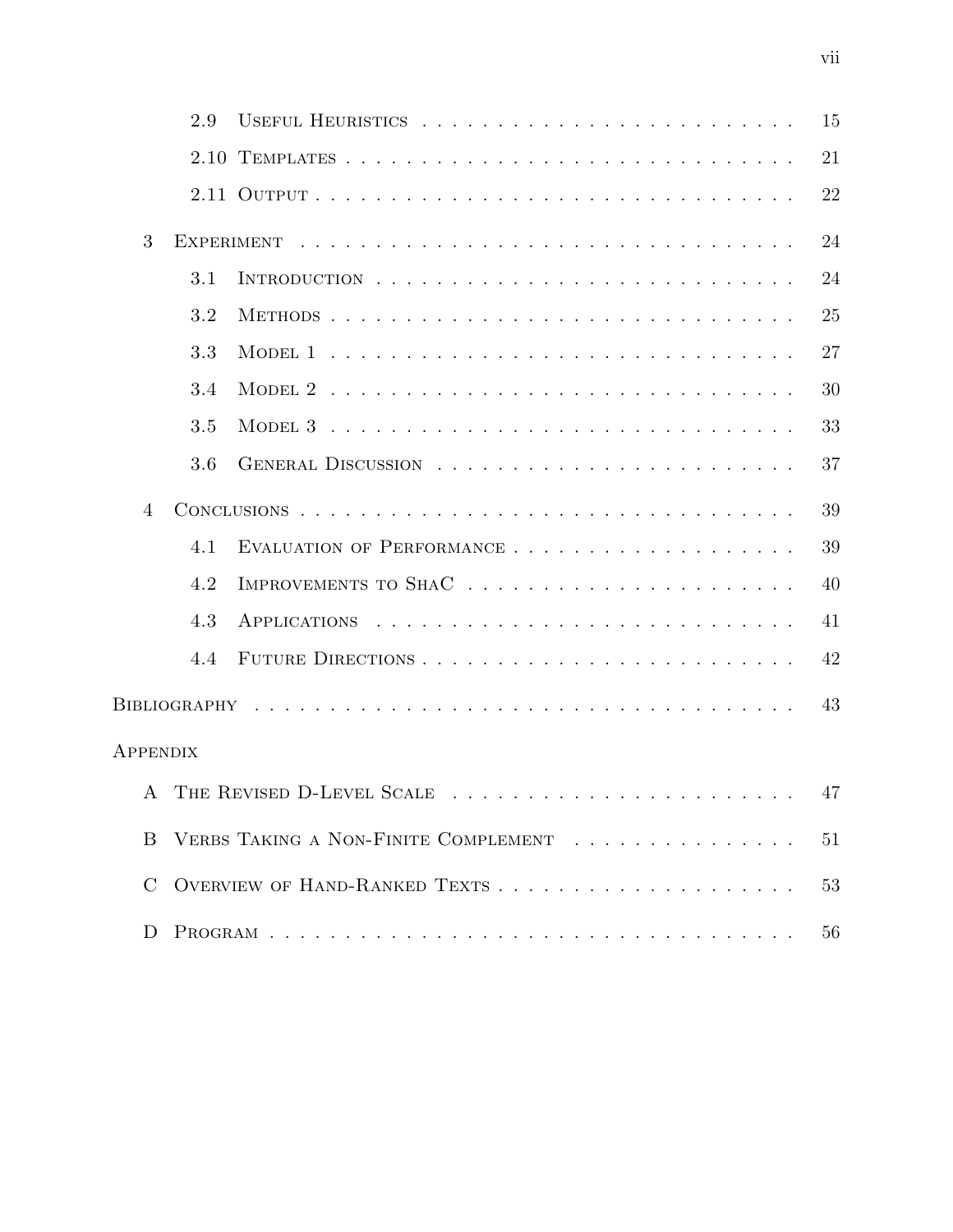## LIST OF TABLES

| 3.1     |                                                              |  |
|---------|--------------------------------------------------------------|--|
| $3.2\,$ |                                                              |  |
| 3.3     | Model 2: Templates Correlating Significantly with D-Level 31 |  |
| 3.4     |                                                              |  |
| $3.5\,$ | Model 3: Templates Correlating Significantly with D-Level 34 |  |
| 3.6     |                                                              |  |
|         |                                                              |  |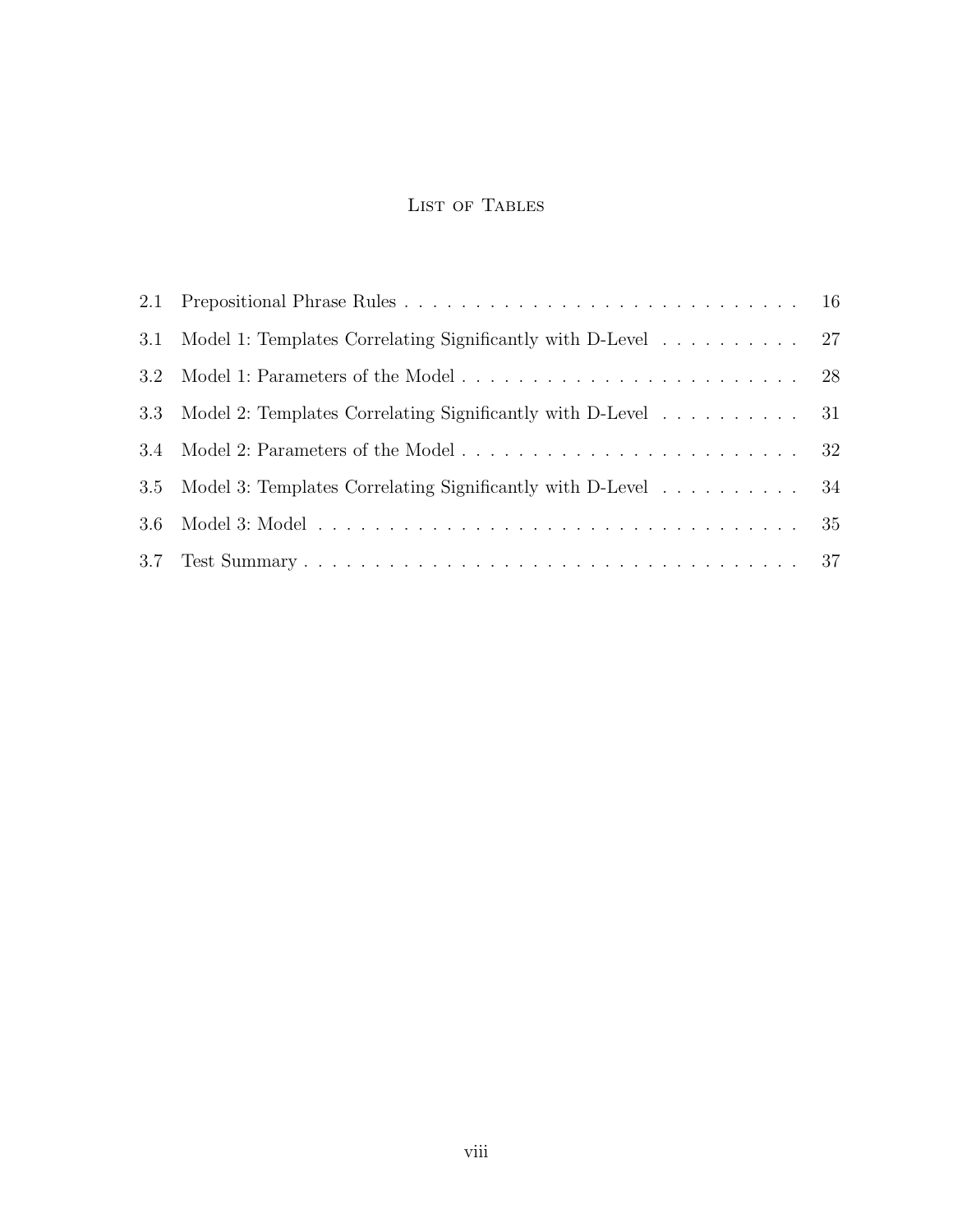## LIST OF FIGURES

| 3.3 Correlation of Model 2 with D-Level (model sentences) 33  |  |
|---------------------------------------------------------------|--|
| 3.4 Correlation of Model 2 with D-Level (test sentences) 34   |  |
| 3.5 Correlation of Model 3 with D-Level (model sentences)  36 |  |
| 3.6 Correlation of Model 3 with D-Level (test sentences) 37   |  |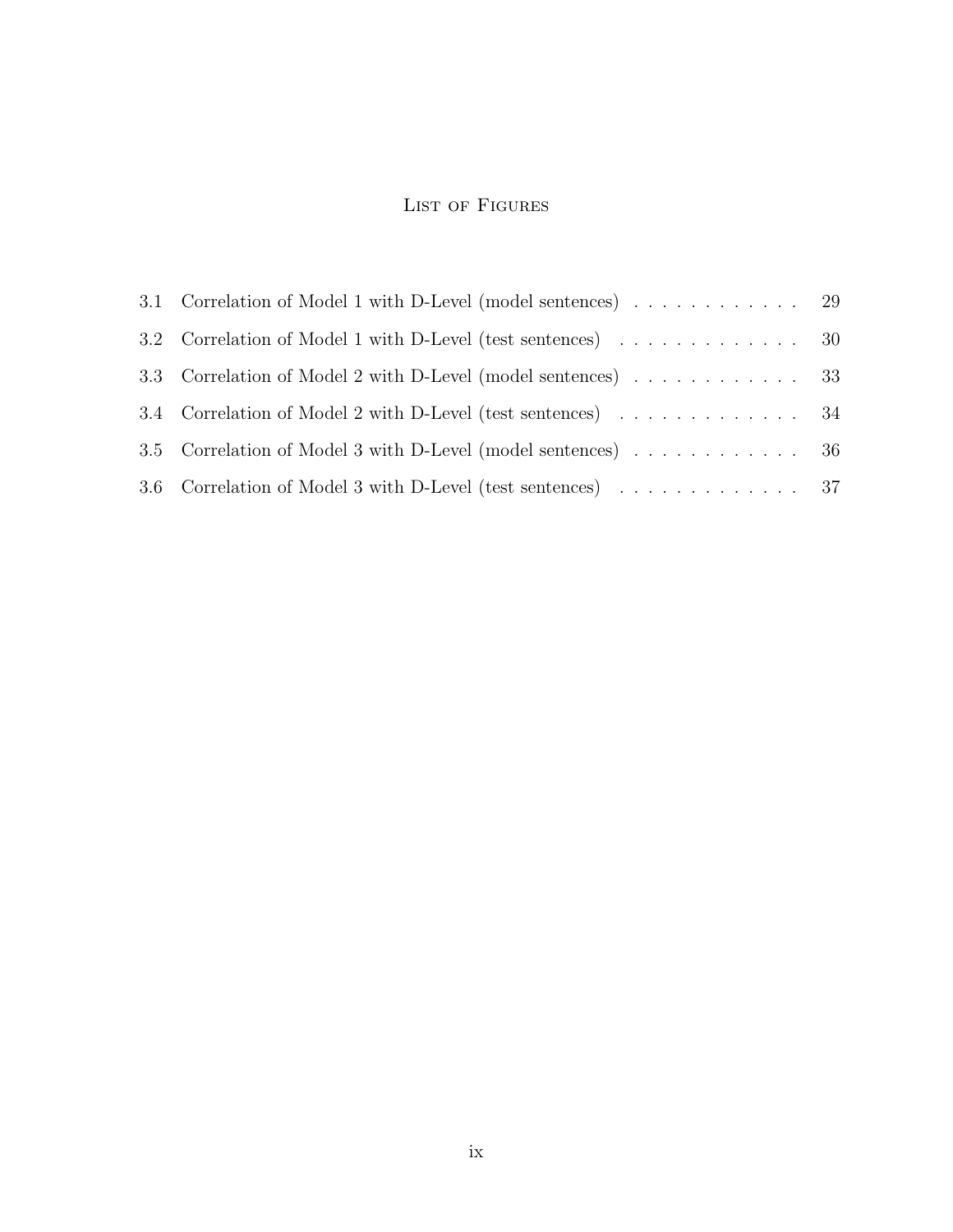## CHAPTER 1

#### **INTRODUCTION**

#### 1.1 Overview

Sentence complexity has been used frequently as an indicator of language development and degradation. To date most complexity analysis has been done by hand. This thesis presents a rule-based computer program with heuristics, a Shallow Syntactic Complexity Analyzer (ShaC), for analyzing syntactic complexity of a text. The ShaC score is shown to correlate with D-Level scale (Rosenberg and Abbeduto, 1987; Cheung and Kemper, 1992; Covington et al., 2004). Experimental results show sentences with a verb taking a finite complement, verbs taking an -ing complement, verbs taking an infinitive complement, and comparatives are the most reliable indicators of complexity.

## 1.2 Sentence Complexity versus Syntactic Complexity

Because it will play an important role later, I make a distinction between sentence complexity and syntactic complexity. Sentence complexity is a measure applied only to complete sentences. Syntactic complexity on the other hand can be applied to sentences or larger chunks of text. It ignores sentence boundaries, and instead finds indicators of complexity wherever they occur in the text.

ShaC looks at syntactic complexity, not sentence complexity. This is somewhat unconventional but is motivated by the observation that sentence boundaries are often unclear or subjective. Biber et al. (2000) point out that different types of text use punctuation differently. Transcription uses specialized punctuation, and individual transcribers use different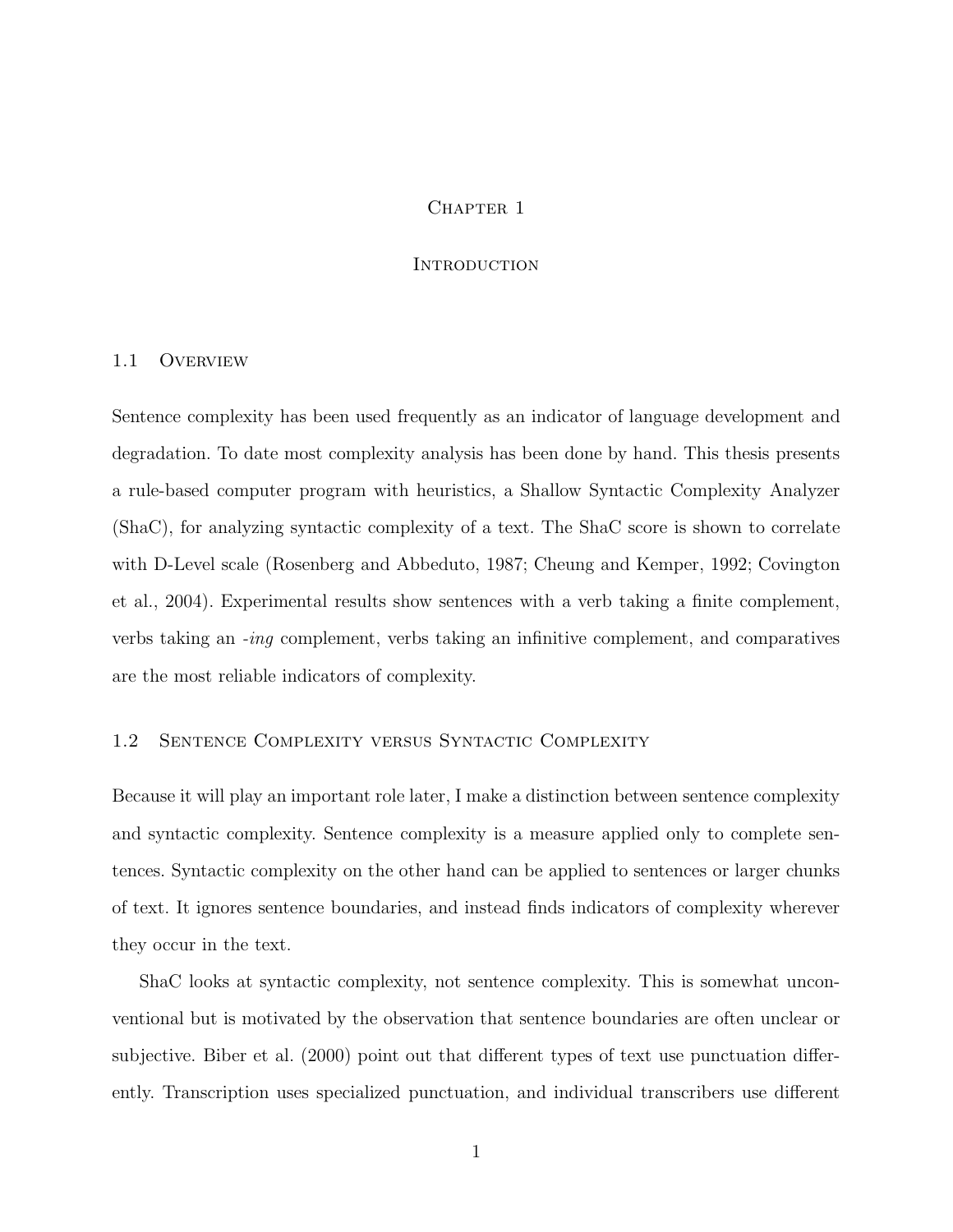punctuation. In older texts the author may have conjoined more sentences with semi-colons than is habitual today. If what defines a sentence boundary varies across texts then it is difficult to do any analysis that parses (or requires) sentences for analysis.

## 1.3 Why is Syntactic Complexity Worth Measuring?

Syntactic complexity metrics find many uses in disciplines across the cognitive sciences: to measure readability, to assess cognitive impairment in schizophrenia (Thomas et al., 1996b) and Alzheimer's disease (Snowdon et al., 1996), and to track language development in young children (Rosenberg and Abbeduto, 1987; Cheung and Kemper, 1992; Covington et al., 2004; Lee, 1974).

Findings indicate that various measures of syntactic complexity are highly correlated with working memory as assessed through tests of forward and backward digit span (Barch and Berenbaum, 1994; Cheung and Kemper, 1992). Most notably, in a review of complexity metrics Cheung and Kemper (1992) have shown correlations between age, working memory, and syntactic complexity, suggesting that as one grows older, both working memory and syntactic complexity decrease. Thus syntactic complexity might suffice as an indirect method of detecting working memory problems. There is however a large body of evidence suggesting that working memory is for syntactic processing is largely separate from that for other processes (Thomas et al., 1996b).

ShaC, and the push towards quick efficient syntactic analysis of text, is motivated by some findings regarding the use of complexity metrics in predicting mental illness. For example, simple syntax early in life may be a strong indicator of the potential to develop Alzheimer's disease later in life (Snowdon et al., 1996; Kemper et al., 2001). Similar findings by King et al. (1990) and Morice and Ingram (1983) show a trend in schizophrenia of degrading syntactic complexity unseen in normal individuals. They suggest that like in Alzheimer's disease, delayed acquisition or reduced syntactic complexity early on may be important indicators for children at risk for schizophrenia. These findings, supported by a large body of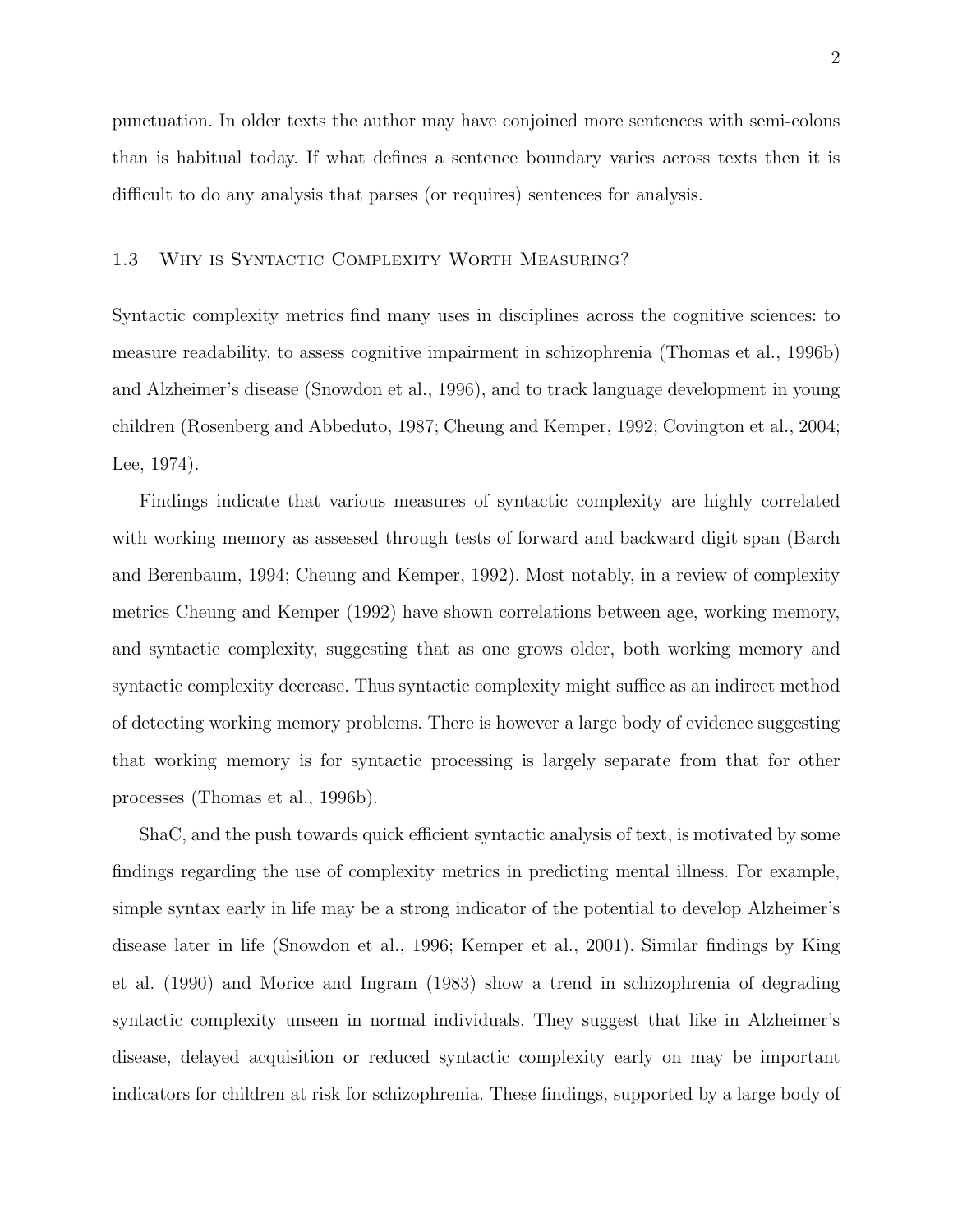other work on syntax and schizophrenia (Thomas et al., 1996b; Barch and Berenbaum, 1997; Morice, 1985) indicate that by analyzing the syntax of transcripts of speech one can glean an extraordinary amount of information about a speaker. It is thus imperative to determine what techniques are best for analyzing syntactic complexity and to develop quick methods of doing the assessment. A proper automated tool would save researchers extraordinary amounts of time and money. This thesis is a step in that direction.

## 1.4 How Do You Measure Syntactic Complexity?

Different metrics are sensitive to different aspects of complexity, from parts of speech (Scarborough, 1990) to clausal embedding (Frazier, 1985; Yngve, 1960). One must choose the right metric for their purposes.

Our purpose here is to do analysis as a means of assessing cognitive impairment. Many different metrics have been used for this purpose including the following: Yngve Depth and Maximal Yngve Depth (Yngve, 1960), which measure the depth of left branching, generally from the subject, in sentences; Brief Syntactic Analysis (Thomas et al., 1996a), which makes multiple passes over a sentence to count sentence length, pausing, mean length of utterance, mean clauses per utterance, and mean maximum depth of embedding; Mean Clauses per Utterance (MCU) (Kemper et al., 1989), which simply counts the number of clauses in each utterance; and Frazier Count, another measure of clausal embedding<sup>1</sup> (Frazier, 1985). One way to detect the relevant features is to do a full parse of each sentence then extract the relevant complexity indicators from the parsed text.

This approach has some disadvantages. One problem is that rival linguistic theories will provide different analyses of given sentences. Another is that humans make mistakes. In parsing large amounts of text only a trained linguist will provide the accuracy required. Such a linguist may not always be available, and even linguists make mistakes.

<sup>1</sup>See Cheung and Kemper (1992) for a good review of these and other metrics.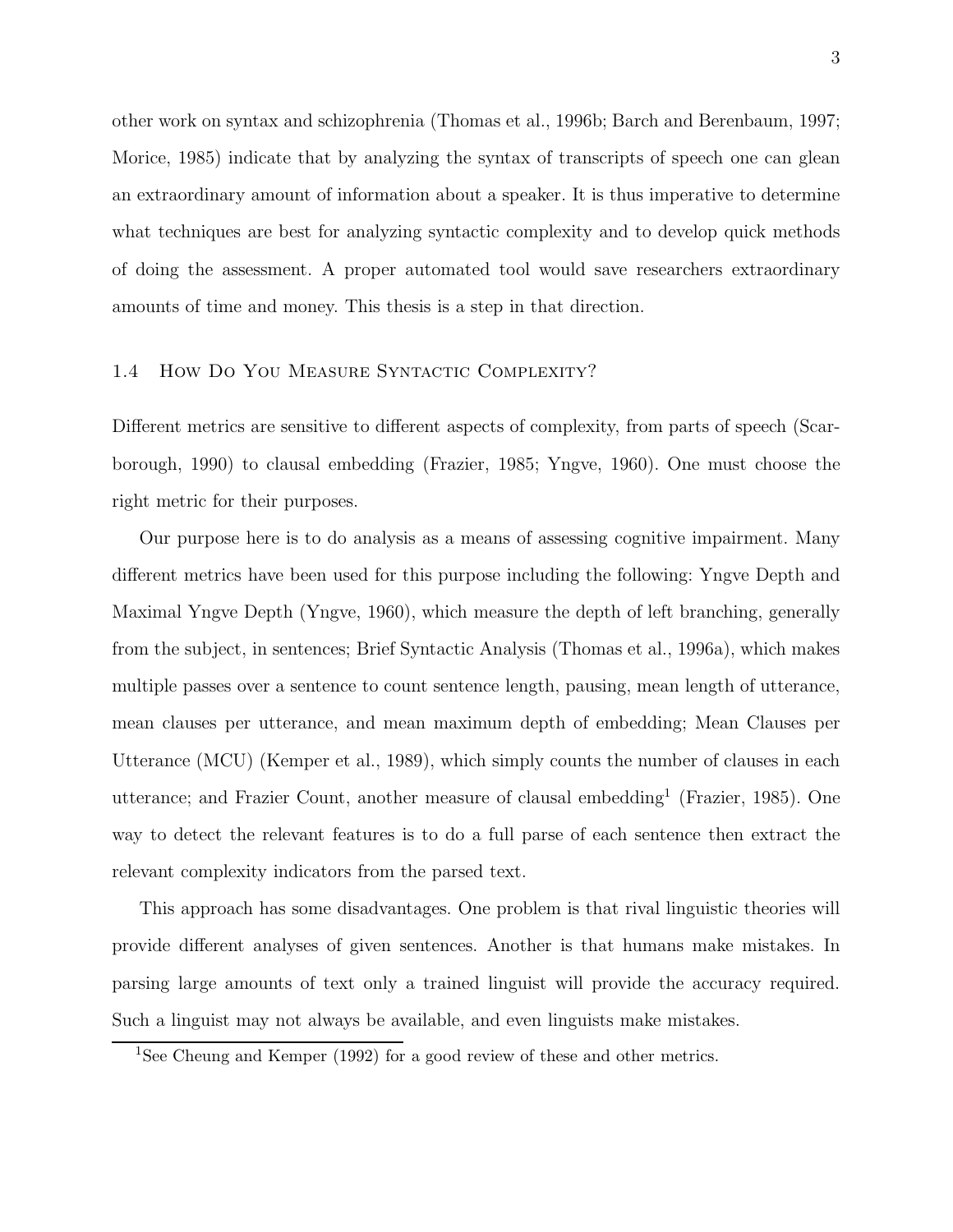The D-Level scale provides an alternative to these analyses which avoids some of their pitfalls but introduces some of its own.

## 1.5 What Is D-Level?

The D-Level scale is a scale for measuring sentence complexity, developed by Rosenberg and Abbeduto (1987) and revised by Cheung and Kemper (1992) and Covington et al. (2004). The scale is based on the age at which children acquire certain syntactic structures in their speech. The later children acquire a certain structure, the higher it appears in the scale. The revised scale is shown in Appendix A.

#### 1.6 Why D-Level?

Cheung and Kemper (1992) suggest that the D-Level scale is, like most other methods, difficult to use when rating sentences. A rater must look over each sentence very carefully for each structure specified by the scale. D-Level is, however, attractive because it has a proven track record looking at mental impairment. It came about as a reflection of a child's linguistic development but has since been used to detect early symptoms of Alzheimer's disease, as well as to detect general syntactic simplification in older adults (Snowdon et al., 1996; Kemper et al., 2001). As Covington et al. (2004) point out, the importance of this result should not be underestimated, and a review of the metrics used is very much in order. Furthermore, in a test of a variety of complexity metrics, Cheung and Kemper (1992) found D-Level to be one of the most reliable metrics tested. They suggest its strength lies in its ability to distinguish between types of clausal embedding, giving the analyzer a more fine-grained look at the syntactic makeup of a text or transcript.

Another strength of the D-Level scale reveals itself upon analyzing a few sentences. Contrary to Cheung and Kemper's (1992) suggestion, one does not need to go over the sentence carefully in every case. Some of the structures the D-Level scale identifies seem to "pop out" of the text. They follow a pattern. We can simply look for these patterns to detect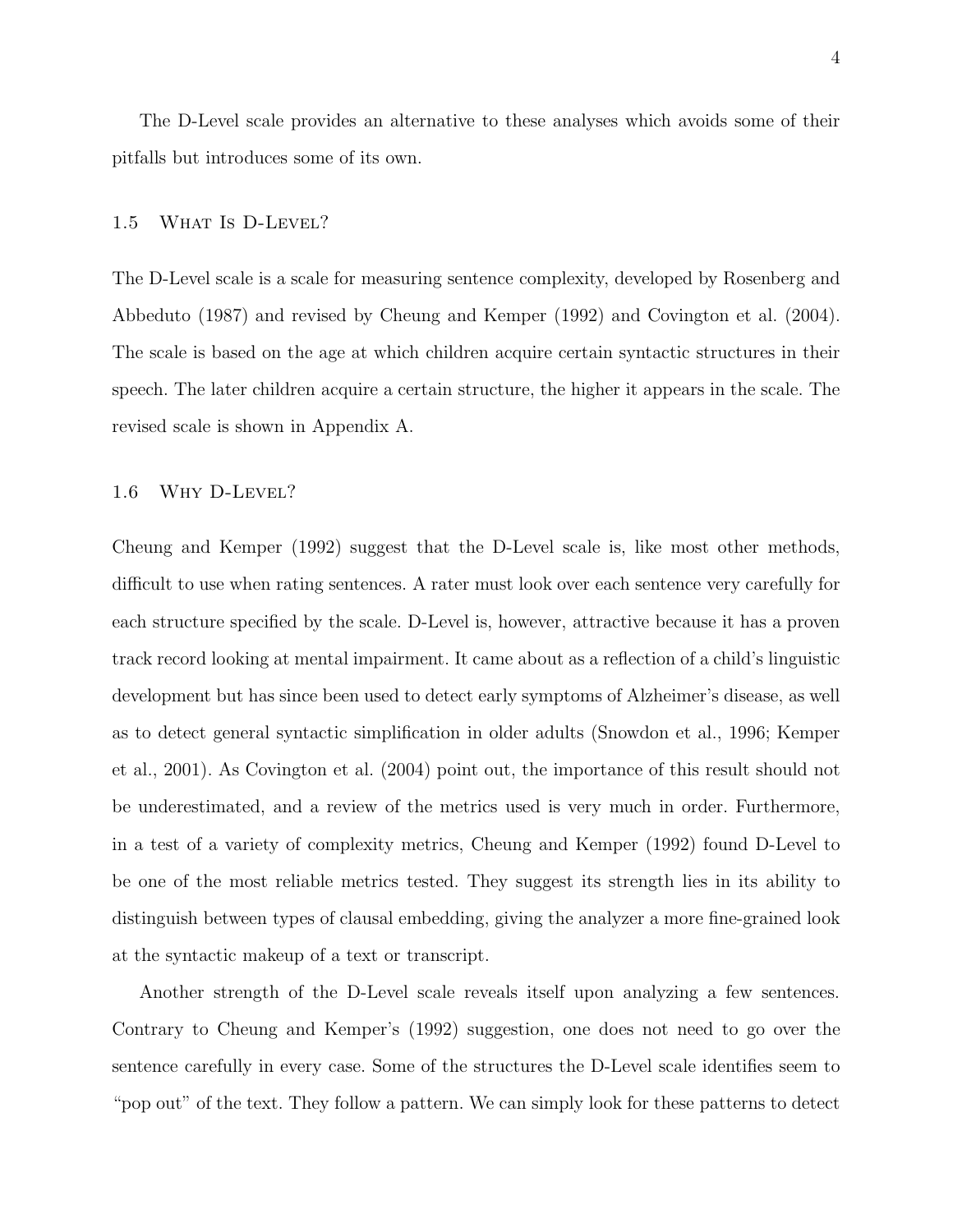D-Level. In looking for these patterns one can either look for words or phrases as keys to the level of the sentence. This idea is one that lends itself to a computational implementation, as shown in the next chapter.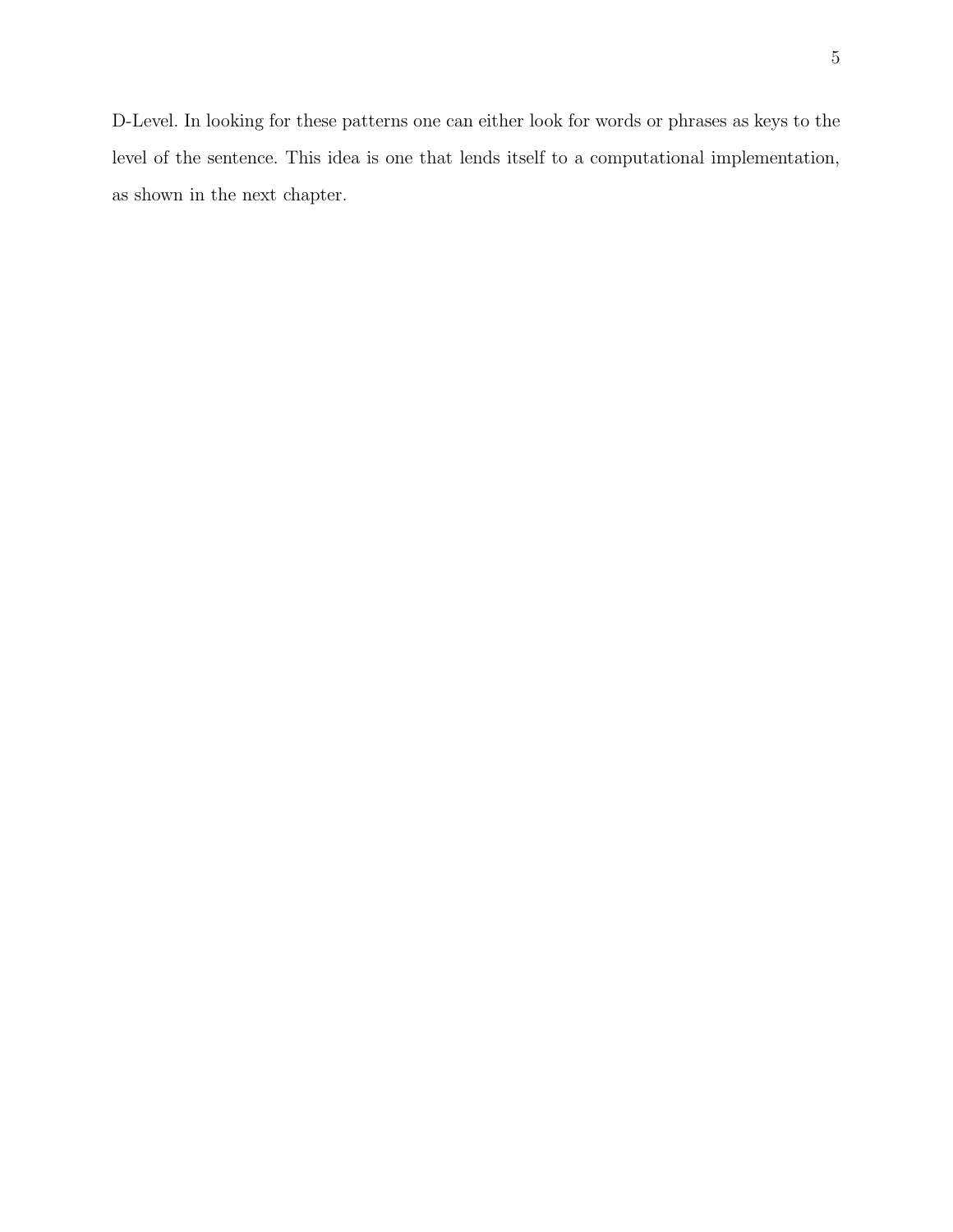## CHAPTER<sub>2</sub>

## Program

A computer implementation of a complexity scale presents several advantages. Firstly, it will be fast. Second, it will be reliable; it will always give the same analysis to the same sentence. A human rater is prone to error. Third, a computer will not be biased to expect that one text will be simpler than another. The program is intended to be used to distinguish healthy from mentally ill subjects. Knowledge that a transcript is from one or the other may bias ratings. The following motivates and explicates ShaC.

## 2.1 A Parsing Approach to Complexity Analysis

Before presenting ShaC, some alternatives are considered. In the last chapter, parsing each sentence and doing the analysis from parsed text was presented as a viable option. However, a computer implementation of this approach has several problems. The foremost problem is that parsing is a difficult and unsolved problem. Even highly accurate parsers make mistakes. This means for quite a bit extra work, the system is still prone to error.

Another problem is that parsing is time consuming and computationally expensive. Then even once the parser generates a tree, D-Level analyses don't need the complete tree. They look only for specific things in each sentence. Ideally, only the necessary structures would be parsed.

## 2.2 Other Computational Approaches to Syntactic Analysis

There have been a few larger scale attempts to use computers to extract sentence and syntactic complexity information from texts. While the specific features of language measured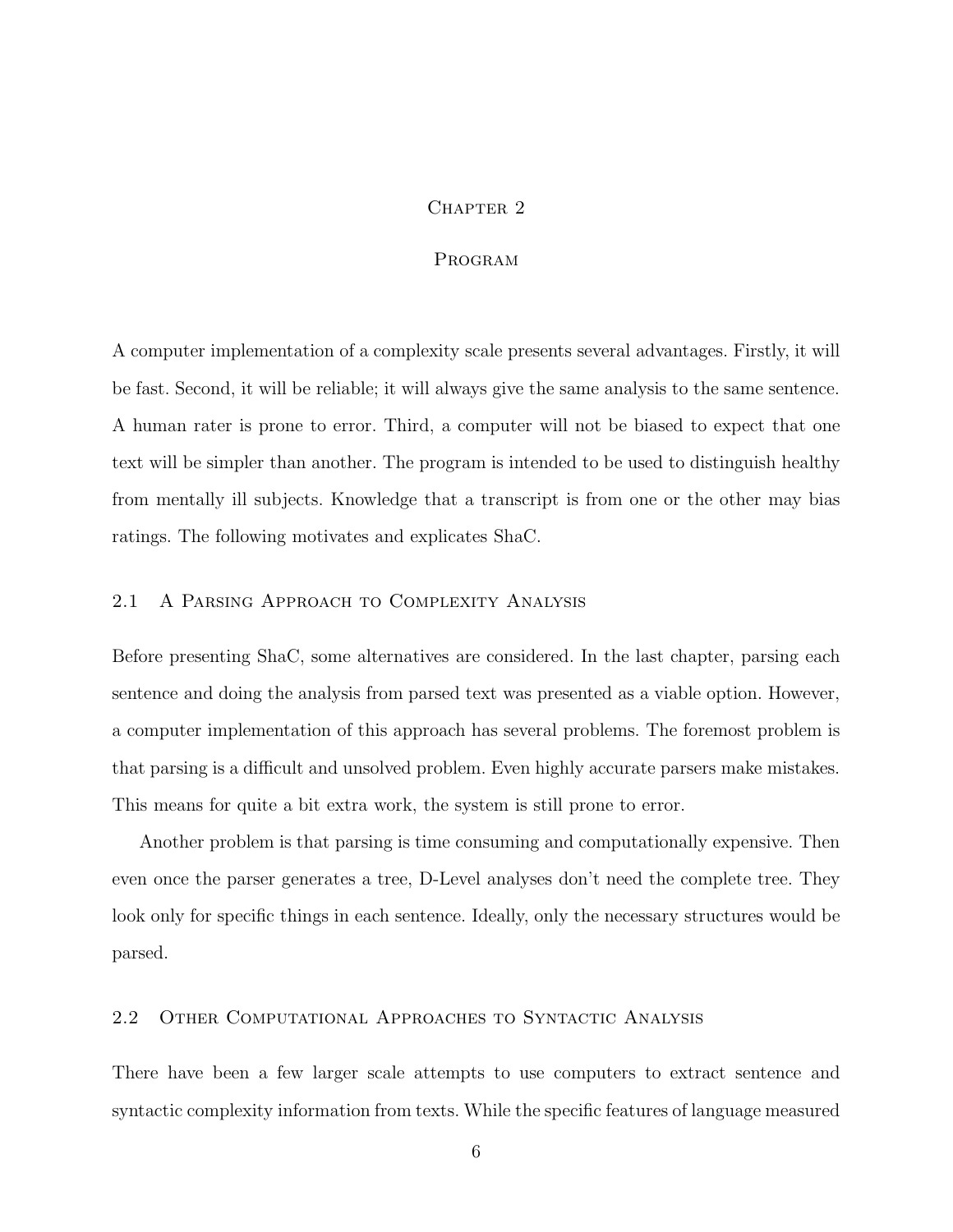by these programs are different than ShaC, some of the techniques they use are similar to ones used by ShaC. The following provides a review of these programs.

Channell (2003) presents a computer implementation of Developmental sentence scoring (DSS) (Lee, 1974), called Computerized Profiling (CP). DSS is used to evaluate a child's use of standard English. It focuses on grammatical complexity rather than syntactic complexity. DSS tallies occurrences of words in 8 grammatical categories, and assigns points based on the complexity of the category. It awards an additional point for sentences that are syntactically and semantically adult-like. Adult-like sentences consist of those that are complete, with at least a subject and verb. CP and some related programs, for example CLAN (MacWhitney, 2002), do morphological analysis and part-of-speech tagging to determine the grammatical categories of all the words in a text. CP uses a multi-stage process that combines the efforts of several different programs, and requires that input files be transcribed and formatted in a particular way. It skips sentences that contain unidentifiable words and requires that a human analyzer follow up the computer analysis to correct errors and catch things the program missed. The intent of the program is simply to reduce the amount of work that needs to be done by hand. CP and DSS recognize that a good indication of the complexity of a speech sample can be determined by looking simply for words of particular grammatical categories, which are relatively easy to detect. ShaC follows a similar assumption.

## 2.3 Shallow Parsing for Complexity Analysis

The relevant structures of the D-Level scale can be detected by looking for key phrases and words with chunk parsing and shallow parsing. Chunk parsing (Abney, 1991) was originally introduced as a parsing method that corresponded more closely with how humans parse text. "Chunks" correspond roughly to prosodic units, or pauses, in speech. These units correspond roughly to noun phrases, verb phrases, adjective phrases, and so on. Shallow parsing is detection of indicators of phrase structure without necessarily constructing that full structure. Words often are such indicators.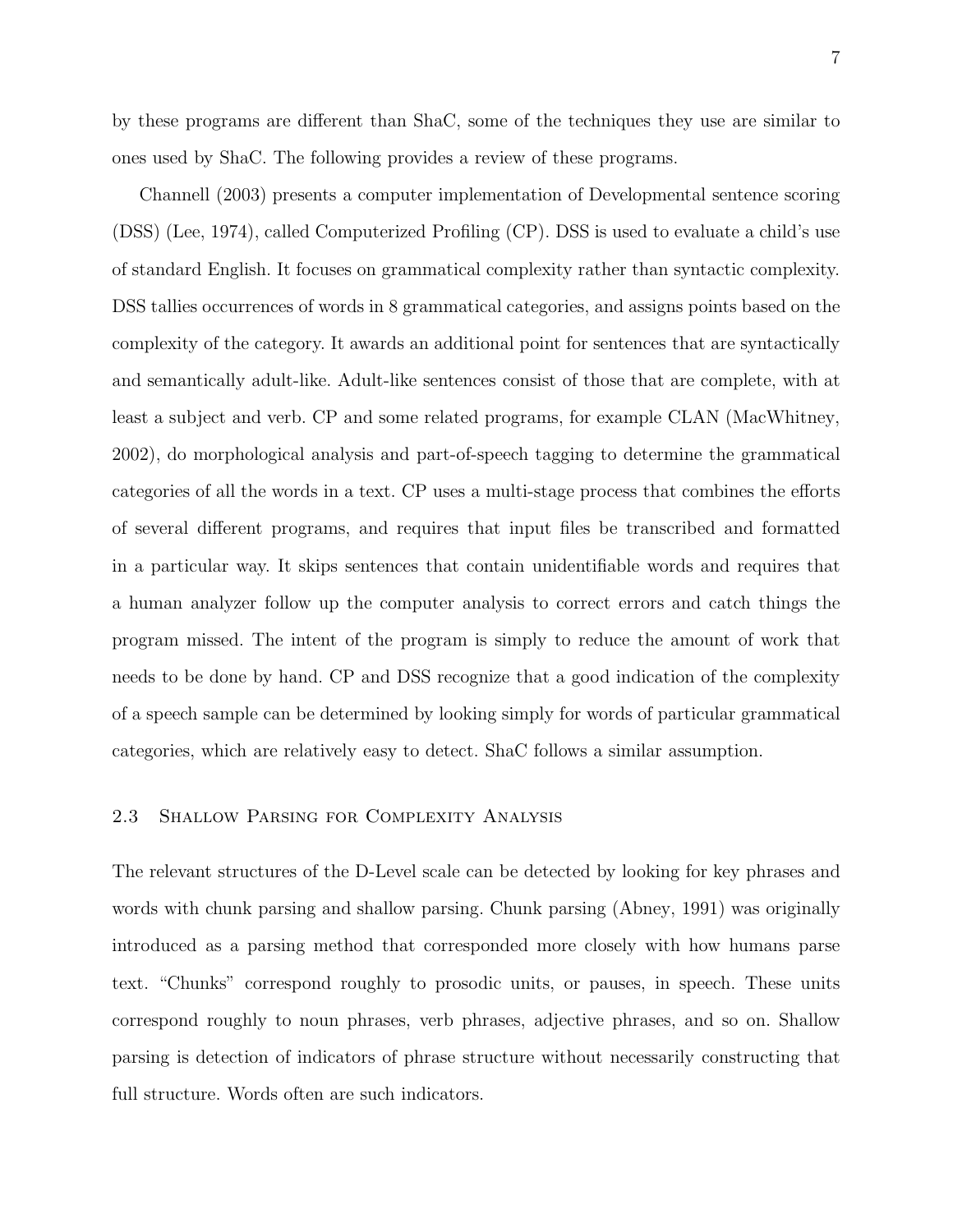Parsing in this manner means that there is no overall sentence structure, just phrases. Furthermore, rules for each phrase type are non-recursive. Simple phrases are all the parser looks for.

## 2.4 Why Shallow and not Deep Parsing?

As noted above, the D-Level scale considers a wide variety of syntactic structures important to the analysis of complexity. Many of the structures that the D-Level scale detects are patterns that are identifiable by looking only at a small portion of the sentence. Since the majority of structures it looks for can be detected without doing a full parse, it is more efficient to do a shallow parse and get an approximation of the complexity of a text. Those structures that need a deep parse to be detected are fairly rare. Many of the sentence types analyzable with D-Level are not commonly heard in everyday speech. Rosenberg and Abbeduto (1987) estimated only thirty percent of all the sentences they analyzed were "complex" sentences (i.e., higher than level 0 on the scale).

This thesis outlines a program, ShaC, that will give a good approximation of the general linguistic performance of a speaker. ShaC is intended to analyze bodies of text and paint a general picture of the syntactic complexity of the text. This means that it will not detect everything the D-Level scale detects. The purpose of ShaC is to automate some syntactic analysis that can be done quickly with few resources: to glean as much syntactic information as possible without parsing. It is motivated by the intuition that while human language has a high potential for variation, speakers tend to use the same words, phrases, and syntactic structures repeatedly. From this assumption, I hypothesize that one can approximate the analysis done with D-Level scale by looking for patterns of words and phrases in text transcripts. The question addressed by ShaC will be how much syntactic complexity can be estimated by a shallow look at the text. D-Level is chosen as a model on which to base this program because one can analyze many of the structures D-Level does in a simple and efficient manner. ShaC is not intended to be a stand-alone tool for analysis of speech, but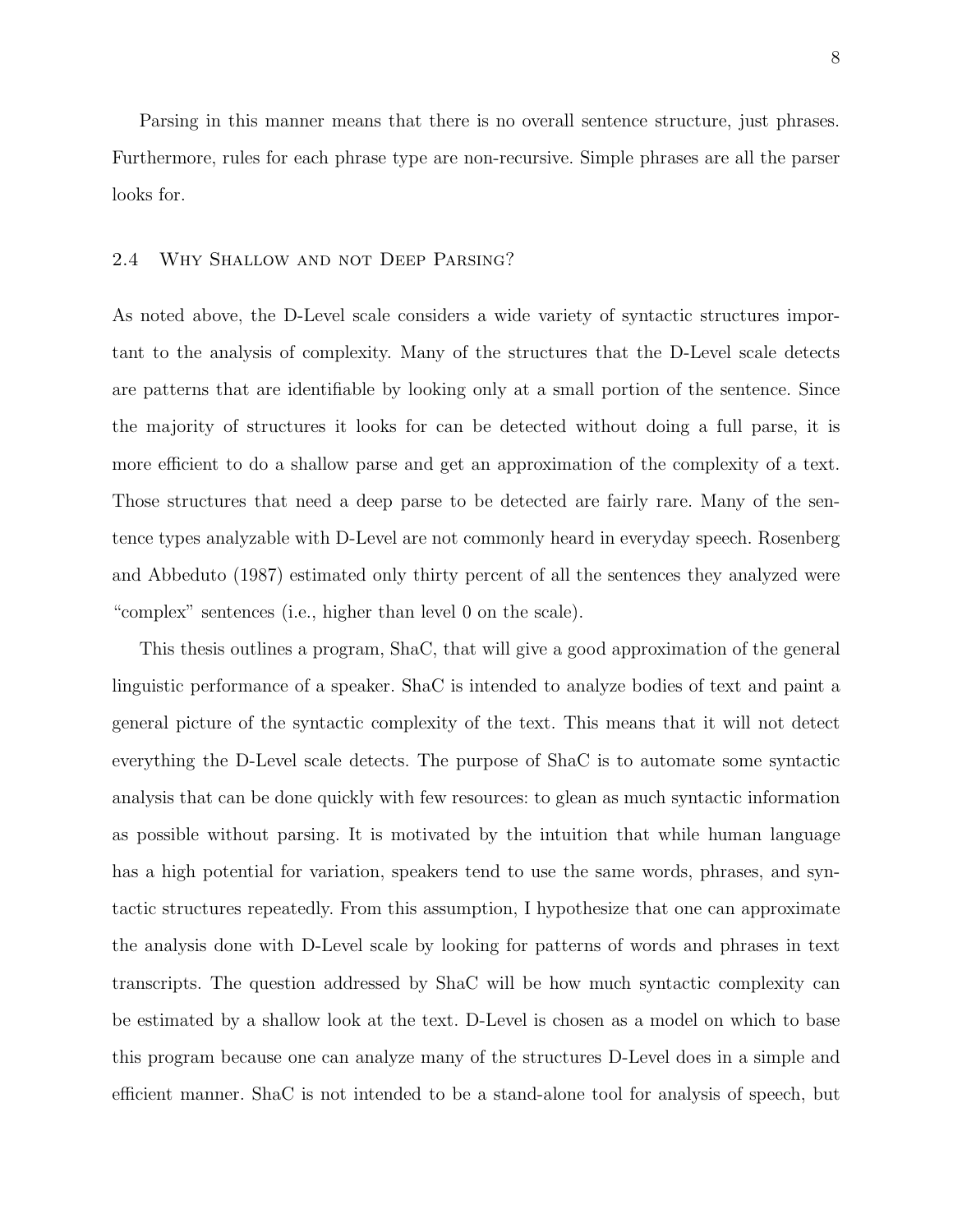meant to give a look at some of those features that comprise the D-Level scale. It does this by adopting some simple heuristics which take the form of templates indicating strings of word categories that are indicators of complexity.

## 2.5 A Note on Sentences

If ShaC is to disregard sentence boundaries, as discussed in Section 1.2 notions such as "relative clause in object position" and "relative clause in subject position", which are important when looking at clausal embedding for example, become difficult or meaningless to determine.

The following utterance illustrates the problem:

#### $(2.1)$  I don't know the boy that you saw. The boy that I know has red hair.

It is a plausible utterance. Here the period easily distinguishes the two sentences. The first has a relative clause in object position and is ranked a level 3 sentence while the second has a relative clause in subject position and is ranked a level 6 sentence. One might have transcribed it differently:

## (2.2) I don't know the boy that you saw; the boy that I know has red hair.

We might then count semi-colons and periods as indicators of sentence breaks, but this limits the applicability of ShaC. In some transcription punctuation is used to indicate pauses, breaks, and other utterances. Since we want to establish a broad framework on which one might build, we ignore sentence boundaries.

The following illustrates another problem with sentence boundaries:

#### (2.3)But I have a terrible secret: I only managed to push the right buttons by accident.

This is one sentence, two clauses conjoined by a colon. It easily could have been two separate sentences.

A common division used to solve this problem is the T-unit (Hunt, 1965), defined as the "shortest grammatically allowable sentences into which writing can be segmented or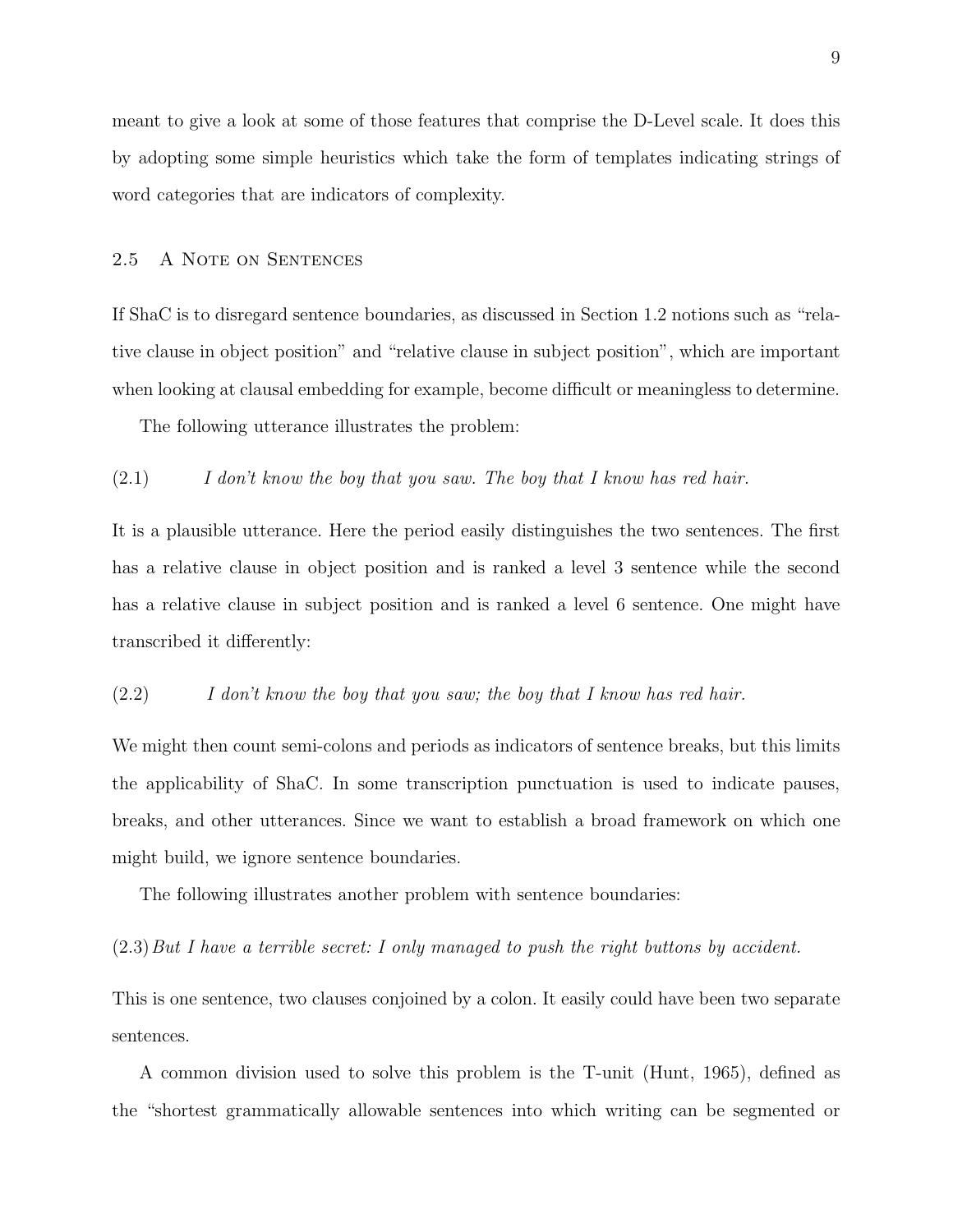minimally terminable unit." Essentially a T-unit is a clause and all of its subordinating clauses. To detect a clause and its subordinating clauses, one must parse the whole sentence. As the approach proposed here eschews parsing, T-units are not a useful way to segment a text.

#### 2.6 Modifying the D-Level Scale

The full D-Level scale as outlined in Appendix A cannot be easily detected by template matching. A primary issue (discussed in Section 2.5) is how to determine sentence boundaries. If the task at hand is to look for syntactic complexity, not sentence complexity, the D-Level scale needs to be changed in several respects.

Level zero sentences are assumed basic. As will be seen later, points are assigned based on level. These would receive zero points and thus not affect the syntactic complexity score in any way. Furthermore if sentence boundaries are ignored then it becomes difficult to distinguish simple sentences from simple phrases. Since level 0 structures, indicating simple sentences, are ignored, the sentence the cat ate the mouse that the farmer trapped is ranked level 3 because it only includes a level 3 structure, a relative clause in object position.

Level two sentences include all conjunctions. People tend to use conjunctions to conjoin various phrases as well as at sentence boundaries as a way of guiding the listener. Since ShaC ignores sentence boundaries, this distinction between conjunctions used between phrases and those used at the beginning of sentences is lost, and so level 2 sentences are not included in the list of templates used by ShaC.

Level three includes the following: relative clause modifying the object of the main verb (The cat ate the mouse that the farmer trapped), nominalization in object position (I appreciate his changing the lightbulb), and finite clause as the object of the main verb (He said I am not good enough). Unfortunately levels 3 and 6 are not easily distinguishable by template matching. Level 6 sentences include: relative clause modifying the subject of the main verb (The man that the boy saw was wearing a black coat), embedded clause serving as the subject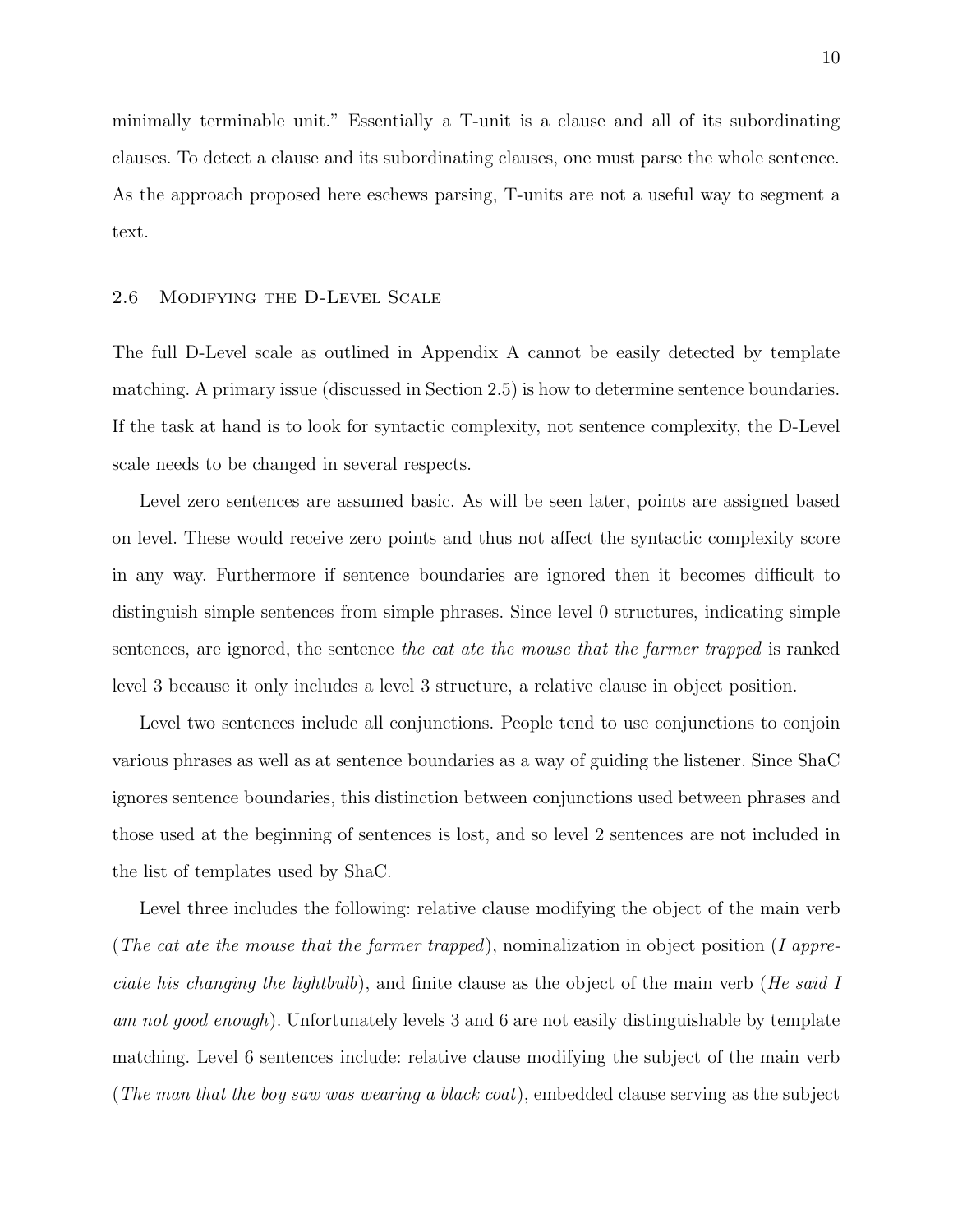of the main verb (*That he came to the party surprised me*), and nominalization serving as the subject of the main verb (His crying is getting annoying). Using shallow parsing and no sentential boundaries, the distinction between object and subject positions cannot easily be determined. Take the following sentences:

(2.4) I know what the girl likes. The boy that she saw said she liked diamonds.

#### (2.5) The girl likes the boy that she saw.

In the first the boy that she saw marks a relative clause in subject position and so would be ranked a level 6 structure. In the second the boy that she saw marks a relative clause in object position and so would be ranked a level 3 structure. The limitations of the current approach become apparent. Since the same pattern in one situation is ranked a level 6 and in another is ranked a level 3, and since with shallow parsing there is not a good way to distinguish the two, we must make a sacrifice. Thus all level 6 sentences are ranked as level 3 sentences, since these are easy to detect using the following template:

#### noun,verb,noun,complementizer

In looking at several sample texts I found no examples of level 6 sentences. This suggests they are rare enough to be excluded without losing too much of the effectiveness of the analysis. It should be remembered that even level 6 sentences are getting some ranking: ShaC notes there is some complexity indicator at these points, but does not rate it as complex as the original D-Level scale.

Level 4 includes non-finite complements with their own understood (or explicit) subjects. In particular sentences like I consider John a friend are hard to include in a template. Templates for sentences such as these were originally included in the analysis but have been removed because ShaC misanalyzed them in most cases. This should not present a problem, however, since constructions of that type are rare especially in spoken English.

Level 7 reflected combining two or more of levels 1 through 6 in a single sentence. Since the analysis is of syntactic complexity, level 7 is no longer needed. Of note, level 7 is in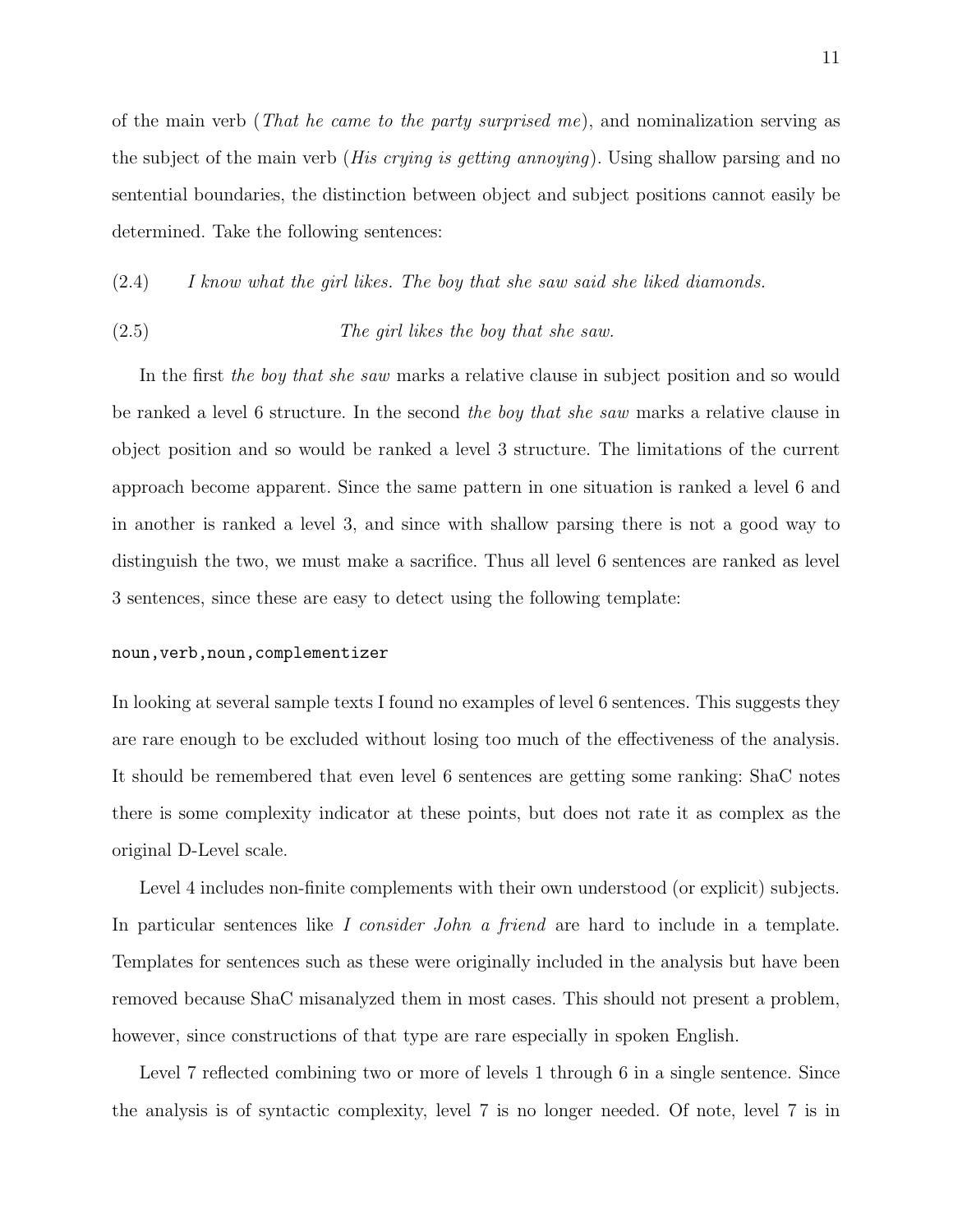large part the reason for adopting the syntactic analysis approach. As Cheung and Kemper (1992) point out, the D-Level scale, amongst other metrics, is sensitive to sentence length. The longer a sentence, the more complex it is. Since English speakers tend to join sentences with 'and', most sentences on a strict D-Level analysis will be ranked level 7. For this reason coordinating conjunctions are not considered as complexity indicators.

## 2.7 Program Overview

ShaC is a rule-based pattern matcher. Given a template, it will find all strings in a text that match the template. It is supplied with templates corresponding to structures in the D-Level scale. The D-Level scale has several different sentence types that it ranks at each level. At level 3 for example, there are 9 different sentence types it is looking for. There is one template for each of these sentence types. Each template specifies the nodes in a Finite State Automaton. A series of rules specifies the conditions under which ShaC should move from one node to the next.

The choice to do a rule-based system is motivated by the idea that people use English in regular ways; strange or deviant speech and writing is rare. Rules will do well in picking out some regularities, and general trends in language.

ShaC is unique in that it uses a minimal amount of information to do its analysis. It does not rely on punctuation, it does not do part of speech tagging, and it does not do a deep syntactic analysis. The only parsing it does is of some chunks. It was designed to handle large amounts of data in a short amount of time, to be simple and robust.

#### 2.8 Program Components

ShaC was written in Prolog for a number of reasons. First, ShaC is rule-based. Prolog is an ideal language for dealing with such systems. Secondly, there are a wide variety of natural language processing tools freely available for Prolog, providing the infrastructure to construct the system without having to custom build tools.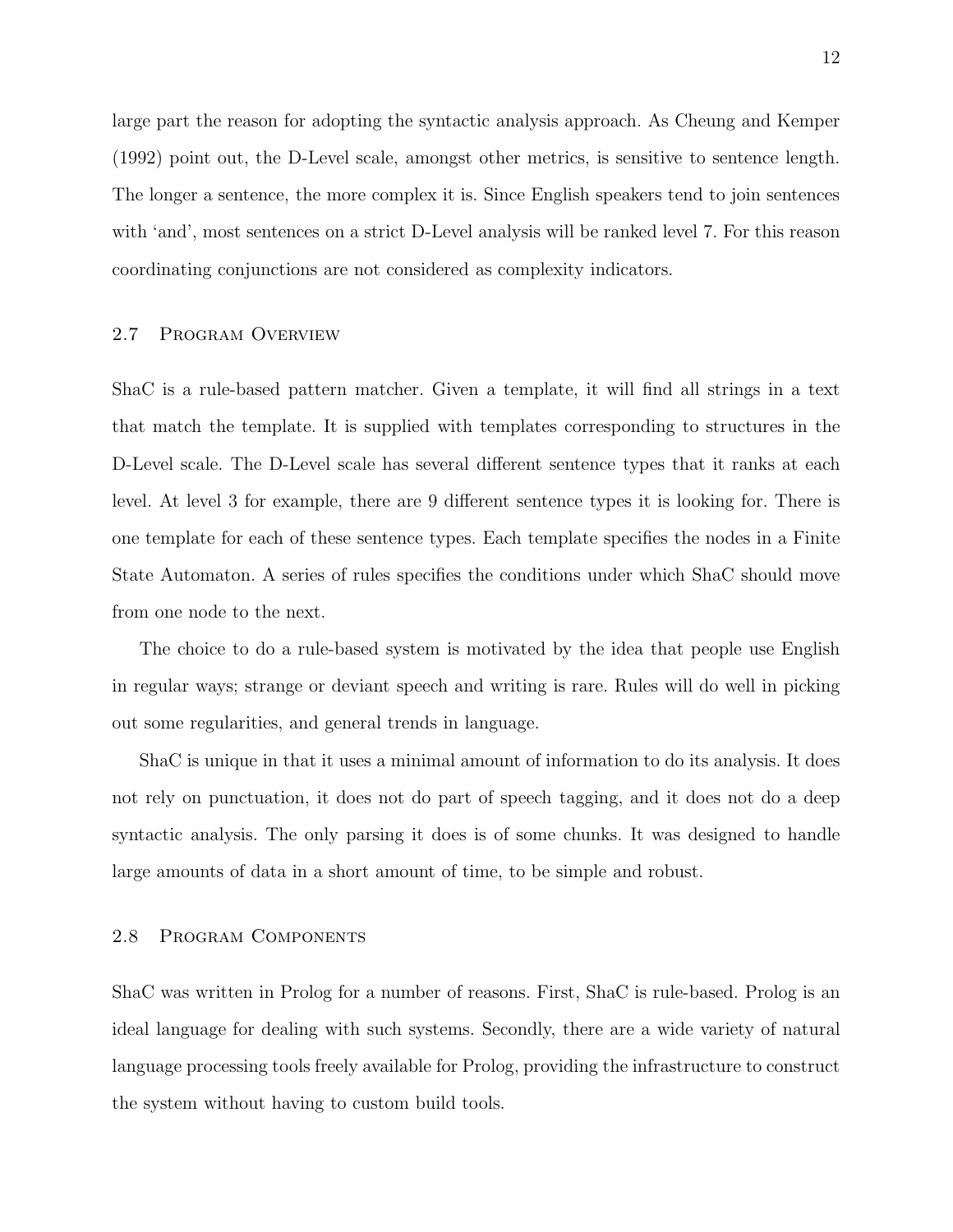That being said, the tools that were used were not specifically designed for the present task and needed heavy modification. The following presents the tools used and addresses the modifications necessary to use them.

## 2.8.1 WORDNET

WordNet (University, 2005) is a massive lexical database with a Prolog interface. It provides the lexicon and relevant part of speech information for each word to ShaC. This is perhaps a seemingly odd choice. There are plenty of decent part-of-speech taggers that would give part-of-speech information. The problem is that most of the tags they give are not useful for the present task. As will be shown later, the tags needed will have information reflecting part of speech as well as morphological and semantic properties of words. WordNet provides a relatively unadorned lexicon that can be manipulated to glean the relevant information.

The database has a few major drawbacks to overcome. First, there are too many entries. People tend to stick to common uses of common words especially in natural speech. Witzig (2003) provides a suite of tools for manipulating the WordNet database, including one that will extract a subset of WordNet based on word frequency. Each entry in the WordNet database, each sense of each word, includes information about its frequency of occurrence in a corpus. This tool will extract the  $x$  most frequent entries. Using this tool the database was reduced to approximately 30,000 entries.<sup>1</sup>

<sup>&</sup>lt;sup>1</sup>Reducing the size of the lexicon and removing duplicate entries compacts the lexicon considerably; however, the approach taken to reduce the lexicon is in some sense not selective. In the present case, the lexicon was simply reduced to a lexicon of 30,000 words. This was done without paying much attention to the sample from which the frequency statistics were collected. If the corpus that was analyzed to get these statistics is comprised of texts from specific registers, then the reduced lexicon will reflect that bias.

A glance through the lexicon shows that in some sense it may be biased. Included in the 30,000 most common words in the corpus analyzed are entries for 'no' and 'no.' WordNet gives the same definitions for both of these indicating that the period in the second indicates a notational variant. Furthermore the example sentence for the most common sense is his no was loud and clear. Other examples might be *The answer is no*. In both of these cases the use of 'no' presumably refers to what someone said. The lexical entries do not reflect this fact. I suggest in each of the above 'no' was used in its adverbial sense and then referred to in conversation. WordNet attempts to get all the appropriate senses of all the words in its database. As can be seen here, the entries in WordNet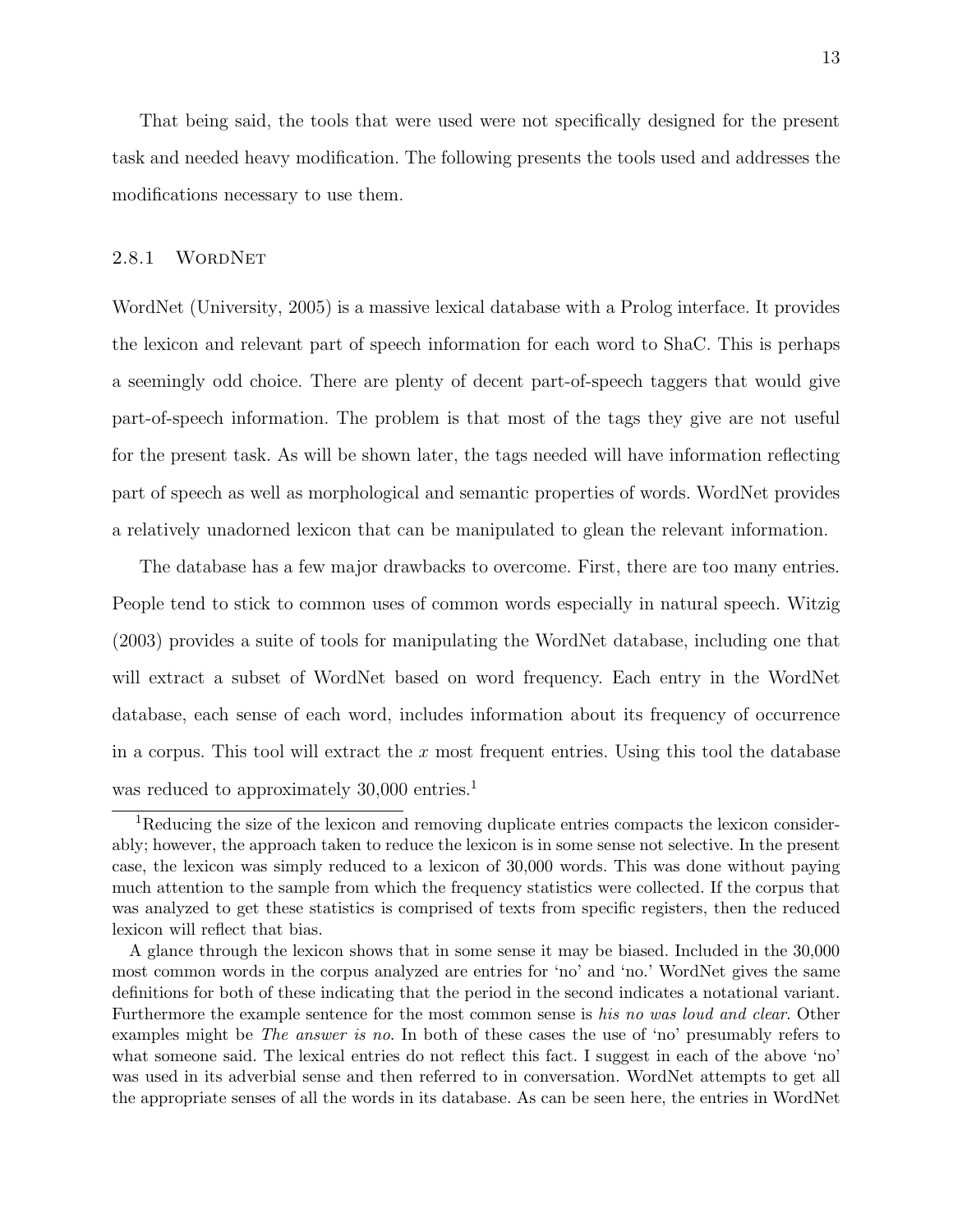Second, the entries are not stored in the most useful form. ShaC interfaces with other tools that use word/2 clauses to represent the lexicon, for example:

word(n,bacon).

The entries in the WordNet database are stored as s/6 clauses where the part of speech is represented as the fourth argument and the lexical entry is represented as the third argument, for example:

 $s(\_,\_,\text{bacon},n,\_,\_)$ .

For each s/6 clause a corresponding word/2 clause was created to speed lexical retrieval. Furthermore, each word was reduced to one entry in the working lexicon. All alternative senses were removed. Only one entry for each word was needed.

Entries in WordNet can have multiple words, atoms connected by the  $\cdot$ , and capital letters. For use with ShaC, these atoms are converted to lists of atoms in lower case. So the following:

s(100048485,1,'French\_leave',n,1,0).

becomes

word(n,[french,leave]).

## 2.8.2 The Closed-Class Lexicon

WordNet contains none of the closed-class words. A closed-class lexicon in Prolog (De Juan, 2004) was used to supplement the WordNet lexicon. Again the lexicon needed to be altered. Entries in the closed-class lexicon were as follows:

are not perfect, and are open to debate. Even with a reduced lexicon, one encounters errors such as these.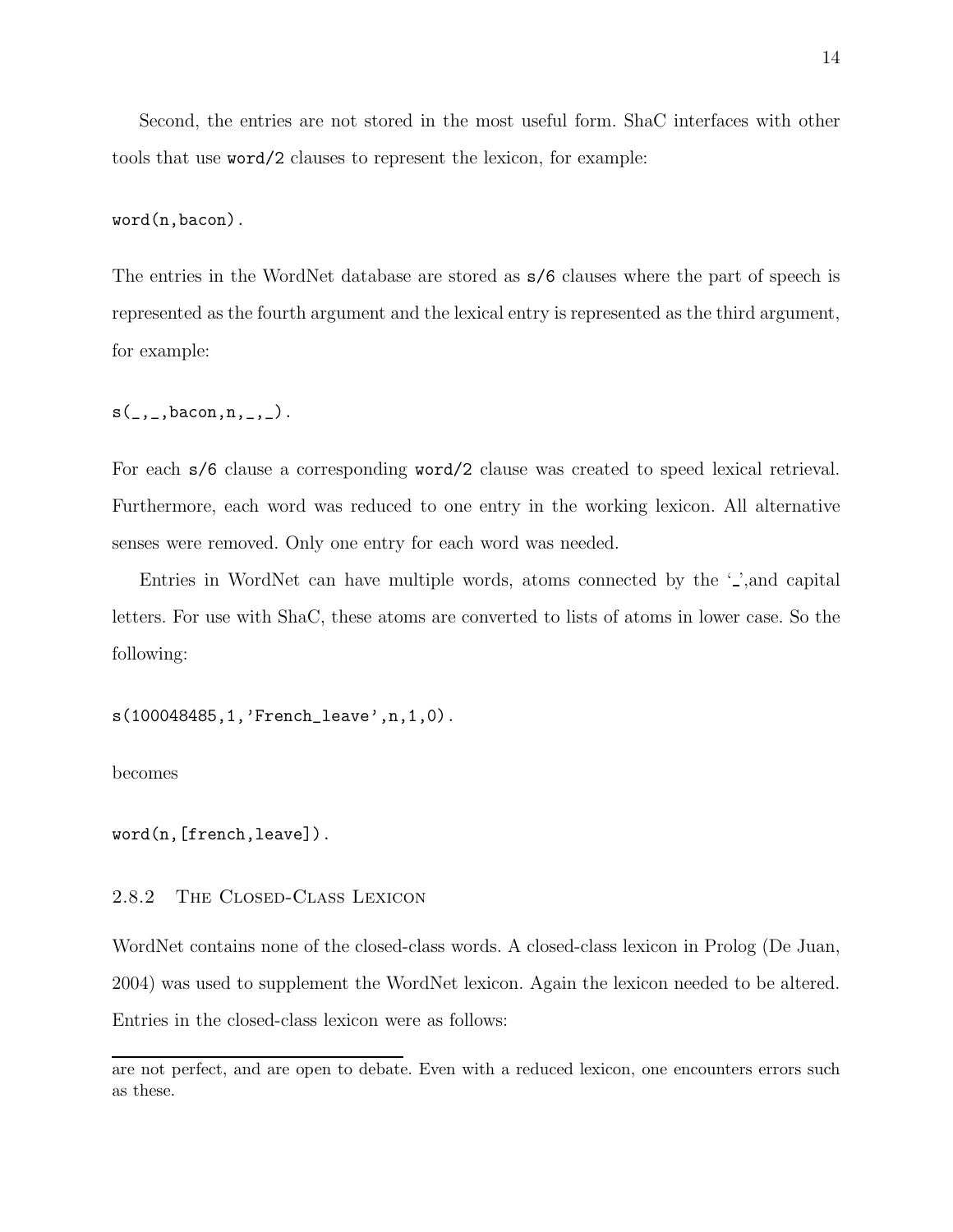```
ccl('as long as', conjunction, [subordinating]).
ccl(of, preposition, []).
```
Each predicate gives the lexical entry, its category, and any subcategory. As with the s/6 entries in WordNet, multiple word entries were represented as single atoms. To facilitate interaction with ShaC these were converted as follows:

ccl([as, long, as], conjunction, [subordinating]). ccl([of], preposition, []).

## 2.8.3 ProNTo Morph

ProNTo Morph (Schlachter, 2003) is a morphological analysis tool for Prolog. I used this program essentially as is, adding exceptional morphological analyses where needed.

#### 2.8.4 A Simple Chunk Parser

SCP (Brooks, 2003) is a simple chunk parser that follows Abney's (1991) algorithm. I used the algorithm essentially as is; however, modified the output to include a list of the words just parsed. I only parsed prepositional phrases.

## 2.8.5 ET: The Efficient Tokenizer

I used ET (Covington, 2003) to give a list of all of the words in a text file. ET strips out all punctuation and numbers. A hypothesis to be tested is that a reasonable approximation of the D-Level scale can be achieved without looking at all at punctuation.

#### 2.9 Useful Heuristics

People use language in regular ways. One can approximate D-Level by noting these regularities and looking for them in text transcripts. The following sections provide an overview of the major heuristics used to detect features of the D-Level sentence types.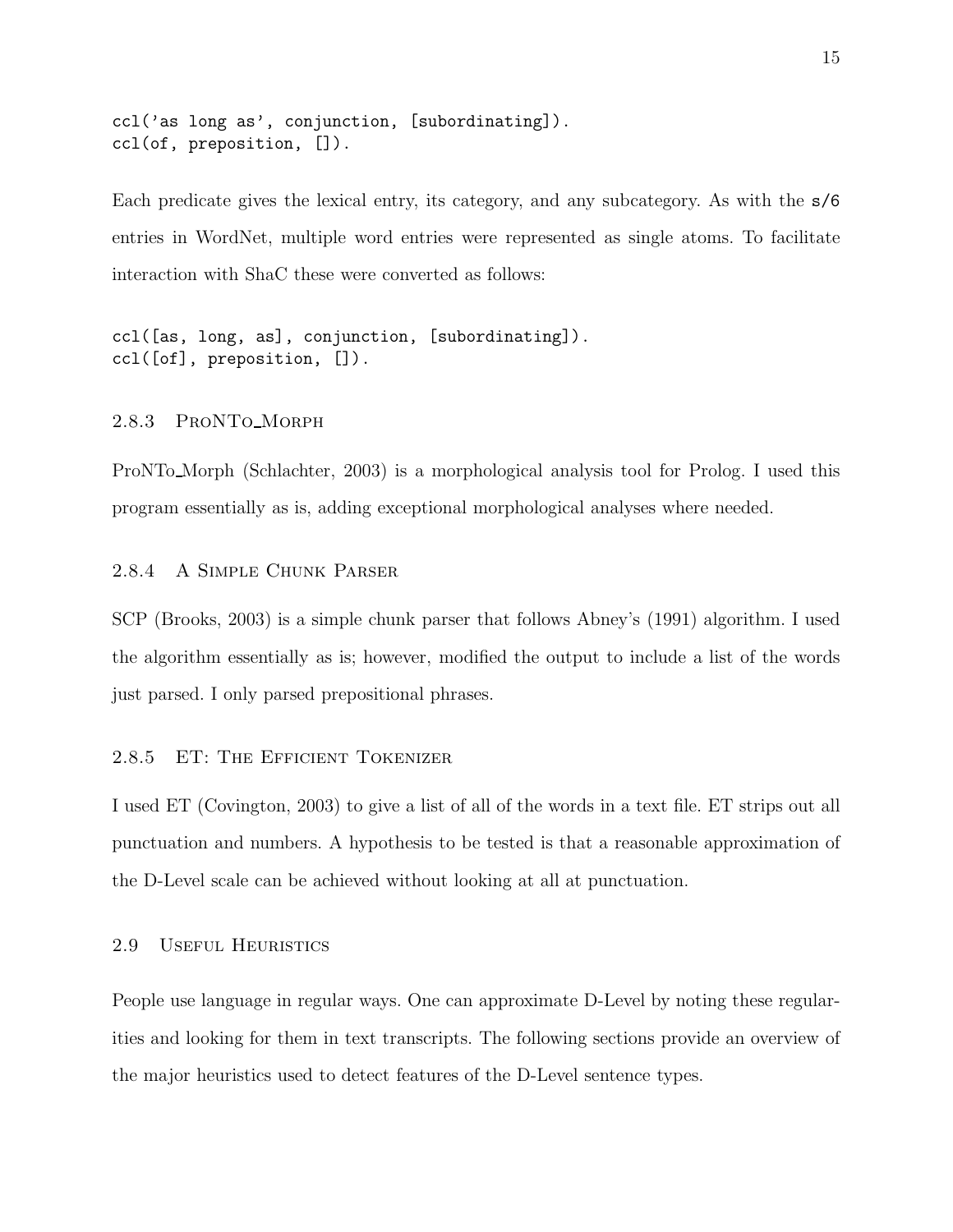$$
PP \rightarrow P (P) DP
$$
  
 
$$
DP \rightarrow (Det) (Det) (Adj) (Adj) NP (s)
$$
  
 
$$
DP \rightarrow Pron (Adj) (Adj) NP
$$

Table 2.1: Prepositional Phrase Rules

#### 2.9.1 ADJECTIVES AND ADVERBS

The D-Level scale does not take adjectives or adverbs into account. This means essentially that they are "filler." Furthermore, adjectival and adverbial phrases for the most part consist entirely of adjectives and adverbs respectively. Instead of parsing adjectival and adverbial phrases, any adjectives and adverbs can be skipped assuming that the next word is likely one of the type ShaC is looking for.

### 2.9.2 Prepositional Phrases

Like adjectives and adverbs, prepositional phrases are largely used as "filler," providing extra information that does not change the syntactic complexity of a sentence according to the D-Level scale. This means that, with a few exceptions, prepositional phrases can be parsed and skipped. Prepositional phrases are kept simple in the spirit of shallow parsing. The rewrite rule for prepositional phrases is shown in Table 2.1.<sup>2</sup>

The rules for prepositional phrases exclude some common types of prepositional phrases. For example:

(2.6) We went to the store by taking the train.

<sup>&</sup>lt;sup>2</sup>Note the use of DPs in these rules, and also that nothing rides on the adoption or abandonment of the DP-hypothesis (Abney, 1987). Adopting this convention is merely for convenience and does not affect the performance of ShaC. The above rules follow a simple grammar laid out by Abney (1991).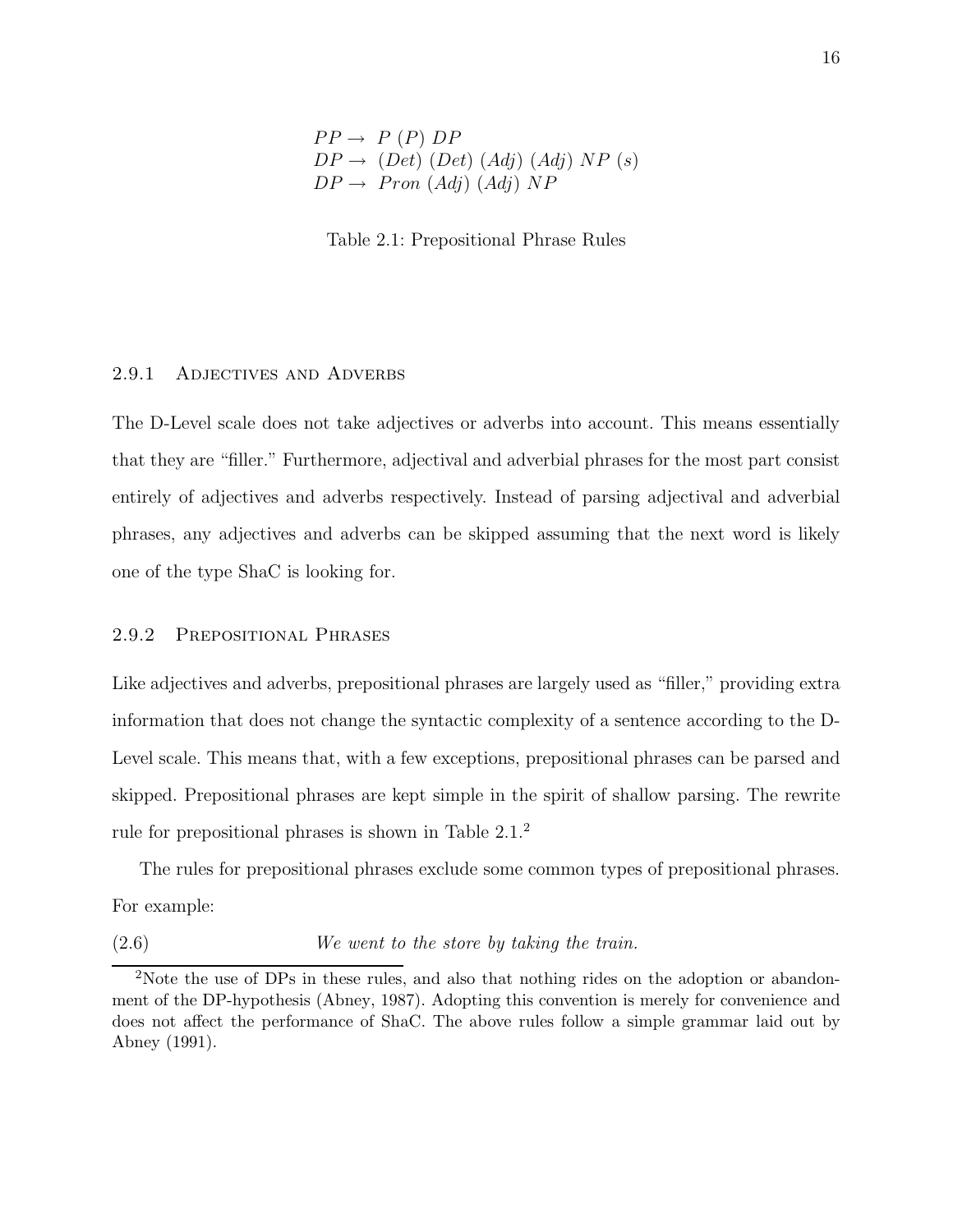Phrases like by taking are excluded because they typically signify the presence of an adjunct of the main verb.

#### 2.9.3 Non-finite Complements

Only certain verbs take non-finite complements. Levels 1, 4, and 5 of the D-Level scale look for non-finite complements. One option is to look for patterns of words following any verb. A template for level 1 might be:

#### verb, ving

where ving is a verb with an -ing ending. However this template will produce false positives. For example it would accept the following:

$$
(2.7)
$$
 The boy fell trying to ride his bike.

The key is that only certain verbs take a non-finite complement. Looking only for those verbs greatly increases the accuracy of ShaC. Appendix B includes a list of all the verbs used that take a non-finite complement. This is by no means a complete list; however, it does seem to cover the words encountered in sample texts.

#### 2.9.4 Noun Phrases and Verb Phrases

The determiner phrases of Table 2.1 provide a good definition of the noun phrase as a chunk. Such phrases include determiners, nouns, modifiers, and perhaps the possessive clitic. Adjectives, as noted above, are skipped. The only other elements that might be in a noun phrase are determiners, nouns, and the possessive clitic. Any of these elements that ShaC encounters it can skip.

This saves a lot of work. Take for example a case where the template specifies a plural noun. One might parse the full noun phrase, then traverse the tree to the noun and check to see if the noun is plural. If it is not, a lot of time was spent parsing, only to fail.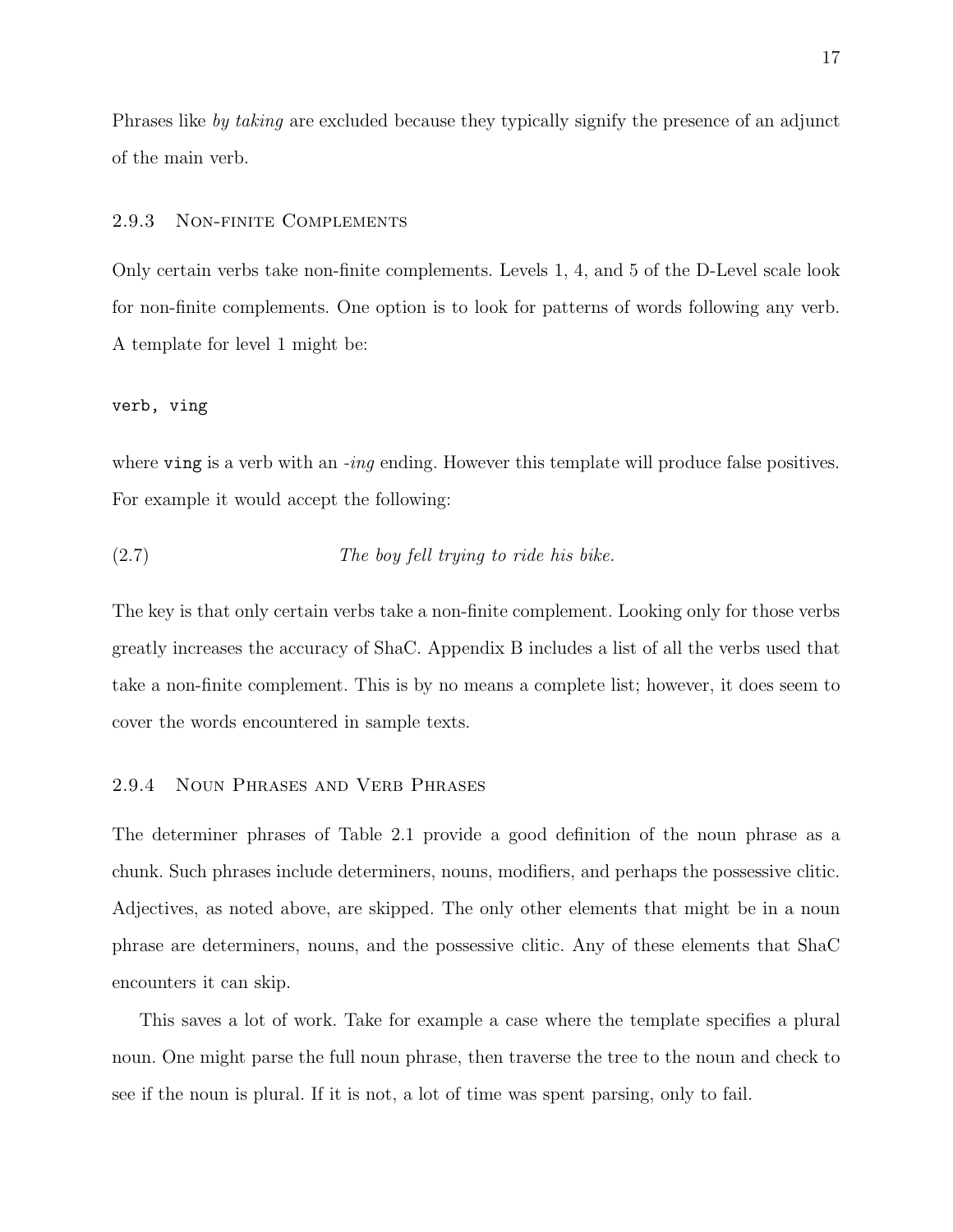Instead, if a noun is the target and the input string shows something that is a "child of" a noun phrase, then ShaC can advance to the next word, so long as the next word is also part of a noun phrase or another nonessential element. Suppose we are looking for a plural noun in the following:

$$
(2.8)
$$
 The very big, bushy cats jumped.

'The' is a determiner. The word 'very' is an adverb and 'big', and 'bushy' both adjectives, so they are passed over. The next word is 'cats'. ShaC checks that it is plural, and succeeds. No parsing was done. In fact, ShaC saves a lot of work by not parsing.

There is one large disadvantage to this approach, which is tied to the choice to regard punctuation as unreliable. One of the example sentences for a verb with a non-finite complement with its own understood subject is:

$$
(2.9) \tI consider John a friend.
$$

A potential template for this type of sentence is:

## vnfc, n, n

However, this template will produce numerous false positives, especially where the two noun phrases would be in different sentences , such as:

 $(2.10)$  John hated the boy. He...

This sentence is read into ShaC as a list of lowercase Prolog atoms:

```
[john,hated,the,boy,he]
```
This sentence matches the proposed template. Parsing complete noun phrases would allow a correct analysis. On the other hand, this type of sentence seems to be fairly rare in both text and speech. Of a large sample of sentences analyzed by ShaC, none actually fit this template. It was better to leave the template out.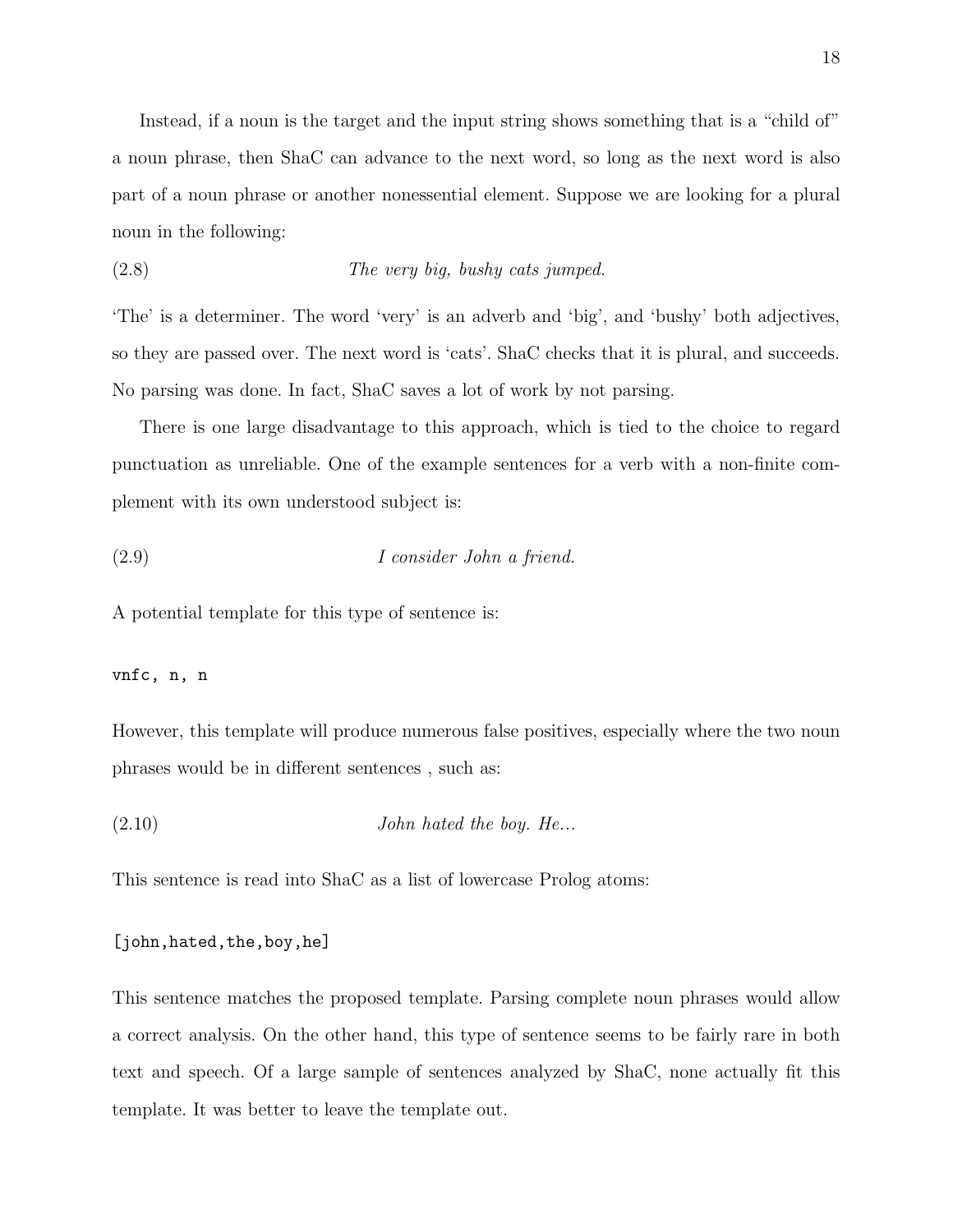The case is less complicated for verb phrases. Verb phrases typically consist of auxiliary verbs, main verbs, and modifiers. Adverbs are skipped. Verbs are similar. If we are looking for a verb, and see an auxiliary verb followed by an adverb, another auxiliary, or another verb, then the current verb is skipped.

#### 2.9.5 Nominalizations

A good number of common nominalized verbs can be detected by looking at the ending of a given word. If the ending is either -ing or -ion and the stem is a verb, then the word is a nominalization. There are of course many exceptions to this rule: *betrayal, refusal, denial*, for example, all end in -al, and a rule could be created to detect nominalizations of this type. Other suffixes indicating nominalization include -ment, -ity, -ness (Biber et al., 2000).

More exceptions are words such as *notion* and *action* that are not nominalizations. These represent the limits of the proposed approach. But again these are exceptions to the rule. As such, even if ShaC counts them, they make up a small portion of nominalizations, which make up a small portion of words used in everyday texts. They should not affect ShaC's output considerably.

#### 2.9.6 DETECTION OF ADJUNCTS

A limitation of the current approach is that adjuncts are often difficult to distinguish from complements. Whether a given phrase is an adjunct or a complement is often largely a function of the verb. For example in

$$
(2.11)
$$
 The boy gave the ball to the girl

to the girl is a complement of the verb. In

$$
(2.12) \t\t The boy kicked the ball to the girl.
$$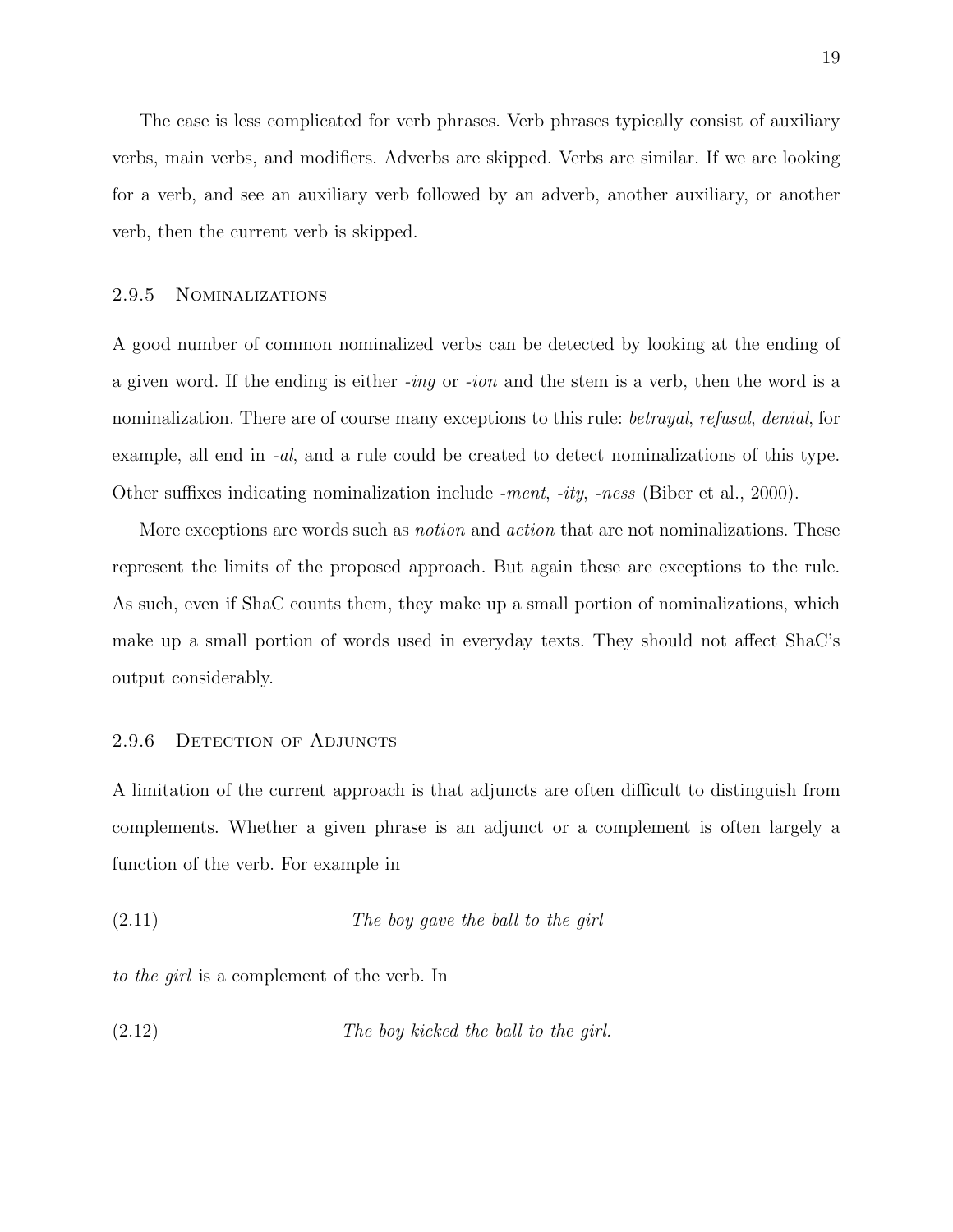to the girl is an adjunct. There are however a few indicators of an adjunct that we can use to increase the reliability of the analysis. ShaC looks for prepositions followed by -ing forms of verbs, for example.

Level five looks for nominalizations in adjunct not complement position. This particular structure can be found by looking for prepositions followed by nominalized verbs. This and other templates used are discussed later.

## 2.9.7 VERBS IN PLAIN, -s, -ed, AND -ing FORM

For certain templates it is useful to make a distinction between verbs with different morphology. Three categories are useful. The first category is verbs in plain form. These match WordNet entries and so can be looked up directly with a **word**/2 clause.

The second type of verb is any in in plain,  $-s$ , or  $-ed$  form. We find these by doing a morphological analysis. ProNTo morph (Schlachter, 2003) returns three relevant tags. For verbs in -s and -ed form it returns '-s' and '-ed' tags. For verbs in third person singular form, which may be irregular, it returns '-sg3'. Similarly for -ing verbs, ProNTo\_morph returns an '-ing' ending. This makes categorization straight forward.

#### 2.9.8 that

The closed-class lexicon was meant to be nearly complete. As such, that is a subordinating conjunction. Without taking verb argument structure into account, it is often difficult to determine whether that is functioning as a subordinating clause, and thus should be ranked as level 5, or if it is introducing a finite or non-finite clause as the object of the main verb. That is determining if a sentence is a level 3 sentence or if it is a level 5 is difficult. Take the following sentences for example:

- (2.13) John knew that Mary was angry.
- (2.14) John prayed that Mary was alright.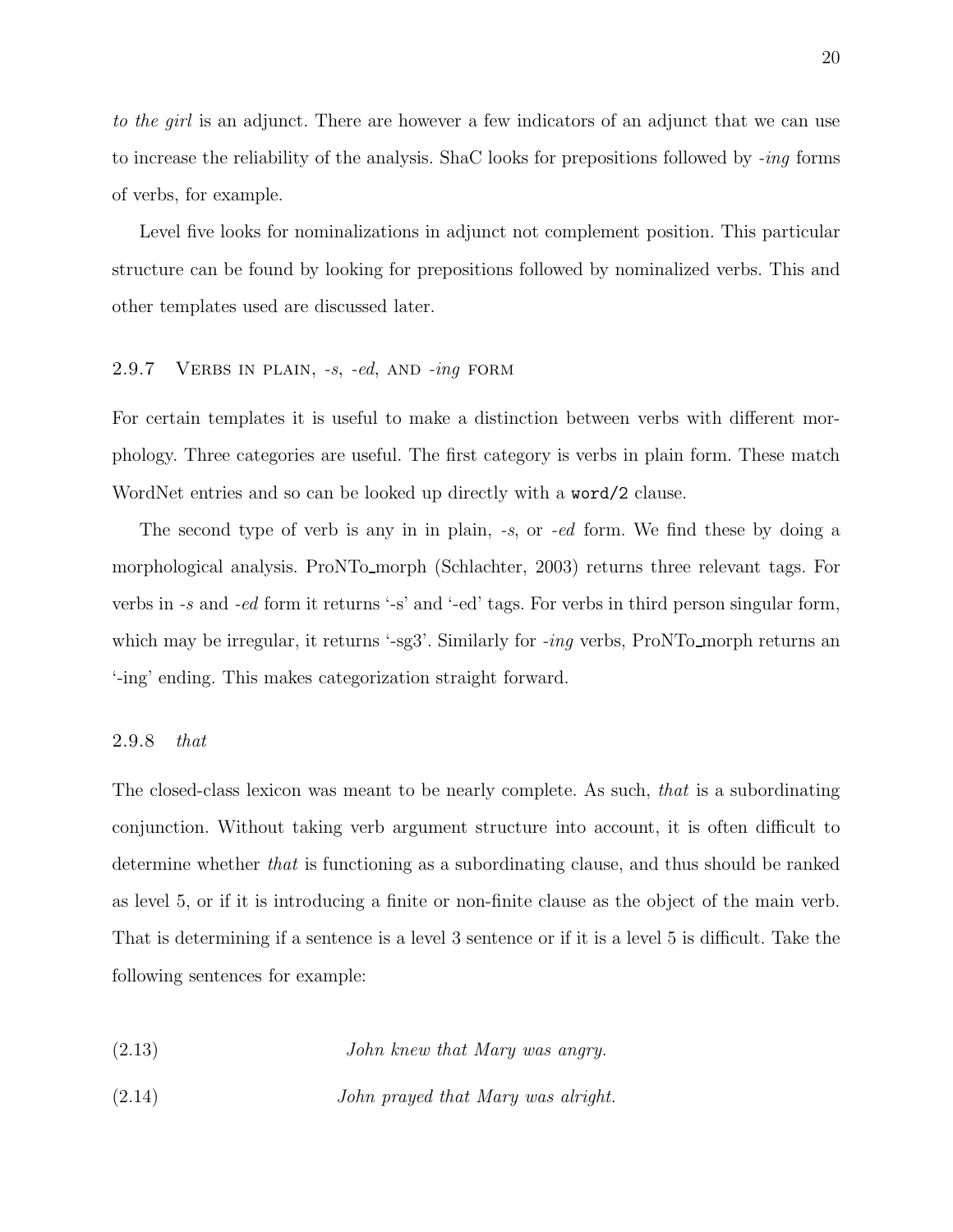In Example 2.13, that Mary was angry is the complement of know. In Example 2.14, that Mary was alright is arguably an independent sentence and that connects it to John prayed. Since this is the case, that is not considered a subordinating conjunction for D-Level analysis.

#### 2.10 Templates

This section discusses the foundation of the approach to D-Level analysis taken here. Templates specify a sequence of elements to look for in a string of text. Only major elements are represented in templates. These include nouns, verbs, complementizers, subordinating conjunctions, and, in general, the heads of phrases. Appendix A summarizes the templates for each level in the right-hand column. There are templates for seventeen of the sentence types ranked by the D-Level scale. Also included in Appendix A is a table indicating what each of the symbols that make up each template mean. The hypothesis is that analysis based on these templates will give a reasonable estimation of the D-Level complexity of a text.

Reading the templates should be straight forward. ShaC accepts words from the input until it finds one matching the first symbol in the template. It then proceeds to look for the next symbol in the template, skipping those words it can, as discussed above. If ShaC finds a word that does not match the current symbol in the template, the remainder of the input stream is returned and the program fails. If ShaC reaches the end of the template, has found a string that matches the template, then it returns this string of words. An example will make this clearer.

Suppose the following is the input sentence:

$$
(2.15)
$$
 The boy who likes to play slept all day.

The task at hand is to compare each of our templates to this sentence. A level 1 template is:

vpsed, to, vpl

ShaC skips the and boy because they are not verbs in plain -s or -ed form. like is a verb of this type. There are no verbs of this type following it, so ShaC accepts a verb. The next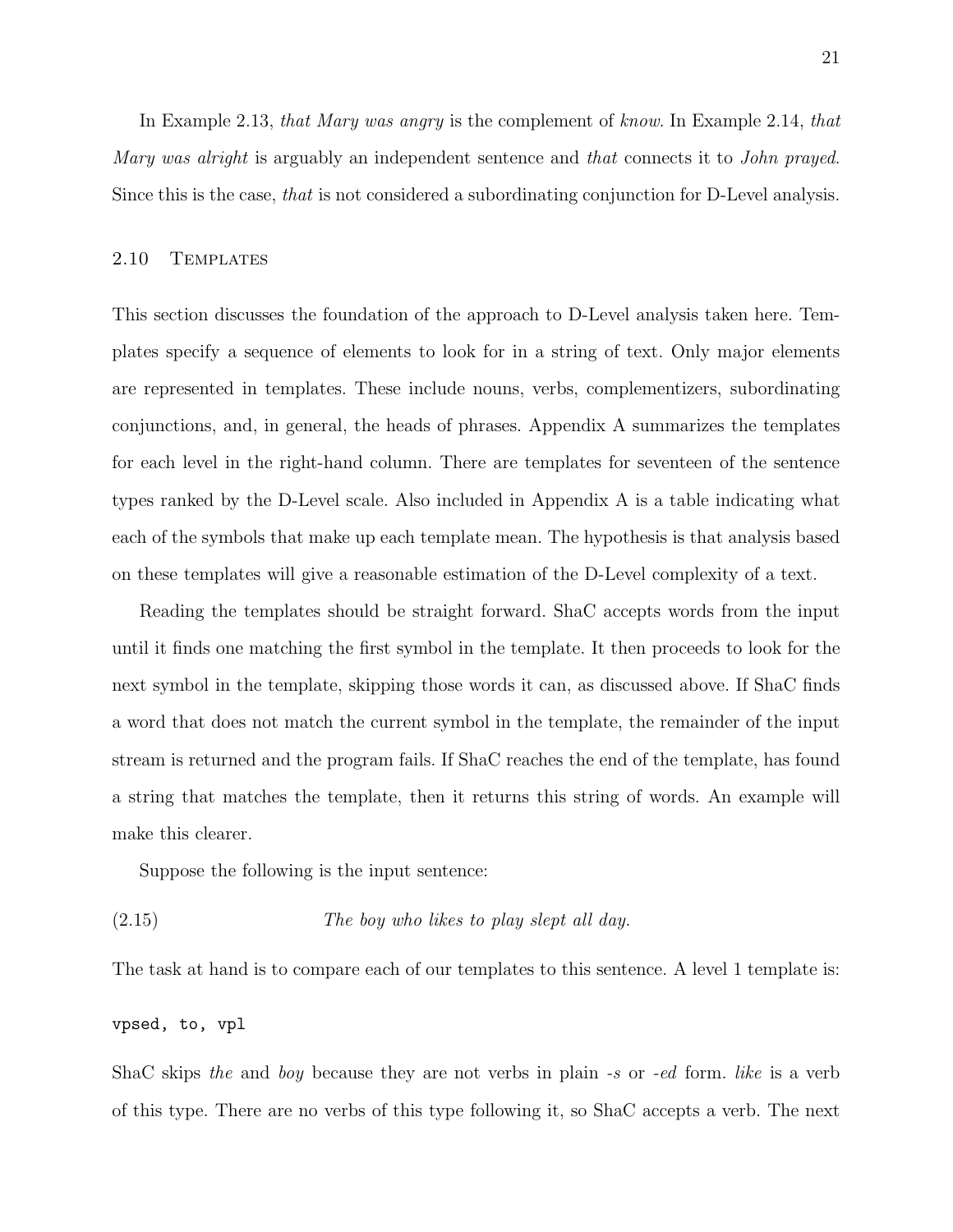word in the input, to, matches the next template, also to. ShaC accepts to. The next word in the input play matches the template  $\nabla \mathbf{p}$ , and so ShaC accepts play. This completes the template. ShaC returns a level 1 ranking.

Another template, at level 3, is:

#### n, comp, vpsed

First ShaC is looking for a noun. The program skips the because it is a determiner and the next word is a noun. Boy is a noun. No other nouns follow. ShaC accepts boy. The next word in the input is who. Who is a comp. ShaC accepts who. The next word is likes. Likes is a vpsed verb so ShaC accepts it and succeed in matching the template.

#### 2.11 OUTPUT

ShaC takes a text as input. For each template, it counts each string in the input that matches the template. This total number of strings matching a template is weighted by D-Level. The number of strings matching a level 3 template for example is multiplied by 3. All the weighted string counts are summed and the total is divided by the number of words in a text. The result is a complexity score for the text.

For example, in Example 2.15 ShaC found a level 1 construction, *likes to play*, and a level 3 construction boy who likes. There are nine total words in the text so a complexity score is computed as follows:

$$
\frac{(1+3)}{9} = 0.44
$$

The total complexity score for the text is 0.44. The formula more generally is:

(2.16) 
$$
\frac{(L_1C_1 + L_2C_2 + L_3C_3 + \ldots + L_kC_k)}{W_t}
$$

where  $L_k$  is the level of the template,  $C_k$  is the count of a template, and  $W_t$  is the number of words in the text. Note that this ranking method is one suggested way of getting ShaC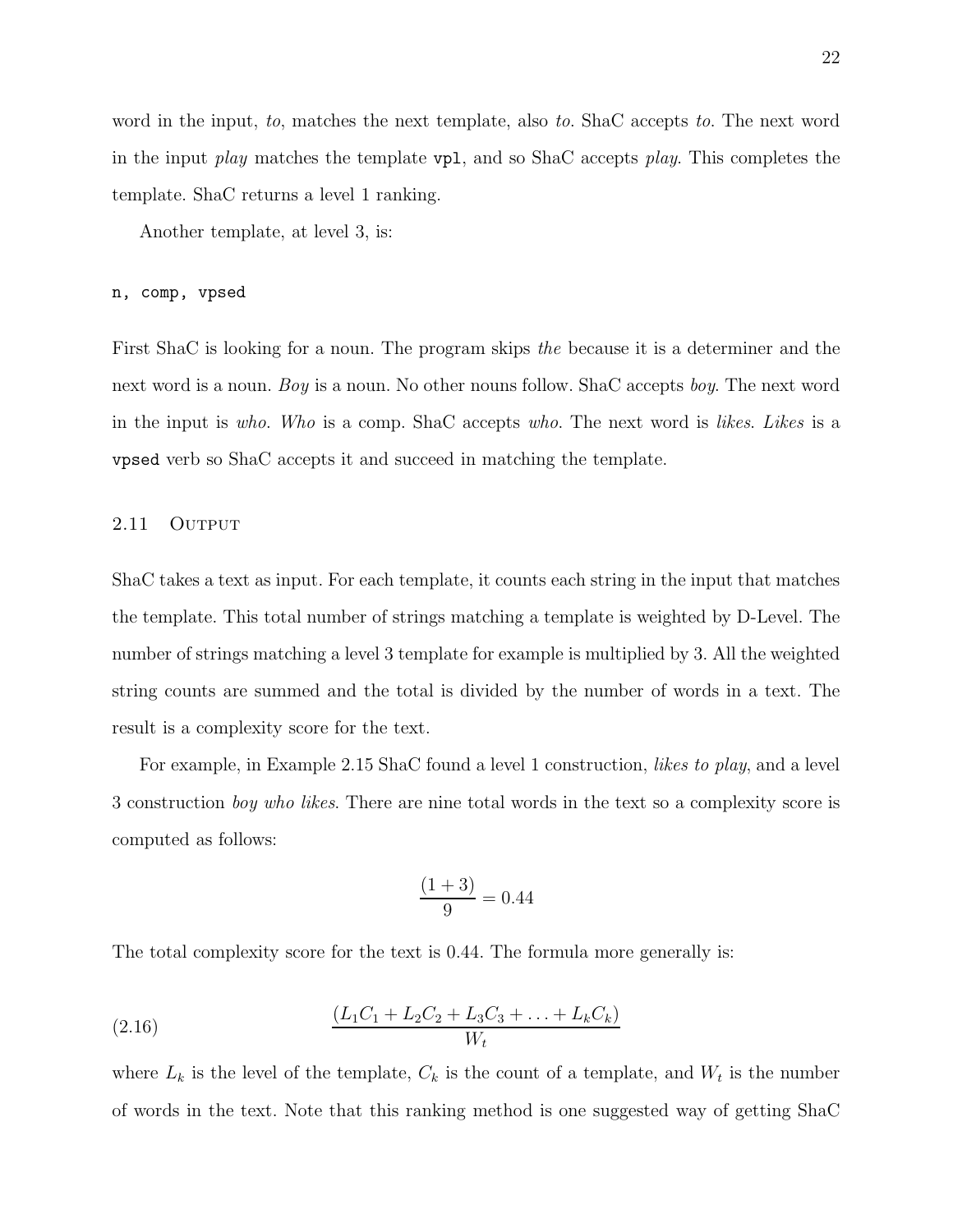scores. Tests in the following chapter will use a different method to compare D-Level to ShaC score.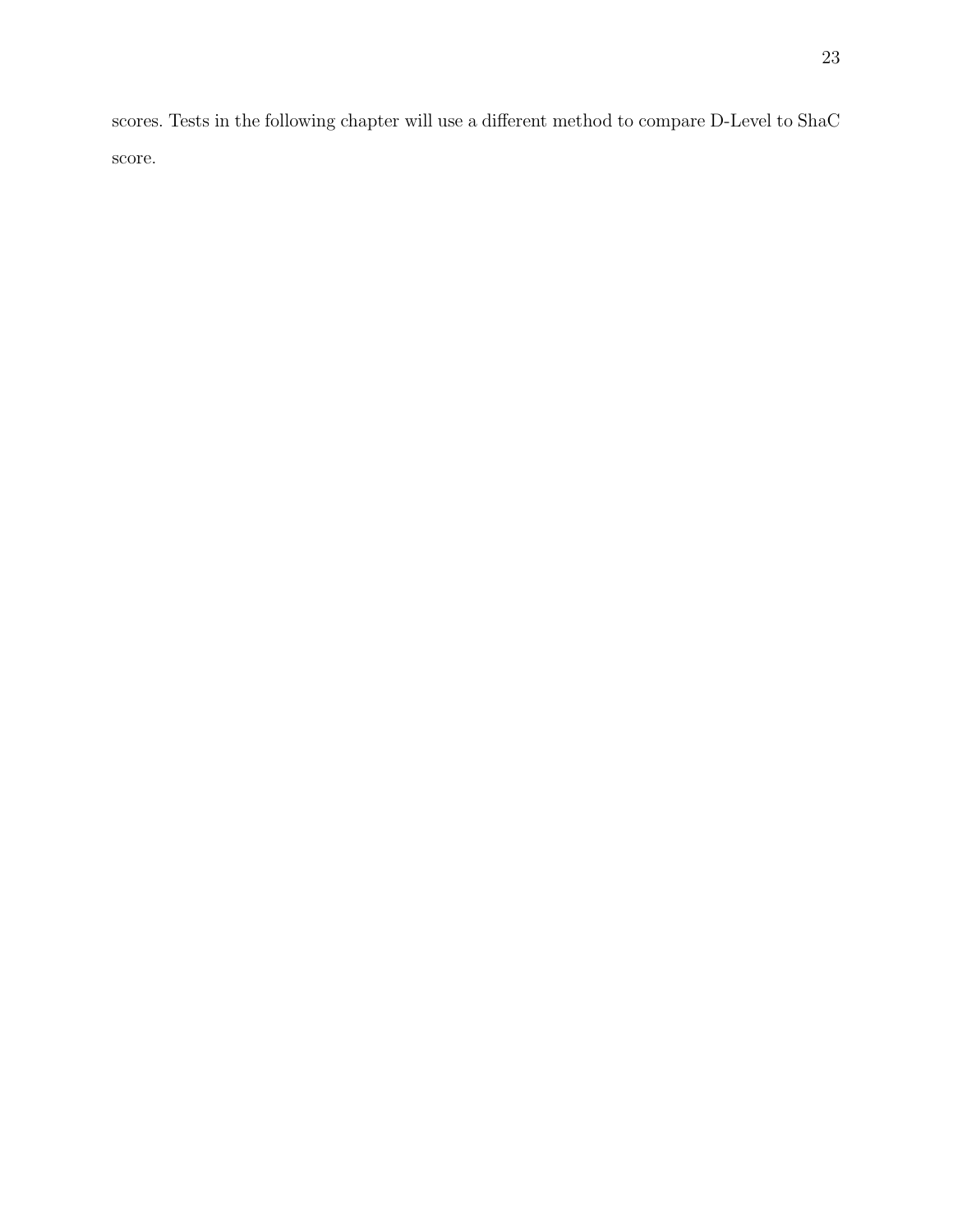### CHAPTER 3

#### **EXPERIMENT**

#### 3.1 INTRODUCTION

This chapter presents an experiment intended to validate the approach to analyzing D-Level outlined above. The main hypothesis to be tested is that one can approximate a D-Level analysis by using shallow parsing, no part of speech tagging, impoverished lexical knowledge, without statistical analysis, and using a rule-based system.

The cards are stacked strongly against this hypothesis. Section 2.9 above outlined many useful heuristics. Even a cursory glance at these heuristics brings to mind dozens of exceptions. Furthermore only twelve of the sentence types covered by the D-Level scale are ranked. There are no doubt many other sentence types that the D-Level scale can rank which are not represented by the example sentences.

Some evidence supports the idea that language follows particular trends. Rosenberg and Abbeduto (1987) point out in their original paper that the D-Level scale is not meant to correlate with frequency of use. Those structures higher in the scale are not necessarily used more frequently. The use of a structure probably correlates to its utility in expressing certain ideas. The authors found that only 30% of the sentences they analyzed were "complex", ranked higher than level 0.

The example of nominalization gives some indication of how much ShaC's performance will be affected by cutting corners. In a sample of 6.2 million words from the Longman-Lund Corpus covering texts from academic writing, fiction and speech, 2.5% of the words were nominalizations (Biber et al., 2000). By far the majority of those, 118,800 in 2.5 million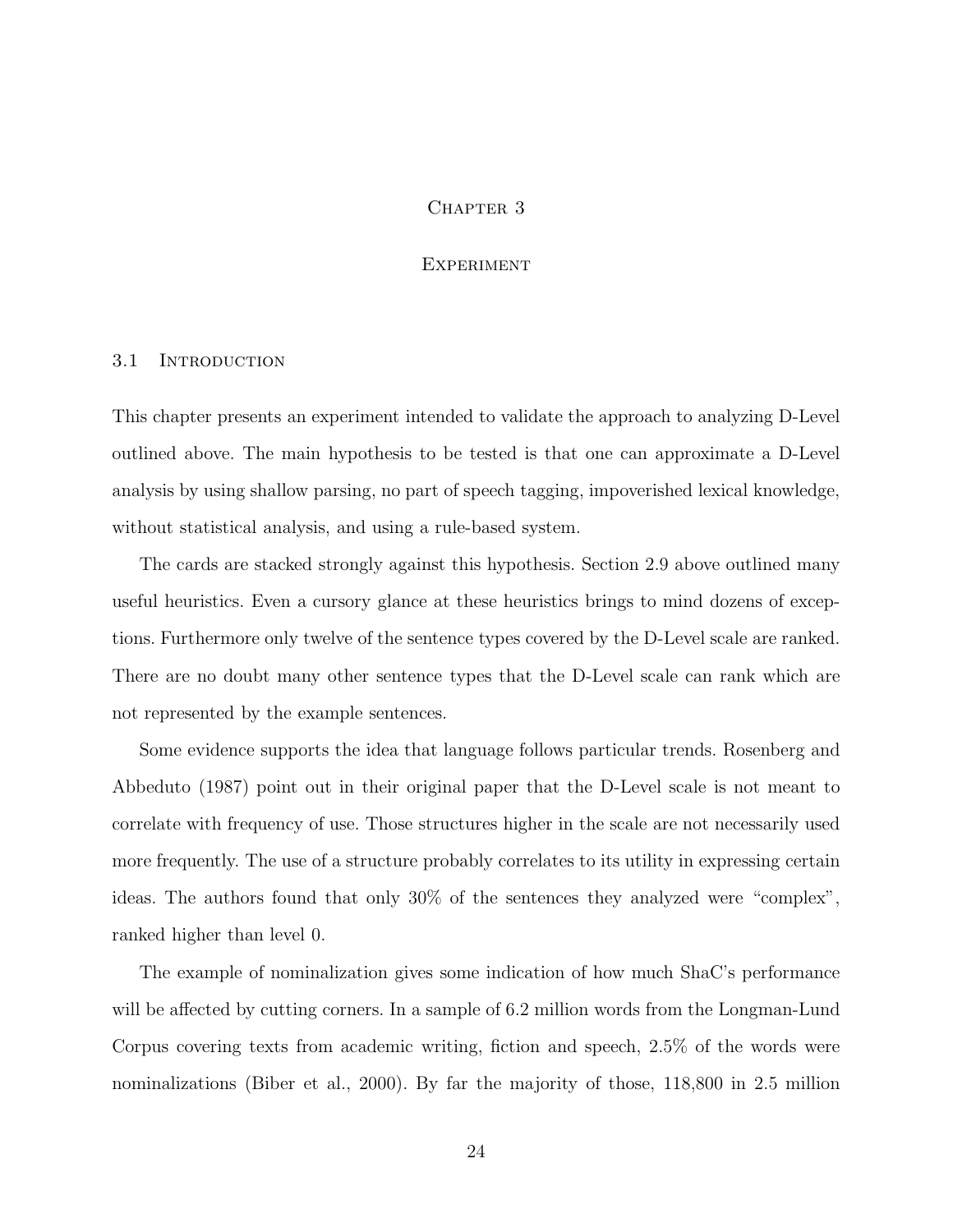words, were from academic writing. From speech samples there were 5650 nominalizations in 500,000 words. They are not used often. Detecting any at all is an accomplishment.

## 3.2 METHODS

850 sentences from 45 texts including newspapers, magazines, fiction, academic texts, and blogs were hand ranked according to the D-Level scale in Covington et al. (2004) and analyzed by ShaC. The computer analysis treated sentences as individual texts to be analyzed and required that a human analyzer decide where to make sentential boundaries. For all texts periods were used as markers of sentential boundaries. Three raters<sup>1</sup> contributed to ranking all of the texts. An overview of the scores from ranking the texts by hand is given in Appendix C.

D-Level is a single number score 0 through 7 for each sentence. ShaC does not pay attention to sentential boundaries, produces a score for each text, and identifies individual indicators of complexity. The measure of interest is whether D-Level correlates in any way with the individual structures that the program finds. This correlation is useful over and above the correlation between D-Level and the single digit score the program gives because by looking at the individual complexity indicators, one can answer more questions about what it is in texts that D-Level is picking out and how well ShaC finds those same things. Again, one might look at the correlation between D-Level and ShaC score, but this relation only tells that D-Level scores can be mapped onto ShaC scores, not what is driving that relationship.

The correlation between D-Level and ShaC's output was determined as follows. ShaC looked at individual sentences in each text. The program counted the number of structures in each sentence corresponding to each of the templates in Appendix A along with sentence length. For each text, an average count for each template was determined. These averages comprise 45 data lines used to create and test a model. Correlations between D-Level and the

<sup>&</sup>lt;sup>1</sup>Thanks to Eric Morris and Joe McFall for their help in ranking texts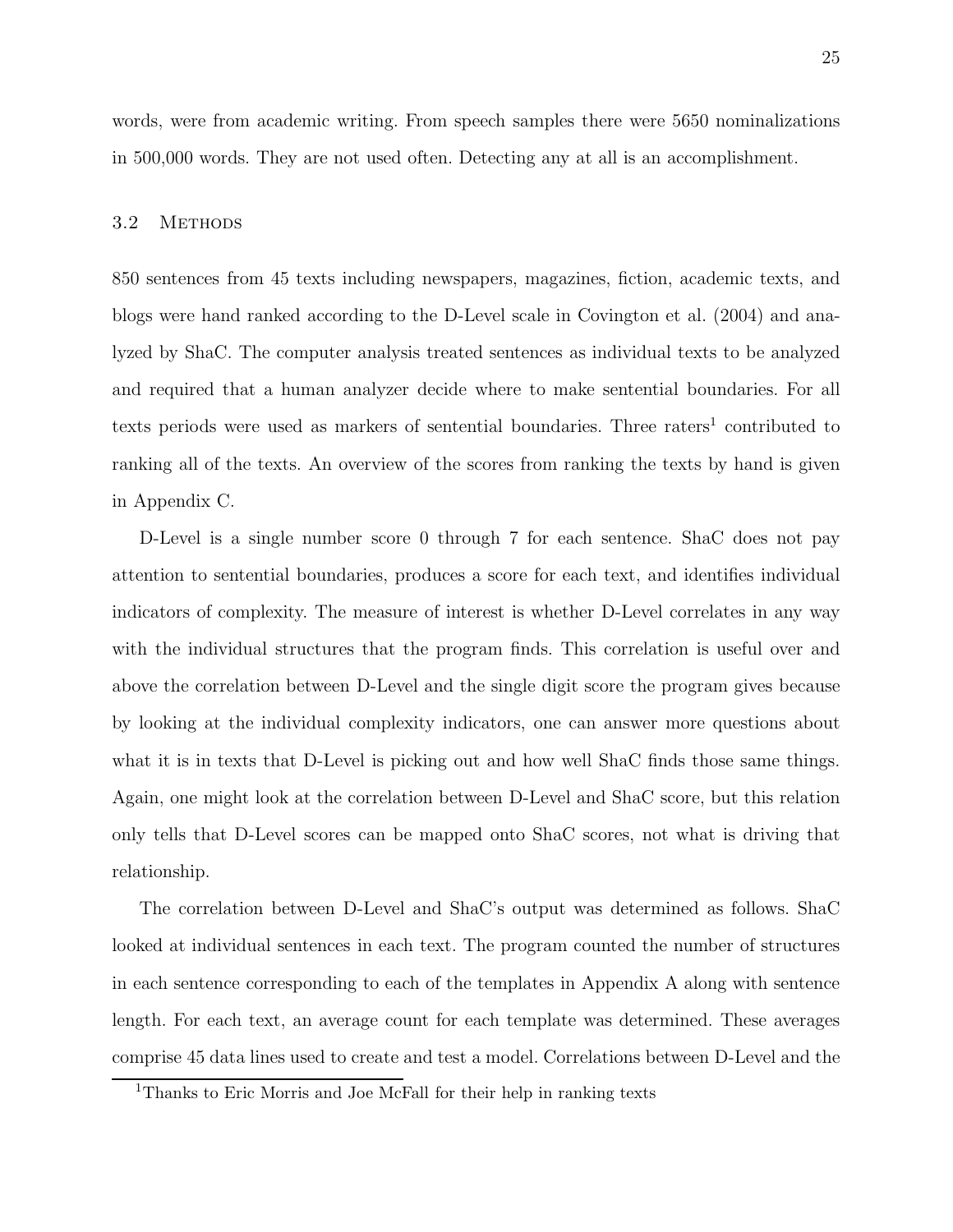seventeen template counts for each text from a portion of the data were assessed. A multiple linear regression was performed to find an equation that fit the data with D-Level as the solution to a multi-variate equation and significant templates as values in the equation. To illustrate, take the following example equation wherein  $d$  is D-Level:

$$
(3.1) \t\t d = xt_1 + yt_2 + zt_3
$$

If d is the average D-Level of a text and  $t_1$ ,  $t_2$  and  $t_3$  are average template scores, then the job of the analysis is to find  $x, y$ , and  $z$  such that for any D-Level and any template scores, the resulting equation will hold to some small margin of error. The task was to determine the coefficients that produced an equation that best fit template values to D-Level.

Three different models were created using the data. In each case the data was divided in a different way to control for any homogeneity in the data sets. Originally the texts were ordered by register. The hypothesis is that different registers contain sentences of different types. Intuitively newspaper articles and fiction will use more verbs taking a finite complement, for example newspapers often quote directly what people have said:

# (3.2) "We have to take this ruling and try to figure out what it means to (the) program," said Robert Miller, a state health department spokesman.

In this case *said* is counted as a verb taking a finite complement. Academic texts will contain considerably less of this sort of sentence. Thus the presence of this type of verb will not be a good indicator of complexity in those types of texts. It is to control for this effect that the different experiments were conducted.

The remaining portion of the data was then analyzed using these same significant factors, with the intent of answering two questions: which templates correlate significantly with D-Level and how well do they correlate? The hypothesis is that only certain templates will indicate D-Level, that in normal speech, we use certain of the structures D-Level looks for more frequently than others. Those we use most frequently will be a good estimate of the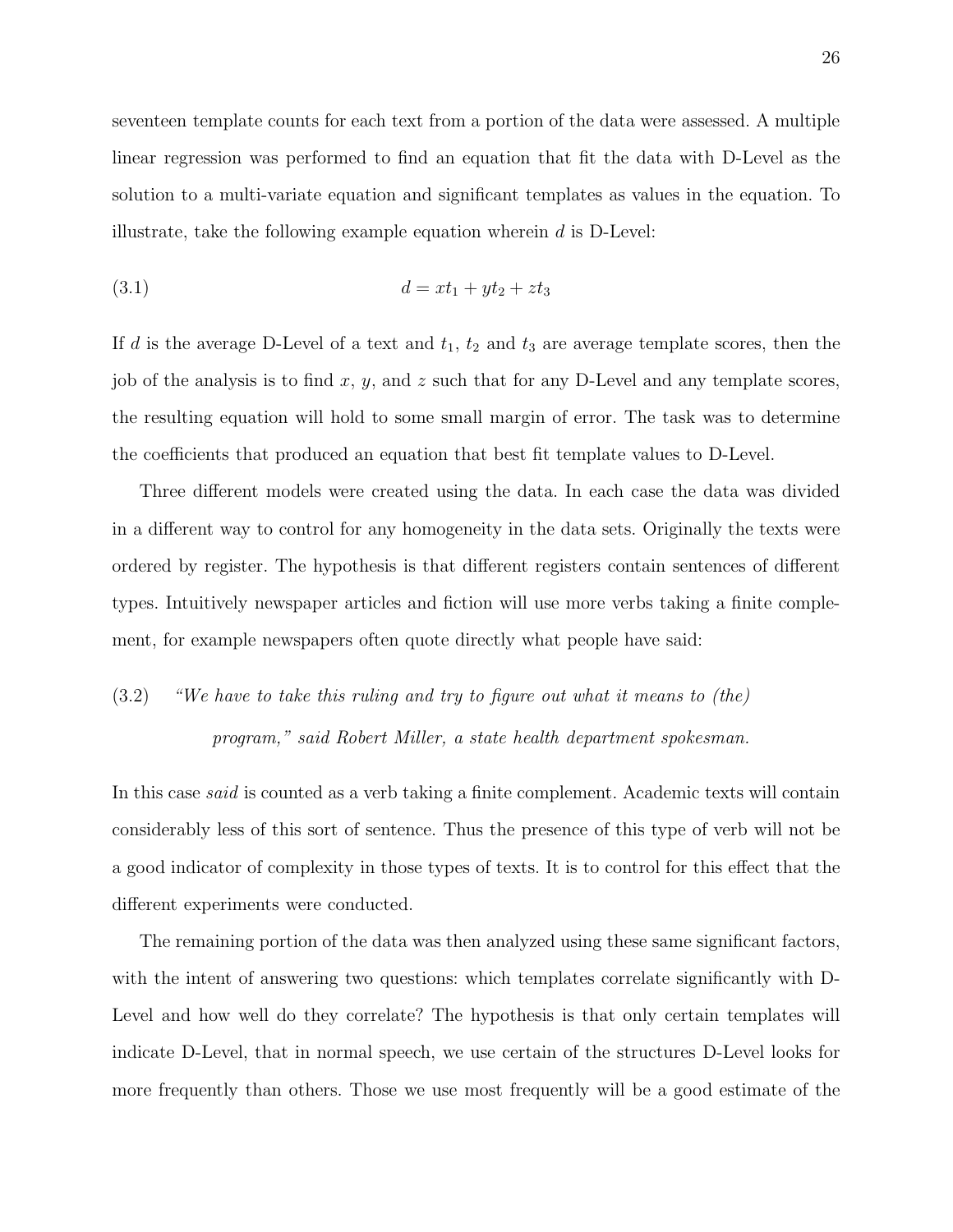| Template             | p <    |         |
|----------------------|--------|---------|
| $-i n g$ Complements | 0.0478 | 0.3642  |
| Finite Complements   | 0.0216 | 0.41793 |

Table 3.1: Model 1: Templates Correlating Significantly with D-Level

overall D-Level of a text. Thus not only can we estimate D-Level using general templates, just a few of theses will be enough to give a good estimate.

#### 3.3 MODEL 1

The data used in this experiment were collected in two groups. Fifteen of the data points came from a wide variety of sources including children's fiction, blogs, fiction, newspapers, and academic texts. Thirty of the data points came from three registers: newspapers, adult fiction, and academic texts. The data was divided along these lines for purposes of making a model and testing it. The advantage to dividing the data this way is there is a smaller chance that the two groups are homogenous, thus if the testing of the model produces a significant effect, we can be more certain of the generalizability of the result.

#### 3.3.1 Correlations

To create the model, correlations between all the templates and D-Level were computed. Of all the templates, two correlated significantly with D-Level: -ing complements such as the word being in the phrase try being, and verbs taking a finite complement, such as the verb said. Table 3.1 shows the p-values and r-values for each of the templates correlated significantly with D-Level.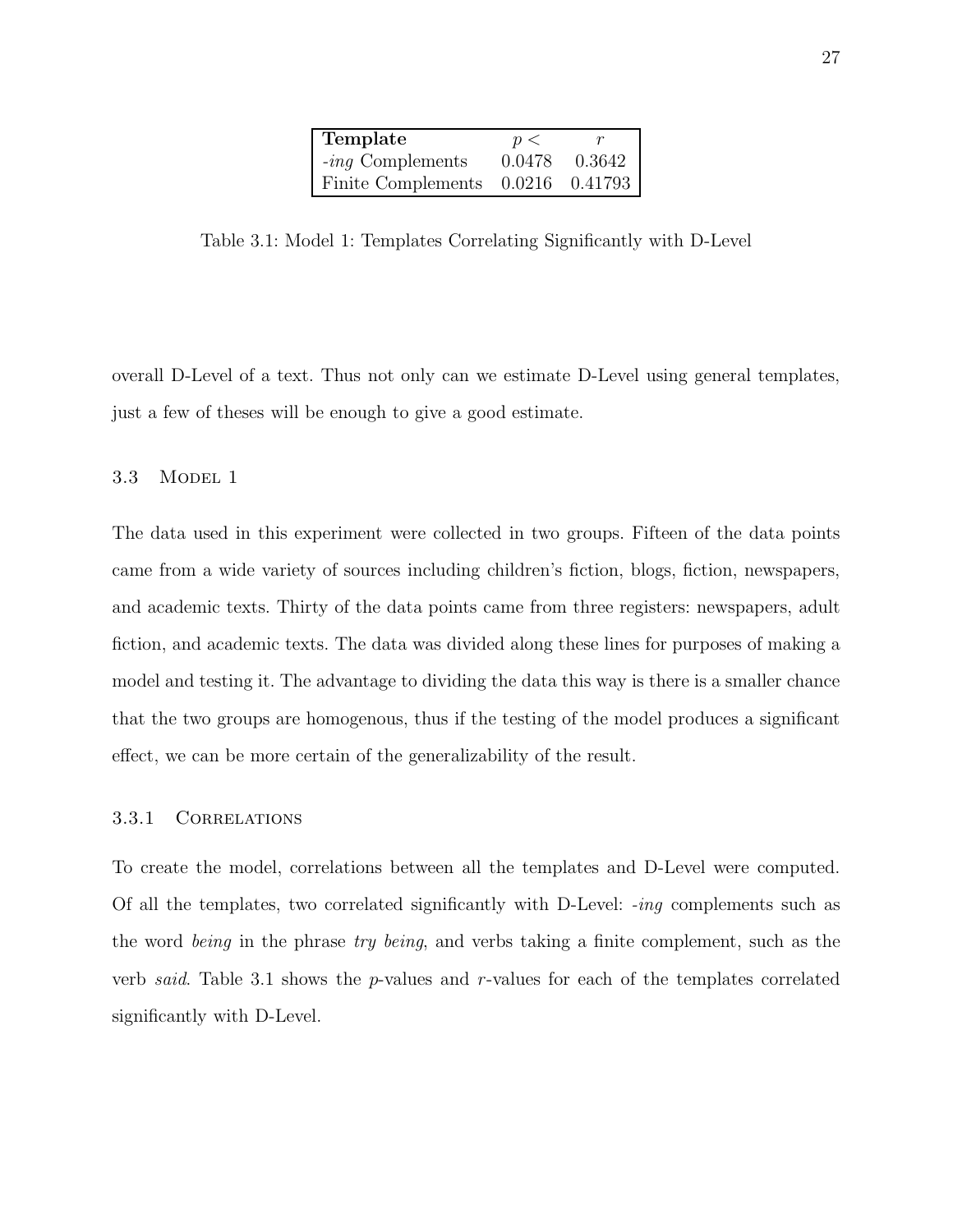| Model                     |        | $p < 0.0400$ $F = 3.63(2, 27)$ | $R = 0.212132$ |
|---------------------------|--------|--------------------------------|----------------|
|                           |        | <b>Contributing Templates</b>  |                |
| Template                  | p <    | Estimate                       | Error          |
| $-$ <i>ing</i> Complement | 0.2671 | 10.14985272                    | 8.95752349     |
| Finite Complement         | 0.1105 | 2.01346874                     | 1.22003734     |
| Intercept                 | Ი ᲘᲘᲘ1 | 3.54656394                     | 0.27207505     |

Table 3.2: Model 1: Parameters of the Model

#### 3.3.2 MODEL

The templates mentioned above were used as factors in a multiple regression analysis using D-Level as a solution to an equation and the template values as possible values. Table 3.2 shows the p-value for the model in general as well as the p-values used in the model and the estimate of the coefficient for each template variable. Equation 3.3 shows the equation found to fit the data.

$$
(3.3) \qquad ShaC = 10.14985272x + 2.01346874y + 3.54656394
$$

The model found fit the data well overall accounting for 21.2% of the variance in D-Level scores. Neither template alone contributed significantly to the result. In Figure 3.1 the linear relationship between DLevel and ShaC score is apparent.

#### 3.3.3 Test

Equation 3.3 was tested on 15 new data items. The values for  $\text{-}ing$  complement and finite complement were plugged into an equation which used the estimates in Table 3.2 as coefficients and a correlation between the resulting value and D-Level was computed. If the fit were good, a high correlation would be expected. The correlation was significant, but barely so. The result is summarized in the first row of Table 3.7, along with the results from the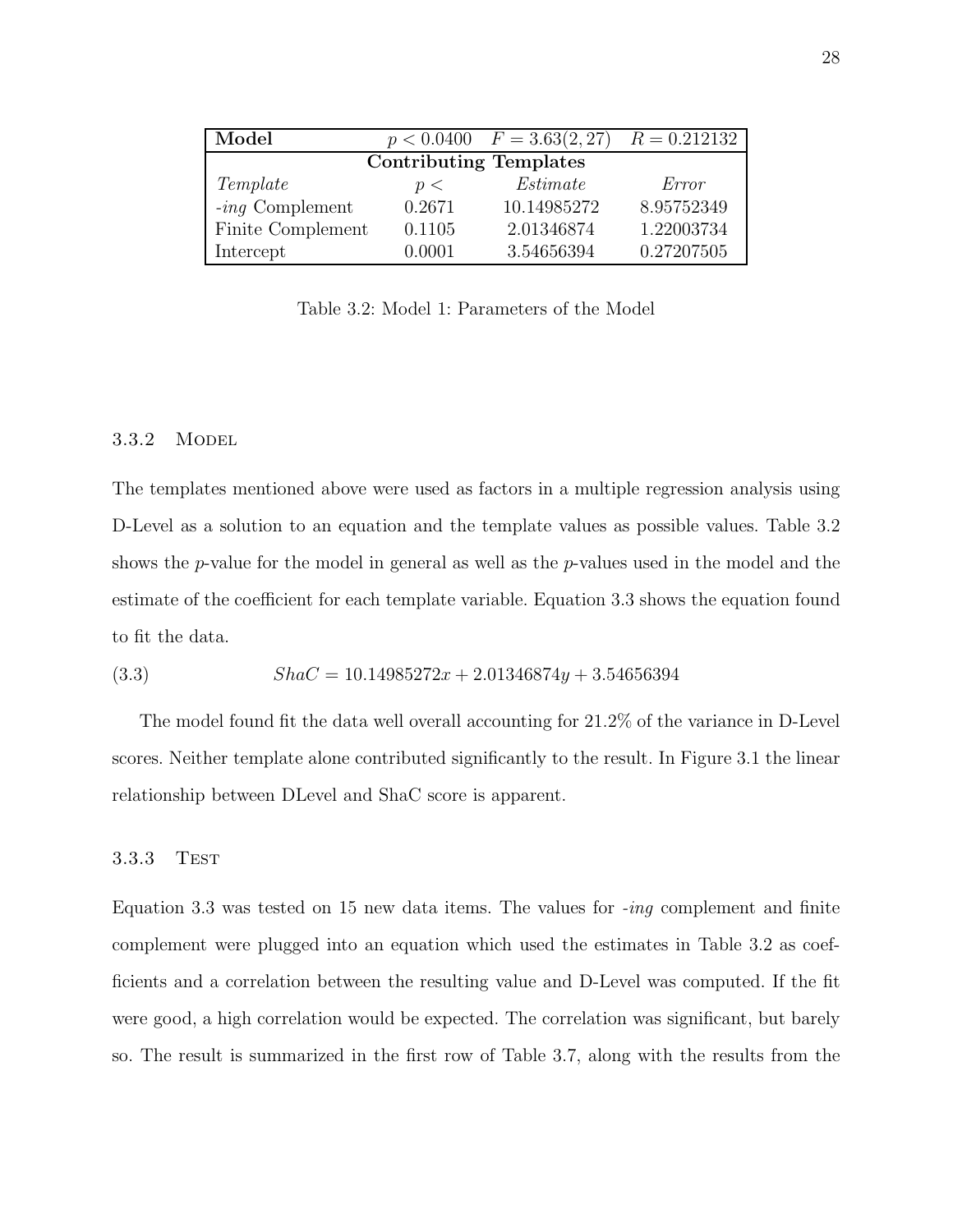

Figure 3.1: Correlation of Model 1 with D-Level (model sentences)

tests to come. The general linear relationship between D-Level and ShaC score is apparent in Figure 3.2.

#### 3.3.4 Discussion

With a larger dataset one might be more confident of the result. However, the result does show promise. If it is a good result, the low p value might be attributed to the ordering of the data: the input to the model and to the test set were qualitatively different enough that the model was not a good fit for the test set. If this is the case then reordering the data and running the test again should yield a different result. It should be noted however that a significant result with the current ordering gives promise that the result is generalizable. As discussed above, the two data sets were not collected at the same time and contained some texts from different registers.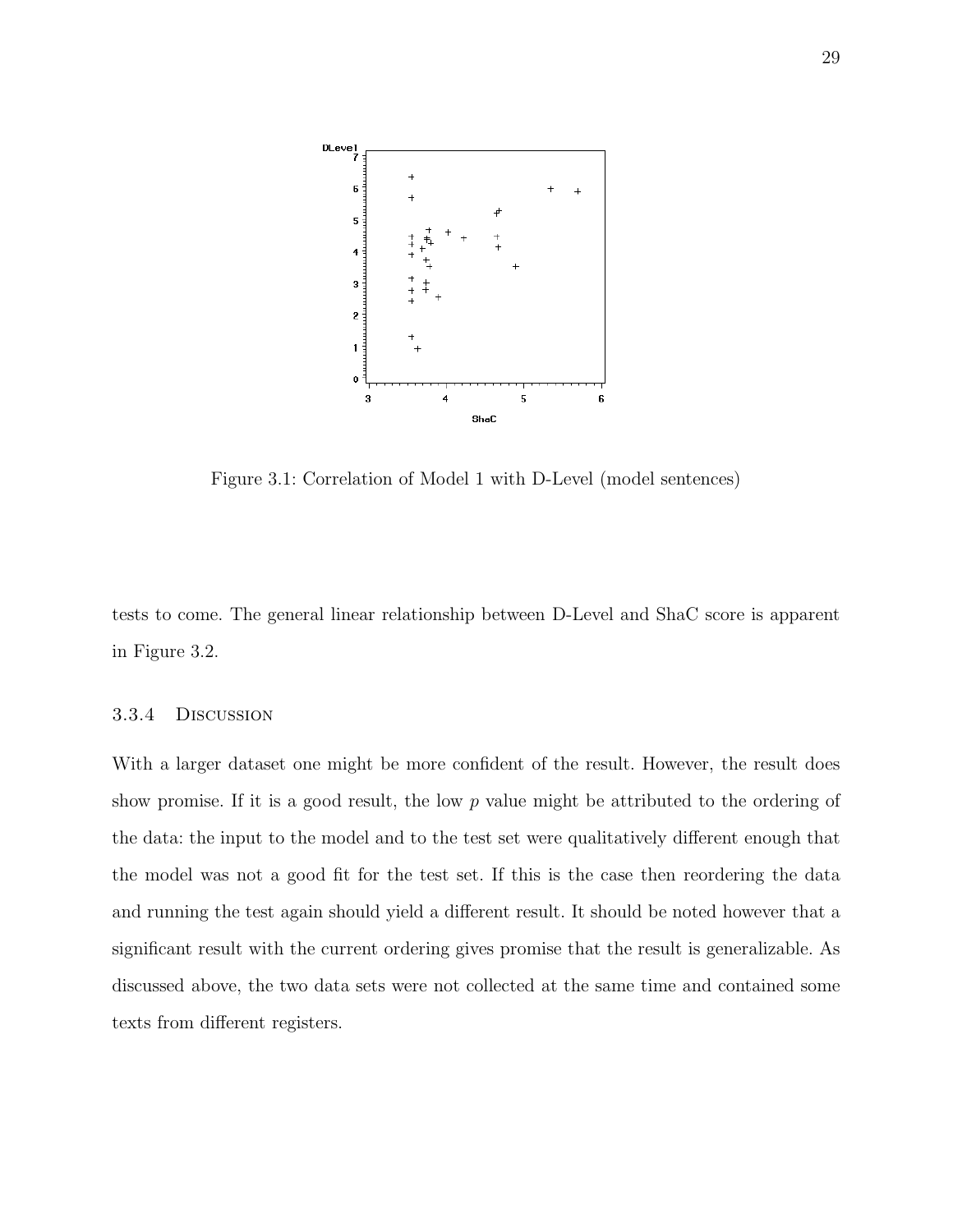

Figure 3.2: Correlation of Model 1 with D-Level (test sentences)

#### 3.4 MODEL 2

This model divides the 45 data points into two roughly equal groups: a set to make the model  $(n = 22)$ , comprised of the even numbered data points of the 45, and a set to test it  $(n = 23)$ , comprised of the odd numbered data points. The intent was to mix the data together and produce a model and test set that were more homogenous. The expected result was a stronger model.

#### 3.4.1 Correlations

To create a model correlations between all the templates and D-Level in the model set  $(n =$ 22) of data were computed. Of all the templates three correlated significantly with D-Level: verbs taking an infinitive complement (try to go), verbs taking a finite complement, and comparatives  $(than)$ . In addition relative clauses like the boy that the girl liked produced an almost significant correlation, but were not included in the model. Table 3.3 shows the tem-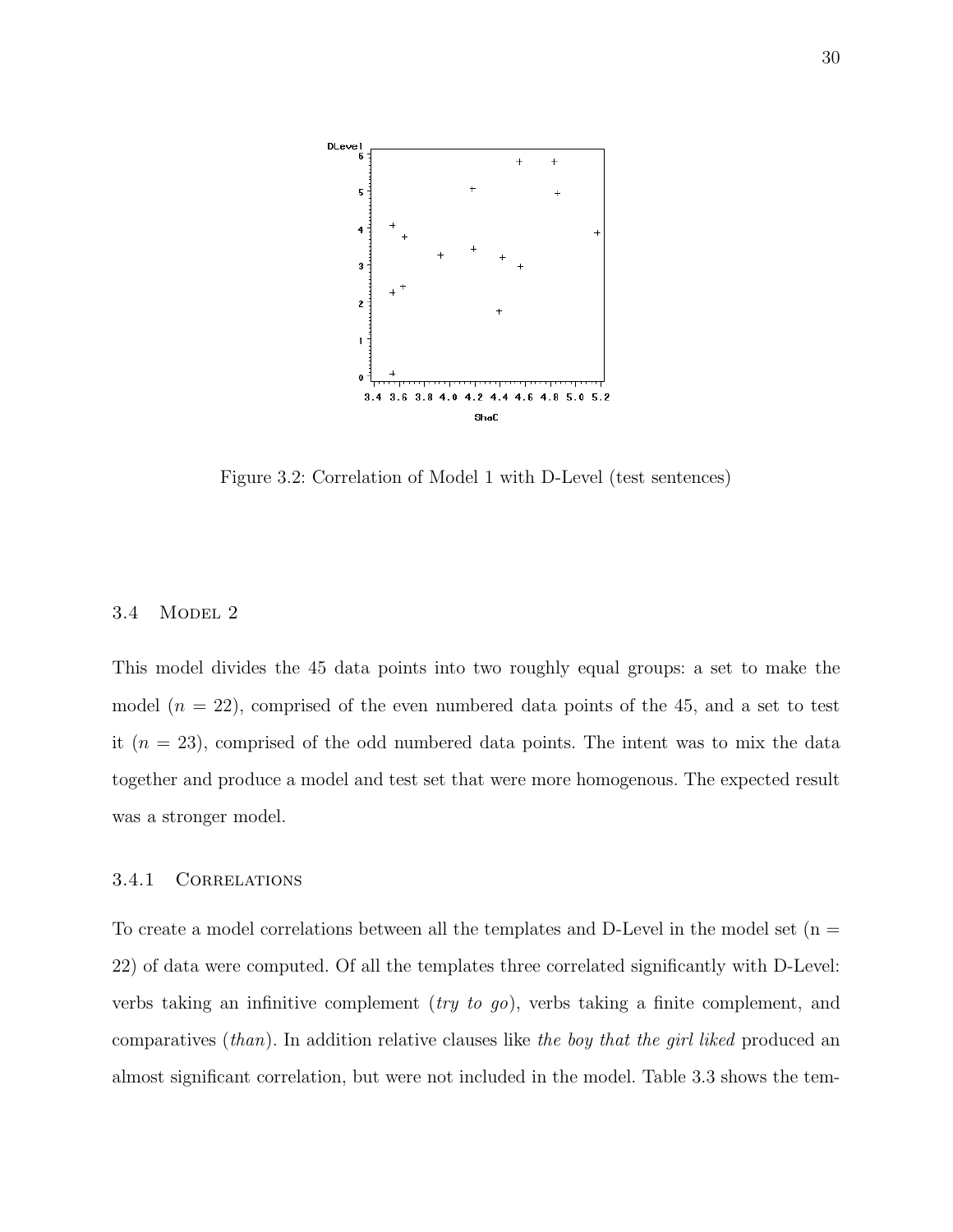| Template              | p <    |                 |
|-----------------------|--------|-----------------|
| Infinitive Complement | 0.0099 | 0.53756         |
| Finite Complement     |        | 0.0121 0.52487  |
| Comparatives          |        | 0.0138  0.51674 |
| Relative Clauses      |        | 0.0510 0.42112  |

Table 3.3: Model 2: Templates Correlating Significantly with D-Level

plates which correlated significantly with D-Level along with their p-values and correlation coefficients.

#### 3.4.2 MODEL

The variables presented in Table 3.3 were used as values in a multivariate equation. A multiple regression analysis was performed using these variables with D-Level as discussed in Section 3.2. Table 3.4 shows the p-value for the entire model. In addition, it shows the estimate of the coefficient for each template as well as its  $p$ -value. Equation 3.4 shows the equation found to fit the data.

$$
(3.4) \qquad ShaC = 4.611915015x + 1.80906668y + 4.844536568z + 2.725939942
$$

The resulting model fit the data well, accounting for 46.0% of the variation in D-Level scores. Only infinitive complements contributed significantly to the fit of the model. The goodness of fit of the model and the tight linear relationship between D-Level and ShaC score can be seen in Figure 3.3.

#### 3.4.3 Test

The estimates for the coefficients of an equation described in Table 3.4 were used to create a new equation. Twenty-three new data points were used to solve this equation. The correlations between the solutions found and D-Level were computed. As expected of a good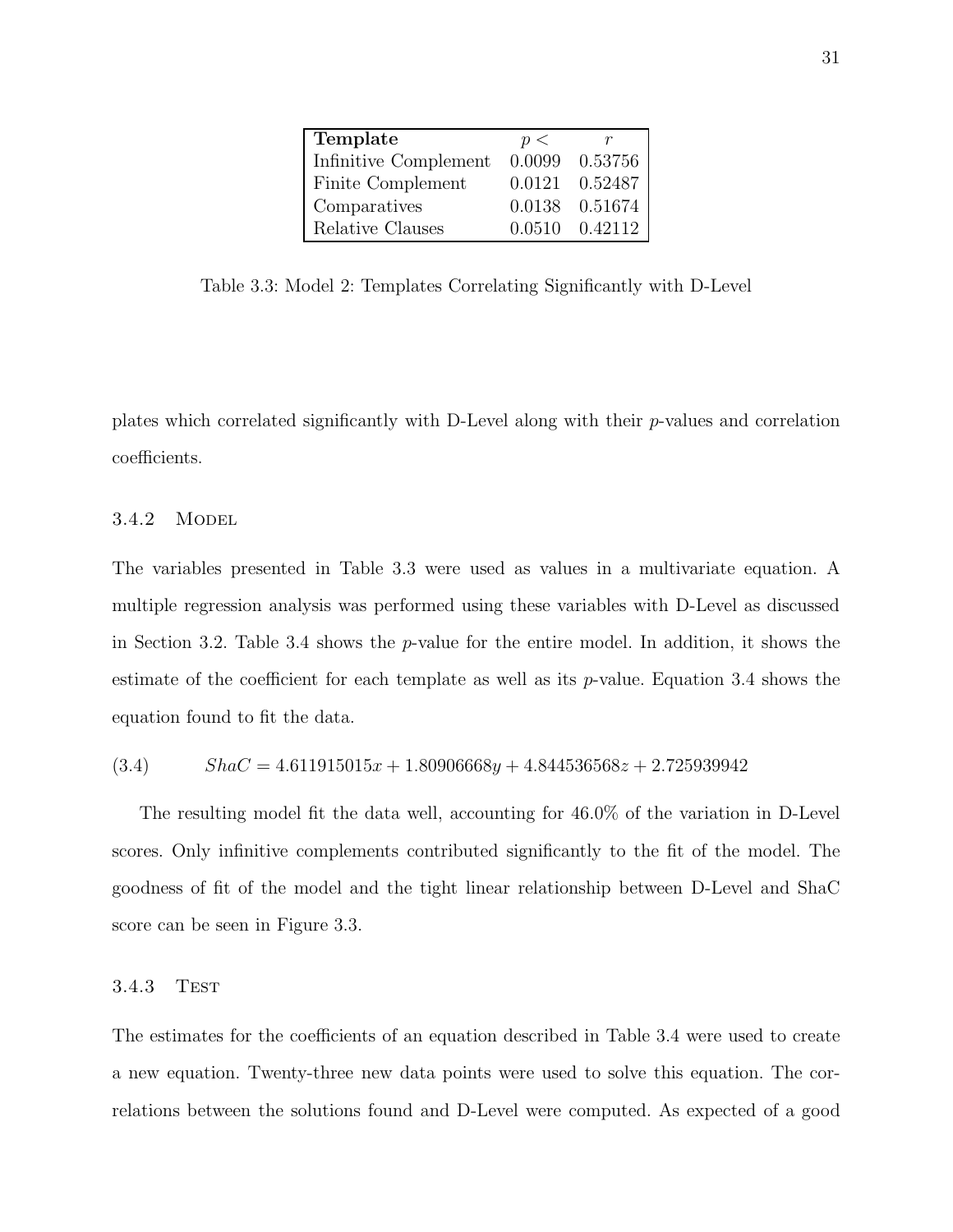| Model                         |          | $\overline{p}$ < 0.0099 $F = 5.11(3, 18)$ | $R = 0.459956$ |  |  |  |  |  |
|-------------------------------|----------|-------------------------------------------|----------------|--|--|--|--|--|
| <b>Contributing Templates</b> |          |                                           |                |  |  |  |  |  |
| Template                      | p <      | Estimate                                  | Error          |  |  |  |  |  |
| Infinitive Complement         | 0.01233  | 4.611915015                               | 2.85273333     |  |  |  |  |  |
| Finite Complement             | 0.1371   | 1.80906668                                | 1.16261598     |  |  |  |  |  |
| Comparatives                  | 0.2353   | 4.844536568                               | 3.94537399     |  |  |  |  |  |
| Intercept                     | < 0.0001 | 2.725939942                               | 0.49210236     |  |  |  |  |  |

Table 3.4: Model 2: Parameters of the Model

model, a high positive correlation was found. The result is summarized in the second row of Table 3.7, along with the other tests.

#### 3.4.4 Discussion

The significance of the test shows a few things. First, as expected, when the data is mixed to be more homogenous, a better model can be created. This better model may also be attributed to the smaller model set and larger test set. It is difficult to determine which of these reasons explains the better result from the present experiment. More testing will shed more light.

Second, the variables that correlated with D-Level were different with the exception of verbs taking a finite complement. The other two were new. The difference is due probably to concentration of templates in each grouping. In Model 1 there were most likely more -ing complements, while there were more infinitive complements and comparatives in the second grouping. This presents an argument for increasing the size of the dataset considerably, and collecting data from more diverse sources. That the variables that correlated with D-Level were different also suggests that it will be difficult to determine exactly which templates drive the ranking of sentences. The hope was to find a small set of templates that definitively drove D-Level rankings. The preceding two experiments suggest a few candidates and point towards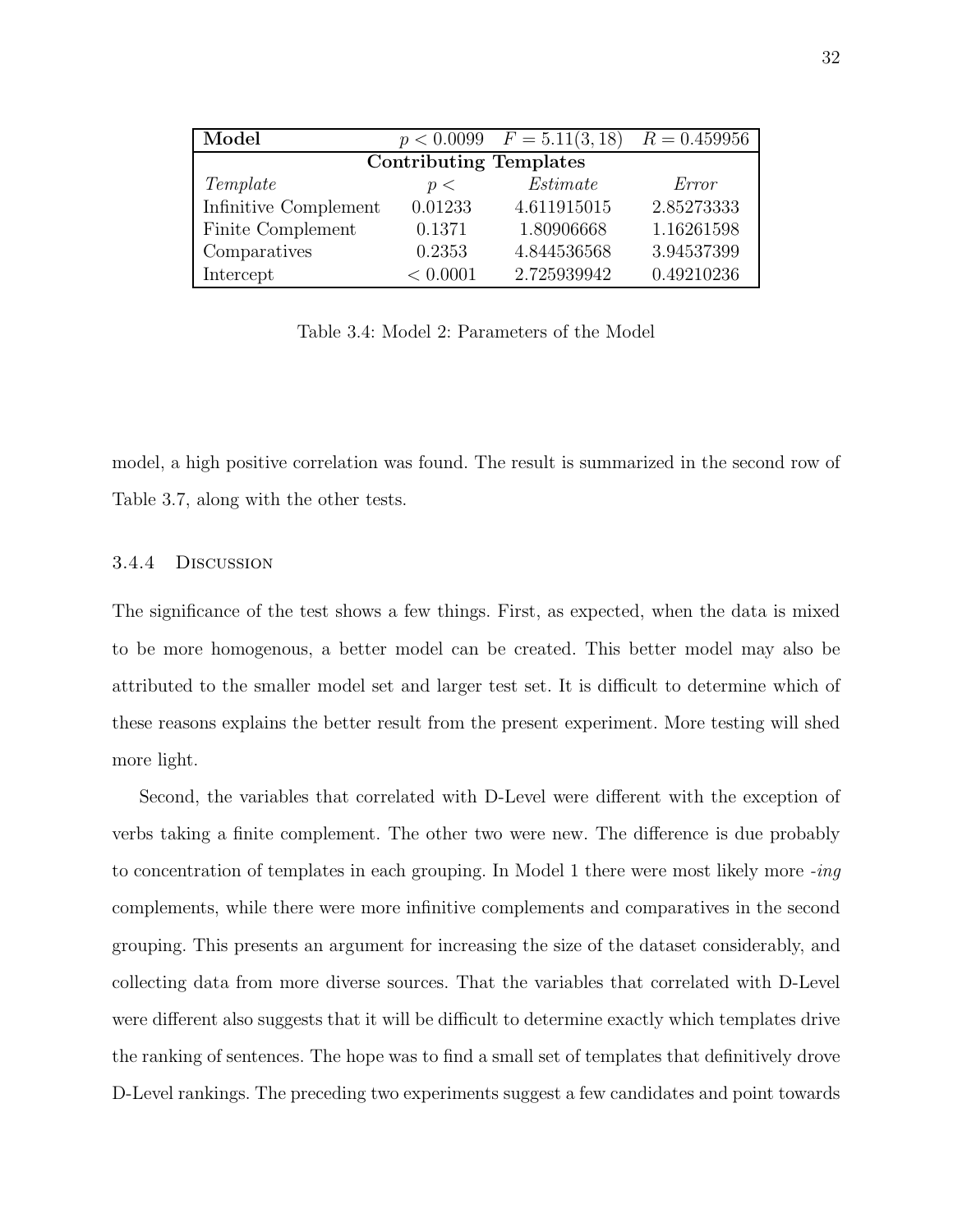

Figure 3.3: Correlation of Model 2 with D-Level (model sentences)

a general trend. We might look at verbs taking infinitive complements, -ing complements, and finite complements to get a very rough estimate of D-Level. The result implies that a portion of the "complexity" that D-Level keys in on is related directly to the acquisition of certain words and the ability to use them. It is possible that when infants acquire these structures they simply know how to use certain words but do not understand a general pattern, or that the words are the gateway to syntax.

#### 3.5 MODEL 3

The results of the preceding model were due either to more homogenous data or to the fact that the model set was smaller and the test set larger. To determine the extent to which each of these is the case, the data was divided in yet a different way. Thirty-one data points from all the even numbered data as well as the first nine odd numbered data points in the 45 items comprised the model set. Fourteen data points from the odd numbered items were used as a test set.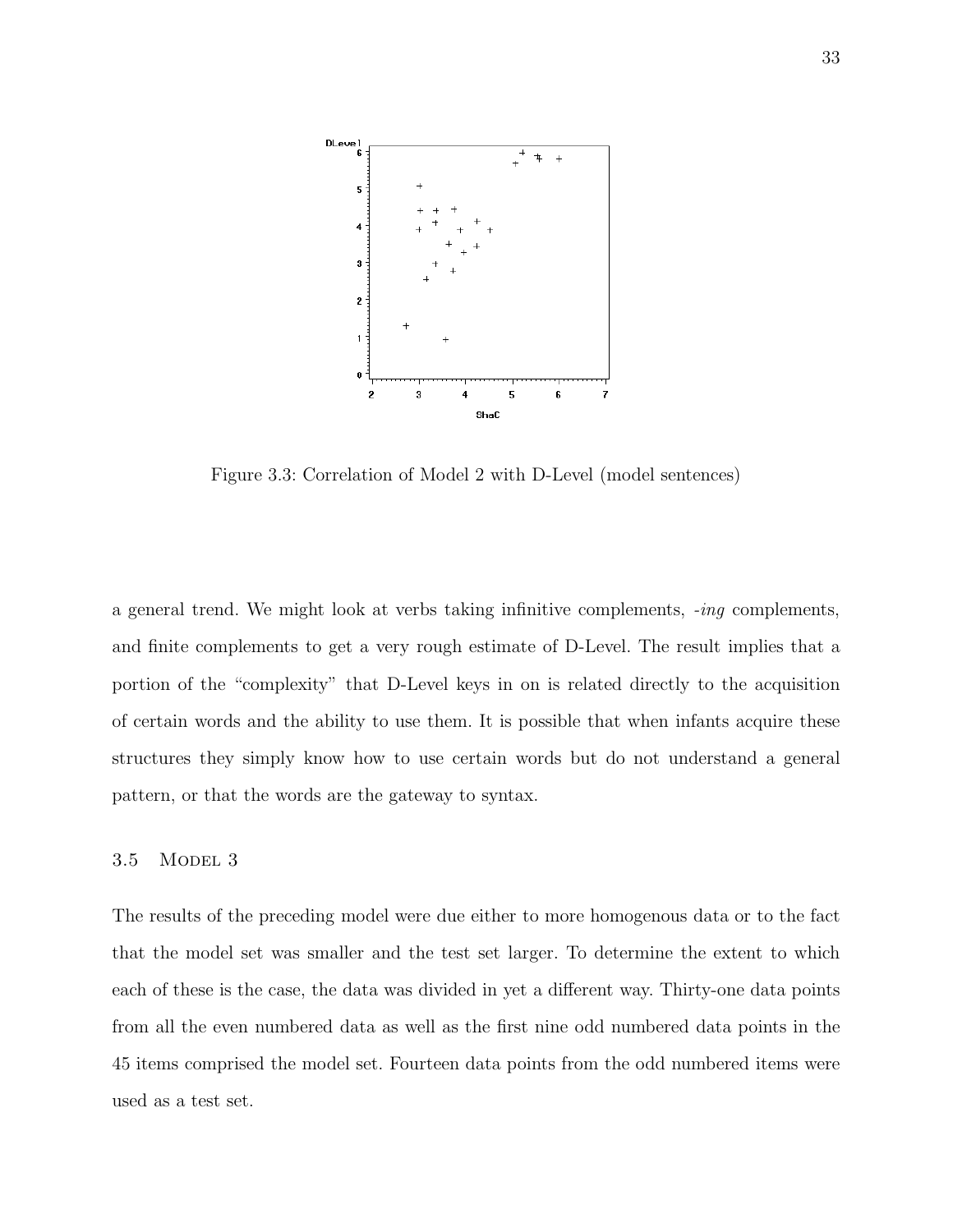

Figure 3.4: Correlation of Model 2 with D-Level (test sentences)

| Template              | p<     |                |
|-----------------------|--------|----------------|
| Infinitive Complement | 0.0124 | 0.44381        |
| Finite Complement     |        | 0.0007 0.57582 |
| Comparatives          |        | 0.0106 0.45239 |
|                       |        |                |

Table 3.5: Model 3: Templates Correlating Significantly with D-Level

## 3.5.1 Correlations

To create a model of the data, correlations between the templates and D-Level in the 31 data points in the first group were computed. Of all the templates, three correlated significantly with D-Level: verbs taking infinitive complements, verbs taking finite complements, and comparatives. Table 3.5 shows the templates that correlated significantly with D-Level along p-values and correlation coefficients.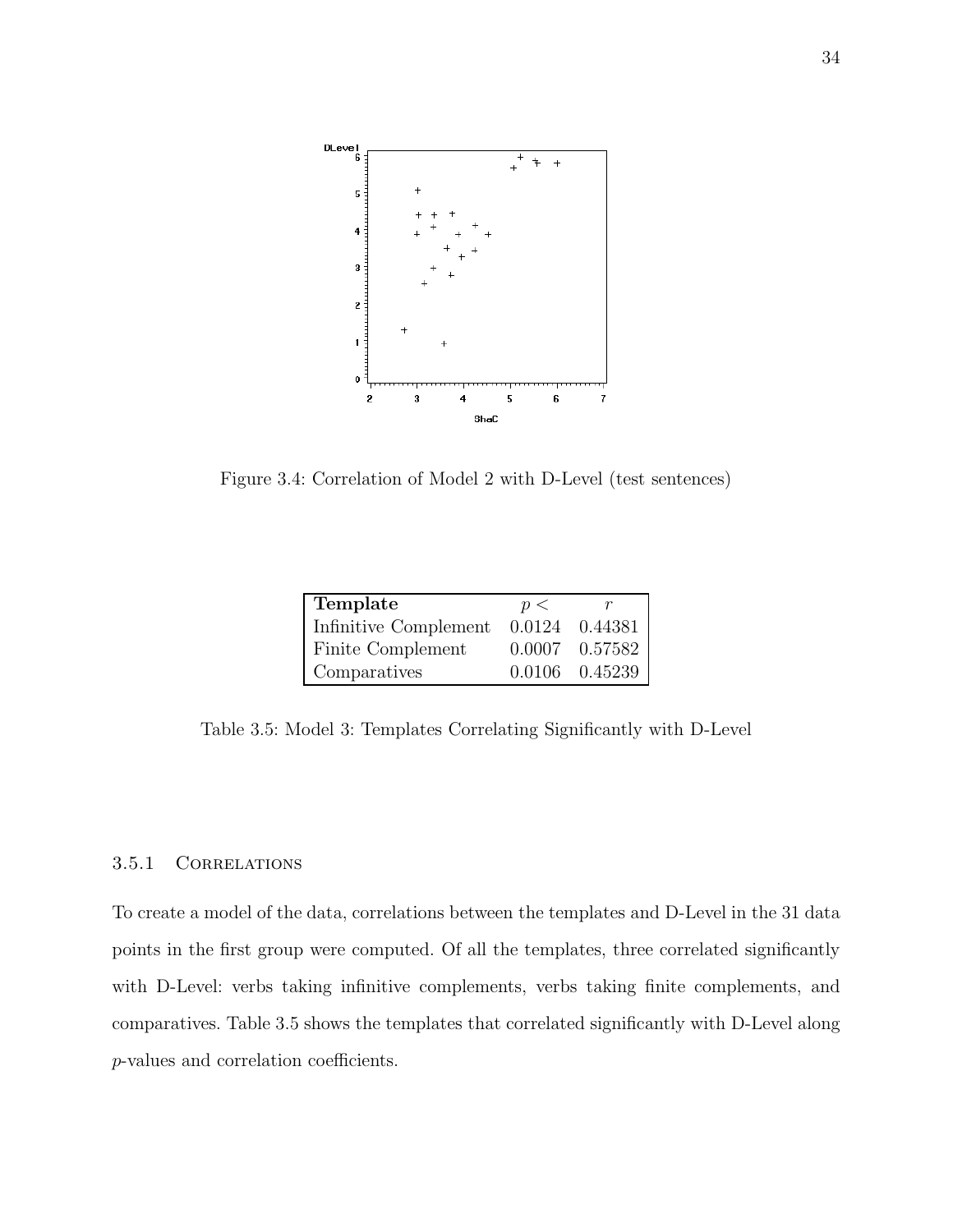| Model                         |          | $p < 0.0011$ $F = 7.16(3, 27)$ | $R = 0.443169$ |  |  |  |  |  |
|-------------------------------|----------|--------------------------------|----------------|--|--|--|--|--|
| <b>Contributing Templates</b> |          |                                |                |  |  |  |  |  |
| Template                      | p <      | Estimate                       | Error          |  |  |  |  |  |
| Infinitive Complement         | 0.2297   | 2.410039860                    | 1.96101044     |  |  |  |  |  |
| Finite Complement             | 0.0226   | 2.332029186                    | 0.96402496     |  |  |  |  |  |
| Comparatives                  | 0.0815   | 5.249023585                    | 2.90016873     |  |  |  |  |  |
| Intercept                     | < 0.0001 | 2.918194863                    | 0.36987544     |  |  |  |  |  |

Table 3.6: Model 3: Model

#### 3.5.2 MODEL

The above variables were used as solutions to a multivariate equation. A multiple regression analysis was performed using these variables with D-Level to find coefficients to this equation. Table 3.6 shows the *p*-value found for the entire model. In addition it shows each template included in the model along with an estimate as to its coefficient and a  $p$ -value reflecting the strength of that template in the model. Equation 3.5 shows the equation found to fit the data.

$$
(3.5) \qquad ShaC = 2.410039860x + 2.332029186y + 5.249023585z + 2.918194863
$$

The resulting model fit the data well, accounting for 44.3% of the variance. In this case verbs taking a finite complement contributed significantly to the model. Neither of the other variables did. The intercept contributed significantly. Figure 3.5 shows a strong linear relationship between the variables.

#### 3.5.3 Test

The estimates above for the coefficients of an equation that fit the data were put into an actual equation. Values from a new dataset  $(n = 14)$  were used to solve the equation. The correlation between these solutions and D-Level was computed. The result is shown in Table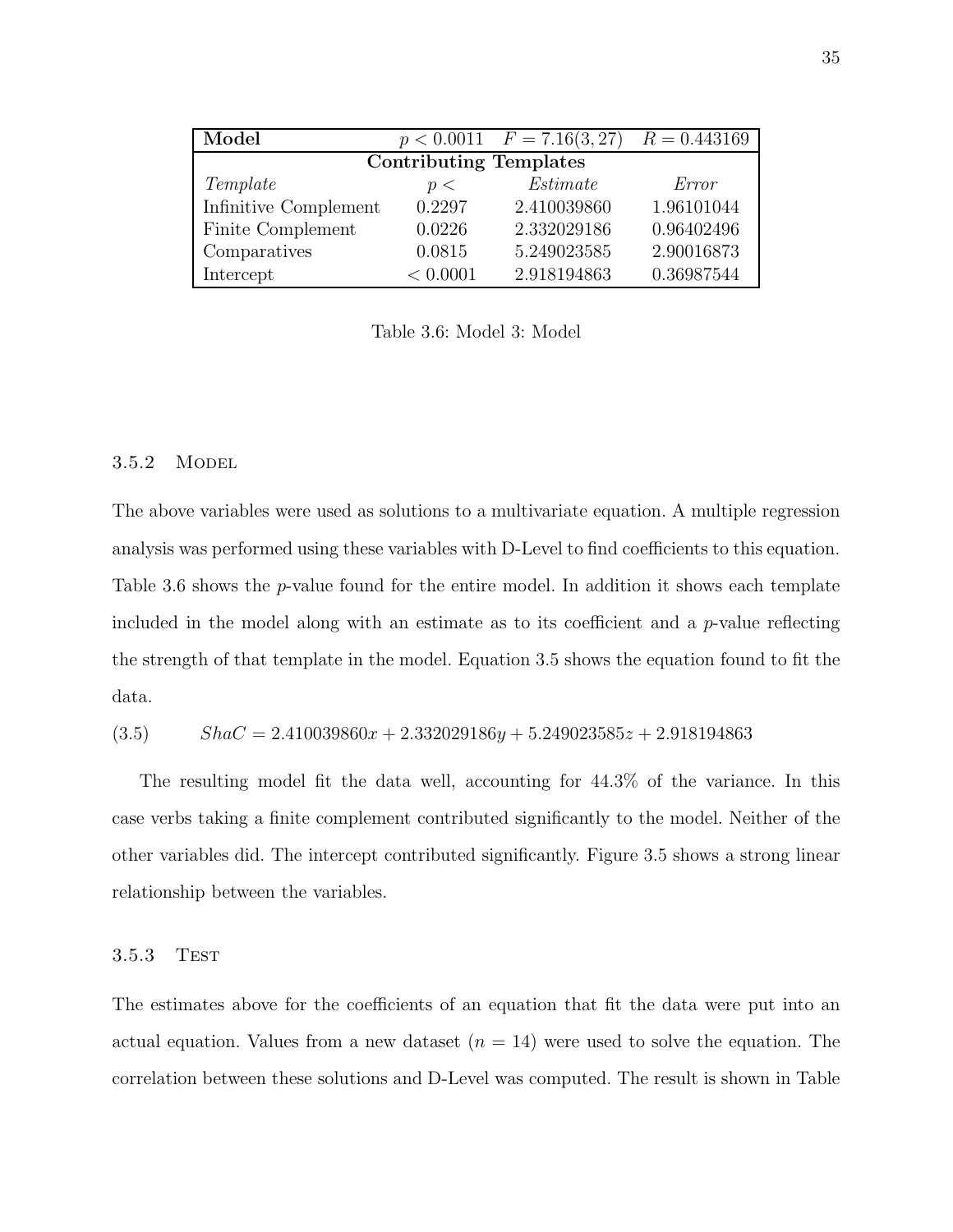

Figure 3.5: Correlation of Model 3 with D-Level (model sentences)

3.7. The strong positive correlation shows a good fit of the model to D-Level. Figure 3.6 shows a visualization of this trend.

#### 3.5.4 Discussion

This model did not fit the test data as well as the previous model fit its test data. This suggests again that the data in the model and test sets was not homogenous. We do see an improvement in this model over the first model suggesting it is more homogenous. But again that the test portion produced a less significant result than in Model 2 suggests perhaps that the size of the test set needs to be increased to increase the significance of the result.

Of note is the fact that this model found the same templates to correlate significantly with D-Level as did Model 2. This suggests that at least in this dataset there are a few templates that do provide a good indication and that the speculations on picking out certain highly frequently used words as indicators of complexity may be a good shortcut to estimating D-Level.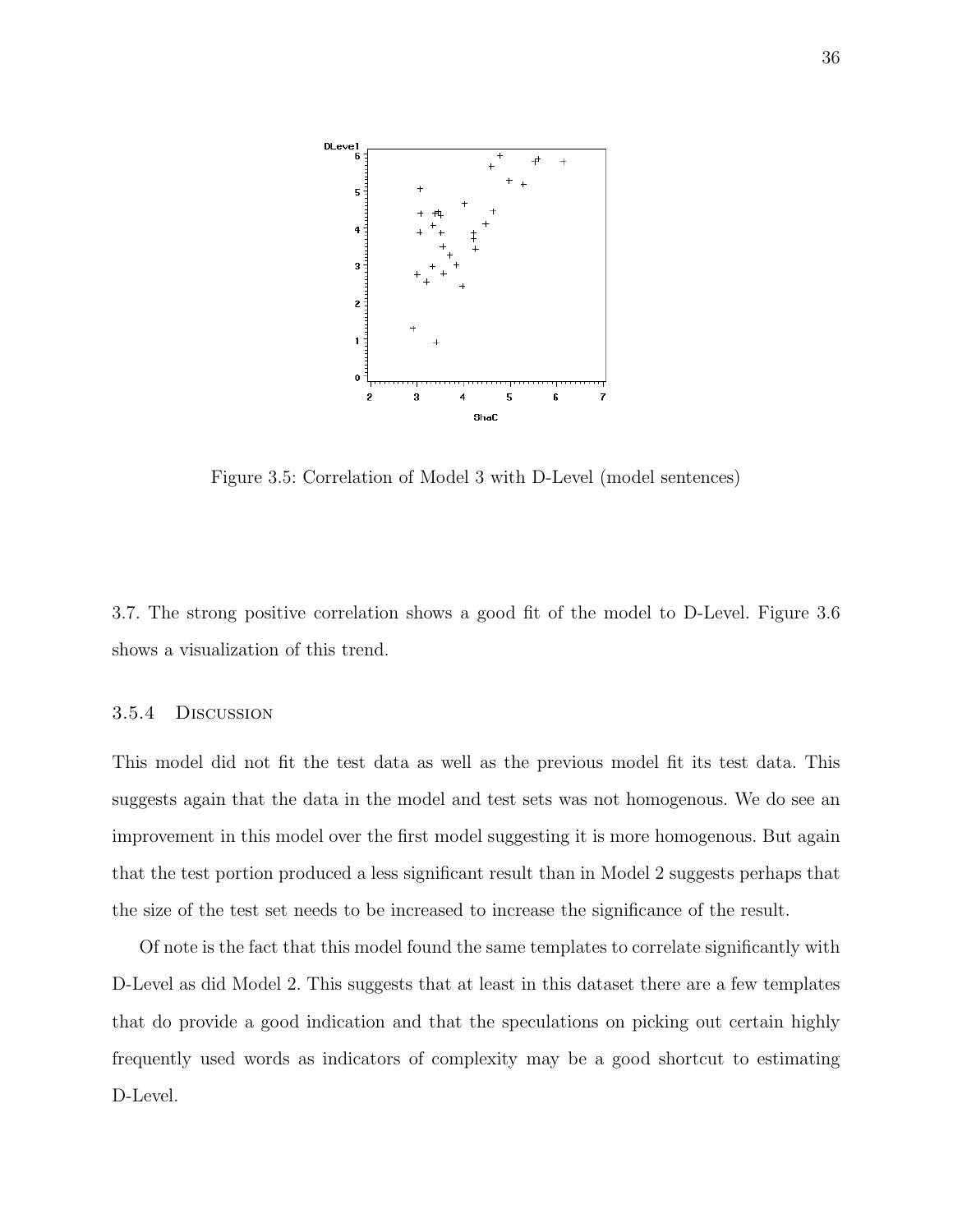

Figure 3.6: Correlation of Model 3 with D-Level (test sentences)

| Model $n \leq p$ |  | $r_{-}$                                                                         |
|------------------|--|---------------------------------------------------------------------------------|
|                  |  | 15  0.0450  0.52402                                                             |
| $\mathcal{L}$    |  | $\begin{array}{ccc} 23 & 0.0069 & 0.54734 \\ 14 & 0.0381 & 0.55814 \end{array}$ |
| -3-              |  |                                                                                 |

Table 3.7: Test Summary

#### 3.6 General Discussion

The preceding three experiments confirm that the output of ShaC presented here does correlate significantly with D-Level, and that the correlation holds regardless of the way the data is organized. Three different ways of organizing the data produced significant results. Table 3.7 shows that of the three models, model 2 was best. This may be due to two factors. The data itself may have been more homogenous, since both datasets were mixed, and the larger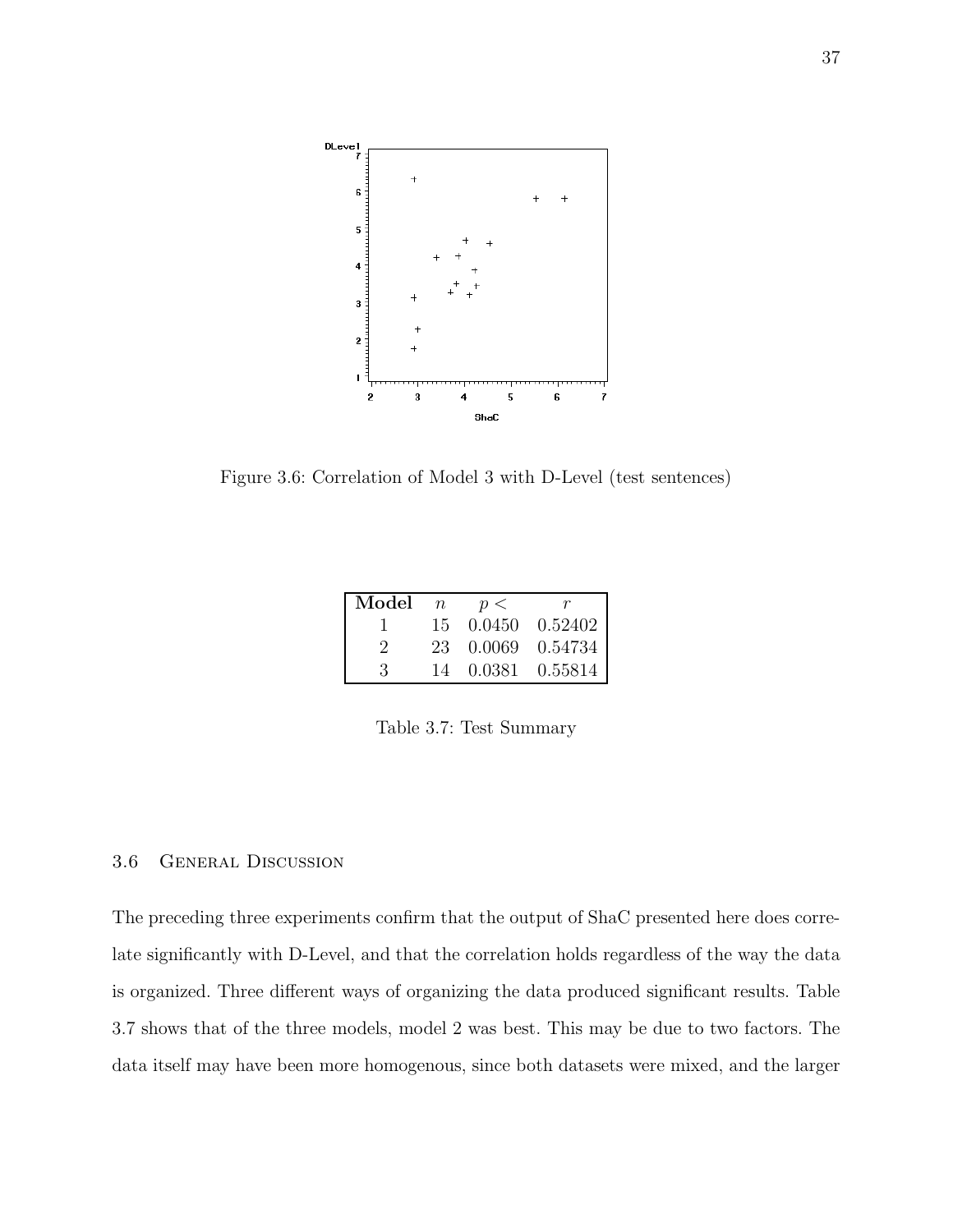test set may have provided a more reliable indication of the performance of the model. In either case, further testing on a larger dataset is in order.

ShaC is a good approximation of D-Level in spite of the fact that it makes errors. ShaC will still over generate, find strings that in some way match a template but are not an indicator of D-Level as one would rank by hand. Furthermore, there are instances of indicators of complexity that ShaC will not recognize. It does not analyze D-Level perfectly. However, those things that it misses may be included in sentences that are ranked level 7 by the D-Level scale. Thus, if it picks out two of five things contributing to a level 7 ranking, it has found enough to correlate with D-Level, since two or more indicators in the same sentence are always ranked as level 7 according to D-Level. Future improvements will only serve to strengthen its already solid approximation.

The three experiments centered on just a few templates that correlated most highly with D-Level. These were:  $-i n q$  complements, infinitive complements, finite complements, comparatives, and some relative clauses. Only finite complements contributed to all three models, however infinitive complements and comparatives played a role in models 2 and 3. This suggests a benefit to testing on a larger dataset to determine exactly which templates contribute most to D-Level across a wide variety of registers. The problem is that different indicators of complexity are used in different registers, as noted above. Depending on the circumstances under which one is speaking, they will produce different indicators of complexity. This means that only with a large enough dataset to cover most of the different scenarios under which one might speak will a sense of which templates drive D-Level emerge. This knowledge would say something more about the way that English is used every day than anything about D-Level.<sup>2</sup>

<sup>&</sup>lt;sup>2</sup>It should be clear that there is nothing inherent to D-Level that says it is an ideal indicator of complexity for any specific purpose. The fact that it works or might work to distinguish groups of speakers just means that it picks up on the right patterns in human speech. Thus the question of which templates contribute most to D-Level is of a passing interest until a larger scale analysis can be done.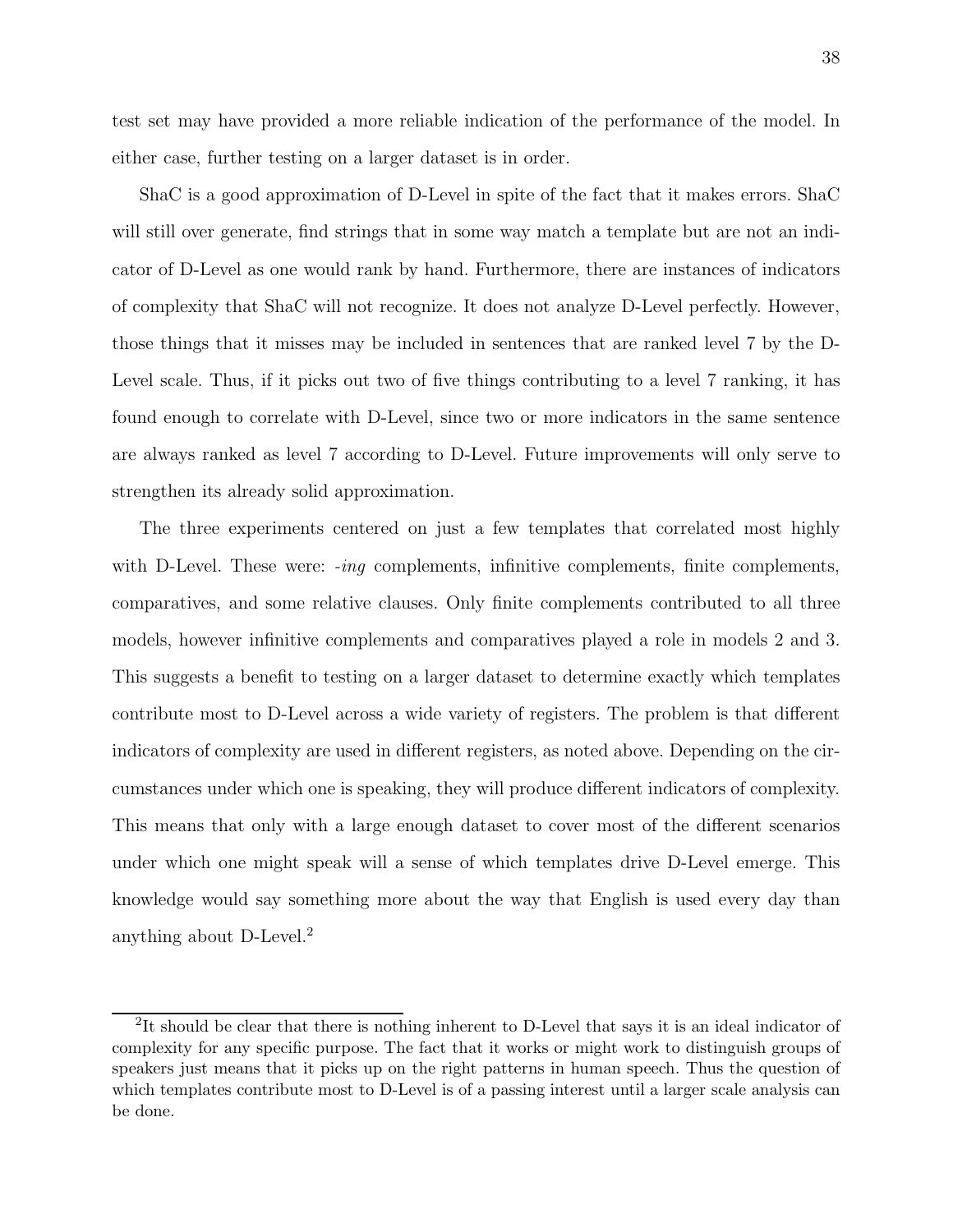#### CHAPTER 4

#### **CONCLUSIONS**

I have just scratched the surface of an implementation of the D-Level scale. There are numerous avenues that might be explored to improve upon ShaC as it stands. The following is an outline of future work.

#### 4.1 Evaluation of Performance

In order to get a good sense of where improvements can be made, a realistic look at the performance of ShaC as it stands is in order. Three models showed the output of ShaC to correlate fairly well with the performance of the D-Level scale. This was in spite of looking at just a fraction of the sentence types covered by the D-Level. The sample in the experiment was small, and the results are probably not representative of ShaC's performance on larger data sets. In ShaC's favor, the texts analyzed came from sources which one might expect would have very high complexity, newspapers and academic texts, for example, and ShaC was still able to produce results that correlated well with D-Level. This is an indication that the templates that ShaC uses cover a sufficient amount of the D-Level scale to be able to rank most utterances with accuracy. While it will not give a full D-Level analysis it will do a good preliminary job, saving time on doing hand rankings. It will prove useful especially in conjunction with other methods of determining sentence complexity.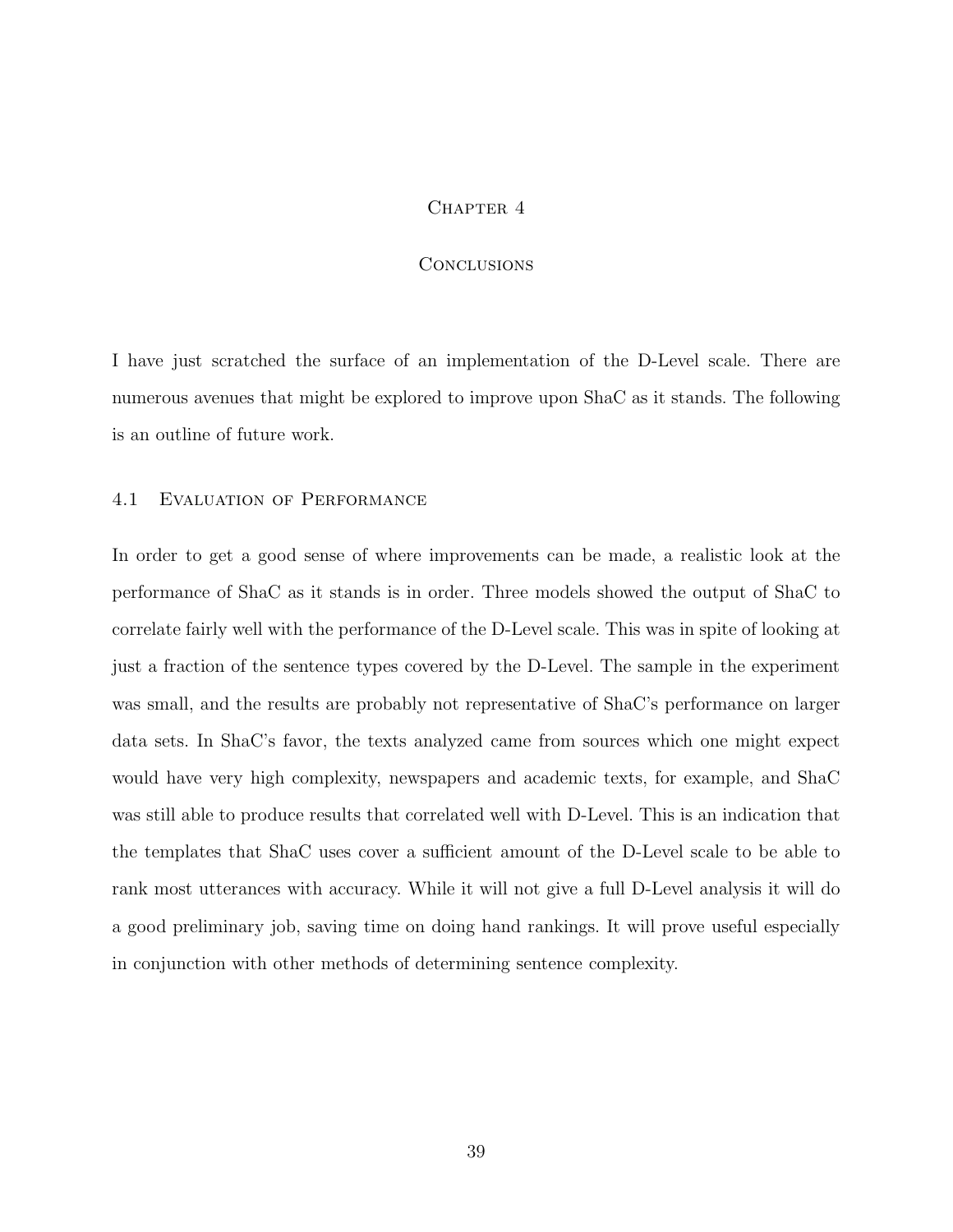#### 4.2 Improvements to ShaC

The lexicon is the core of a good D-Level analyzer. A major stumbling block for the present approach is lack of knowledge about verbs. If the lexicon was enriched to include verb argument structure, for example, the tendency for ShaC to find false positives would be reduced. There does not seem to be a good way to do this with the current lexicon. There is however promising research incorporating verb argument structures into parsers using a more robust tool set (Shi and Mihalcea, 2005). The approach would apply here as well.

Part of speech tagging may prove useful. As it stands, ShaC will make errors in gleaning what little part-of-speech information it does use from the words surrounding a target word. While part of speech taggers give tags that are not entirely useful, simply knowing whether something is some kind of noun or verb would be extremely useful. From this information, all of the same specialized categories of words used in the templates could be derived. Incorporating a part of speech tagger would mean some part of ShaC's job would have to be done in something other than Prolog. Having to use two systems instead of one may be seen as a disadvantage.

Part of speech tagging still does not broaden ShaC's coverage. Many of the D-Levels are left unranked. There may be ways to bridge this gap. Level 3 includes relative clauses modifying the object of the main verb. The template for these sentences is n,comp,vpsed. That something is in object position can be verified by broadening the template to vpsed,n,comp,vpsed. Level 6 includes relative clauses modifying the subject of the main verb. There is no template for these, but the level 3 template will work: n,comp,vpsed. This template generates all those structures that D-Level classifies as level 3 and all those that D-Level classifies as level 6. An estimate of the number of strings in a text matching a level 6 template can be computed as the difference between the number of strings matching the template vpsed,n,comp,vpsed and those matching the template n,comp,vpsed. There were no examples of a sentence with a relative clause modifying the subject in the data sets tested. This modification would then only improve ShaC's performance slightly.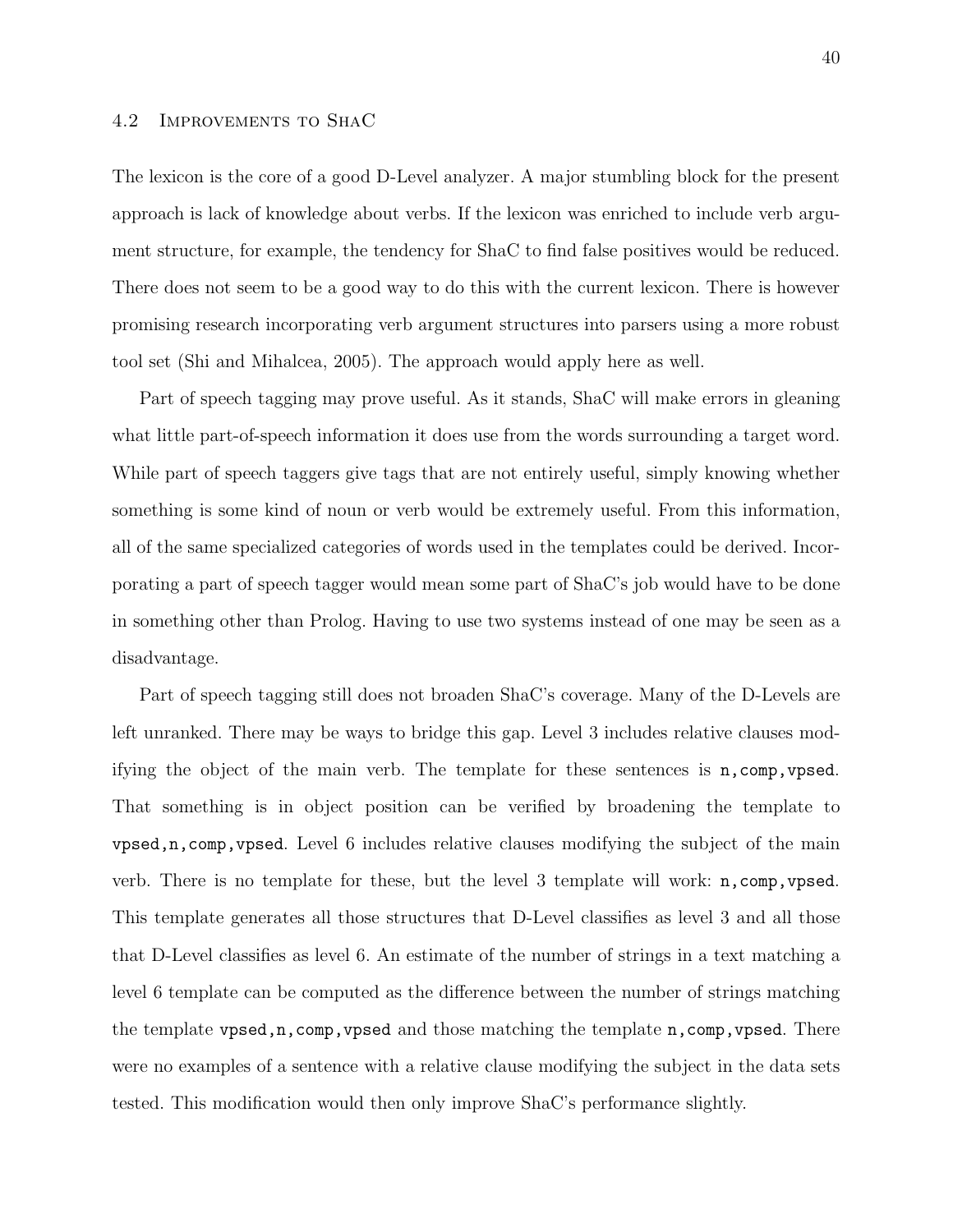#### 4.3 Applications

This work was motivated by the potential for syntactic analysis to shed light on the nature of speech in the mentally ill. In particular syntactic complexity might be an indicator of working memory span. It is this idea of using syntactic complexity as a key to other information about a speaker that drives this project. The big open question is not whether ShaC mimics D-Level – it does to some extent – The question is whether ShaC will be useful in helping determine the syntactic characteristics of the speech of the mentally ill. It does not particularly matter if ShaC does or does not mimic D-Level so long as it picks up on useful trends in speech. As such, an open research question is can ShaC differentiate between normal and mentally ill speakers of English? If ShaC can distinguish these groups then it is picking up on something useful. If it cannot, and if the analysis of D-Level scale by Cheung and Kemper (1992) is correct, then we might deduce that the key to the D-Level analysis is really in the way it distinguishes between level 3 sentences and level 6 sentences. This distinction would amount to the difference between left and right branching sentences, and could be measured using other metrics. The result would invalidate the current approach, but would be very significant. It would imply that in reality working memory is the driving force behind some types of mental illness and any complexity metric that looks exclusively at those structures that tax working memory will be useful in making this distinction. Note however that if the data set summarized in Appendix B is any indication, level 6 sentences are rare even in written texts.

If it cannot, can it at least help to differentiate? Cheung and Kemper (1992) suggest D-Level in conjunction with Mean Clauses per Utterance (MCU) provides a good map of a speaker's syntactic complexity. MCU indicates depth of clausal embedding while D-Level indicates type of clausal embedding. Indeed the templates specify the exact form embedding takes. They suggest MCU is fairly easy to estimate. Simply count the number of subordinating conjunctions. It would be worth while to look at the interactions between MCU and D-Level in normal and mentally ill subjects.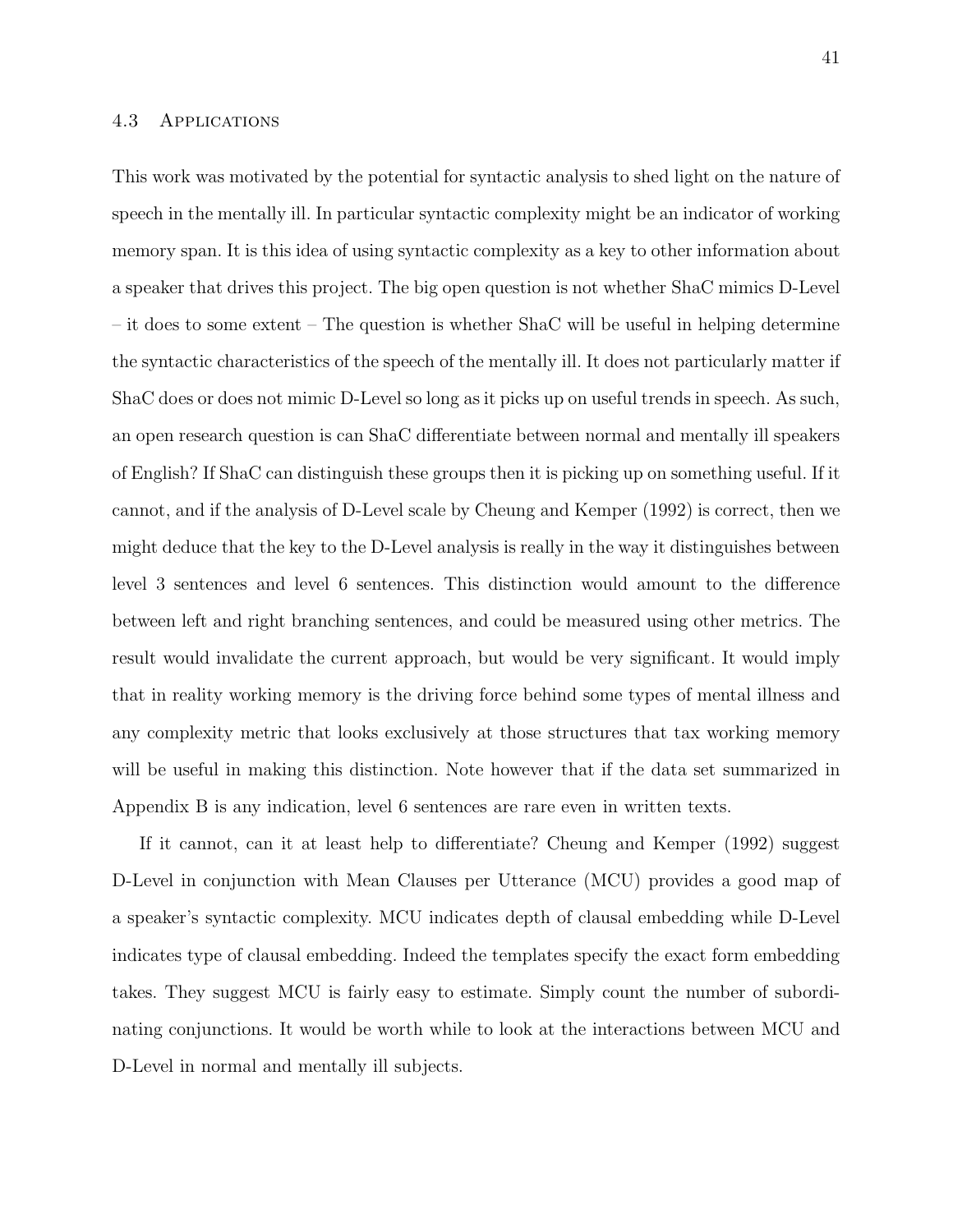Idea density (Kintsch and Keenan, 1973) is a measure of the number of propositions in a unit of text. The D-Level scale is in some sense the inverse of idea density.<sup>1</sup> Those things which D-Level rates, idea density ignores and vice versa. Cheung and Kemper (1992) suggest that a competent conversationalist will use simple syntax and presumably low idea density in order to be understood. Less competent speakers use more complicated syntax, but have lower idea density. This relationship has yet to be explored in the mentally ill.

#### 4.4 Future Directions

Possibilities abound for future uses of ShaC. My hope is those outlined above and others will be explored. The need for good syntactic analysis tools is apparent. Only by being able to process large amounts of text data quickly and accurately will we be able to do larger scale experiments in schizophrenia and aphasia. And it is only with large data sets that we can get a good idea of the nature of the language of these subjects. As computers become faster and programs more sophisticated, we position ourselves to revolutionize psycholinguistic research along these lines. This thesis is a small step in that direction.

<sup>1</sup> I thank Dr. Michael Covington for solidifying this observation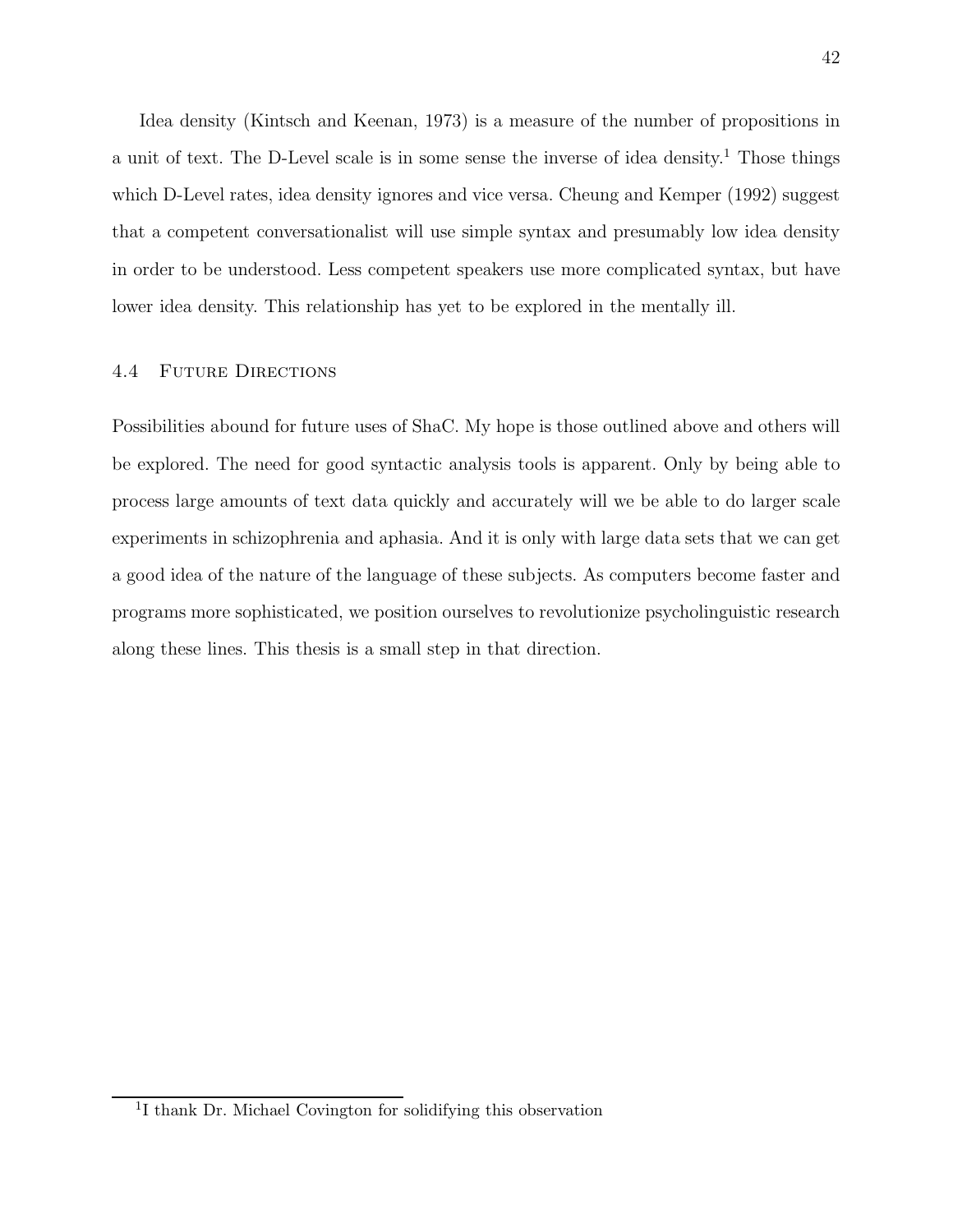#### **BIBLIOGRAPHY**

- Abney, S. (1987). The English Noun Phrase in its Sentential Aspect. PhD thesis, MIT.
- Abney, S. (1991). Parsing by chunks. In Principle-based Parsing. Kluwer Academic Publishers.
- Barch, D. and Berenbaum, H. (1994). The relationship between information processing and language production. Journal of Abnormal Psychology, 103:241–250.
- Barch, D. and Berenbaum, H. (1997). Language generation in schizophrenia and mania: The relationships among verbosity, syntactic complexity, and pausing. Journal of Psycholinguistic Research, 26(4):408–412.
- Biber, D., Conrad, S., and Reppen, R. (2000). Corpus Linguistics: Investigating Language Structure and Use. Cambridge University Press.
- Brooks, P. (2003). SCP: A Simple Chunk Parser. University of Georgia. http://www.ai.uga.edu/mc/pronto.
- Channell, R. W. (2003). Automated developmental sentence scoring using computerized profiling software. American Journal of Speech-Language Pathology, 12:369–375.
- Cheung, H. and Kemper, S. (1992). Competing complexity metrics and adults' production of complex sentences. Applied Psycholinguistics, 13:53–76.
- Covington, M. (2003). ET: The Efficient Tokenizer. University of Georgia. http://www.ai.uga.edu/mc/pronto.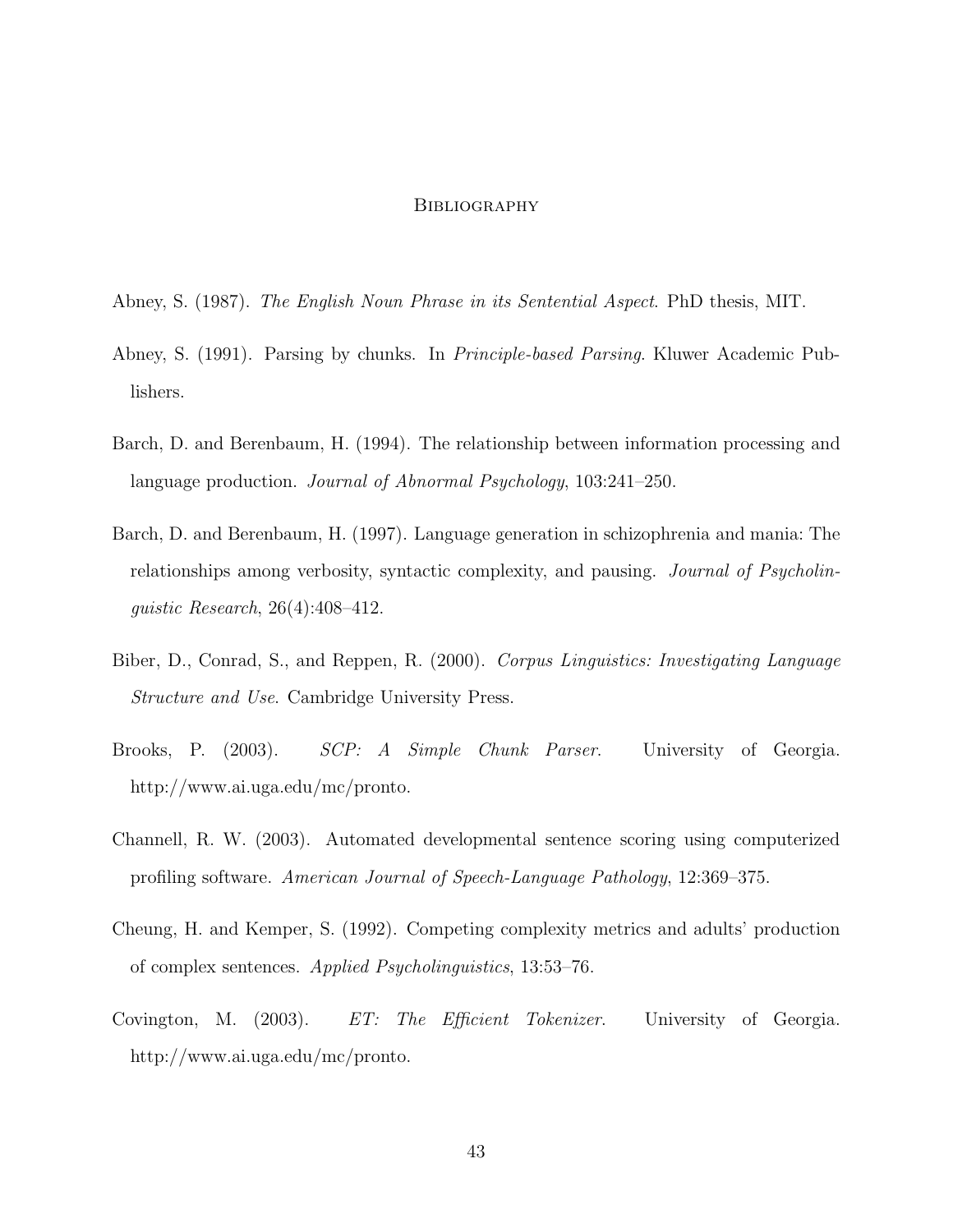- Covington, M., He, C., Brown, C., Naci, L., and Brown, J. (2004). How complex is that sentence? A proposed revision of the Rosenberg and Abbeduto D-Level scale. manuscript.
- De Juan, D. (2004). CCL: A closed-class lexicon for the ProNTo toolkit. Obtained through personal correspondence.
- Frazier, L. (1985). Syntactic complexity. In Dowty, D., Karttunen, L., and Zwicky, A., editors, Natural Language Parsing: Psychological, Computational, and Theoretical Perspectives, pages 129–189. Cambridge University Press, Cambridge.
- Hunt, K. (1965). Grammatical structures written at three grade level. Number 3 in NTCE Research Report. National Council of Teachers of English, Champaign, Il.
- Kemper, S., Greiner, L., Marquis, J., Prenovost, K., and Mitzner, T. (2001). Language decline across the life span: findings from the nun study. Psychology and Aging, 16(2):227–239.
- Kemper, S., Kynette, D., Rash, S., Sprott, R., and O'Brien, K. (1989). Life-span changes to adults' language: Effects of memory and genre. Applied Psycholinguistics, 10:49–66.
- King, K., Fraser, W., Thomas, P., and Kendell, R. (1990). Re-examination of the language of psychotic subjects. British Journal of Psychiatry, 149:211–215.
- Kintsch, W. and Keenan, J. (1973). Reading rate and retention as a function of the number of propositions in the base structure of sentences. Cognitive Psychology, 5:257–274.
- Lee, L. (1974). Developmental sentence analysis: A grammatical assessment procedure for speech and language clinicians. Northwestern University Press.
- MacWhitney, B. (2002). CLAN Manual. Carnegie Mellon University. http://childes.psy.cmu.edu/pdf/clan.pdf.
- Morice, R. (1985). Comprehension and production of complex syntax in schizophrenia. Cortex, 24(4):567–580.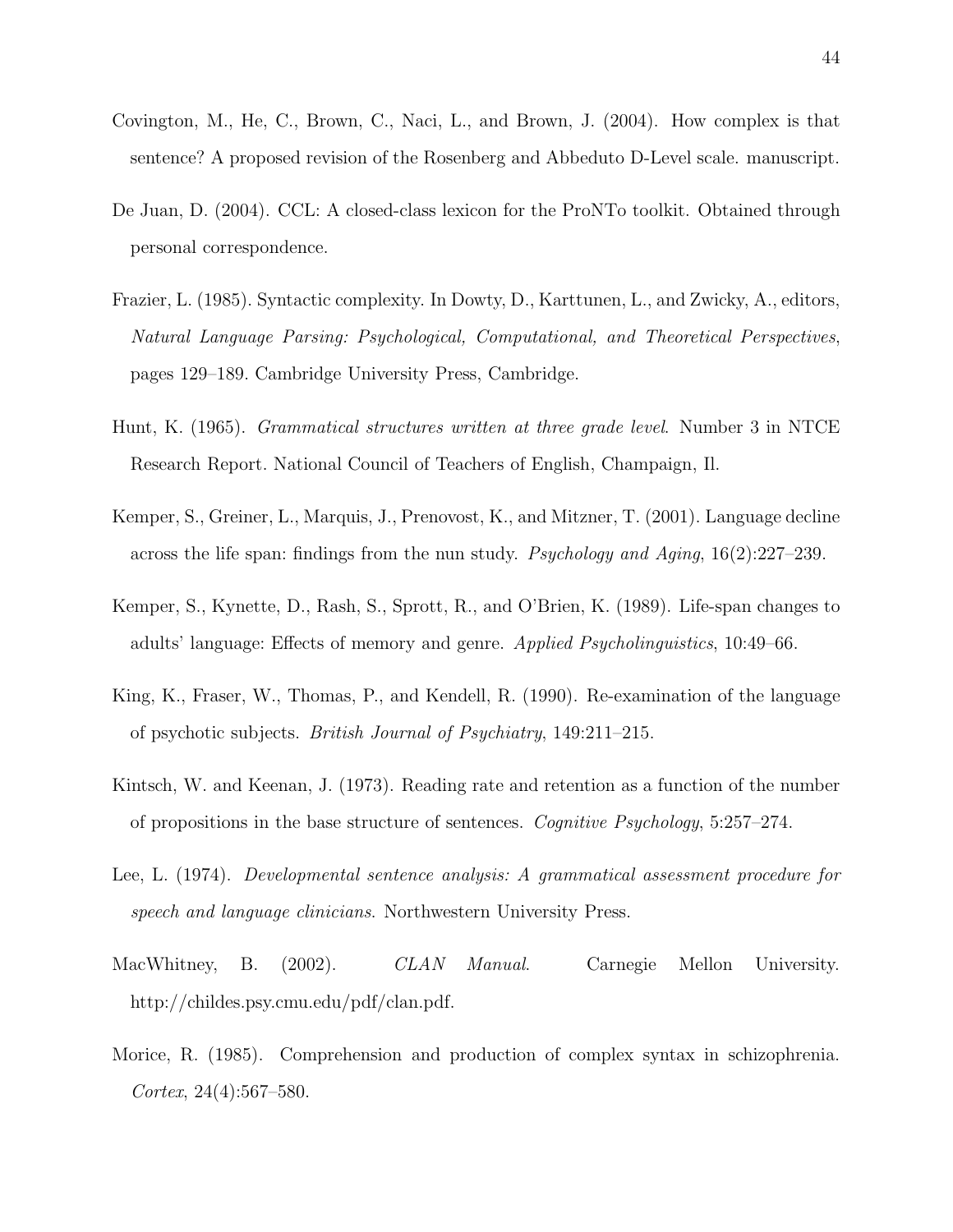- Morice, R. and Ingram, J. (1983). Language, complexity, and age of onset of schizophrenia. Psychiatry Research, 9:233–242.
- Rosenberg, S. and Abbeduto, L. (1987). Indicators of linguistic competence in the peer group conversational behavior of mildly retarded adults. Applied Psycholinguistics, 8:19–32.
- Scarborough, H. (1990). Index of productive syntax. Applied Psycholinguistics, 11:1–22.
- Schlachter, J. (2003). *ProNTo\_Morph: Morphological Analysis Tool.* University of Georgia. http://www.ai.uga.edu/mc/pronto.
- Shi, L. and Mihalcea, R. (2005). Putting the pieces together: Combining FrameNet, VerbNet, and WordNet for robust semantic parsing. In Proceedings of the Sixth International Conference on Intelligent Text Processing and Computational Linguistics, Mexico.
- Snowdon, D., Kemper, S., Mortimer, J., Greiner, L., Wekstein, D., and Markesbery, W. (1996). Linguistic ability in early life and cognitive function and Alzheimer's disease in late life: findings from the nun study. Journal of the American Medical Association, 275(7):528–532.
- Thomas, P., Kearney, G., Napier, E., Ellis, E., Leudar, I., and Johnson, N. (1996a). The reliability and characteristics of the brief syntactic analysis. British Journal of Psychiatry, 168:334–337.
- Thomas, P., Leudar, I., Napier, E., Kearney, G., Ellis, E., Ring, N., and Tantam, D. (1996b). Syntactic complexity and negative symptoms in first onset schizophrenia. Cognitive Neuropsychiatry,  $1(3):191-200$ .
- University, P. (2005). WordNet 2.1. http://wordnet.princeton.edu/.
- Witzig, S. (2003). Accessing WordNet from Prolog. University of Georgia. http://www.ai.uga.edu/mc/pronto.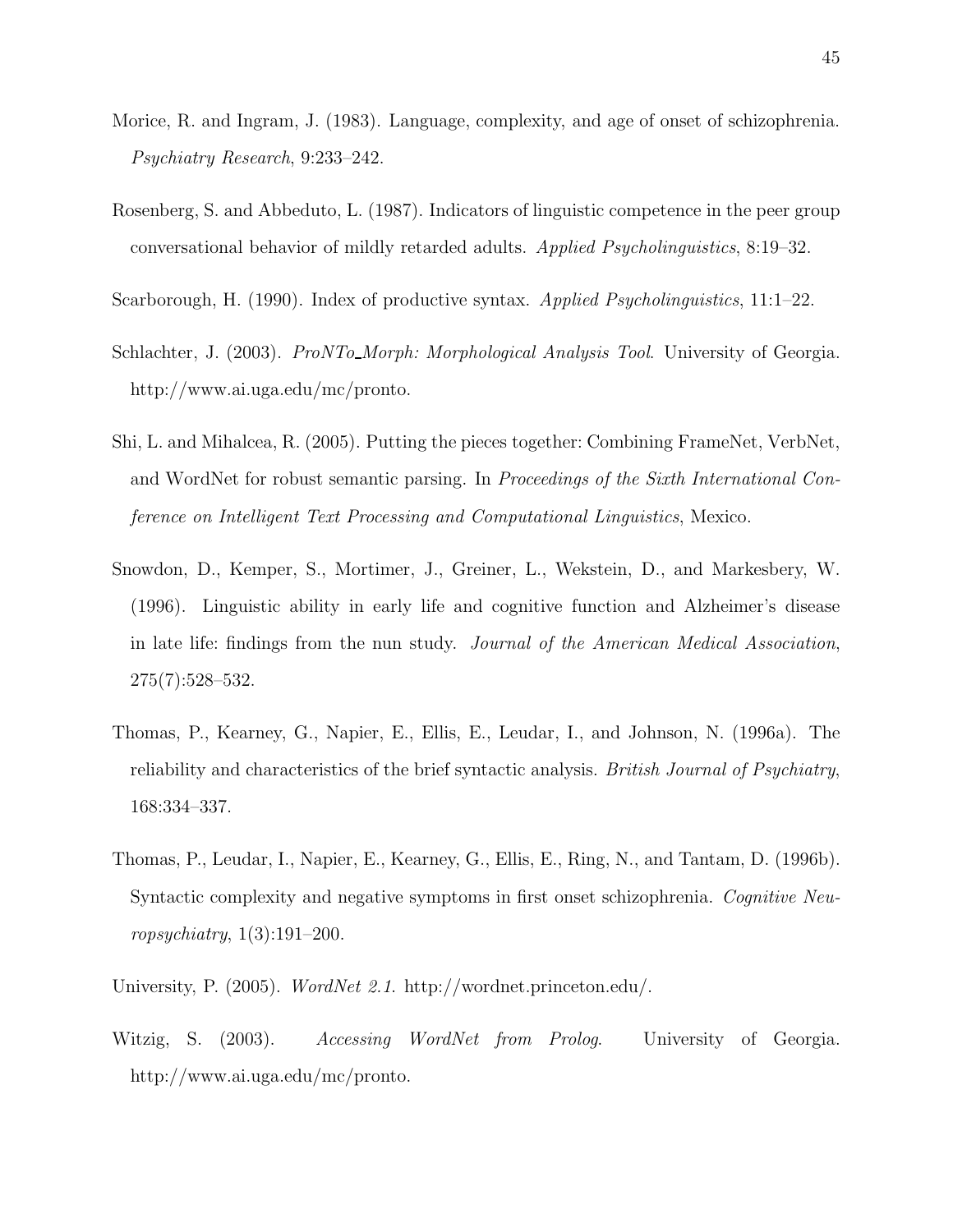Yngve, V. (1960). A model and a hypothesis for language structure. Proceedings of the American Philosophical Society, 104:444–466.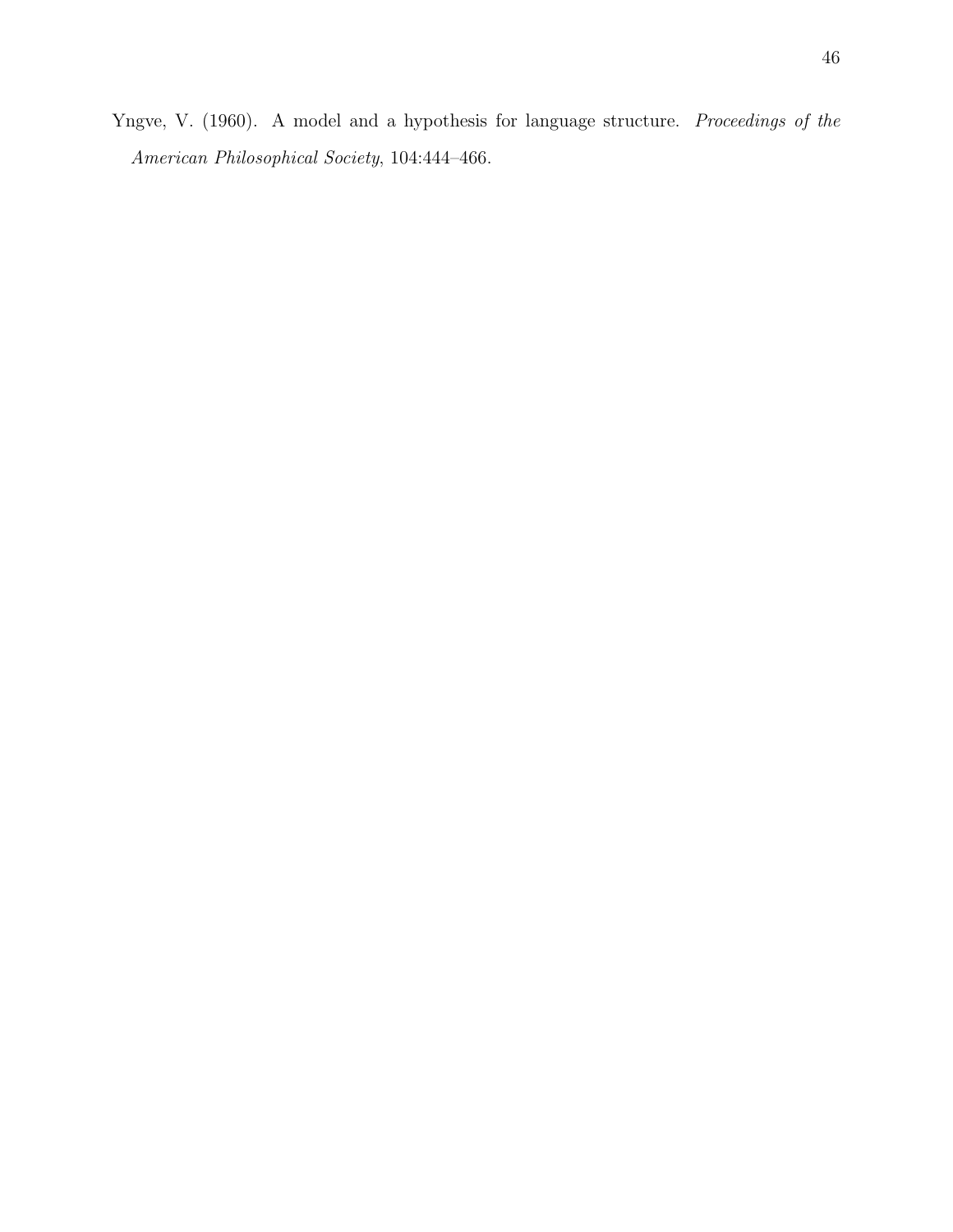## Appendix A

## The Revised D-Level Scale

For each level, the template used to detect that level is indicated at far right.

| Level   | Description                                         | Example                               | Template       |
|---------|-----------------------------------------------------|---------------------------------------|----------------|
| Level 0 | Simple sentences including questions                | The dog barked.                       |                |
|         |                                                     | Did the dog bark?                     |                |
|         |                                                     | Where are you going?                  |                |
|         |                                                     |                                       |                |
|         | Sentences with auxiliaries and semi-<br>auxiliaries | This may have solved it.              |                |
|         |                                                     | He is going to take the bus.          |                |
|         |                                                     |                                       |                |
|         | Simple eliptical (incomplete sentences)             | The dog over there.                   |                |
|         |                                                     | He did.                               |                |
|         |                                                     |                                       |                |
| Level 1 | Infinitive or -ing complement with                  | Try to bush her hair.                 | vpsed, to, vpl |
|         | same subject as main clause                         | Try brushing her hair.                | vnfc, ving     |
|         |                                                     | I felt like turning it.               |                |
|         |                                                     |                                       |                |
| Level 2 | Conjoined noun phrases in subject                   | John and Mary left early.             |                |
|         | position                                            |                                       |                |
|         |                                                     |                                       |                |
|         | Sentences joined with a coordinating<br>conjunction | I brought candy and Peter cleaned up. |                |
|         |                                                     | 47                                    |                |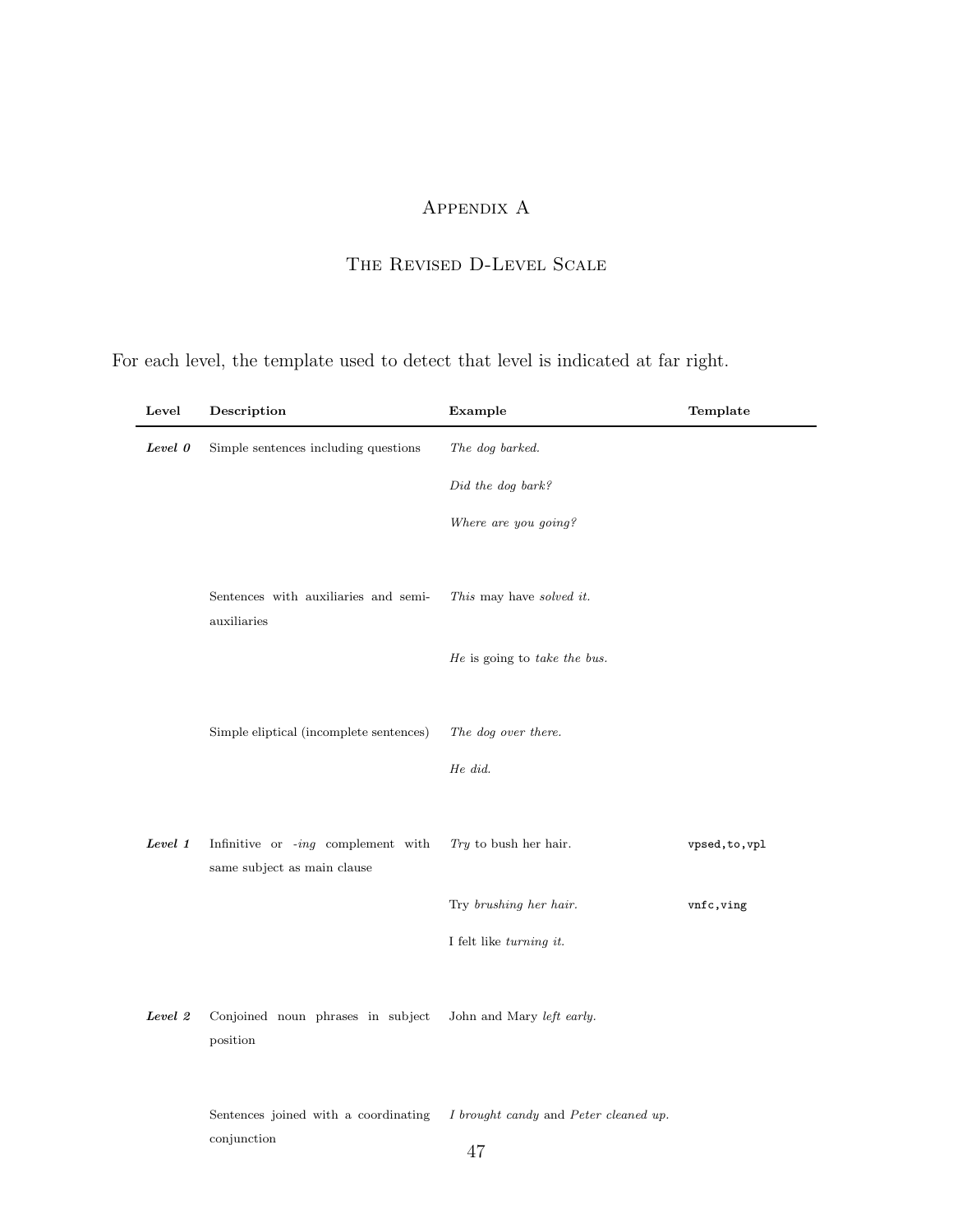|         | Conjoined verbal, adjectival or adver-<br>bial constructions         | He sang and jumped on the way home.                       |                       |
|---------|----------------------------------------------------------------------|-----------------------------------------------------------|-----------------------|
| Level 3 | Relative (or appositional) clause mod-<br>ifying object of main verb | The man scolded the boy who stole the<br>bicycle.         | n, comp, vpsed        |
|         |                                                                      |                                                           | vpsed, n, comp        |
|         |                                                                      | I like the girl who the boy likes.                        | n, comp, n, vpsed     |
|         | Nominalization in object position                                    | Why can't you understand his rejec-<br>tion of the offer? | pnd, nom              |
|         | Finite clause as object of main verb                                 | John knew that Mary was angry.                            | vnfc, comp, n, v      |
|         |                                                                      | Remember where it is.                                     | vpsed, comp, n, v     |
|         |                                                                      | compv                                                     |                       |
|         | Subject extraposition                                                | It was surprising for John to have left<br>Mary.          | it, bev, ving, comp2  |
|         |                                                                      |                                                           | it, bev, adj, comp2   |
|         |                                                                      |                                                           | it, bev, vpsed, comp2 |
|         | Raising                                                              | John seems to Mary to be happy.                           |                       |
| Level 4 | -ing form in complement (object) posi-<br>tion                       | He loves visiting his grandfather.                        |                       |
|         | Non-finite compement with its own<br>understood subject              | I expect him to go.                                       | vnfc, n, to, vpl      |
|         |                                                                      | I want it done today.                                     | vnfc, nacc, vpl       |
|         |                                                                      | I consider John a friend.                                 |                       |
|         |                                                                      | I want These animals out of my house.                     |                       |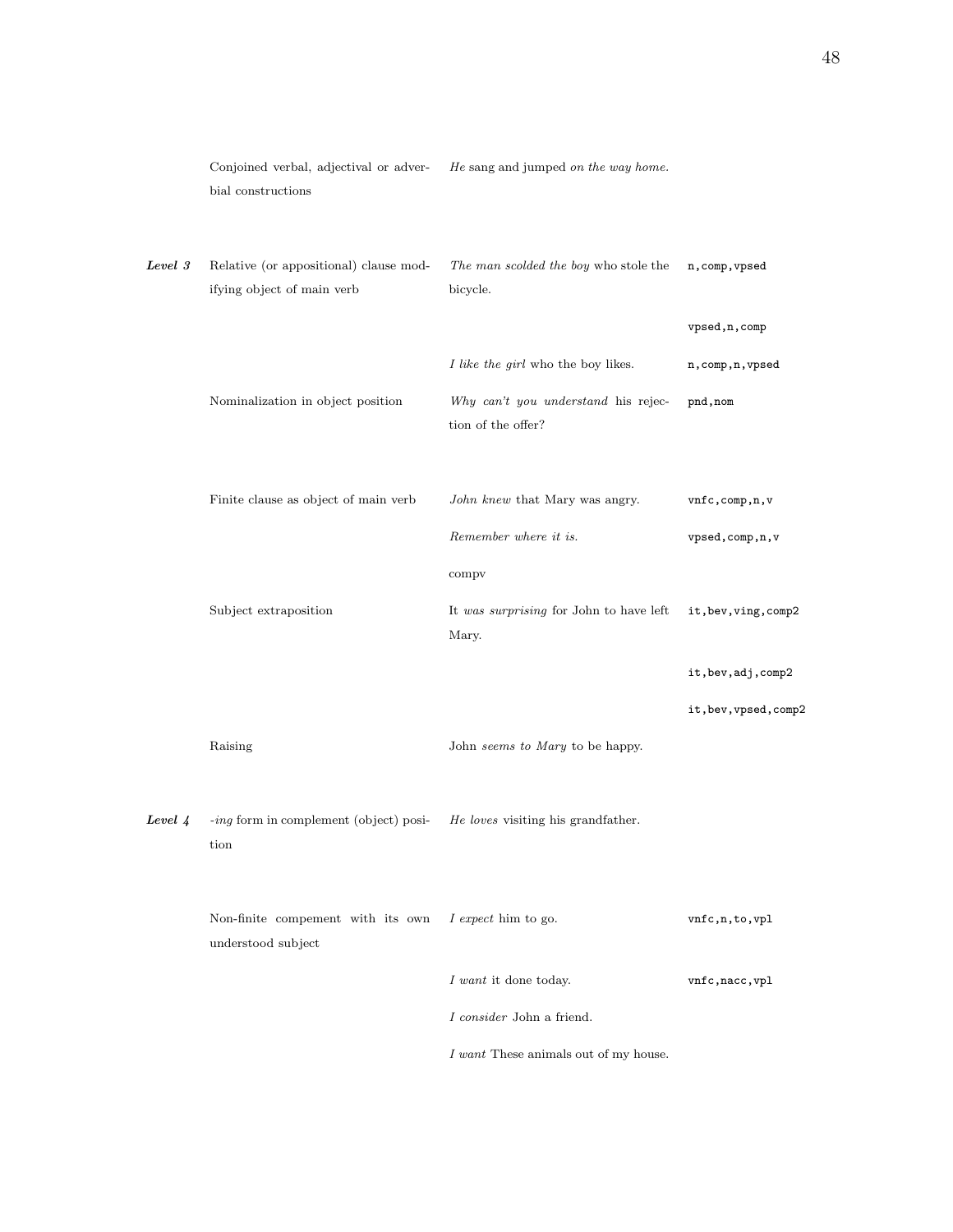|         | Comparative with object of compar-<br>ison                            | John is older than Mary.                                                                                         | than        |
|---------|-----------------------------------------------------------------------|------------------------------------------------------------------------------------------------------------------|-------------|
|         |                                                                       | John is as old as Mary.                                                                                          | as, adj, as |
| Level 5 | Sentences joined by a subordinating<br>conjunction                    | They will play today if it does not rain.                                                                        | subconj     |
|         | Non-finite clauses in adjunct (not com-<br>plement) positions         | Cookie Monster touches Grover after<br>jumping over the fence.<br>Having tried both, I prefer the second<br>one. | ping, ving  |
| Level 6 | Relative (or appositional) clause mod-<br>ifying subject of main verb | The man who cleans the rooms left<br>early today.                                                                |             |
|         | Embedded clause serving as subject of<br>main verb                    | For John to have left Mary was sur-<br>prising.                                                                  |             |
|         | Nominalization serving as subject of<br>main verb                     | John's refusal of the drink angered<br>Mary.                                                                     |             |
| Level 7 | More than one kind of embedding in a<br>single sentence               | John decided to leave Mary when he<br>heard that she was seeing Mark.                                            |             |

The following are template symbols and their meanings for use with the above.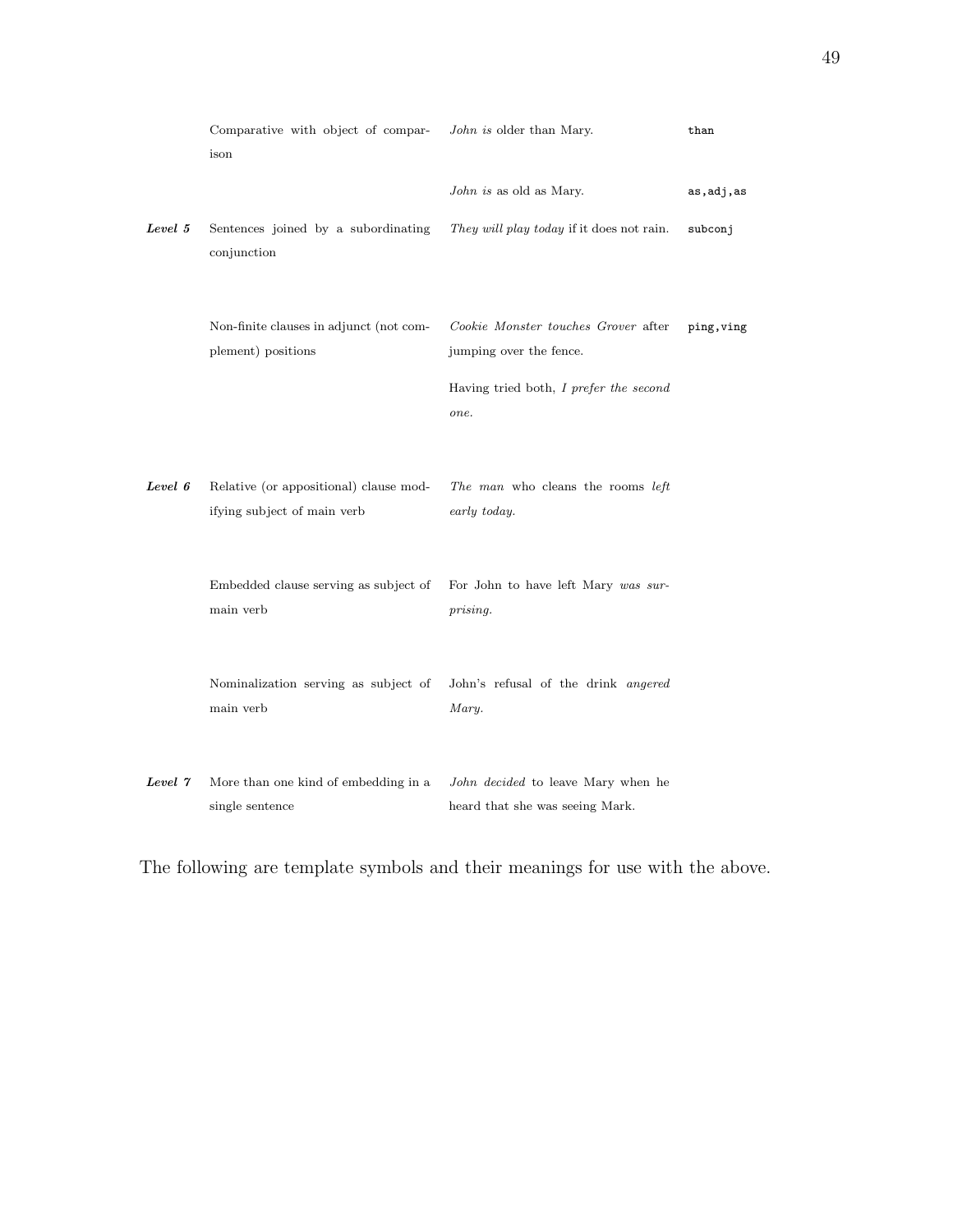## Symbol Meaning

| vpsed   | verb with a plain, $-s$ , or $-ed$ ending |
|---------|-------------------------------------------|
| vpl     | verb in plain form                        |
| vnfc    | verb that takes a non-finite complement   |
| ving    | verb with an $-i n q$ ending              |
| vppl    | past participle of a verb                 |
| v       | verb of any kind                          |
| bev     | be verb                                   |
| conjs   | any conjunction                           |
| nom     | nominalization                            |
| n       | noun of any kind                          |
| pnd     | pronoun that acts like a determiner       |
| comp    | complementizer                            |
| adj     | adjective                                 |
| ping    | pronoun that can take an $-i n g$         |
| subconj | subordinating conjunction                 |
| compv   | verb taking a finite complement           |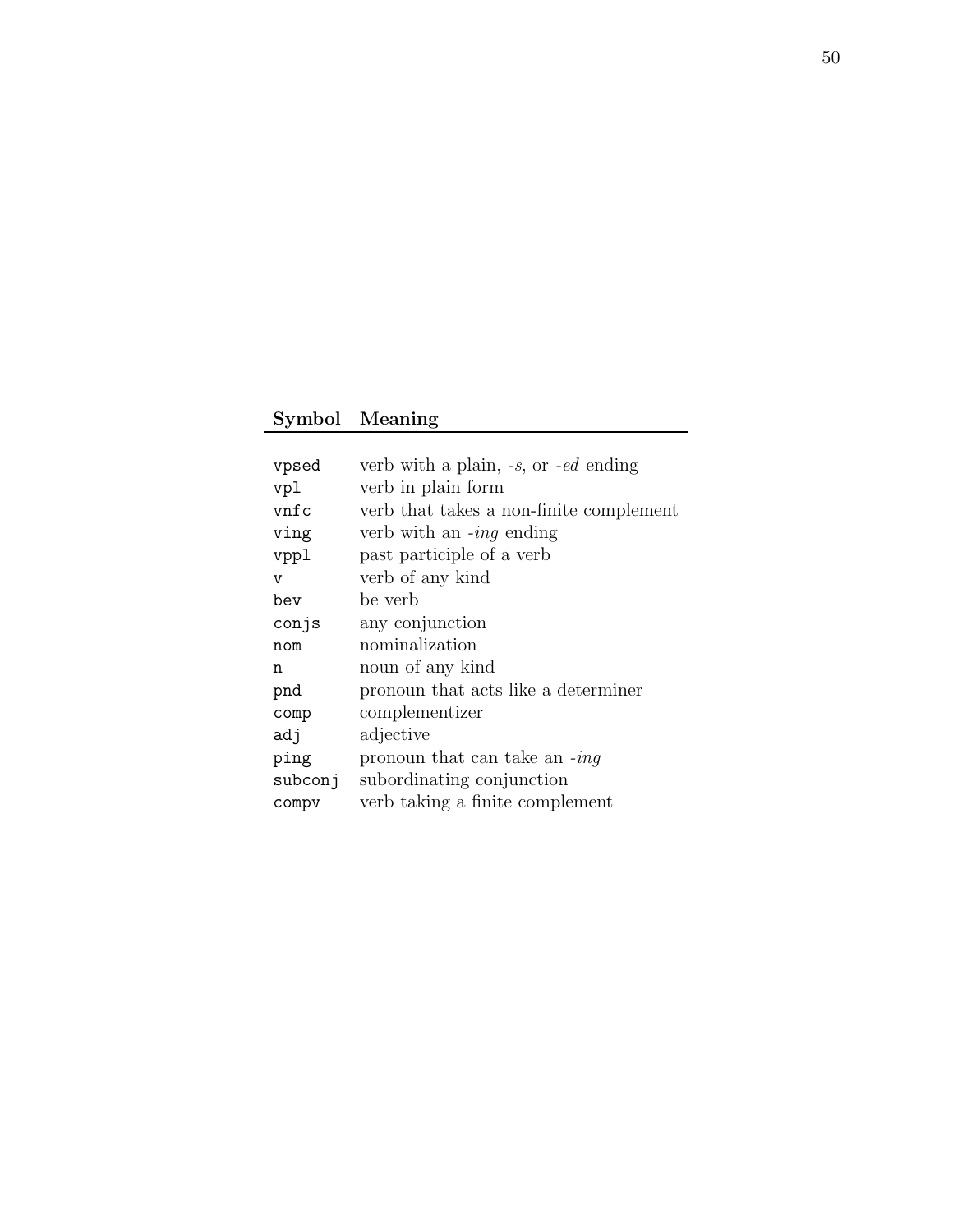## Appendix B

## Verbs Taking a Non-Finite Complement

The following is a list of verbs that may take a non-finite complement.

word(vnfc,want). word(vnfc,desire). word(vnfc,believe). word(vnfc,consider). word(vnfc,insist). word(vnfc,imagine). word(vnfc,envisage). word(vnfc,like). word(vnfc,hate). word(vnfc,love). word(vnfc,dislike). word(vnfc,have). word(vnfc,order). word(vnfc,demand). word(vnfc,hear). word(vnfc,see). word(vnfc,feel). word(vnfc,stop). word(vnfc,promise). word(vnfc,wish). word(vnfc,keep). word(vnfc,favor). word(vnfc,fancy). word(vnfc,admit). word(vnfc,concede). word(vnfc,prefer). word(vnfc,adore). word(vnfc,proclaim). word(vnfc,report). word(vnfc,observe). word(vnfc,think). word(vnfc,suppose).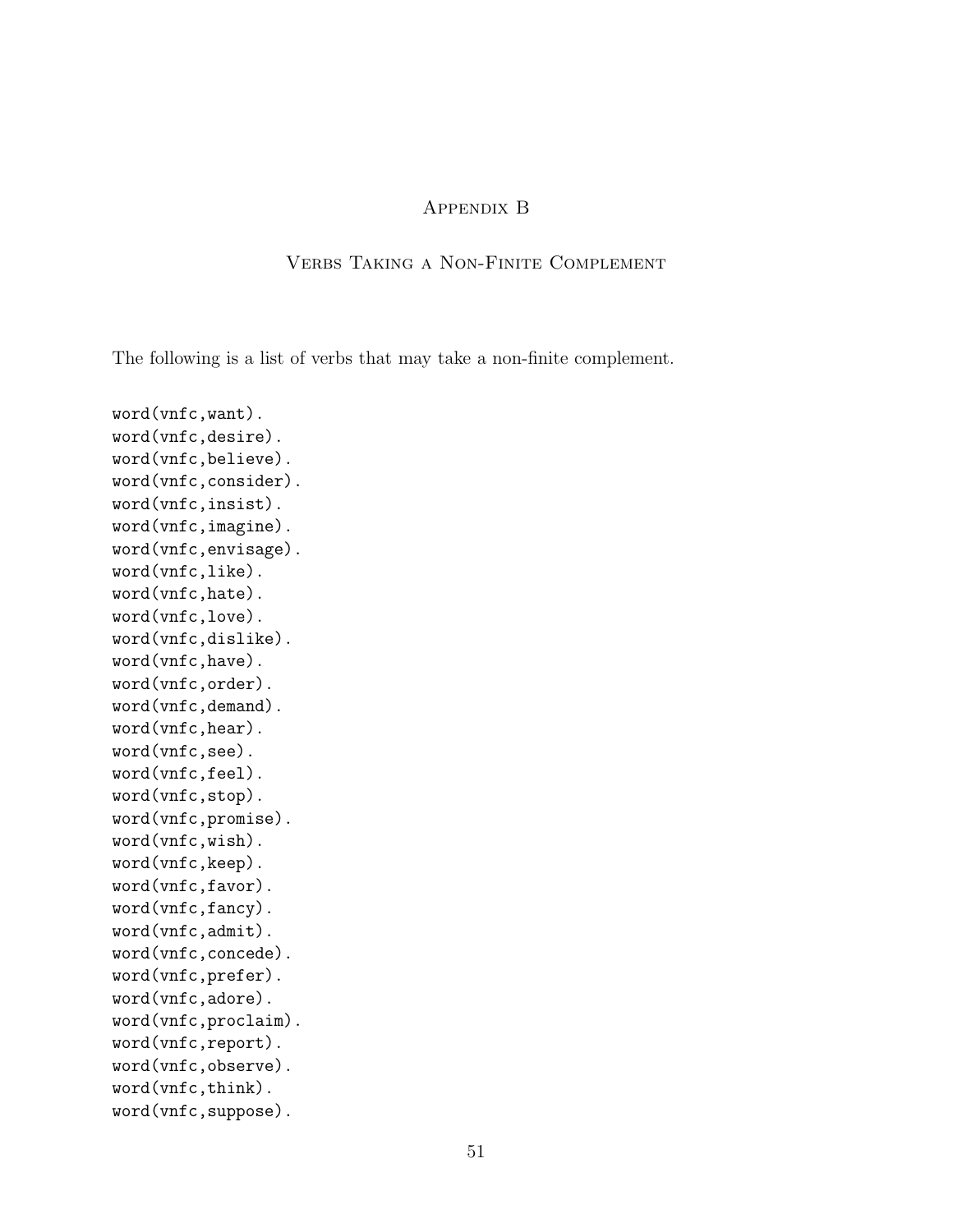```
word(vnfc,let).
word(vnfc,help).
word(vnfc,make).
word(vnfc,catch).
word(vnfc,mind).
word(vnfc,remember).
word(vnfc,recollect).
word(vnfc,stand).
word(vnfc,tollerate).
word(vnfc,resent).
word(vnfc,notice).
word(vnfc,get).
word(vnfc,keep).
word(vnfc,watch).
```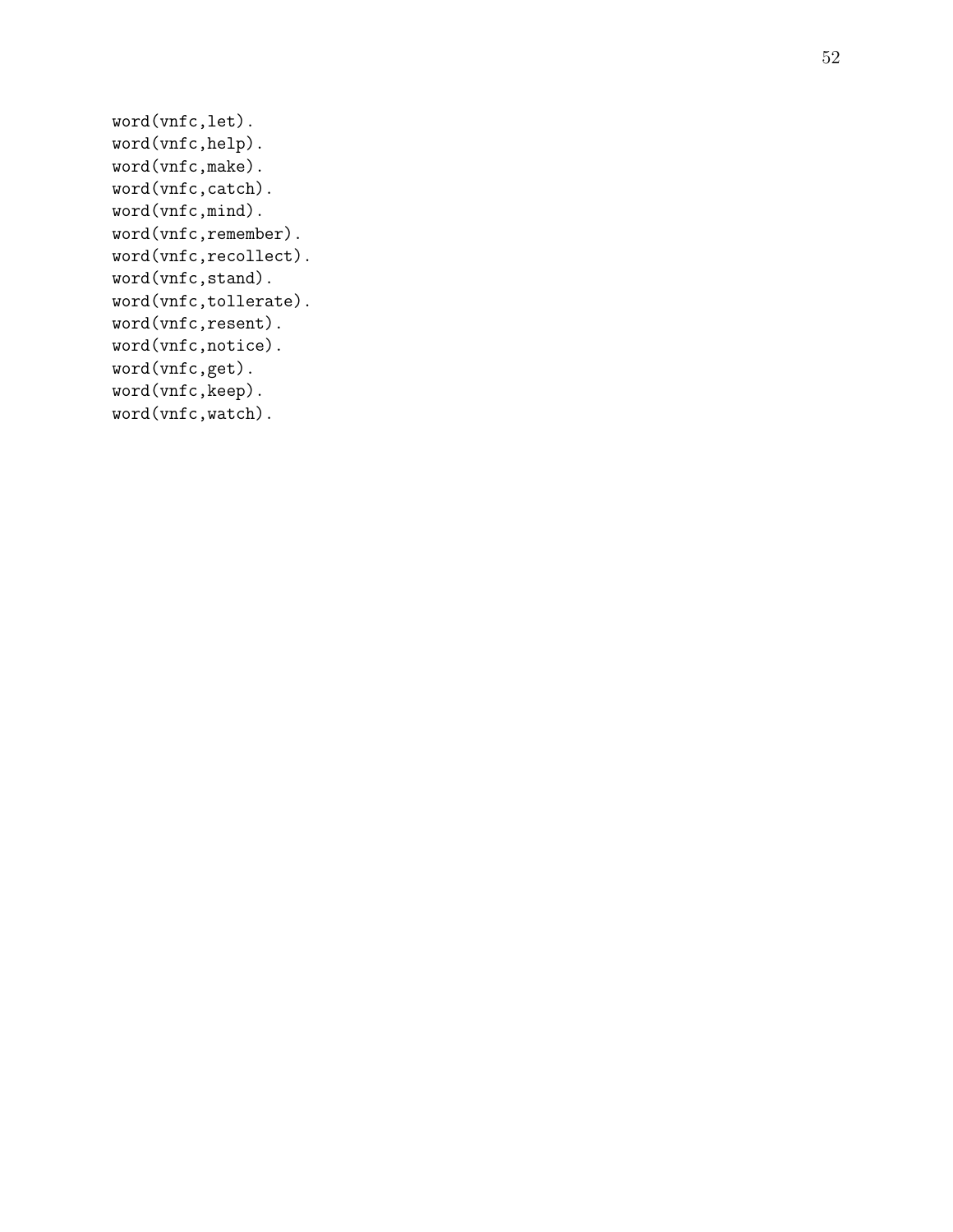## Appendix C

## OVERVIEW OF HAND-RANKED TEXTS

The table below summarizes the distribution of sentences of each D-Level in the analyzed texts. Total average score reflects the average score of all sentences across all texts. Average score for each text reflects the average sentence complexity solely for that text.

|                |                  | Level            |                  |                  |                  |                         |                  |                  |           |                        |
|----------------|------------------|------------------|------------------|------------------|------------------|-------------------------|------------------|------------------|-----------|------------------------|
| Text           | $\pmb{0}$        | $\mathbf{1}$     | $\bf 2$          | $\bf{3}$         | $\boldsymbol{4}$ | ${\bf 5}$               | $\bf 6$          | $\overline{7}$   | Av. Score | <b>Total Sentences</b> |
| newyork        | $\boldsymbol{9}$ | $\boldsymbol{0}$ | $\boldsymbol{0}$ | $\,3$            | $\,1$            | $\,3$                   | $\boldsymbol{0}$ | $17\,$           | 4.45      | $33\,$                 |
| harpers2       | $17\,$           | $\,3$            | $\,1\,$          | $\,3$            | $\,3$            | $\overline{6}$          | $\,3$            | $\,4$            | $2.55\,$  | $40\,$                 |
| ctz            | $\boldsymbol{0}$ | $\boldsymbol{0}$ | $\boldsymbol{0}$ | $\overline{3}$   | $\,2$            | $\,1$                   | $\boldsymbol{0}$ | $\bf 5$          | $5.18\,$  | $11\,$                 |
| harpers1       | $\,7$            | $\mathbf{1}$     | $\,1$            | $\overline{3}$   | $\,2$            | $\sqrt{2}$              | $\boldsymbol{0}$ | 12               | $4.07\,$  | $\bf 28$               |
| $\mathbf{csm}$ | $\,6$            | $\boldsymbol{0}$ | $\boldsymbol{0}$ | $\,3$            | $\,3$            | $\,3$                   | $\boldsymbol{0}$ | $\,6\,$          | $3.71\,$  | $21\,$                 |
| pan            | $12\,$           | $\mathbf{1}$     | $\boldsymbol{0}$ | $\boldsymbol{0}$ | $\boldsymbol{0}$ | $\,1$                   | $\,1$            | $\,7$            | 2.77      | $\bf{22}$              |
| gray           | 14               | $\boldsymbol{0}$ | $\boldsymbol{0}$ | $\sqrt{3}$       | $\mathbf{1}$     | $\,2$                   | $\,2$            | $\,6\,$          | 2.75      | ${\bf 28}$             |
| cristo         | $\boldsymbol{9}$ | $\,1$            | $\boldsymbol{0}$ | $\,4$            | $\boldsymbol{0}$ | $\,2$                   | $\,2$            | $\,8\,$          | 3.50      | $\sqrt{26}$            |
| $_{\rm meta2}$ | $16\,$           | $\bf 5$          | $\boldsymbol{0}$ | $\bf 5$          | $\boldsymbol{0}$ | $\,3$                   | $\boldsymbol{0}$ | $13\,$           | $3.00\,$  | 42                     |
| christie       | 17               | $\,3$            | $\boldsymbol{0}$ | $\,2$            | $\boldsymbol{0}$ | $\boldsymbol{0}$        | $\,1\,$          | $\,1$            | 0.92      | $24\,$                 |
| bronte         | $\,4$            | $\boldsymbol{0}$ | $\boldsymbol{0}$ | $\,3$            | $\boldsymbol{0}$ | $\,1$                   | $\,1\,$          | $16\,$           | $5.28\,$  | $25\,$                 |
| sawyer         | $\overline{5}$   | $\,1$            | $\boldsymbol{0}$ | $\sqrt{2}$       | $\boldsymbol{0}$ | $\,2$                   | $\boldsymbol{0}$ | $\boldsymbol{7}$ | $3.88\,$  | $17\,$                 |
| ${\rm lesmis}$ | $\,4$            | $\,1$            | $\boldsymbol{0}$ | $\sqrt{3}$       | $\boldsymbol{0}$ | $\overline{\mathbf{3}}$ | $\,1\,$          | $\,$ $\,$        | $4.35\,$  | $20\,$                 |
| cp             | $\overline{5}$   | $\boldsymbol{0}$ | $\boldsymbol{0}$ | $\mathbf 1$      | $\boldsymbol{0}$ | $\boldsymbol{0}$        | $\boldsymbol{0}$ | $\boldsymbol{9}$ | 4.40      | $15\,$                 |
| $_{\rm meta}$  | $\,6\,$          | $\,3$            | $\boldsymbol{0}$ | $\,1\,$          | $\boldsymbol{0}$ | $\boldsymbol{0}$        | $\boldsymbol{0}$ | $\,4$            | 2.43      | 14                     |
| dlevel1        | $\,3$            | $\boldsymbol{0}$ | $\boldsymbol{0}$ | $\,1$            | $\boldsymbol{0}$ | $\boldsymbol{0}$        | $\boldsymbol{0}$ | $\sqrt{4}$       | 3.88      | $\,8\,$                |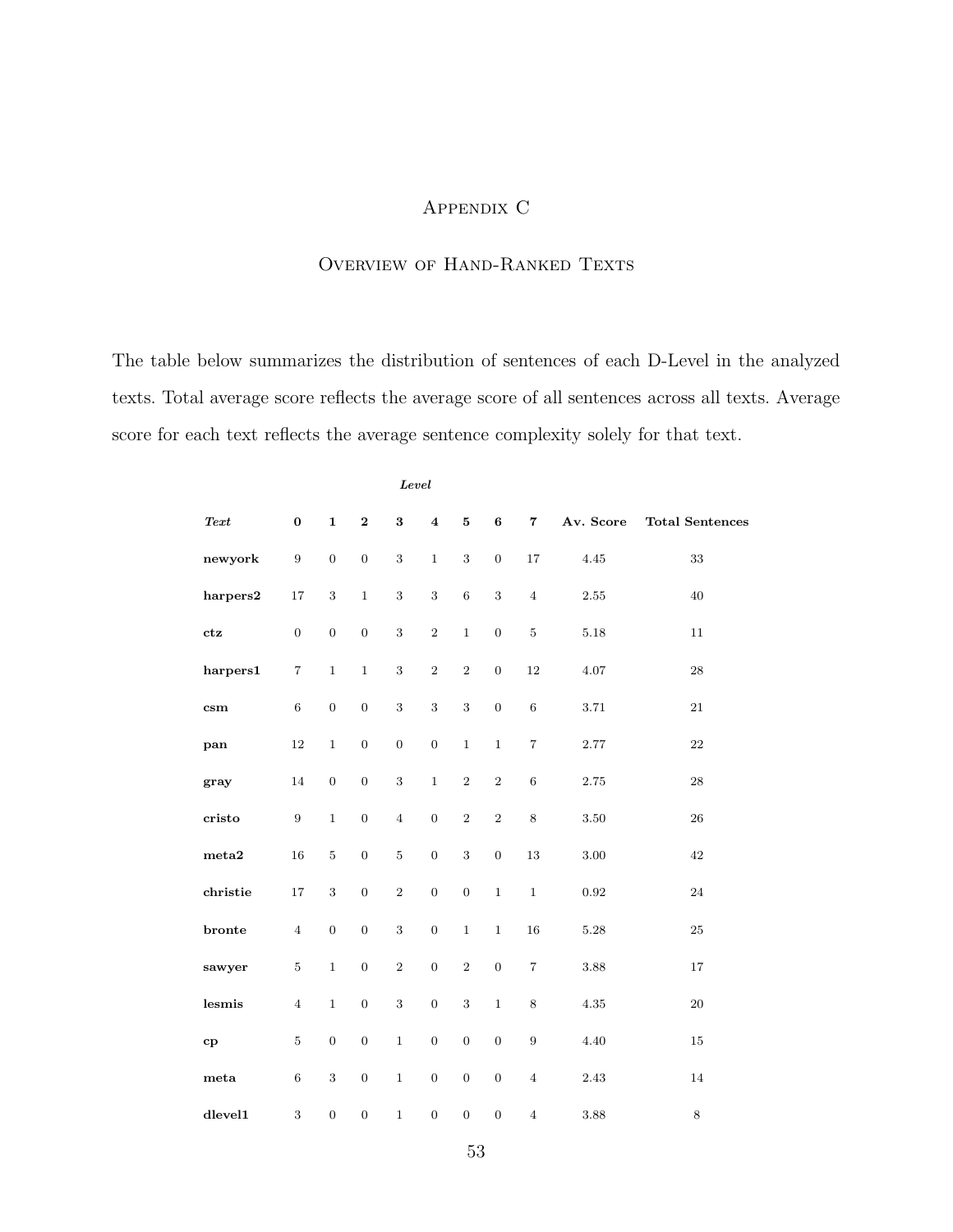| dlevel <sub>2</sub> | $\,1$            | $\boldsymbol{0}$ | $\boldsymbol{0}$ | $\,3$            | $\boldsymbol{0}$ | $\,1$            | $\boldsymbol{0}$ | $\bf{4}$                | $4.67\,$ | $\boldsymbol{9}$  |
|---------------------|------------------|------------------|------------------|------------------|------------------|------------------|------------------|-------------------------|----------|-------------------|
| $d$ level $3$       | $\boldsymbol{0}$ | $\boldsymbol{0}$ | $\boldsymbol{0}$ | $\,1$            | $\boldsymbol{0}$ | $\sqrt{2}$       | $\boldsymbol{0}$ | $\,3$                   | $5.67\,$ | $6\phantom{.}6$   |
| $d$ level $4$       | $\,3$            | $\boldsymbol{0}$ | $\boldsymbol{0}$ | $\,2$            | $\boldsymbol{0}$ | $\boldsymbol{0}$ | $\,2$            | $\,1$                   | $3.13\,$ | $\,8\,$           |
| $d$ level $5$       | $\,2$            | $\boldsymbol{0}$ | $\boldsymbol{0}$ | $\sqrt{3}$       | $\boldsymbol{0}$ | $\boldsymbol{0}$ | $\boldsymbol{0}$ | $\bf 5$                 | 4.40     | $10\,$            |
| dlevel <sub>6</sub> | $\mathbf 1$      | $\,1$            | $\boldsymbol{0}$ | $\boldsymbol{0}$ | $\boldsymbol{0}$ | $\boldsymbol{0}$ | $\,1$            | $\,2$                   | $4.20\,$ | 5                 |
| dlevel7             | $\,2$            | $\,1$            | $\boldsymbol{0}$ | $\boldsymbol{0}$ | $\boldsymbol{0}$ | $\,1$            | $\,1$            | $\,4\,$                 | 4.44     | $\boldsymbol{9}$  |
| $d$ level $8$       | $\,2$            | $\boldsymbol{0}$ | $\boldsymbol{0}$ | $\,2$            | $\boldsymbol{0}$ | $\boldsymbol{0}$ | $\boldsymbol{0}$ | $\,4\,$                 | $4.25\,$ | 8                 |
| dlevel9             | $\bf 5$          | $\boldsymbol{0}$ | $\boldsymbol{0}$ | $\mathbf{1}$     | $\boldsymbol{0}$ | $\boldsymbol{0}$ | $\,1$            | $\boldsymbol{0}$        | $1.29\,$ | $\scriptstyle{7}$ |
| dlevel10            | $\boldsymbol{0}$ | $\boldsymbol{0}$ | $\boldsymbol{0}$ | $\boldsymbol{0}$ | $\boldsymbol{0}$ | $\,1$            | $\boldsymbol{0}$ | $\,2$                   | 6.33     | $\sqrt{3}$        |
| $^{\rm nd}$         | $\,2$            | $\boldsymbol{0}$ | $\boldsymbol{0}$ | $\,1$            | $\boldsymbol{0}$ | $\boldsymbol{0}$ | $\boldsymbol{0}$ | $13\,$                  | 5.88     | 16                |
| reaters             | $\bf{4}$         | $\boldsymbol{0}$ | $\,1$            | $\,1$            | $\boldsymbol{0}$ | $\,2$            | $\boldsymbol{0}$ | $\boldsymbol{9}$        | $4.59\,$ | $17\,$            |
| $_{\rm sfc}$        | $\,2$            | $\boldsymbol{0}$ | $\,1\,$          | $\,1$            | $\mathbf{1}$     | 1                | $\boldsymbol{0}$ | $21\,$                  | $5.96\,$ | 27                |
| voa                 | $\overline{4}$   | $\boldsymbol{0}$ | $\mathbf 1$      | $\,6\,$          | $\boldsymbol{0}$ | $\,3$            | $\boldsymbol{0}$ | $\bf{4}$                | $3.50\,$ | 18                |
| abcnews             | $\,2$            | $\boldsymbol{0}$ | $\boldsymbol{0}$ | $\,3$            | $\boldsymbol{0}$ | $\boldsymbol{0}$ | $\boldsymbol{0}$ | $\bf{4}$                | 4.11     | $\boldsymbol{9}$  |
| addison             | $\bf 5$          | $\boldsymbol{0}$ | $\boldsymbol{0}$ | $\,2$            | $\boldsymbol{0}$ | $\sqrt{2}$       | $\boldsymbol{0}$ | $\,6\,$                 | $3.87\,$ | 15                |
| $d$ levelex         | 7                | 3                | $\boldsymbol{0}$ | $\,6\,$          | 7                | $\,3$            | $\,3$            | $\,1$                   | 2.97     | 30                |
| ajc                 | $\boldsymbol{0}$ | $\boldsymbol{0}$ | $\boldsymbol{0}$ | $\sqrt{3}$       | $\boldsymbol{0}$ | $\boldsymbol{0}$ | $\boldsymbol{0}$ | 7                       | 5.80     | 10                |
| alger2              | $10\,$           | $\,2$            | $\boldsymbol{0}$ | $\bf 5$          | $\,2$            | $\,3$            | $\boldsymbol{0}$ | $\,$ 8 $\,$             | $3.20\,$ | 30                |
| charniak            | $\,2$            | $\boldsymbol{0}$ | $\boldsymbol{0}$ | $\,2$            | 0                | $\overline{4}$   | $\,1$            | $\scriptstyle{7}$       | $5.06\,$ | 16                |
| dahl                | 14               | $\boldsymbol{0}$ | $\boldsymbol{0}$ | $\,2$            | $\boldsymbol{0}$ | $\,2$            | $\boldsymbol{0}$ | $\,6\,$                 | $2.42\,$ | $\bf{24}$         |
| kids                | $\,2$            | $\boldsymbol{0}$ | $\boldsymbol{0}$ | $\bf{4}$         | $\,1$            | $\bf 4$          | $\boldsymbol{0}$ | $\,3$                   | $4.07\,$ | $14\,$            |
| nytimes             | $\boldsymbol{0}$ | $\,1$            | $\boldsymbol{0}$ | $\,1$            | $\boldsymbol{0}$ | $\overline{2}$   | $\boldsymbol{0}$ | $\overline{\mathbf{7}}$ | $5.73\,$ | $11\,$            |
| schizdoc            | $\bf 5$          | $\,2$            | $\boldsymbol{0}$ | $\,3$            | $\,1$            | $\,3$            | $\boldsymbol{0}$ | $\overline{\mathbf{7}}$ | $3.76\,$ | 21                |
| dana                | $\,8\,$          | $\boldsymbol{0}$ | $\boldsymbol{0}$ | $\boldsymbol{0}$ | $\,1$            | $\overline{2}$   | $\boldsymbol{0}$ | $\,1$                   | $1.75\,$ | 12                |
| electricity         | $17\,$           | $\boldsymbol{0}$ | $\boldsymbol{0}$ | $\boldsymbol{0}$ | $\boldsymbol{0}$ | $11\,$           | $\,1$            | $\,1\,$                 | $2.27\,$ | $30\,$            |
| $_{\rm{cnn}}$       | $\,3$            | $\,1$            | $\boldsymbol{0}$ | $\,3$            | $\boldsymbol{0}$ | $\,1$            | $\boldsymbol{0}$ | $12\,$                  | $4.95\,$ | <b>20</b>         |
| dearabby            | $\,8\,$          | $\boldsymbol{0}$ | $\ensuremath{4}$ | $\,1$            | $\,3$            | $\boldsymbol{0}$ | $\boldsymbol{0}$ | $\boldsymbol{9}$        | $3.44\,$ | $\rm 25$          |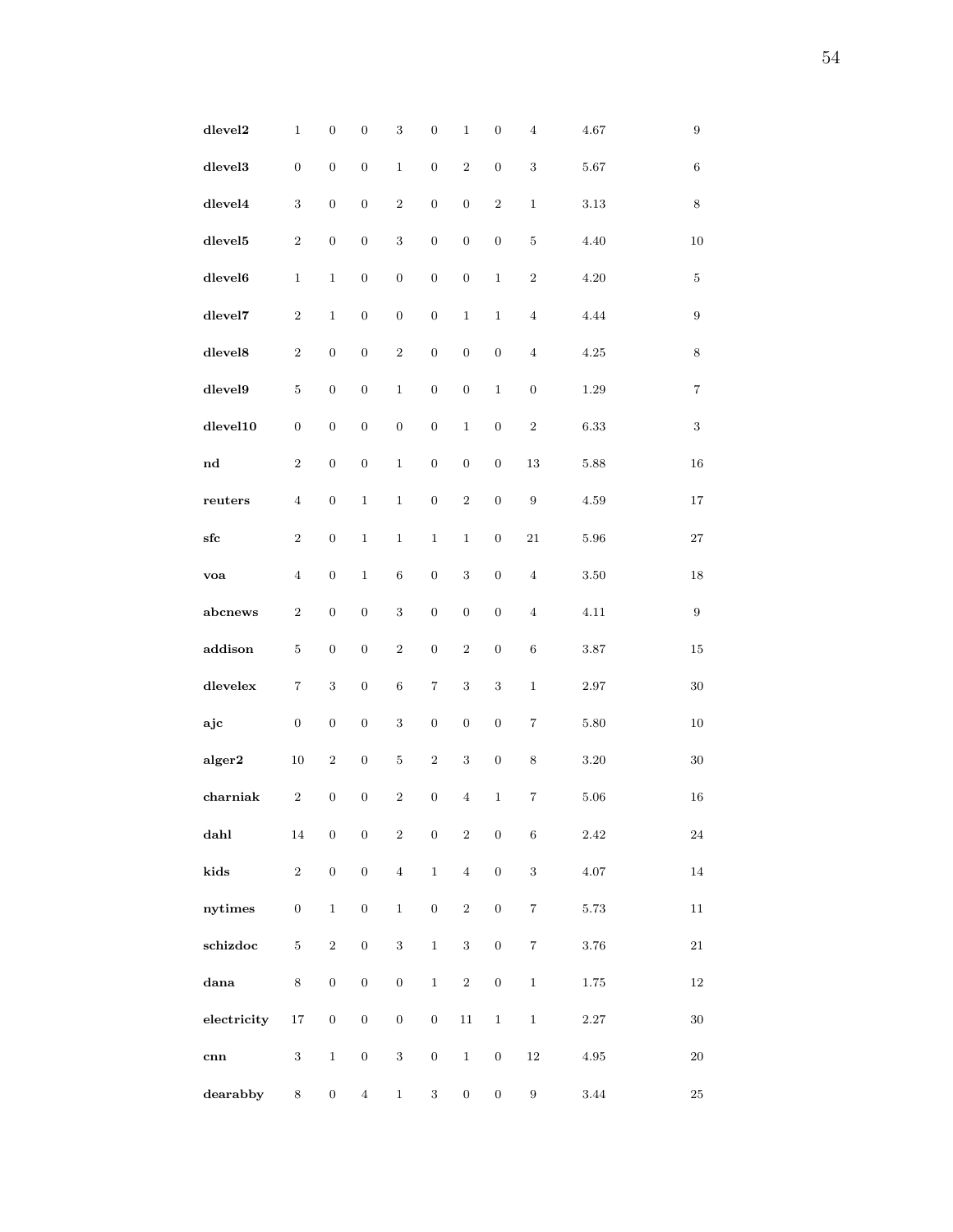| kid3yr         |        |    | 27 2 0 0 0 0             |  | $\cdot$ 0 | - 0 | 0.07 | 29  |
|----------------|--------|----|--------------------------|--|-----------|-----|------|-----|
| $_{\rm rtest}$ |        |    | 14  0  3  4  0  4  1  11 |  |           |     | 3.27 | 37  |
| $\bm{Totals}$  | 286 32 | 12 | 100 28 81 22 289         |  |           |     | 3.56 | 850 |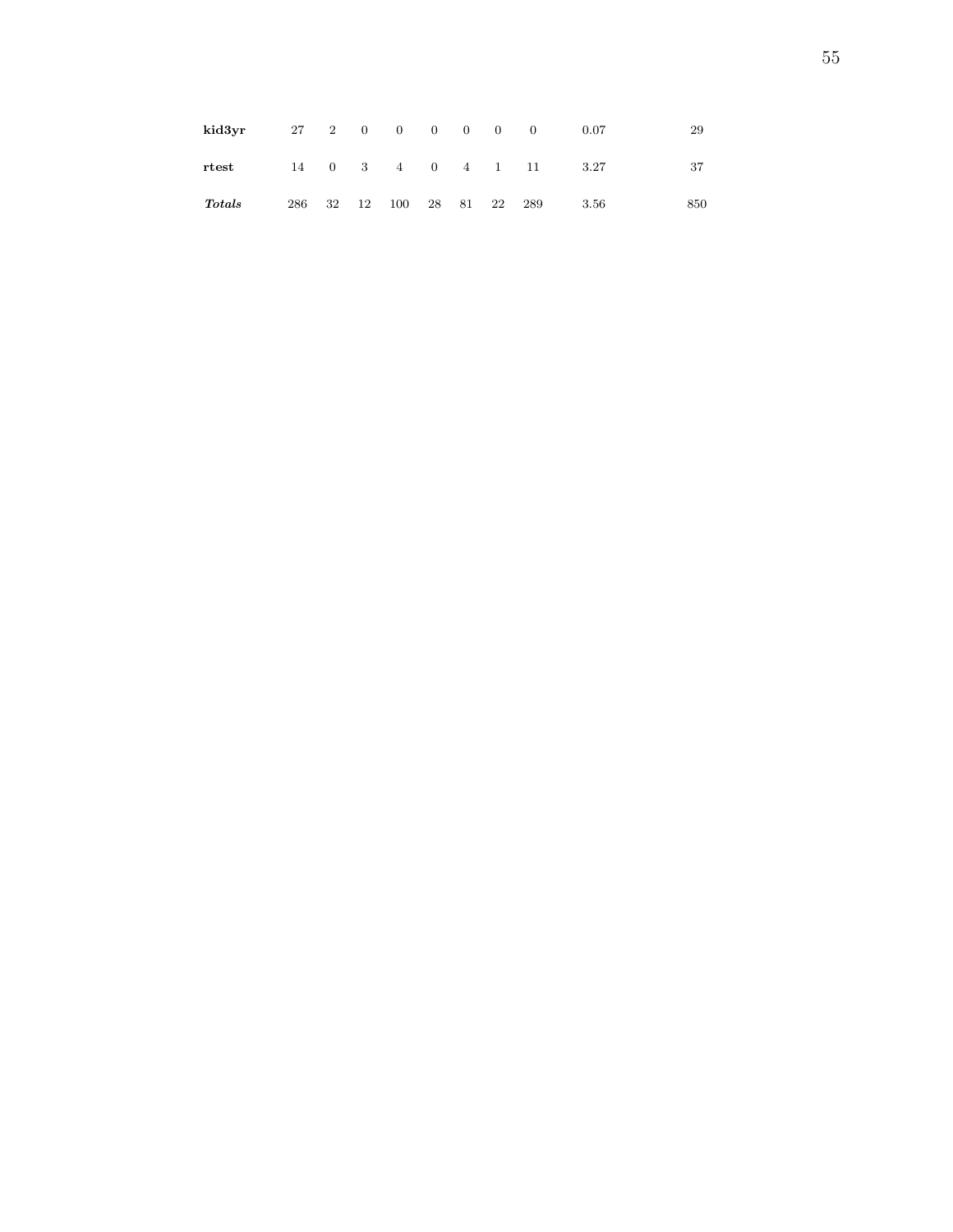## Appendix D

#### Program

```
:- multifile word/2.
:- ensure_loaded('scp2.pl').
:- ensure_loaded('pronto_morph_engine.pl').
:- ensure_loaded('cclalt.pl').
:- ensure_loaded('lexicon2.gmr').
:- ensure_loaded('rules.gmr').
:- ensure_loaded('et.pl').
%%%%%%%%%%%%%%%%%%%%%%%%%%%%%%%%%%%%%%%%%%%%%%%%%%%%%%%%%%%%
%
% Predicates that call the FSA
%%%%%%%%%%%%%%%%%%%%%%%%%%%%%%%%%%%%%%%%%%%%%%%%%%%%%%%%%%%
% rank a single sentence from all appropriate templates
rank_a_sentence(String,Templates) :-
   get_patterns(Templates,Patterns),
    get_children,
   rank_lists(Patterns,[String]).
rank_sentence_file(File,Templates,OutFile) :-
   tell(OutFile),
   rank_sentences(File,Templates),
   told.
% rank all the sentences in a set of
% files and output the results to a file.
rank_sentences_files(TempFile,Templates,OutFile) :-
   ensure_loaded(TempFile),
   get_patterns(Templates,Patterns),
   get_children,
   tell(OutFile),
   rank_sentences_files_aux(Patterns,1),
   told.
rank_sentences_files_aux(Patterns,Num) :-
   file_loc(Num,FileName),
   open(FileName,read,Stream),
   get_lists(Stream,Lists),
   close(Stream),
   write('file: '),write(FileName),nl,
   rank_lists(Patterns,Lists),
   Num2 is Num+1,
   rank_sentences_files_aux(Patterns,Num2).
rank_sentences_files_aux(_,_).
```

```
% rank each line of a single file separately.
```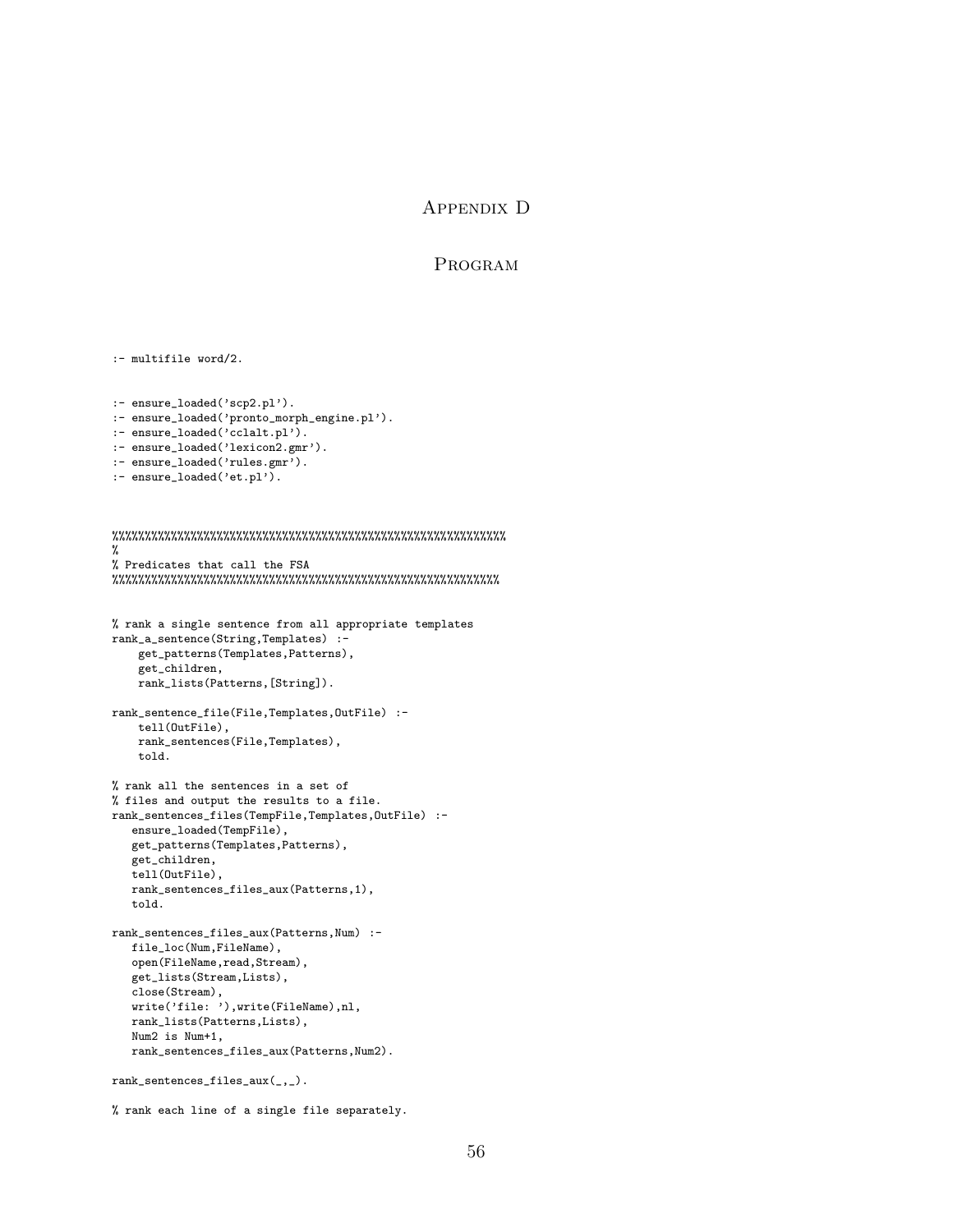```
% returns all of the rankings it found at each level
rank_sentences(FileName,Templates) :-
   get_patterns(Templates,Patterns),
   get_children,
   open(FileName,read,Stream),
   get_lists(Stream,Lists),
   close(Stream),
   rank_lists(Patterns,Lists).
get_lists(Stream,[]) :-
   peek_code(Stream,X),
   X = -1.
get_lists(Stream,[Words|Lists]) :-
   tokenize_line(Stream,Line),
   tokens_words(Line,Words),
   get_lists(Stream,Lists).
rank\_lists(\_,[]) :- n1, n1, n1, n1, n1.% Input is a list of Patterns and a List of items to be ranked.
% Ouput is a printed list of the ranks of the items
rank_lists(Patterns,[H|Tail]) :-
   write('sentence: '),write(H),nl,
   rank_text_aux_alt(Patterns,H,0,TotalScore,ScoreList),
   write('line total score: '),write(TotalScore),nl,
   print_scores(ScoreList),
   rank_lists(Patterns,Tail).
print_scores([]).
print_scores([(Level,Score)|Tail]) :-
   write('score level: '),write(Level),write(' score: '),write(Score),nl,
   print_scores(Tail).
rank_files_to_sas(TempFile,TemplateFile,OutFile) :-
    get_patterns(TemplateFile,Patterns),
    ensure_loaded(TempFile),
    tell(OutFile),
   rank_files_to_sas_aux(1,Patterns).
    told.
rank_files_to_sas_aux(Num,Patterns) :-
   file_loc(Num,1,FileName),
    write(FileName),nl,
   rank_text_sas(FileName,Patterns,0,_),
    Num2 is Num + 1,
    rank_files_to_sas_aux(Num2,Patterns).
rank_files_to_sas_aux(Num,Patterns) :-
    file_loc(Num,0,_),
    Num2 is Num + 1,
    rank_files_to_sas_aux(Num2,Patterns).
rank_files_to_sas_aux(Num,Patterns) :-
    Num < 50,
    Num2 is Num + 1,
    rank_files_to_sas_aux(Num2,Patterns).
rank_files_to_sas_aux(_,_).
rank_files_to_file(TempFile,TemplateFile,OutFile) :-
   tell(OutFile),
   get_patterns(TemplateFile,Patterns),
   ensure_loaded(TempFile),
   rank_files_to_file_aux(1,Patterns),
   told.
```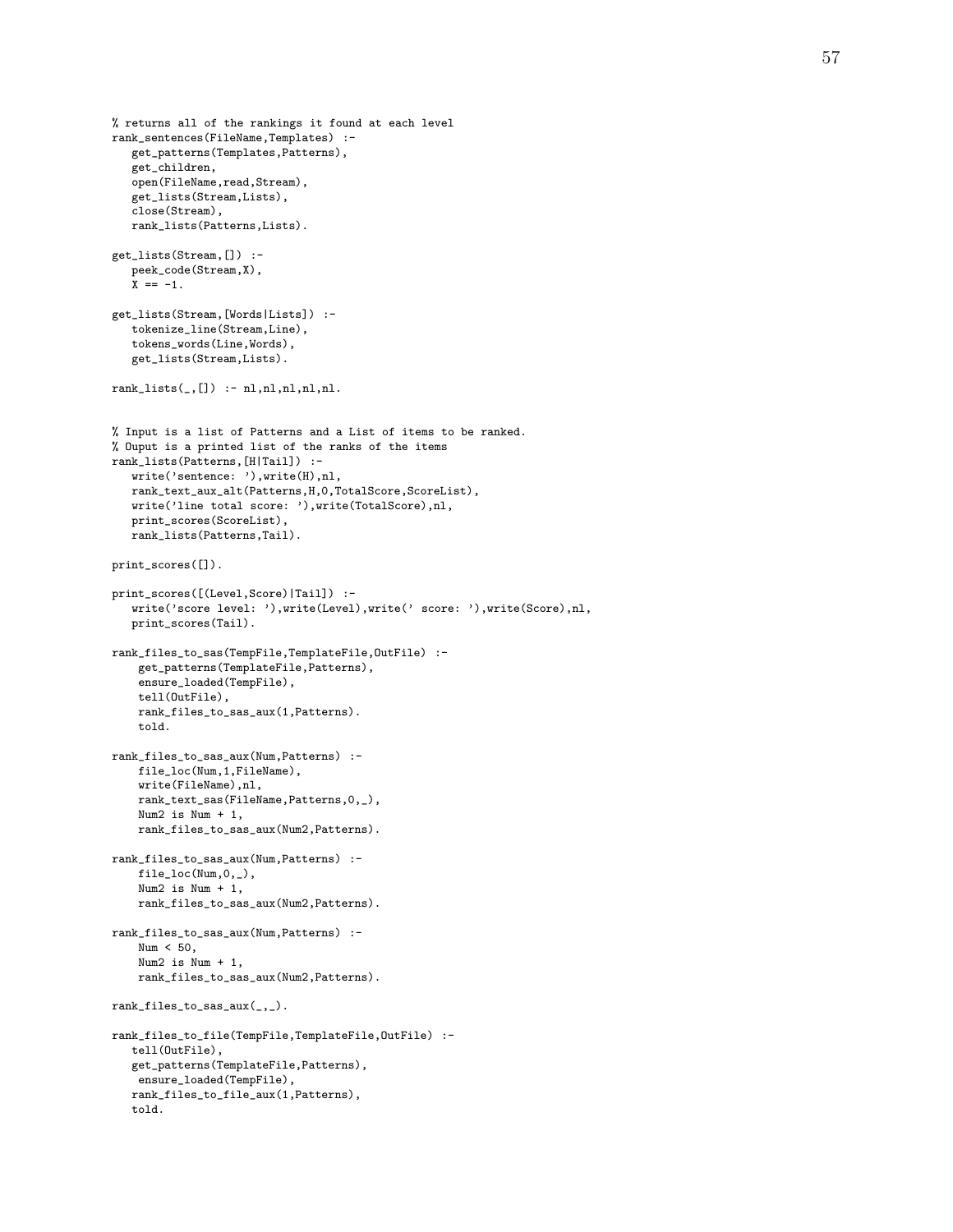```
rank_files_to_file_aux(Num,Patterns) :-
   file_loc(Num,1,FileName),
   write('file: '),write(FileName),nl,
   rank_text_alt(FileName,Patterns,0,Score),
   write('total score: '),write(Score),nl,
   Num2 is Num + 1rank_files_to_file_aux(Num2,Patterns).
rank_files_to_file_aux(Num,Patterns) :-
    file_loc(Num,0,_),
    Num2 is Num + 1,
    rank_files_to_file_aux(Num2,Patterns).
rank_files_to_file_aux(Num,Patterns) :-
   Num < 50,
    Num2 is Num + 1,
    rank_files_to_file_aux(Num2,Patterns).
rank_files_to_file_aux(_,_).
rank_from_templates_score_list(FileNum,TempFile,TemplateFile,Score) :-
   get_patterns(TemplateFile,Patterns),
   get_file_location(FileNum,TempFile,FileName),
   rank_text_alt(FileName,Patterns,0,Score).
% like rank_from_templates but accesses the files in a different way.
% uses a file template.
rank_from_templates(FileNum,TempFile,TemplateFile,Score) :-
   get_patterns(TemplateFile,Patterns),
   get_file_location(FileNum,TempFile,FileName),
   rank_text(FileName,Patterns,0,Score).
% consult a template file for the patterns used to rank the text
rank_from_templates(FileName,TemplateFile,Score) :-
   get_patterns(TemplateFile,Patterns),
   rank_text(FileName,Patterns,0,Score).
% checks to see if a list of atoms matches the given template.
rank_atoms(List,Template,Score) :-
   get_children,
   run_fsa(Template,List,0,Score).
% get_patterns from a file of template/2 clauses
get_patterns(FileName,PatternList) :-
   ensure_loaded(FileName),
   findall((X,Y),template(X,Y),PatternList).
get_file_location(Num,FileName,FileLocation) :-
   ensure_loaded(FileName),
   file_loc(Num,1,FileLocation).
rank_single_level(FileNum,FilesFile,Template,Score) :-
   get_file_location(FileNum,FilesFile,FileName),
   rank_text(FileName,[(1,Template)],0,Score).
% finds all occurrences of a given template in the given file
rank_single_level(FileName,Template,Score) :-
   tokenize_file(FileName,TokenList),
   tokens_words(TokenList,WordList),
   get_children,
   run_fsa(Template,WordList,0,Score).
```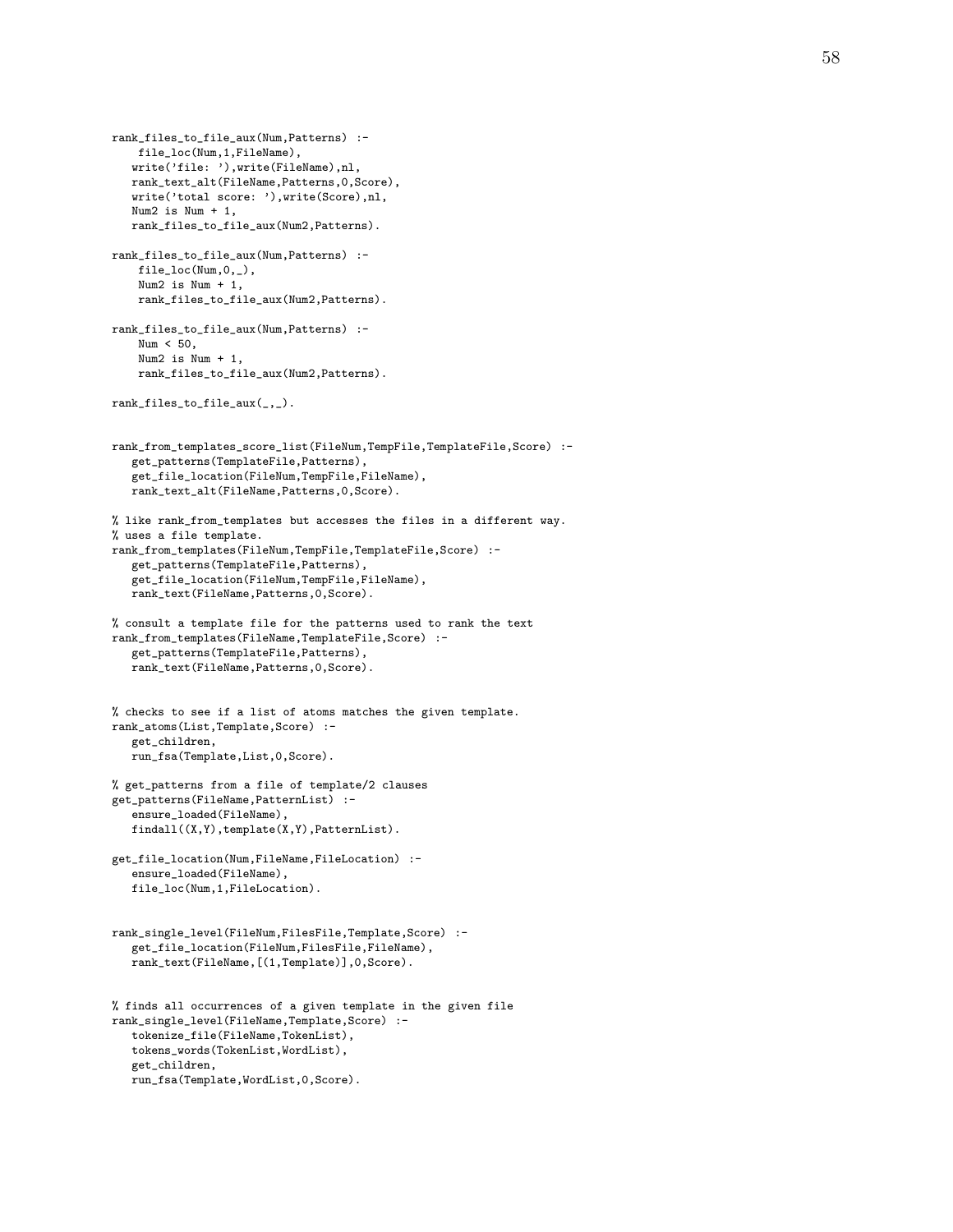```
% determines syntactic comlexity of a text by running through a
% file and finding all occurrences of all the provided templates and
% returns a score
rank_text(FileName,[(Level,TemplateHead)|Tail],Score,TotalScore) :-
   tokenize_file(FileName,TokenList),
   tokens_words(TokenList,WordList),
   get children.
   rank_text_aux([(Level,TemplateHead)|Tail],WordList,Score,TScore),
   length(WordList,Length),
   TotalScore is TScore/Length.
% score is the raw score over the number of words in the text.
rank_text_aux([],_,Score,Score) :- !.
rank_text_aux([(Level,TemplateHead)|Tail],WordList,Score,TotalScore) :-
   write('level: '),write(Level),nl,write('template: '),write(TemplateHead),nl,
   run_fsa(TemplateHead,WordList,0,S),
   NewScore is Score+(S*Level),
   rank_text_aux(Tail,WordList,NewScore,TotalScore).
% ranks a text and outputs results in SAS readable format
rank_text_sas(FileName,[(Level,TemplateHead)|Tail],Score,TotalScore) :-
   tokenize_file(FileName,TokenList),
   tokens_words(TokenList,WordList),
   get_children,
   rank_text_sas_aux_alt([(Level,TemplateHead)|Tail],WordList,Score,TScore,ScoreList),
   length(WordList,Length),
   TotalScore is TScore/Length,
   print_score_list_sas(Length,ScoreList),
    write(TotalScore),nl.
% score is the raw score over the number of words in the text.
rank_text_sas_aux_alt([],_,Score,Score,[]) :- !.
rank_text_sas_aux_alt([(Level,TemplateHead)|Tail],WordList,Score,TScore,[(L2,S)|Rest]) :-
   run_fsa_alt(TemplateHead,WordList,0,S),
    NewScore is Score + (S*Level),
    L2= Level,
    rank_text_sas_aux_alt(Tail,WordList,NewScore,TScore,Rest).
print_score_list_sas(_,[]).
print_score_list_sas(Length,[(Level,Score)|Tail]) :-
   S is (Level*Score)/Length,
   write(S), write(''),
   print_score_list_sas(Length,Tail).
% gets a list of the scores of each level and prints it out.
% scores for each level are calculated the same as scores for the whole text.
rank_text_alt(FileName,[(Level,TemplateHead)|Tail],Score,TotalScore) :-
   tokenize_file(FileName,TokenList),
   tokens_words(TokenList,WordList),
   get_children,
   rank_text_aux([(Level,TemplateHead)|Tail],WordList,Score,TScore,ScoreList),
   length(WordList,Length),
   TotalScore is TScore/Length,
   print_score_list(Length,ScoreList).
print_score_list(_,[]).
print_score_list(Length,[(Level,Score)|Tail]) :-
   S is (Level*Score)/Length,
   write('score level '), write(Level), write(': '), write(S), nl,
```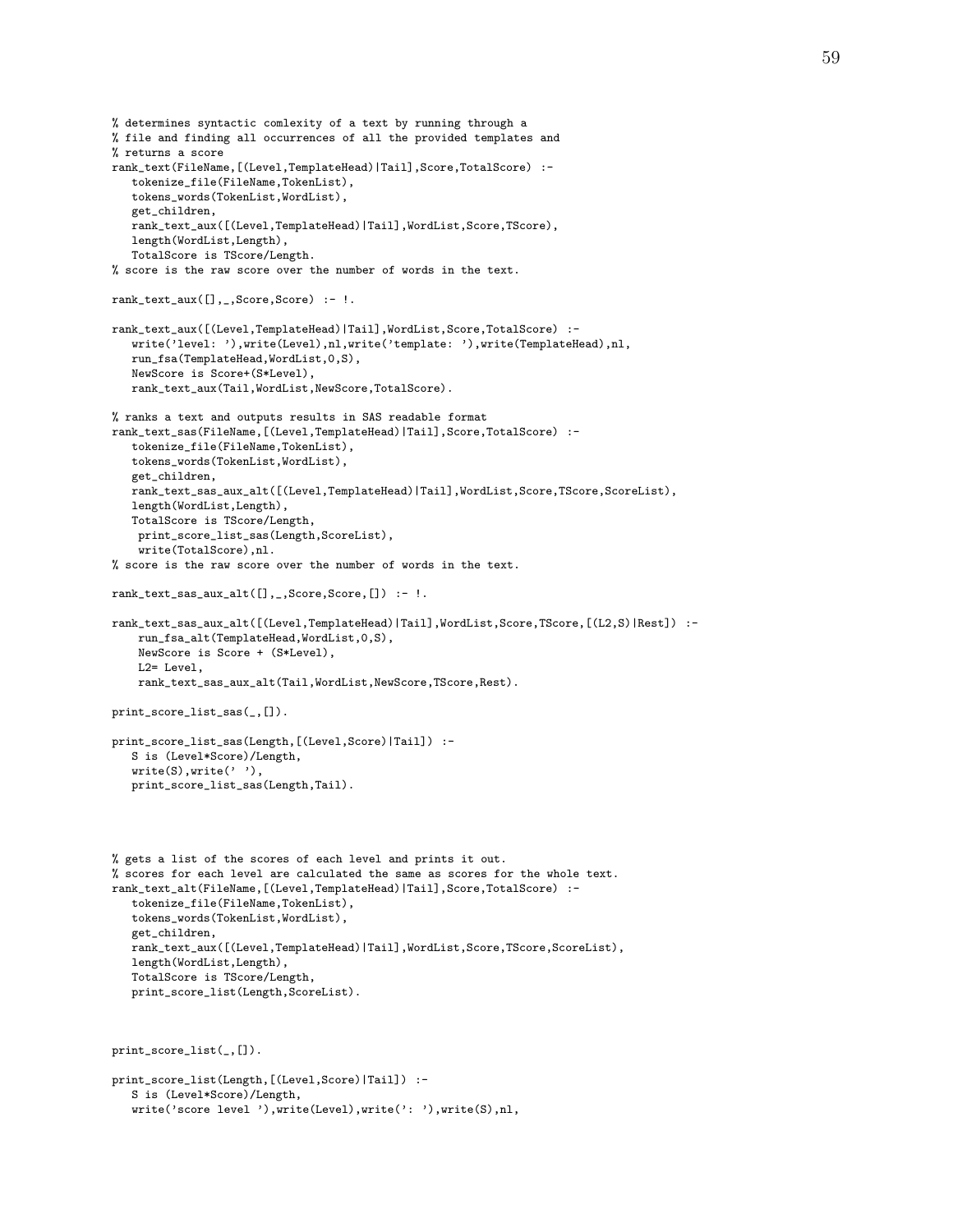```
print_score_list(Length,Tail).
rank_text_aux_alt([],_,Score,Score,[]) :- !.
rank_text_aux_alt([(Level,TemplateHead)|Tail],WordList,Score,TotalScore,[(Level,S)|Rest]) :-
   run_fsa(TemplateHead,WordList,0,S),
   % write('run fsa score: '),write(S),nl,
   S \leftarrow 0, !,
   write('level: '),write(Level),nl,write('template: '),write(TemplateHead),nl,
   NewScore is Score+(S*Level),
   rank_text_aux_alt(Tail,WordList,NewScore,TotalScore,Rest).
rank_text_aux_alt([_|Tail],WordList,Score,TotalScore,Rest) :-
   !,
   rank_text_aux_alt(Tail,WordList,Score,TotalScore,Rest).
% an alternate version of rank text aux that returns a list of scores at each level
rank_text_aux([],_,Score,Score,[]) :- !.
rank_text_aux([(Level,TemplateHead)|Tail],WordList,Score,TotalScore,[(Level,S)|Rest]) :-
   write('level: '),write(Level),nl,write('template: '),write(TemplateHead),nl,
   run_fsa(TemplateHead,WordList,0,S),
   NewScore is Score+(S*Level),
   rank_text_aux(Tail,WordList,NewScore,TotalScore,Rest).
%%%%%%%%%%%%%%%%%%%%%%%%%%%%%%%%%%%%%%%%%%%%%%%%%%%%%%%%%%%%%%%%%%%%%%%%%%%%%%%%%%%%%%%%%%%%
% rank all the sentences from a series of files and print the results in a sas-ready format
%%%%%%%%%%%%%%%%%%%%%%%%%%%%%%%%%%%%%%%%%%%%%%%%%%%%%%%%%%%%%%%%%%%%%%%%%%%%%%%%%%%%%%%%%%%%%
rank_sentences_sas(FileName,Templates,OutFile) :-
   get_patterns(Templates,Patterns),
   get_children,
    ensure_loaded(FileName),
    tell(OutFile),
   rank_sentences_sas_aux(1,Patterns),
    told.
/*
rssa(Num,FileName,Templates) :-
   get_patterns(Templates,Patterns),
    get_children,
    ensure_loaded(FileName),
    file_loc(Num,File),
    open(File,read,Stream),
    get_lists(Stream,Lists),
    close(Stream),!,
    write('* '),write(FileName),nl,
    rank_lists_sas(Patterns,Lists).
*/
rank_sentences_sas_aux(Count,Patterns) :-
    file_loc(Count,1,FileName),
    open(FileName,read,Stream),
    get_lists(Stream,Lists),
    close(Stream),
    write('* '),write(FileName),nl,
    rank_lists_sas(Patterns,Lists),!,
    C2 is Count +1,
   rank_sentences_sas_aux(C2,Patterns).
rank_sentences_sas_aux(Count,Patterns) :-
    file_loc(Count,0,_),
```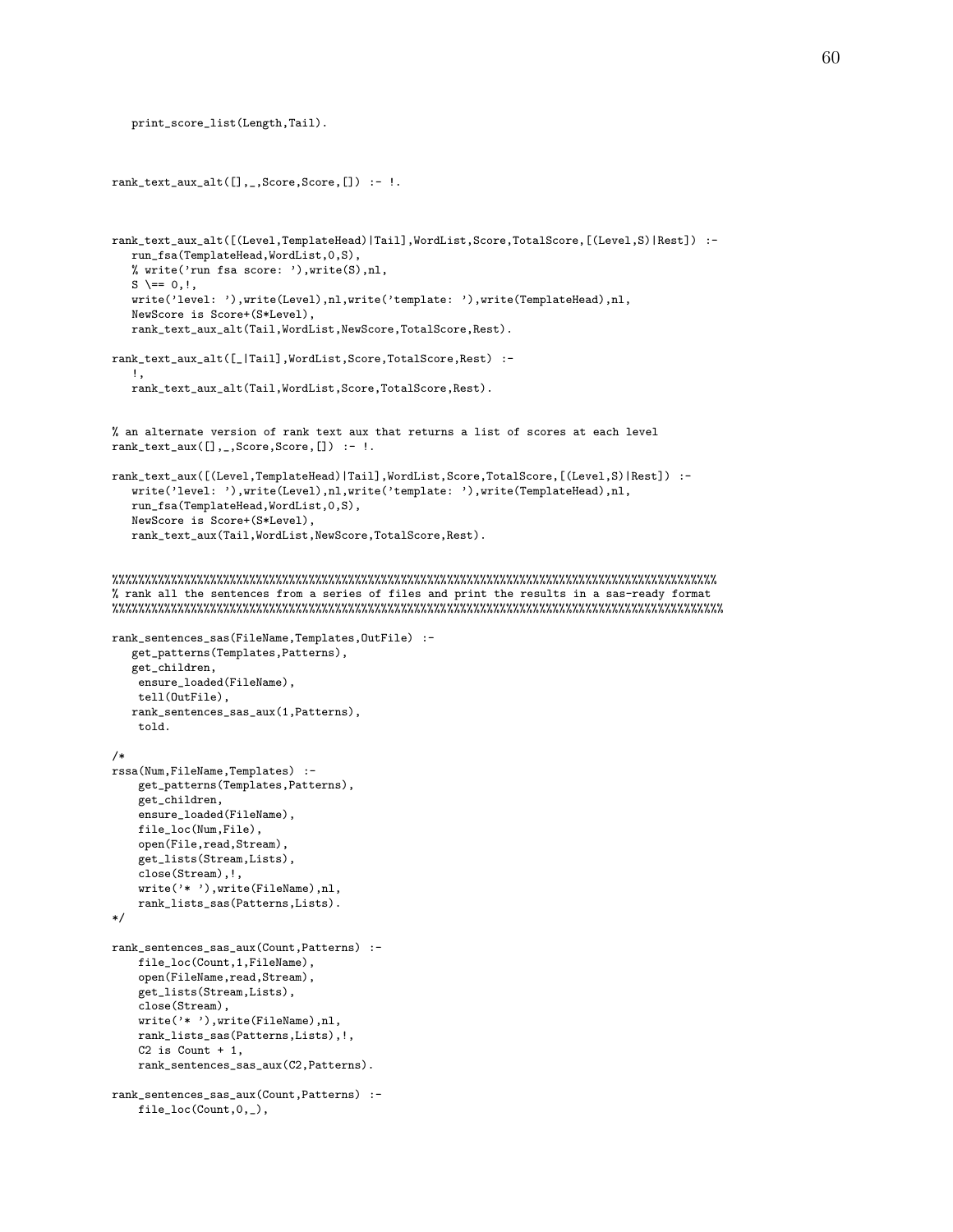```
C2 is Count +1,
    rank_sentences_sas_aux(C2,Patterns).
rank_sentences_sas_aux(Count,Patterns) :-
   Count < 30,
    C2 is Count +1,
   write('not to be ranked'),nl,
   rank_sentences_sas_aux(C2,Patterns).
rank_sentences_sas_aux(_,_) :- !.
rank\_lists\_sas(\_,[]) :- !.
% Input is a list of Patterns and a List of items to be ranked.
% Ouput is a printed list of the ranks of the items
rank_lists_sas(Patterns,[H|Tail]) :-
  length(H,Len),
   Len > 0,
   % write(H),nl,
   write(Len),write(' '),!,
  rank_text_sas_aux(Patterns,H,ScoreList),
   print_scores_sas(ScoreList,Len),nl,
   rank_lists_sas(Patterns,Tail).
rank_lists_sas(Patterns,[H|Tail]) :-
  H == 0, !,
   rank_lists_sas(Patterns,Tail).
rank_lists_sas(\_) :-
   nl,write('failed to rank text or print scores'),nl.
% print the scores of each structure found in a sentence
print_scores_sas([],_) :- !.
print_scores_sas([(_,Count)|T],Len) :-
   Score is Count,
    write(Score),write(' '),
   print_scores_sas(T,Len).
/*
print_scores_sas([(_,Count)|T]) :-
   Count == 0,
    write(0), write(''),
   print_scores_sas(T).
*/
pss_alt(, 0).
pss_alt(Level,Count) :-
    write(Level),write(' '),
   C2 is Count -1,
    pss_alt(Level,C2).
% collect a list of levels and how many of each there are
rank_{text\_sas\_aux}([],\_,[]) :- !.
rank_text_sas_aux([(Level,TemplateHead)|Tail],WordList,[(Level,S)|Rest]) :-
   run_fsa_alt(TemplateHead,WordList,0,S),
    rank_text_sas_aux(Tail,WordList,Rest).
run_fsa_alt(_,[],Score,Score) :- !.
% runs through the FSA. returns score for one level
```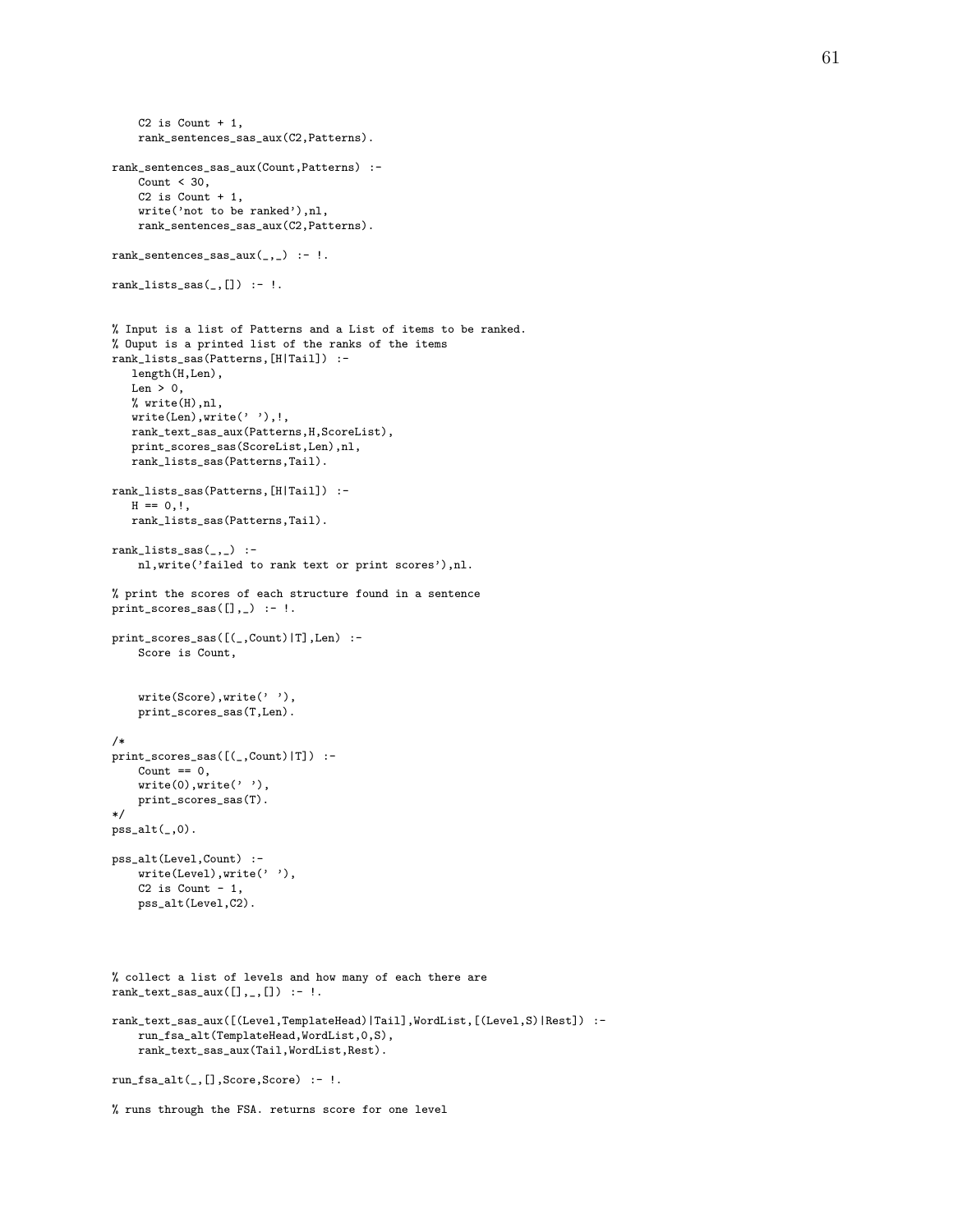```
run_fsa_alt(Pattern,String,Score,TotalScore) :-
   fsa(Pattern,String,Rest,S,_),!,
   NewScore is Score + S,
   run_fsa_alt(Pattern,Rest,NewScore,TotalScore).
```

```
% resets and runs the fsa every time a part of
% the string matching the given pattern is found.
run_fsa(_,[],Score,Score) :- !.
```

```
run_fsa(Pattern,String,Score,TotalScore) :-
   fsa(Pattern,String,Rest,S,Phrase),!,
   NewScore is Score + S,
   ((S == 1,write('phrase: '),write(Phrase),write(' '),
   write('count: '),write(NewScore),nl)
   ;
   true),
   run_fsa(Pattern,Rest,NewScore,TotalScore).
```

```
% run_fsa(_,_,Score,Score).
```
%%%%%%%%%%%%%%%%%%%%%%%%%%%%%%%%%%%%%%%%%%%%%%%%%%%%%%%%%%%%%%%%%%%%% % % the fsa %%%%%%%%%%%%%%%%%%%%%%%%%%%%%%%%%%%%%%%%%%%%%%%%%%%%%%%%%%%%%%%%%%%%% % this is a redo of the FSA portion of my thesis. % It makes several improvements: % - it only chunk parses prepositional, adverbial, and adjectival phrases % - it skips over those phrases % - it checks for patterns of words instead of phrases % - some words must immediately be followed by others. % some words can have phrases between them. :- dynamic child\_of/2. % fsa(+Points,+Pattern,+String,-Rest,+Phrase,-CompletePhrase) % accepts a pattern and a string of text. Succeeds if the % Pattern is found in the String. Returns the % Rest of the String. Returns a 1 % to indicate a successful find or a 0 to % indicate an unsuccessful find. % fsa returns the string it found upon % completing an analysis (CompletePhrase) % no more Pattern. Return what's left of the String.  $fsa([], String, String, 1, []): - !$ . %%%%%%%%%%%%%%%%%%%%%%%%%%%%%%%%%%%%%%%%%%%% % beginning of the string rules %%%%%%%%%%%%%%%%%%%%%%%%%%%%%%%%%%%%%%%%%%% /\* % the current word in the input stream is an adjective. % Parse a chunk and move past it. fsa([-|T],[Adj|Tail],Rest,Score,[[Adj2]|Phrase]) :- (word(adj,Adj) ;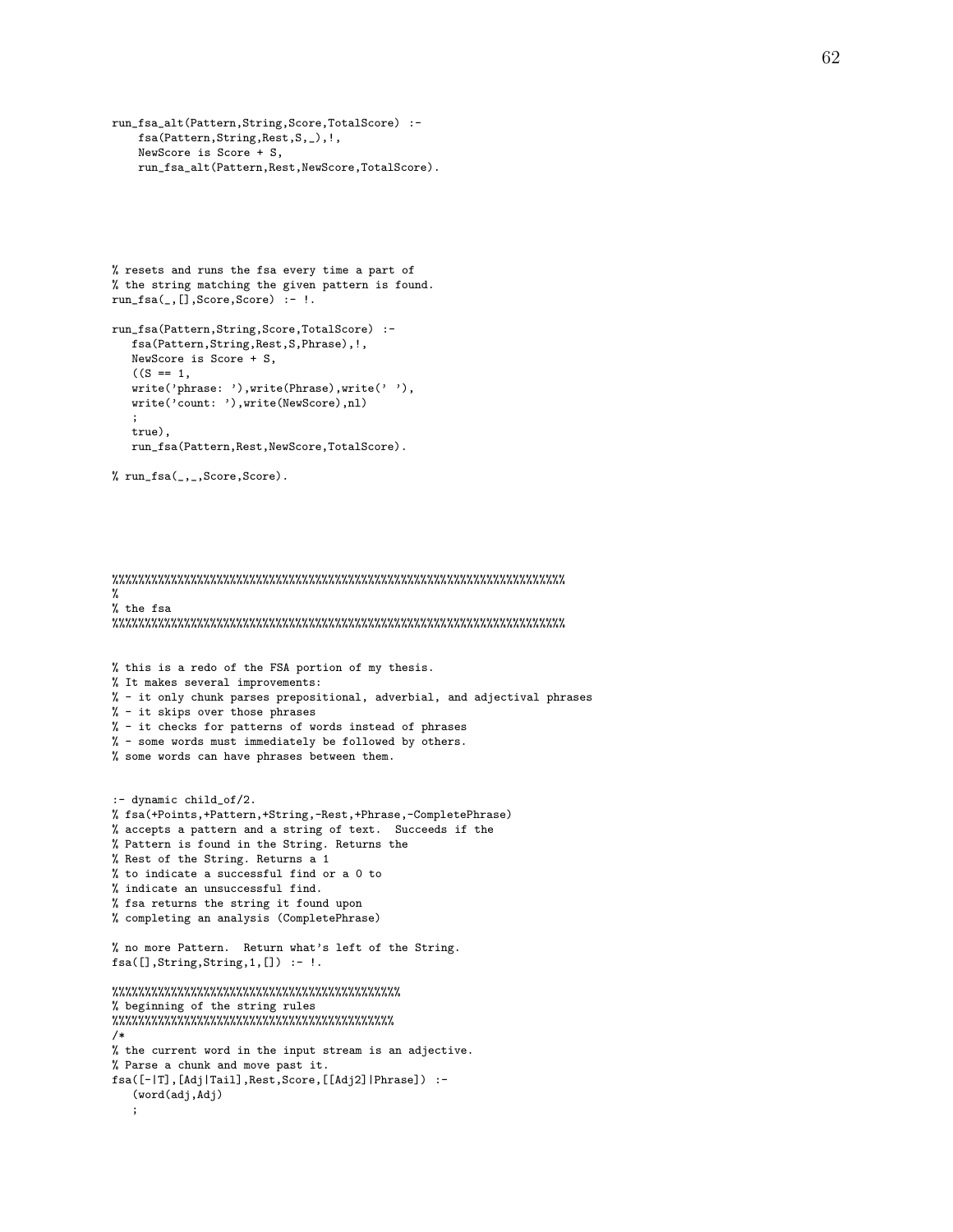```
(word(Cat,Adj),
   child_of(Cat,adjp))),!,
   Adj2= Adj,
   fsa(T,Tail,Rest,Score,Phrase).
% the current word in the input stream is an adverb.
% Parse a chunk and move past it.
fsa([-|T],[Adv|Tail],Rest,Score,[[Adv2]|Phrase]) :-
   (word(adv,Adv)
   ;
   (word(Cat,Adv),
   child_of(Cat,advp))),!,
   Adv2= Adv,
   fsa(T,Tail,Rest,Score,Phrase).
```

```
*/
```

```
%%%%%%%%%%%%%%%%%%%%%%%%%%%%
% find particular word
%%%%%%%%%%%%%%%%%%%%%%%%%%%
fsa([Word|T],[Word|Tail],Rest,Score,[W|Phrase]) :-
   W= Word,!,
   fsa(T,Tail,Rest,Score,Phrase).
```

```
%%%%%%%%%%%%%%%%%%%%%%%%%%%%%%%
% beginning of phrase special cases
%%%%%%%%%%%%%%%%%%%%%%%%%%%%%%%%
fsa([-,Word|T],[Word|Tail],Rest,Score,[W|Phrase]) :-
   W= Word,!,
   fsa(T,Tail,Rest,Score,Phrase).
/*
fsa([-,Word|_],[W|Tail],Tail,0,[]) :-
   word(_,Word),
   Word \leftarrow W.
*/
% beginning of phrase skip a prepositional phrase.
% Since its at the beginning don't add it in.
fsa([-|T],[pp(_)|Tail],Rest,Score,Phrase) :-
   !,
   fsa([-|T],Tail,Rest,Score,Phrase).
fsa([-,subconj|_],[for,a,while|Tail],Tail,0,[]).
```

```
fsa([-,subconj|_],[for,example|Tail],Tail,0,[]).
```

```
fsa([-,subconj|_],[for,sure|Tail],Tail,0,[]).
```

```
fsa([-,subconj|_],[for,certain|Tail],Tail,0,[]).
```

```
fsa([-,subconj|_],[for,the,time,being|Tail],Tail,0,[]).
```

```
fsa([-,subconj|_],[as,normal|Tail],Tail,0,[]).
```

```
fsa([-,subconj|_],[as,usual|Tail],Tail,0,[]).
```

```
fsa([-,subconj|_],[as,per,usual|Tail],Tail,0,[]).
```

```
% there are execptions to this
fsa([-,subconj_],[and,so,on|Tail],Tail,0,[]).
```

```
% there are many exceptions to this pattern
```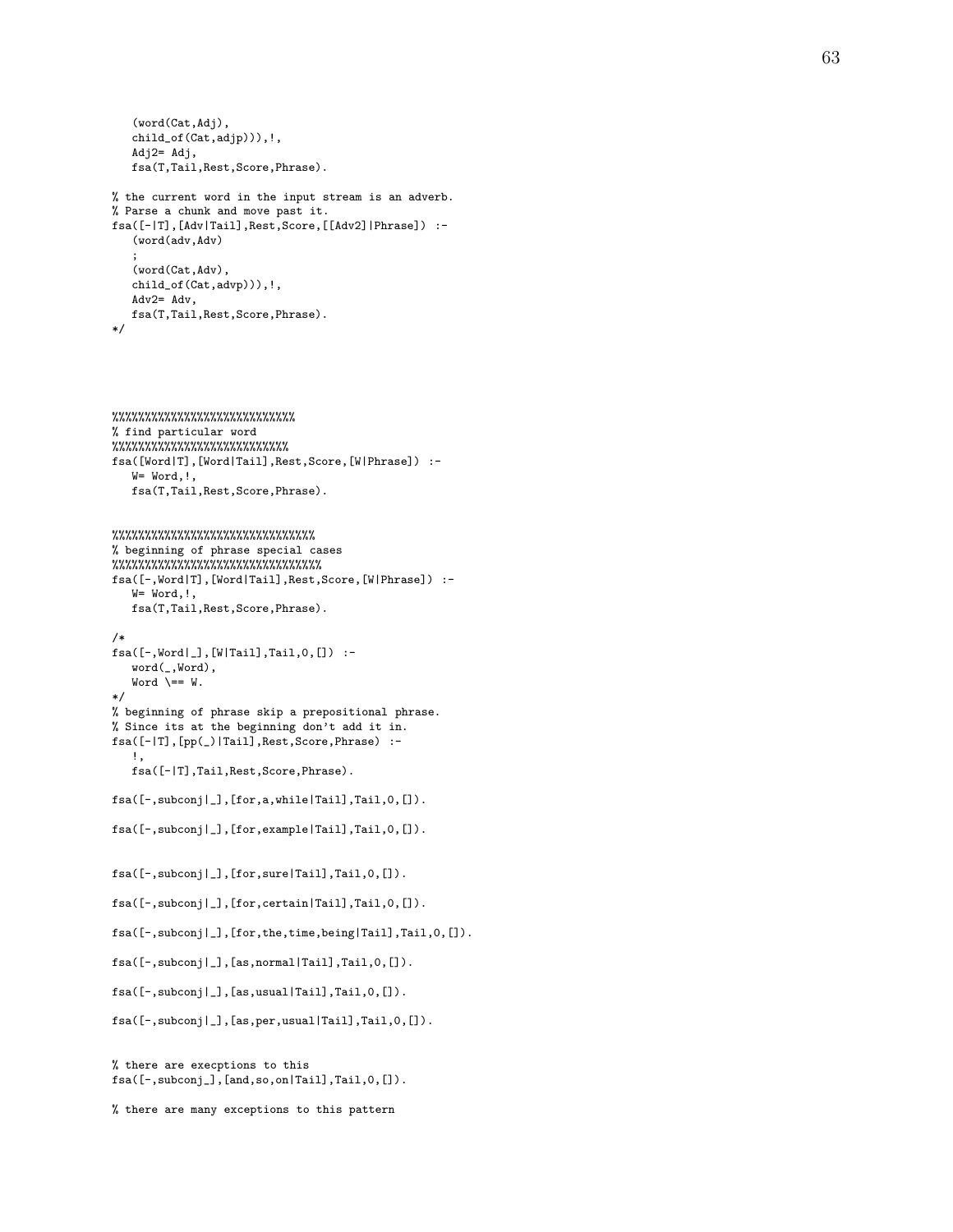```
fsa([-,subconj|_],[Adj1,Adj2|Tail],Tail,0,[]) :-
   word(adj,[Adj1,Adj2]).
fsa([-,subconj|_],[Word,that|Tail],Tail,0,[]) :-
   member(Word,[such,like]).
fsa([-,subjconj|_],[that,is|Tail],Tail,0,[]).
fsa([-,subconj|_],[as,Adj,as|Tail],Tail,0,[]) :-
   word(adj,Adj).
% tries to handle 'in case of outbreaks' and similar sentences
% misses 'in case of all
fsa([-,subconj|_],[W1,W2,P|Tail],Tail,0,[]) :-
   word(subconj,[W1,W2]),
   word(p, P).
/*
% quick and dirty fix mostly for the verb 'have'
fsa([-,vnfc|_],[V1,V2|Tail],Tail,0,[]) :-
   word(vnfc,V1),
   word(adj,V2),
   word(vppl,V2).
*/
% quick and dirty fix mostly for the verb 'have'
fsa([-,vnfc|_],[V1,V2|Tail],Tail,0,[]) :-
   word(vnfc,V1),
   word(adj,V2),
   word(vpsed,V2).
% fsa wants vpsed. the current word
% is a noun. the next word is a candidate,
% but has a noun form. assume the second word is a noun.
fsa([-,vnfc|_],[N1,N2|Tail],Tail,0,[]) :-
   word(n,N1),
   \forall + word(npl,N1),
   word(vnfc,N2),
   word(n,N2).
% fsa wants a vpsed. the current word is a
% candidate. the next word is
% an auxiliary verb. assume the current
% word isn't a verb.
fsa([-,vnfc|_],[V1,V2|T],[V2|T],0,[]) :-
   word(vnfc,V1),
   word(vaux,V2),
   word(X,V1),
   child_of(X,dp).
% beginning of phrase
% fsa wants a vpsed. the word before a candidate verb is a determiner.
% assume candidate is not a verb. quit.
% trouble sentence: "this used to be..." "that seems to be..." "
fsa([-,vnfc|_],[V0,V1|T],T,0,[]) :-
   word(d,V0),
   \+ word(pronoun,V0),
   word(vnfc,V1),
   \+ word(adj,V1),!.
```
fsa([-,subconj|\_],[like,that|Tail],Tail,0,[]).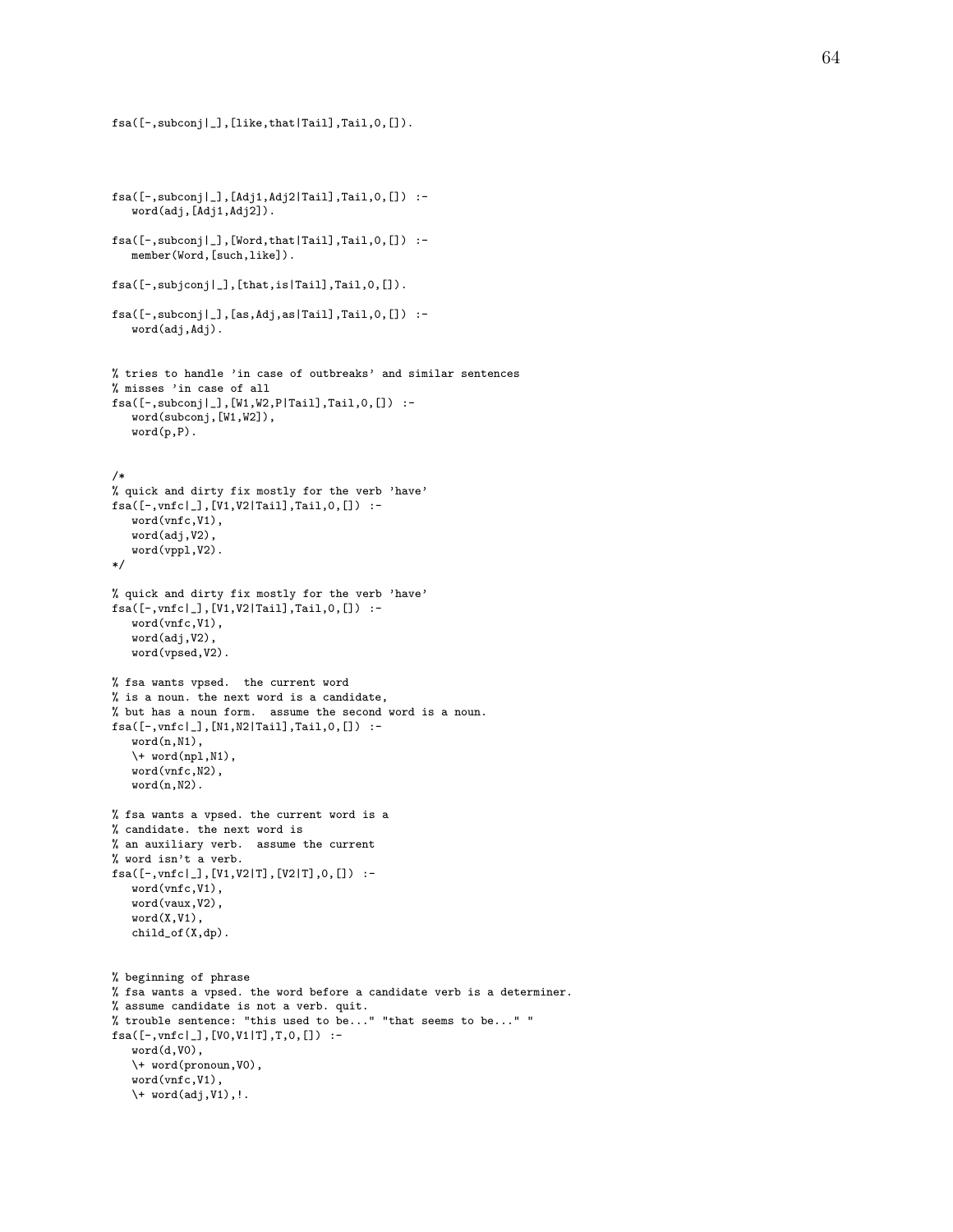```
% fsa wants a vpsed. the word before a candidate verb is a determiner.
% assume candidate is not a verb. quit.
fsa([-,vnfc|_],[V0,V1|T],T,0,[]) :-
   word(adj,V0),
   \forall word(adv, V0)
   word(vnfc,V1),
   \forall + word(adj, V1), !.
% if you have a preposition followed by a verb in -ing form,
% don't parse the preposition, instead accept the verb
fsa([-,vnfc|T],[P,V|Tail],Rest,Score,[V2|Phrase]) :-
   word(p,P),
   word(vnfc,V)
   word(ving,V),!,
   V2= V,
   fsa(T,Tail,Rest,Score,Phrase).
% if you are looking for a verb and see an "s" with
% two nouns around it it's not a verb, its a possessive
% skip onto the next parts
fsa([-,vpsed|T],[W1,s,W2|Tail],Rest,Score,Phrase) :-
   word(n,W1),
   word(n,W2),
   fsa([-,vpsed|T],Tail,Rest,Score,Phrase).
% fsa wants vpsed. the current word is a noun.
% the next word is a candidate, but has a noun form.
% assume the second word is a noun.
fsa([-,vpsed|_],[N1,N2,N3|Tail],Tail,0,[]) :-
   word(n,N1),
   word(vpsed,N2),
   word(n,N2),
   N3 \leftarrow to.
% fsa wants a vpsed. the current word is a candidate.
% the next word is an auxiliary verb.
% assume the current word isn't a verb.
fsa([-,vpsed|_],[V1,V2|T],[V2|T],0,[]) :-
   word(vpsed,V1),
   word(vaux,V2),
   word(X,V1),
   child_of(X,dp).
% beginning of phrase
% fsa wants a vpsed. the word befor a candidate verb is a determiner.
% assume candidate is not a verb. quit.
% trouble sentence: "this used to be..." "that seems to be..." "
fsa([-,vpsed|_],[V0,V1|T],T,0,[]) :-
   word(d,V0),
   \+ word(pronoun,V0),
   word(vpsed,V1),
   \forall word(adj, V1), !.
% fsa wants a vpsed. the word before a candidate verb is a determiner.
% assume candidate is not a verb. quit.
fsa([-,vpsed|_],[V0,V1|T],T,0,[]) :-
   word(adj,V0),
   word(vpsed,V1),
   \+ word(adj,V1),!.
% you are at the beginning of the stream.
% fsa wants a vpsed. accept if the next word is not an auxillary
% verb and the previous word isn't a determiner
fsa([-,vpsed|T],[V0,V1,V2|Tail],Rest,Score,[V3|T1]) :-
   \forall word(d, V0),
```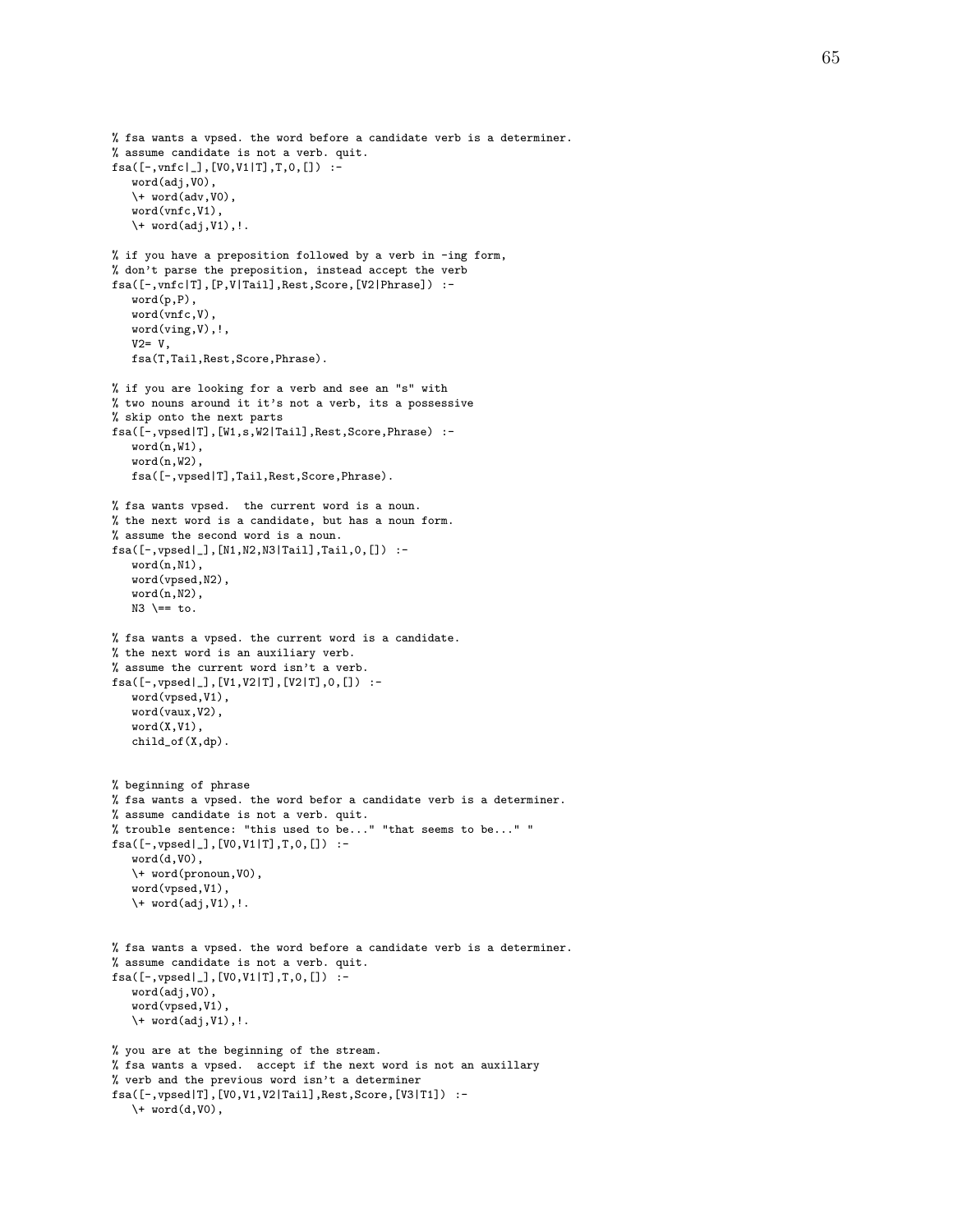```
% fsa looking for a noun. if the current word is a noun but not
% a pronoun, and the next word is also part of a noun phase, skip it.
fsa([-,n|T],[N1,N2|Tail],Rest,Score,[[N3]|Phrase]) :-
   fsa([-,n|T],[N2|Tail],Rest,Score,Phrase).
fsa([-,n|T],[D|Tail],Rest,Score,[[D1]|Phrase]) :-
```

```
\forall + word(n,D),
   D1 = D,
   !,
   fsa([-,n|T],Tail,Rest,Score,Phrase).
% at beginning of pattern
% accept a pronoun as a noun if the next word is not part of a noun phrase.
fsa([-,n|T],[Pr|Tail],Rest,Score,[Pr2|Phrase]) :-
   word(pronoun,Pr),
   Pr2= Pr,
   fsa(T,Tail,Rest,Score,Phrase).
fsa([-,X|T],[W1,W2,W3|Tail],Rest,Score,[W4,W5,W6|Phrase]) :-
   find_element(X,[W1,W2,W3]),!,
   W4= W1,
  W5= W2,
   W6= W3,
   fsa(T,Tail,Rest,Score,Phrase).
fsa([-,X|T],[W1,W2|Tail],Rest,Score,[W3,W4|Phrase]) :-
   find_element(X,[W1,W2]),!,
   W3= W1,
   W4= W2,
   fsa(T,Tail,Rest,Score,Phrase).
% the fsa is at the beginning at the current element
% in the stream doesn't match what the fsa is looking for
fsa([-,E|T],[H|Tail],Rest,Score,[H2|Phrase]) :-
   find_element(E,H),
   H2= H, !,
   fsa(T,Tail,Rest,Score,Phrase).
% The current word is a pp. it is followed
% by a determiner or a plural noun. skip the pp.
fsa([-|T],[PP,D|Tail],Rest,Score,Phrase) :-
```
\+ word(pronoun,V0), \+ word(p,V0), word(vpsed,V1), \+ word(vaux,V2), \+ word(vpsed,V2),

fsa(T,[V2|Tail],Rest,Score,T1).

!, V3= V1,

!, N3= N1,

 $N1$   $\leftarrow$  that,  $N2$   $\leftarrow$  that, word(C1,N1),  $C1$   $\leftarrow$  pronoun, child\_of(C1,dp), word(C2,N2), C2  $\leftarrow$  d,  $\forall$  word(p, N2), child\_of(C2,dp),

% beginning of pattern % skip determiners

word(d,D),

word(p,PP), (word(d,D)

;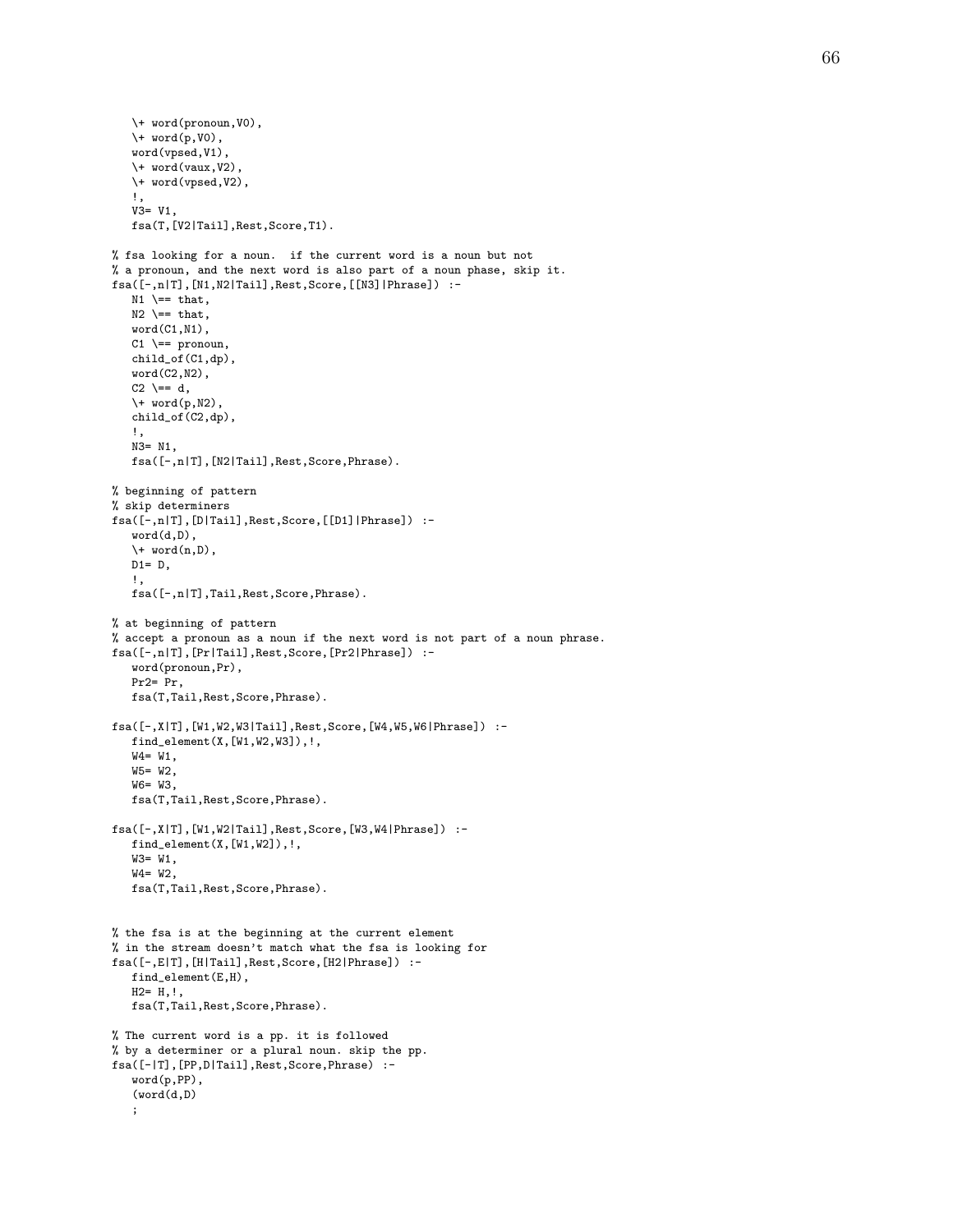```
(PP \ \leftarrow = \text{to},word(n,D))
   ;
   (PP == to,\forall word(v,D))
   ;
   word(npl,D)
   ),
   parse(pp, [PP, D|Tail], Remain, Words, _),
   fsa([-|T],[pp(Words)|Remain],Rest,Score,Phrase).
% didn't find the initial element
fsa([-,E|T],[_|Tail],Rest,Score,Phrase) :-
   !,
   fsa([-,E|T],Tail,Rest,Score,Phrase).
%%%%%%%%%%%%%%%%%%%%%%%%%%%%%%%%%%%%
% comp rules
%%%%%%%%%%%%%%%%%%%%%%%%%%%%%%
fsa([comp|_],[Comp,s|Tail],Tail,0,[]) :-
   word(comp,Comp).
% if you see a comp followed by
% a singular noun assume the comp is a determiner and quit
% this makes errors: ie 'i think that fish is a tasty food'
% MontyTagger also makes this mistake
fsa([comp|_],[Comp,N|Tail],Tail,0,[]) :-
    word(comp,Comp),
    word(d,Comp),
    word(nsg,N),
    \+ word(pronoun,N).
%%%%%%%%%%%%%%%%%%%%%%%
% rules for skipping pps
%%%%%%%%%%%%%%%%%%%%%%%
% don't allow pp before a comp
fsa([comp|_],[pp([P|_]),W2|Tail],Tail,0,[pp,W3]) :-
  P \rightharpoonup == of,
   word(comp,W2),!,
   W3= W2.
% skip pps otherwise
fsa(Pattern,[pp(W)|Tail],Rest,Score,[Words|T]) :-
  !,
   Words= W,
   fsa(Pattern,Tail,Rest,Score,T).
% special case for 'so that'. real clumsy but i want it fixed now.
fsa([comp|_],[so,that|Tail],Tail,0,[]).
fsa([comp|T],[W1,W2|Tail],Rest,Score,[W3,W4|Phrase]) :-
    word(comp,[W1,W2]),
    W3 = W1.
    W4= W2,
    !,
    fsa(T,Tail,Rest,Score,Phrase).
% looking for a comp. see an adjective before a comp. quit.
fsa([comp|_],[W1,W2|Tail],Tail,0,[]) :-
   word(adj,W1),
```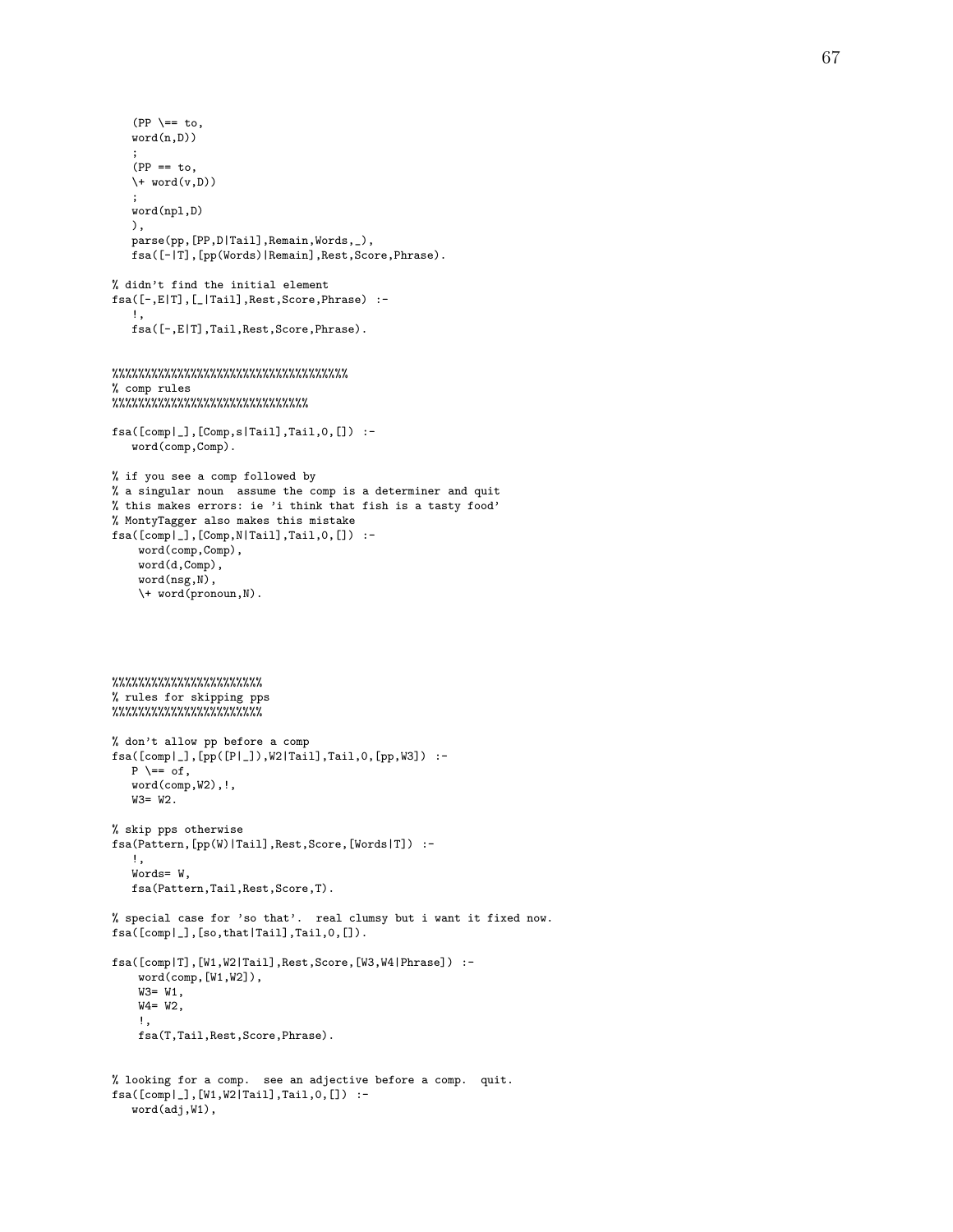```
word(comp,W2).
/*
fsa([comp|T],[W1,W2|Tail],Rest,Score,[W3|T1]) :-
   word(C1,W1),
   C1 \leftarrow adj,
   word(comp,W2),!,
   W3= W2,
   fsa(T,Tail,Rest,Score,T1).
*/
%%%%%%%%%%%%%%%%%%%%%%%%%%%%%%%%%%%%%%%%%%%%%%
% rules for skipping adjps
%%%%%%%%%%%%%%%%%%%%%%%%%%%%%%%%%%%%%%%%%%%%%%
/*
% fail if you get an adjective that's not an ing verb after a be verb
fsa(_,[W1,W2|T],T,0,[W3]) :-
  W1 \leftarrow be,
   word(bev,W1),
   word(adj,W2),
   \+ word(ving,W2),
   !,
   W3= W1.
*/
%%%%%%%%%%%%%%%%%%%%%%
% verb special cases
%%%%%%%%%%%%%%%%%%%%%%
fsa([to,vpl],[Adj,to,V1|T],T,0,[]) :-
   word(adj,Adj),
   word(vpl,V1).
% don't accept an adjective before an ing verb
fsa([ving | T], [Adj, V | T], T, 0, []): -word(adj,Adj),
   word(ving,V).
% some adjective s are also determiners. don't skip these.
% if it is not an adjective, quit
fsa([vpsed|_],[Adj,Word|Tail],Tail,0,[]) :-
   word(adj,Adj),
   word(d,Adj),
   word(vpsed,Word),
   word(n,Word).
% some adjective s are also determiners. don't skip these.
% if it is not an adjective, quit
fsa([ving|_],[Adj,Word|Tail],Tail,0,[]) :-
   word(adj,Adj),
   word(d,Adj),
   word(ving,Word),
   word(n,Word).
% if you are looking for a verb and see an "s"
% with two nouns around it it's not a verb, its a possessive
fsa([vnfc|_],[W1,s,W2|T],T,0,[]) :-
   word(n,W1),
   word(n,W2).
fsa([vpsed|_],[W1,s,W2|T],T,0,[]) :-
   word(n.W1).
   word(n,W2).
fsa([ving|_],[W1,s,W2|T],T,0,[]) :-
```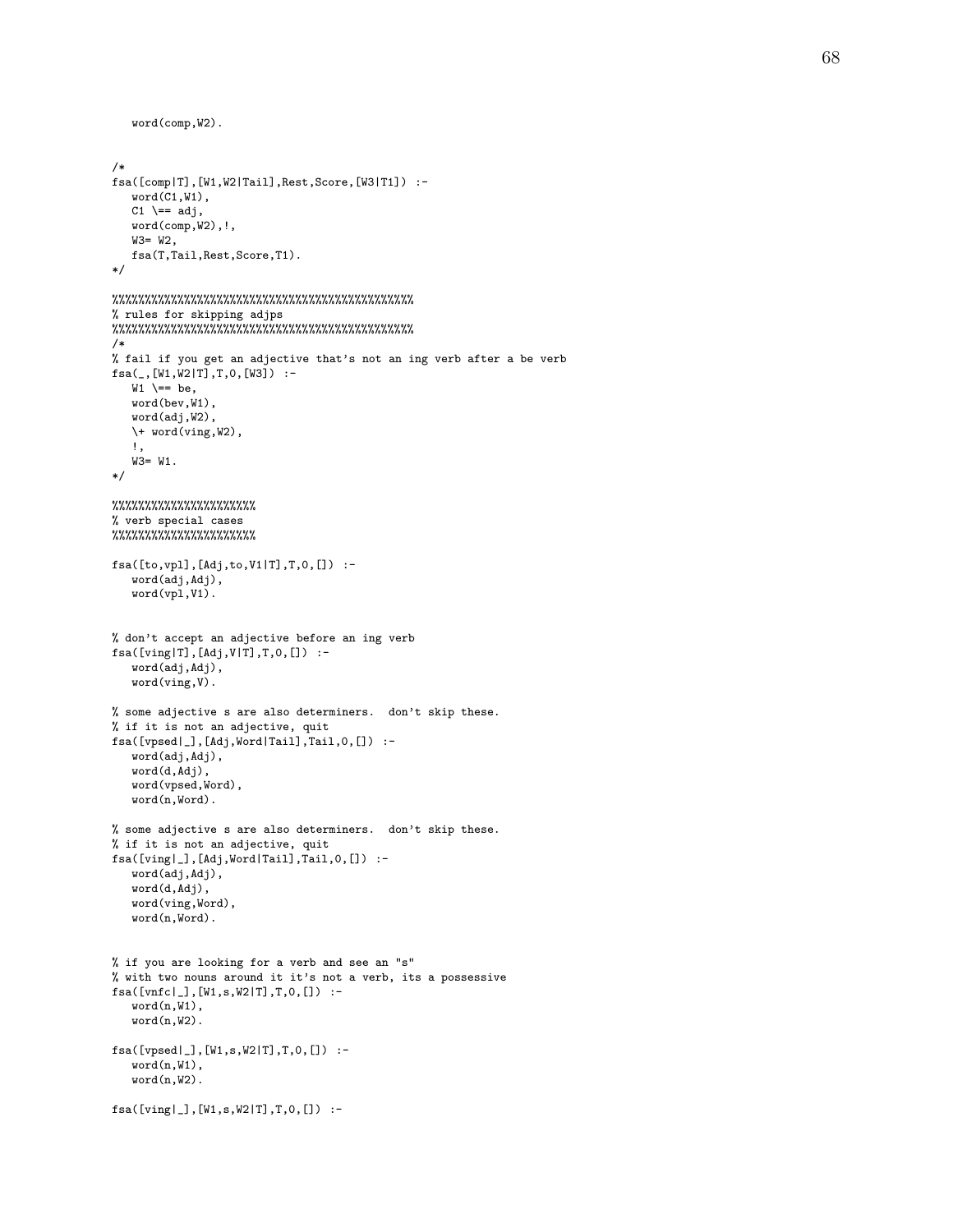```
word(n,W1),
   word(n,W2).
% fsa wants a vpsed. the current word is a candidate.
% the next word is an auxiliary verb. assume the current word isn't a verb.
fsa([vpsed|_],[V1,V2|T],T,0,[]) :-
   word(vpsed,V1),
   word(vaux,V2),
   word(X,V1),
   child_of(X,dp).
% fsa wants a vpsed. the word before a candidate
% verb is a determiner. assume candidate is not a verb. quit.
fsa([vpsed|_],[V0,V1|T],T,0,[]) :-
   word(d,V0),
   word(vpsed,V1),!.
% fsa wants a vpsed. the word before a candidate
% verb is a determiner. assume candidate is not a verb. quit.
fsa([vpsed|_],[V0,V1|T],T,0,[]) :-
   word(adj,V0),
   word(vpsed,V1),!.
% if you have a preposition followed by a verb in -ing
% form, don't parse the preposition, instead accept the verb
fsa([vnfc|T],[P,V|Tail],Rest,Score,[V2|Phrase]) :-
   word(p,P),
   word(vnfc,V),
  word(ving,V),!,
   V2 = V,
   fsa(T,Tail,Rest,Score,Phrase).
% fsa is looking for a verb of a certain kind. if the next word is
% a verb, skip the current word if it is an auxiliary or a child of a auxp
fsa([H|T],[V1,V2|Tail],Rest,Score,[[V3]|Phrase]) :-
   member(H,[vpsed,ving]),
   word(vaux,V1),
   (word(v, V2));
   word(vpsed,V2)
   ;
   word(vaux,V2)
   ;
   (word(X,V2),child_of(X,advp))),!,
   V3= V1,
   fsa([H|T],[V2|Tail],Rest,Score,Phrase).
% verb, followed by adverb then accept the verb.
fsa([vpsed|T],[V1,Adv|Tail],Rest,Score,[V2|Phrase]) :-
   word(vpsed,V1),
   word(adv,Adv),!,
   V2= V1,
   fsa(T,[Adv|Tail],Rest,Score,Phrase).
fsa([vpsed|T],[C|Tail],Rest,Score,[C2|Phrase]) :-
  find_element(vpsed,C),
   !,
   C2 = C,
   fsa(T,Tail,Rest,Score,Phrase).
```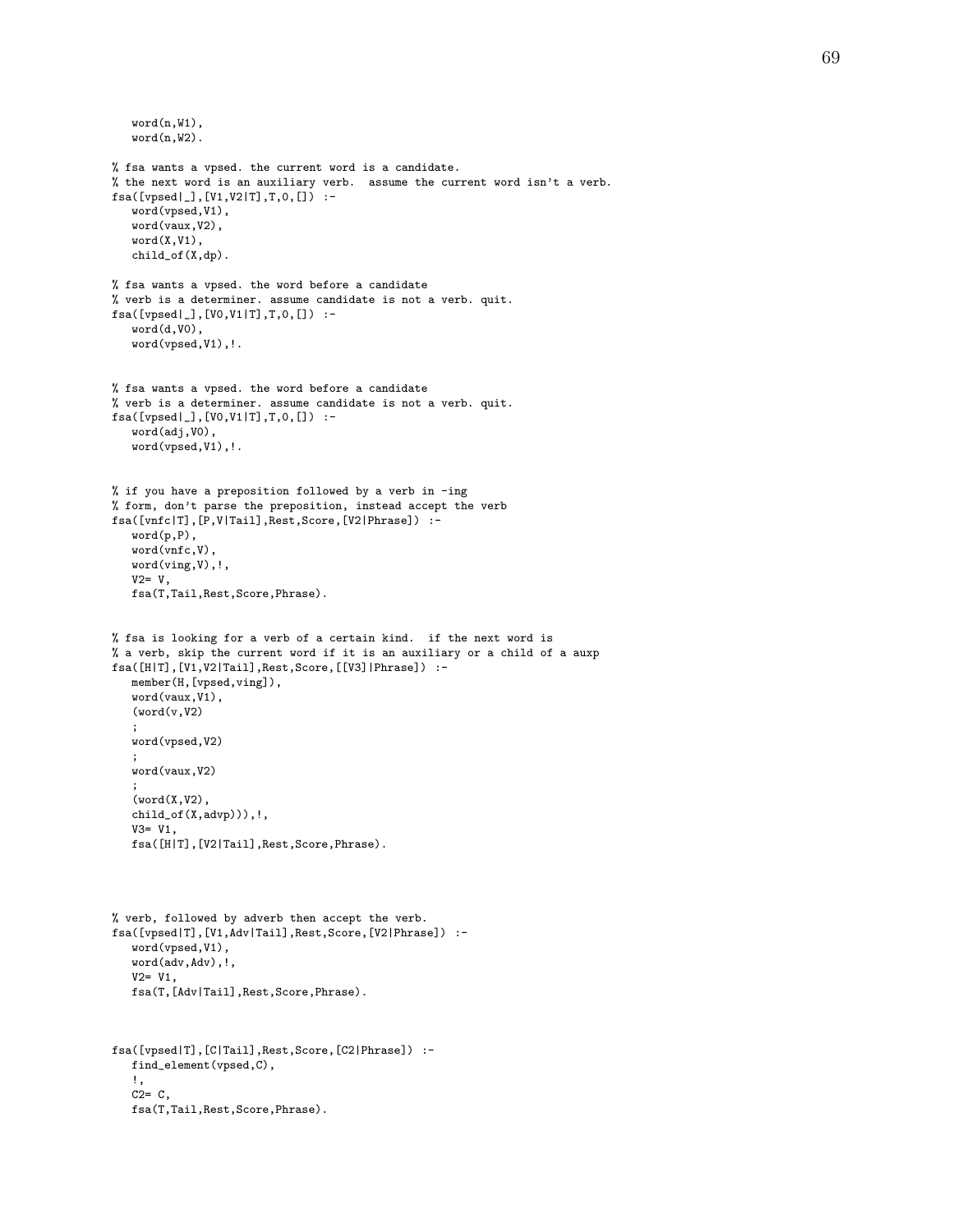```
% fsa is looking for a verb in plain, -s, or -ed form,
% but the current word is not it. The current word is a part
% of a verb phrase so move past it.
fsa([vpsed|T],[V|Tail],Rest,Score,[[V2]|Tl]) :-
   word(Cat,V),
   (child_of(Cat,vp)
   ;
   child_of(Cat,auxp)),!,
   V2=V,fsa([vpsed|T],Tail,Rest,Score,Tl).
```

```
%%%%%%%%%%%%%%%%%%%%%%%%%%%%%%%%%
% noun special cases
%%%%%%%%%%%%%%%%%%%%%%%%%%%%%%%%%
/*
% temporary rule. take out if it doesn't work right
% stop if you have a pronoun followed by a verb
fsa([n|_],[Pr,Vb|Tail],Tail,0,[]) :-
   word(pronoun,Pr),
   word(v,Vb).
*/
fsa([n|_],[N1,N2|Tail],Tail,0,[]) :-
   N1 == that;
   N2 == that.% might add some rules here that
% look at the different types of words that follow nouns.
% if you have a word you think is a noun, if the
% next word is a verb and the noun is also a verb or aux verb then
% you are done parsing nouns
fsa([n|T],[n(N),V|Tail],Rest,Score,Phrase) :-
    (word(vpsed,N)
    ;
    word(vaux,N)),
    (word(vpsed,V)
    ;
    word(vaux,N)),!,
    fsa(T,[N,V|Tail],Rest,Score,Phrase).
% if you have a word you know is a noun followed
% by another that looks like it, label the possible as a noun
fsa([n|T],[n(N),N2|Tail],Rest,Score,[N1|Phrase]) :-
    word(n,N2),!,
    N1 = N,
    fsa([n|T],[n(N2)|Tail],Rest,Score,Phrase).
```

```
% if you have a word you labeled as a noun,
% and you're looking for a noun, then accept the labeled one
fsa([n|T],[n(N)|Tail],Rest,Score,[N1|Phrase]) :-
```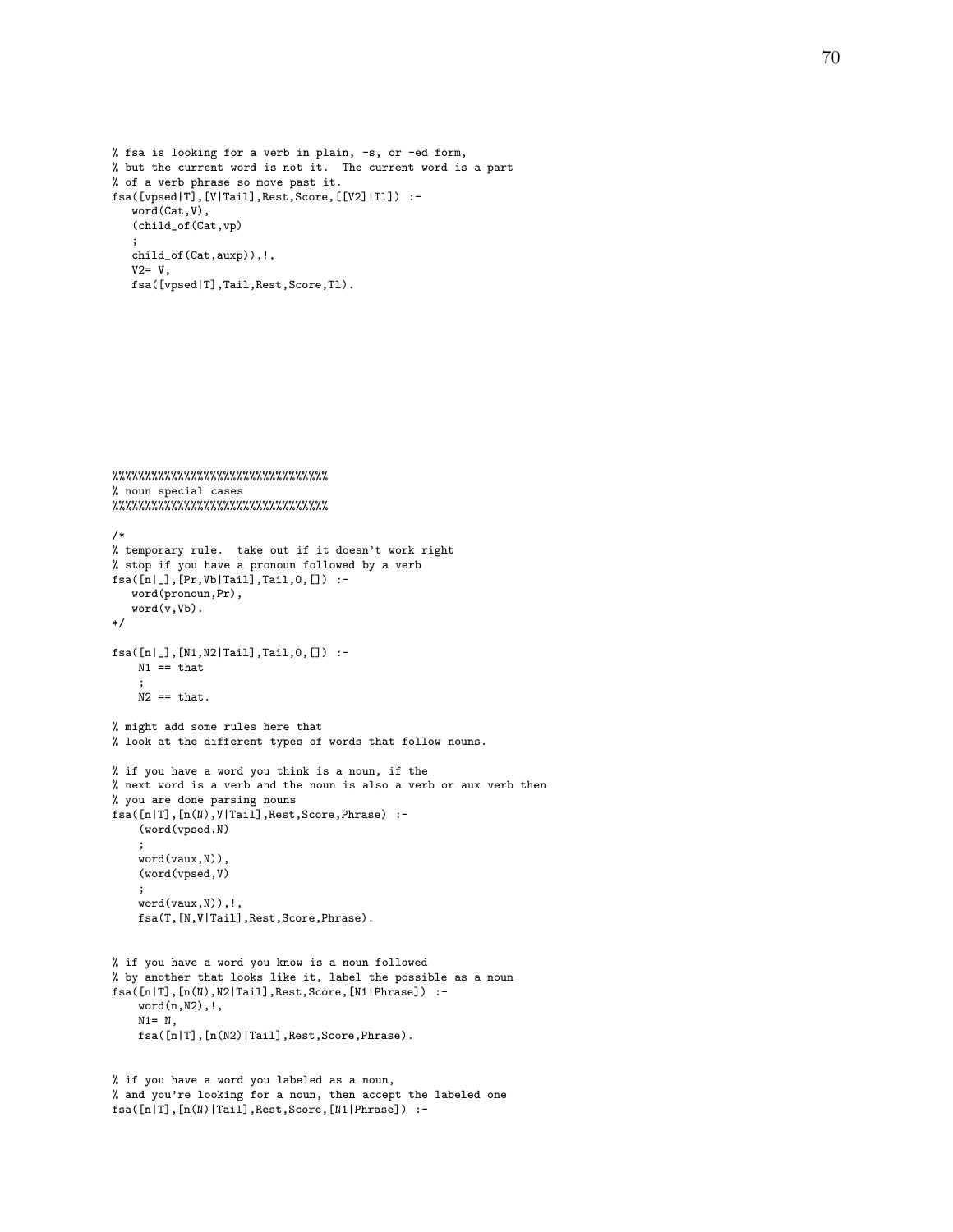```
N1= N,!,
    fsa(T,Tail,Rest,Score,Phrase).
% if you have a candidate noun followed by a
% complementizer followed by a noun phrase, your first noun probably isn't one
fsa([n|_],[N,Comp,Det|T],T,0,[]) :-
   word(n,N),
   word(ving,N),
   word(comp,Comp),
   word(d,Det).
% if you havea pronoun followed by a
% verb, but are looking for two nouns, then quit.
fsa([n,n|_],[Pr,Vb|Tail],Tail,0,[]) :-
   word(pronoun,Pr),
   word(v,Vb).
% accept a pronoun as a noun if the next word is not part of a noun phrase.
fsa([n|T],[Pr,Vb|Tail],Rest,Score,[Pr2|Phrase]) :-
   word(pronoun,Pr),
   word(v,Vb),
   \+ word(n,Vb),!,
   Pr2= Pr,
   fsa(T,[Vb|Tail],Rest,Score,Phrase).
% if you see a plural noun followed by a
% singualar noun, then accept the plural and move to detect the next element
fsa([n|T],[N1,N2|Tail],Rest,Score,[N3|Phrase]) :-
    word(npl,N1),
    word(nsg,N2),!,
    N3= N1,
    fsa(T,[N2|Tail],Rest,Score,Phrase).
   /*C1 == pronoun,
   child_of(C1,dp),*/
   /*C2 \leftarrow d,
   C2 \leftarrow pronoun,
   \forall word(p,N2),
   child_of(C2,dp),*/
% fsa looking for a noun. if the current word is a
% noun but not a pronoun, and
% the next word is also part of a noun phase, skip it.
% temp fix: we s
fsa([n|T],[N1,N2|Tail],Rest,Score,[[N3]|Phrase]) :-
   (word(n,N1));
   word(conj,N1)),
   (word(n,N2));
   word(conj,N2)),
   !,
   N3 = N1fsa([n|T],[N2|Tail],Rest,Score,Phrase).
% skip determiner and adjective if the adjective can also be a preposition
fsa([n|T],[D,A|Tail],Rest,Score,[[D1],[A1]|Phrase]) :-
   word(d,D),
   \forall word(n,D),
   word(p,A),
   word(adj,A),!,
   D1= D,
   A1 = A,
```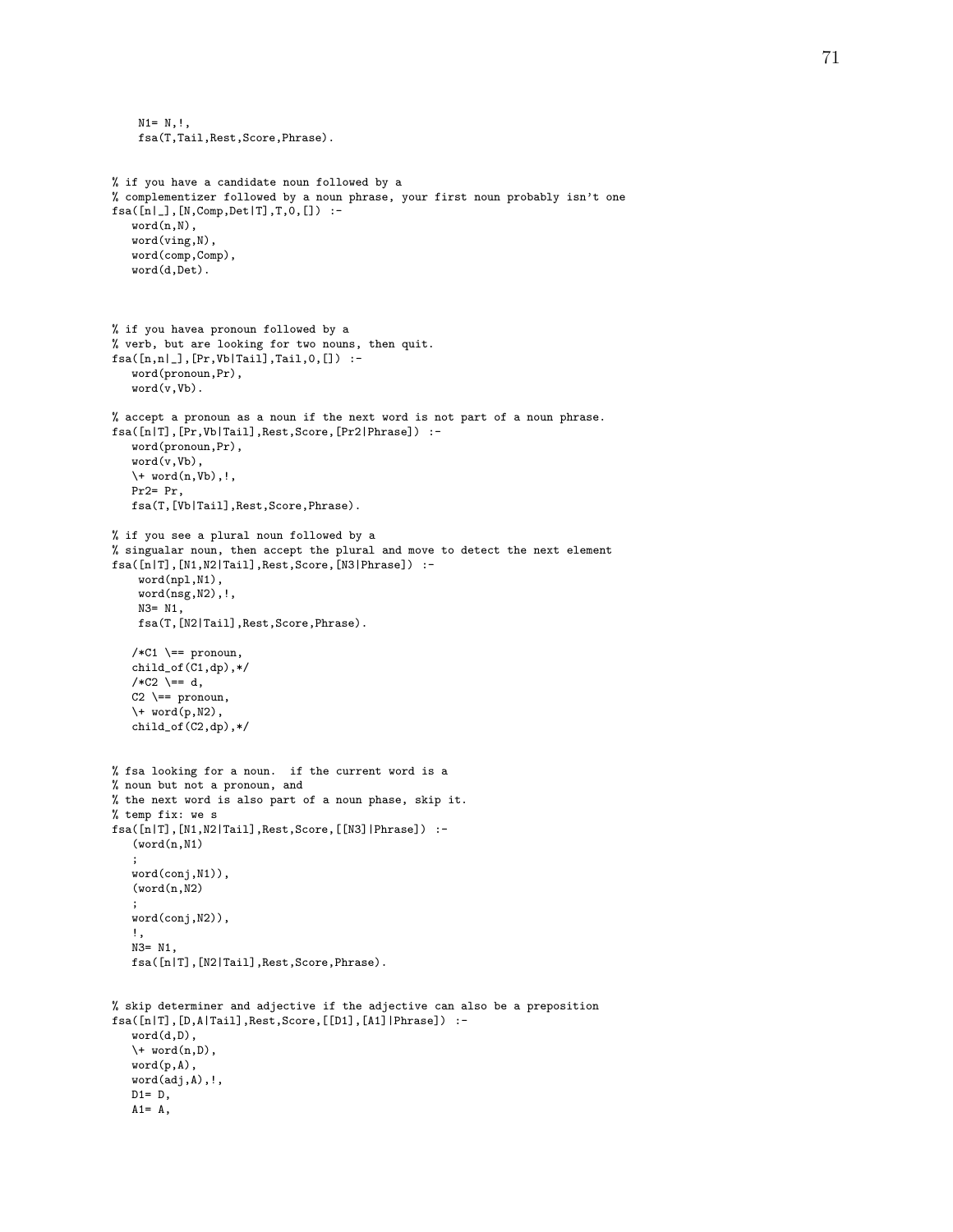```
fsa(T,Tail,Rest,Score,Phrase).
% skip determiners and mark following nouns.
% this is necessary because some nouns are also verbs.
fsa([n|T],[D,N|Tail],Rest,Score,[[D1]|Phrase]) :-
    word(d,D),
    \forall word(n, D).
    word(n,N),
    D1 = D,
    !,
    fsa([n|T],[n(N)|Tail],Rest,Score,Phrase).
% skip determiners
fsa([n|T],[D|Tail],Rest,Score,[[D1]|Phrase]) :-
   word(d,D),
   \+ word(n,D),
   D1 = D,
   !,
   fsa([n|T],Tail,Rest,Score,Phrase).
%%%%%%%%%%%%%%%%%%%%%%%%%%%%%%%%%%%%%%%%%%%%%%
% any category
%%%%%%%%%%%%%%%%%%%%%%%%%%%%%%%%%%%%%%%%%%%%%%
fsa([X|T],[C|Tail],Rest,Score,[C2|Phrase]) :-
  find_element(X,C),
   !,
   C2 = C.
   fsa(T,Tail,Rest,Score,Phrase).
% fsa is looking for a verb in -ing form, but the
% current word is not it. The current word is a
% part of a verb phrase so move past it.
fsa([ving|T],[V|Tail],Rest,Score,[[V2]|Tl]) :-
   word(Cat,V),
   (child_of(Cat,vp)
   ;
   child_of(Cat,auxp)),!,
   V2= V,
   fsa([ving|T],Tail,Rest,Score,Tl).
%%%%%%%%%%%%%%%%%%%%%%%%%%%%%
% skip adjps
%%%%%%%%%%%%%%%%%%%%%%%%%%%%%
% check two words out
fsa(Pattern,[Adj1,Adj2|Tail],Rest,Score,[[Adj3,Adj4]|Phrase]) :-
   word(adj,[Adj1,Adj2]),
   Adj3= Adj1,
   Adj4 = Adj2,
   fsa(Pattern,Tail,Rest,Score,Phrase).
% the current word in the input stream is an adjective.
% Parse a chunk and move past it.
fsa(Pattern,[Adj|Tail],Rest,Score,[[Adj2]|Phrase]) :-
   (word(adj,Adj)
   ;
   (word(Cat,Adj),
   child_of(Cat,adjp))),!,
   Adj2= Adj,
   fsa(Pattern,Tail,Rest,Score,Phrase).
```

```
%%%%%%%%%%%%%%%%%%%%%%%%%%%%%%%%%%%%%%%%%%%%%%%
```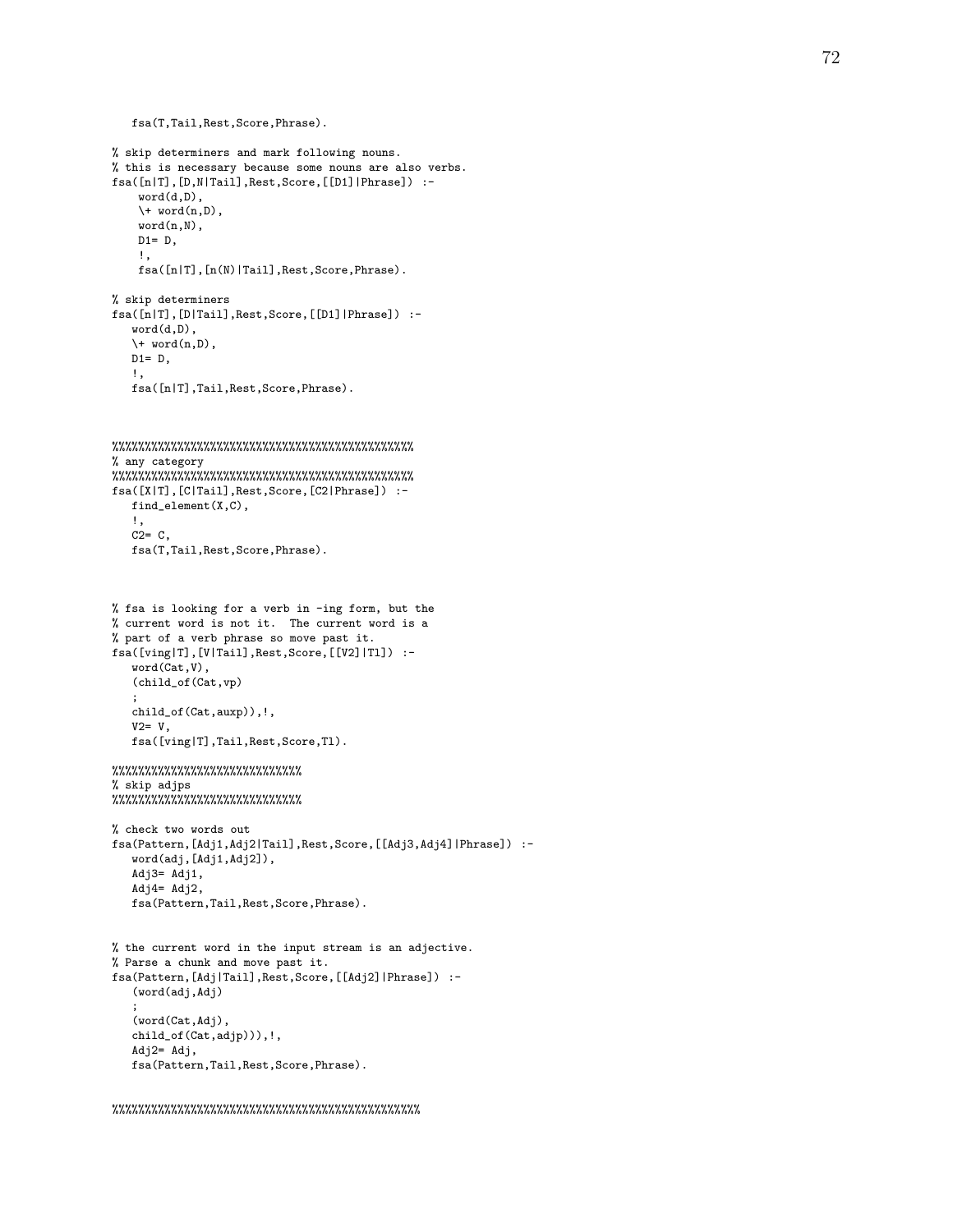```
% process pps
%%%%%%%%%%%%%%%%%%%%%%%%%%%%%%%%%%%%%%%%%%%%%%%
```

```
% The current word is a pp. it is followed by a
% determiner or a plural noun. skip the pp.
fsa(Pattern,[PP,D|Tail],Rest,Score,T) :-
   word(p,PP),
   (word(d,D)
   ;
   (PP \ \leftarrow = \text{to},word(n,D))
   ;
   (PP == to,\forall word(v,D))
   ;
   word(npl,D)
   ),
   parse(pp, [PP, D|Tail], Remain, Words, _),
   fsa(Pattern,[pp(Words)|Remain],Rest,Score,T).
```

```
%%%%%%%%%%%%%%%%%%%%%%%%%%%%%%%%%%%%%%%%%%%%%%%%
% rules for skipping advps
%%%%%%%%%%%%%%%%%%%%%%%%%%%%%%%%%%%%%%%%%%%%%%%%
/*
% the current word in the input stream is an adverb.
% Parse a chunk and move past it.
% special case for verbs
fsa([vpsed|T],[V,Adv|Tail],Rest,Score,[V2,[Adv2]|Phrase]) :-
   word(v,V),
   (word(adv,Adv)
   ;
   (word(Cat,Adv),
   child_of(Cat,advp))),!,
   V2 = V,
   Adv2= Adv,
   fsa(T,Tail,Rest,Score,Phrase).
*/
% 'but' is normally considered an adverb. I can't tell
% whether it is or not. I have eliminated it from the lexicon.
% the current word in the input stream is an adverb.
% Parse a chunk and move past it.
% don't skip adverbs that are also subordinating conjunctions.
fsa(Pattern,[Adv|Tail],Rest,Score,[[Adv2]|Phrase]) :-
   \+ word(subconj,Adv),
   (word(adv,Adv)
   ;
   (word(Cat,Adv),
   child_of(Cat,advp))),!,
   Adv2= Adv,
   fsa(Pattern,Tail,Rest,Score,Phrase).
```

```
%%%%%%%%%%%%%%%%%%%%%%%%%%%%%%%%%%%%%%%%%%%%
% unknown words
%%%%%%%%%%%%%%%%%%%%%%%%%%%%%%%%%%%%%%%%%%%
```
% for now the fsa skips over unknown words. % later we can make it more intelligent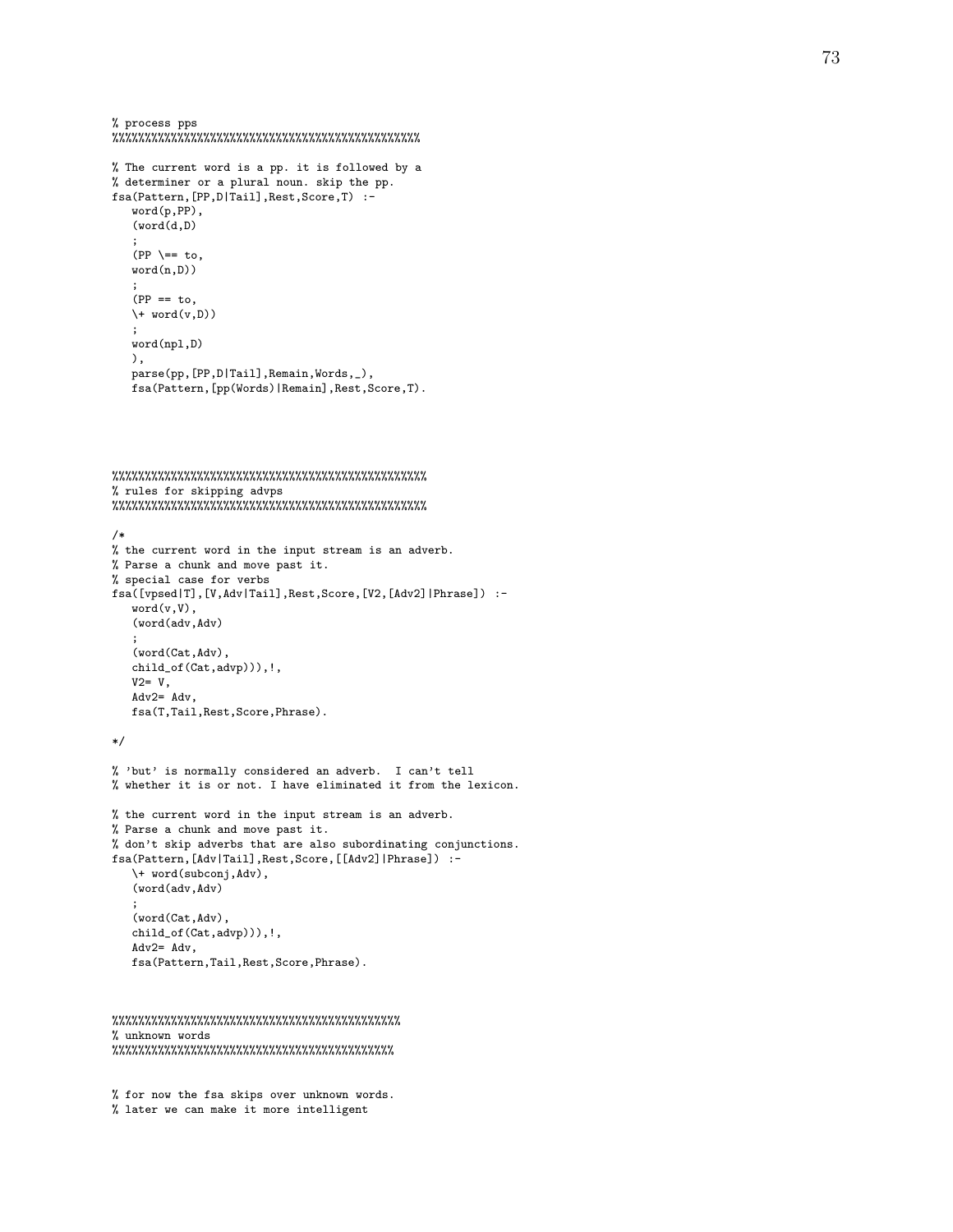```
fsa(Pattern,[UW|Tail],Rest,Score,[[UW2]|Phrase]) :-
   word(X,UW),
   X == unknown_word,
   UW2= UW,
   fsa(Pattern,Tail,Rest,Score,Phrase).
% the current word doesn't match the pattern
fsa(_,Rest,Rest,0,[]).
/*
find_element(vpl,Verb) :-
   word(vpl,Verb).
% find_element(+Element,+Target)
% succeeds if Element matches Target
find_element(vpsed,V) :-
   word(vpsed,V).
% find a verb in -ing form
find_element(ving,V) :-
   word(ving,V).
*/
% find a verb in any form
find_element(vpsed,V) :-
   word(v,V).
find_element(subconj,[W1,W2,W3]) :-
   ccl([W1,W2,W3],conjunction,List),
   member(subordinating,List).
find_element(subconj,[W1,W2]) :-
   ccl([W1,W2],conjunction,List),
   member(subordinating,List).
% find a subordinating conjunction
find_element(subconj,SC) :-
   ccl([SC],conjunction,List),
   member(subordinating,List).
find_element(n,Word) :-
   word(pronoun,Word).
% find a word of a particular category
find_element(Cat,Word) :-
   %\lambdaCat \setminus == vpsed,
   word(Cat,Word).
```

```
child_of(a,b).
```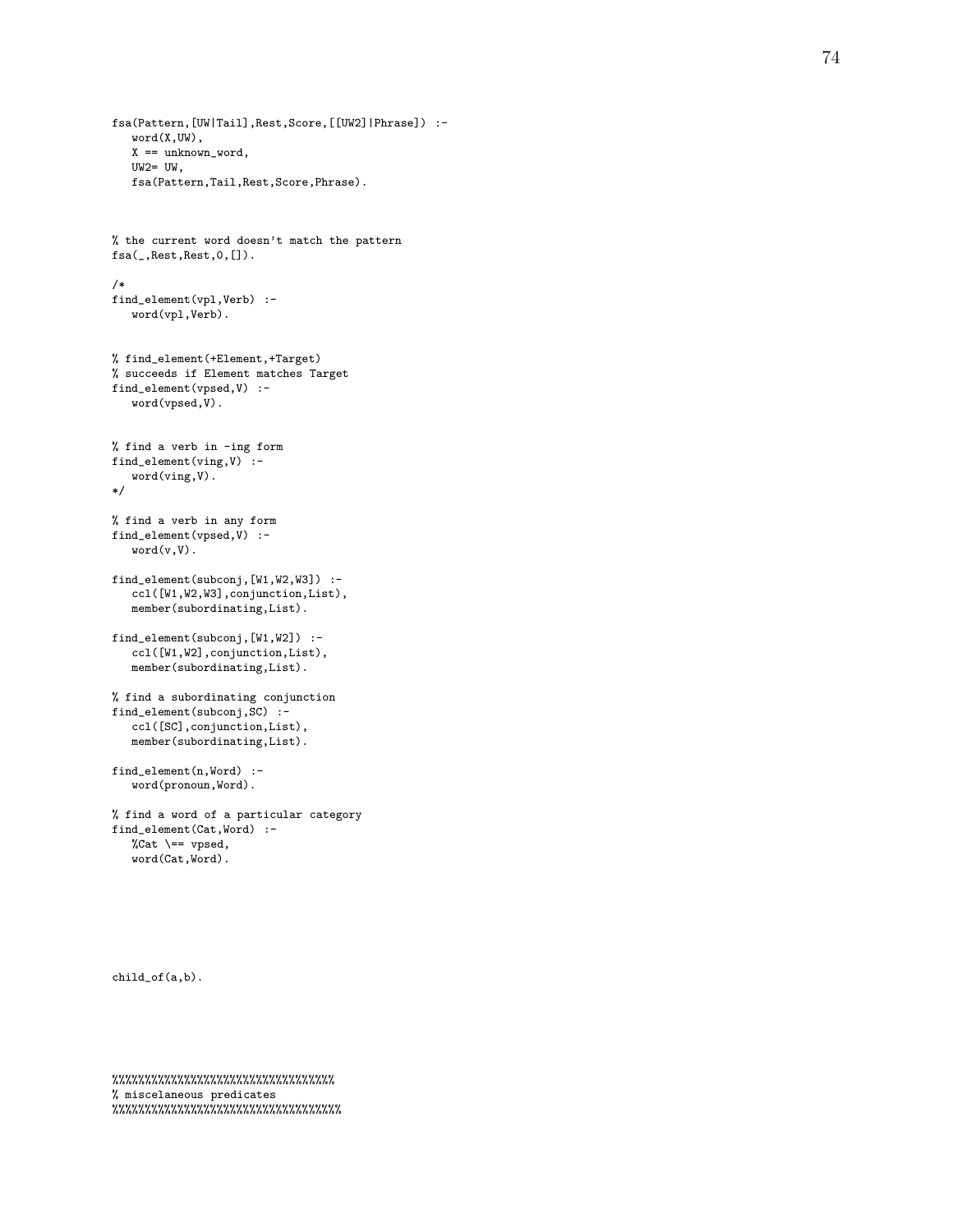```
% simply traverses all the rules in the
%grammar and asserts the children of particular heads
get_children :-
   rule(X,List),
   get_children_aux(X,List),
   fail,!.
get_children.
get\_children\_aux(, []) :-!.
% optional element
get_children_aux(X,[[H]|T]) :-
   \hbox{child_of(H,X)},rule(H,List),!,
   assert(child_of(H,X)),
   get_children_aux(X,List),
   get_children_aux(X,T).
get_children_aux(X,[[H]|T]) :-
   \setminus + child_of(H,X),
   word(H,_),!,
   assert(child_of(H,X)),
   get_children_aux(X,T).
% next element is a manditory element
get_children_aux(X,[H|T]) :-
   \setminus + child_of(H,X),
   rule(H,List),
   assert(child_of(H,X)),
   get_children_aux(X,List),
   get_children_aux(X,T).
get_children_aux(X,[H|T]) :-
   \+ child_of(H,X),
   word(H, _), !,
   assert(child_of(H,X)),
   get_children_aux(X,T).
get_children_aux(X,[_|T]) :-
   get_children_aux(X,T).
convert_ccl_to_list :-
   ensure_loaded('ccl.pl'),
   tell('cclalt.pl'),
   forall(ccl(X,Y,Z),
    (tokenize(X,Result),
    write(ccl(Result,Y,Z)),
    write('.'),nl)),told.
% takes in an atom that may have spaces
% sin it and returns a list of the atoms in it
tokenize(Atom,Result) :-
   atom_chars(Atom,Chars),
   tokenize_aux(Chars,[],Result).
tokenize_aux([],List,End) :-
   atom_chars(Atom,List),
   End= [Atom].
```